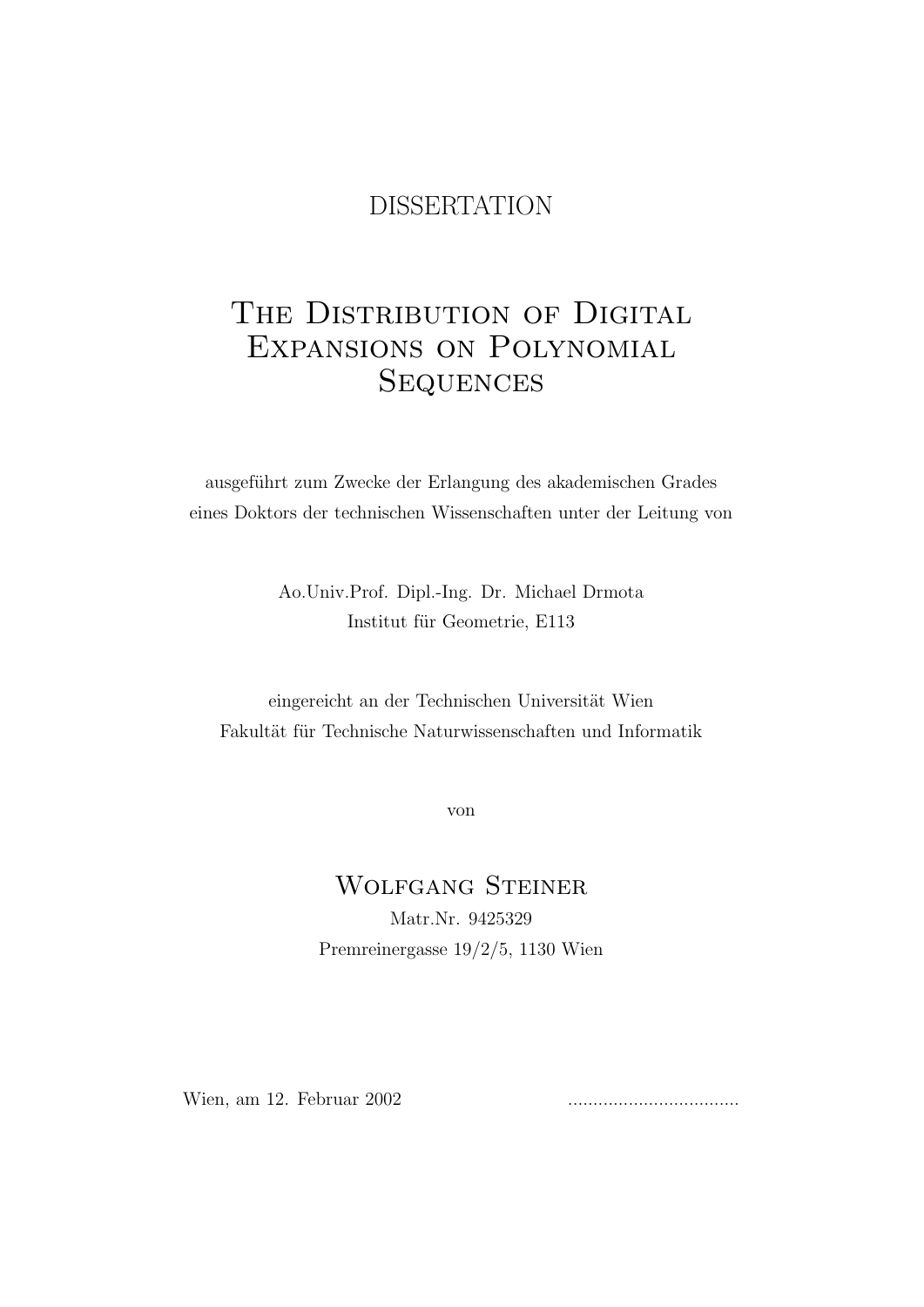# Kurzfassung

Ziel der Dissertation ist es, die Verteilung der Ziffernsummenfunktion (und ähnlicher Funktionen) auf polynomiellen Folgen von natürlichen Zahlen und Primzahlen zu studieren.

Von Bassily und Kátai [2] wurde ein zentraler Grenzwertsatz für die Verteilung der Folgen  $f(P(n))$ ,  $n \in \mathbb{N}$ , und  $f(P(p))$ ,  $p \in \mathbb{P}$ , gezeigt, wobei  $f(n)$  eine q-additive Funktion und  $P(n)$  ein Polynom mit ganzzahligen Koeffizienten (und positivem führenden Koeffizienten) ist. Da die Ideen in ihrem Beweis grundlegend für die Beweise aller anderen Sätze in dieser Dissertation sind, wird der Beweis in Kapitel 1 präsentiert.

Kapitel 2 behandelt gemeinsame Verteilungen mehrerer q-additiver Funktionen. Drmota [11] hat Bassily und Kátais Ergebnis auf die gemeinsame Verteilung von Folgen  $f_{\ell}(P_{\ell}(n))$  (beziehungsweise  $f_{\ell}(P_{\ell}(p))$ ) verallgemeinert, wobei die  $f_{\ell}(n)$  q<sub> $\ell$ </sub>-additive Funktionen sind und die Grade der Polynome  $P_\ell(n)$  alle verschieden sein müssen. Der Beweis ist relativ kurz und wird in Sektion 2.1 geführt. Im Fall, dass der Grad der Polynome gleich ist, konnte Drmota nur für zwei Folgen  $f_1(P_1(n))$  und  $f_2(P_2(n))$  einen zentralen Grenzwertsatz beweisen, wobei  $q_1$  und  $q_2$  teilerfremd und die Polynome  $P_1(n)$ ,  $P_2(n)$  linear sein müssen. Diese Ergebnisse können leicht auf beliebige Polynome  $P_1(n)$ ,  $P_2(n)$  und Primzahlfolgen erweitert werden, indem Resultate Vinogradovs und Huas über Exponentialsummen polynomieller Folgen adaptiert werden (siehe Lemmata 1.2, 1.3, 2.5 und 2.6). Theorem 2.3 erweitert diese Ergebnisse außerdem auf multiplikativ unabhängige  $q_1, q_2$ .

Für stark q-additive Funktionen zu einem gemeinsamen  $q$  liefert Theorem 2.2 eine Charakterisierung der Verteilung beliebiger polynomieller Folgen. Es gilt immer ein zentraler Grenzwertsatz, wobei die Kovarianzmatrix nicht Diagonalgestalt hat, wenn zwei Polynomgrade identisch sind. Dieses Resultat ist auch für multiplikativ abhängige  $q_1, q_2$  anwendbar, da es dann natürliche Zahlen  $s_1, s_2$  gibt, sodass  $q_1^{s_2} = q_2^{s_1} = q$  gilt, und  $f_1(n), f_2(n)$ daher stark q-addditive Funktionen sind.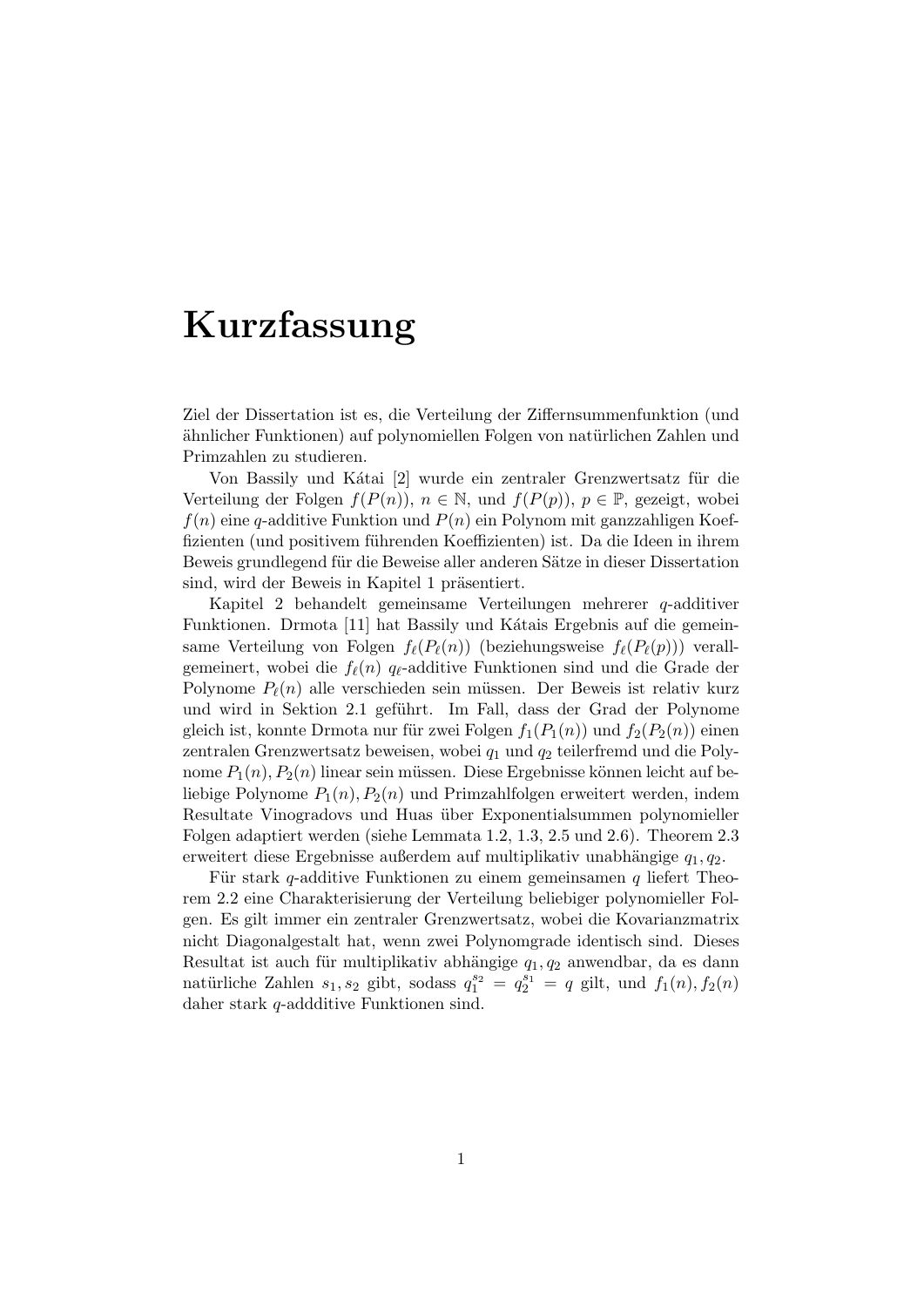Als wichtigen Spezialfall dieser Sätze erhalten wir für die Ziffernsummenfunktion  $s_q(n)$ 

$$
\frac{1}{N} \# \left\{ n < N \left| \frac{s_{q_1}(n) - \frac{q_1 - 1}{2} \log_{q_1} N}{\sqrt{\frac{q_1^2 - 1}{12} \log_{q_1} N}} < x_1, \frac{s_{q_2}(n) - \frac{q_2 - 1}{2} \log_{q_2} N}{\sqrt{\frac{q_2^2 - 1}{12} \log_{q_2} N}} < x_2 \right\} \right\}
$$
\n
$$
\to \left\{ \begin{array}{ll} \frac{1}{2\pi} \int_{-\infty}^{x_1} e^{-t^2/2} dt & \int_{-\infty}^{x_2} e^{-t^2/2} dt & \text{wenn } q_1, q_2 \text{ multiplikativ unabhängig sind} \\ \frac{1}{2\pi\sqrt{1 - C^2}} \int_{-\infty}^{x_2} \int_{-\infty}^{x_1} e^{-\frac{1}{2(1 - C^2)} (t_1^2 + t_2^2 - 2Ct_1 t_2)} dt_1 dt_2 & \text{sonst,} \end{array} \right.
$$

wobei die Kovarianz durch

$$
C = \frac{\tilde{q} + 1}{\tilde{q} - 1} \sqrt{\frac{(q_1 - 1)(q_2 - 1)}{s_1 s_2 (q_1 + 1)(q_2 + 1)}} \text{ für } q_1 = \tilde{q}^{s_1}, q_2 = \tilde{q}^{s_2}, (s_1, s_2) = 1
$$

gegeben ist. Dieses Ergebnis ist für nicht teilerfremde  $q_1, q_2$  neu. Für Polynomfolgen und Primzahlen gelten ähnliche Aussagen.

Im Kapitel 3 werden G-additive Funktionen betrachtet, die von der G-adischen Entwicklung natürlicher Zahlen abhängen, wobei  $G$  eine durch eine lineare Rekursion erzeugte Folge natürlicher Zahlen ist. Das Hauptergebnis (Theorem 3.2) ist ein Analogon zu Bassily und Kátais Resultat. Ein großer Unterschied zu q-additiven Funktionen ist dabei, dass die Ziffern durch eine Markoffkette dargestellt werden statt durch eine Folge unabhängiger Zufallsvariablen. Außerdem ist für  $q$ -adische Entwicklungen die k-te Ziffer von n durch den Wert von  $\{n/q^{k+1}\}\)$  bestimmt. Für G-adische Entwicklungen benötigen wir dazu Fliesen des Torus  $\mathbb{T}^d$ , wobei d der Grad der linearen Rekursion ist. Für  $d = 2$  sind diese Fliesen Rechtecke, für  $d \geq 3$  hingegen haben sie fraktalen Rand, und es handelt sich dabei um Rauzyfraktale.

Die letzten Ergebnisse (Theoreme 3.3 und 3.4) betreffen die Unabhängigkeit verschiedener G-additiver Funktionen (und  $q$ -additiver Funktionen), die unter ähnlichen Bedingungen wie für  $q$ -additive Funktionen gezeigt werden kann.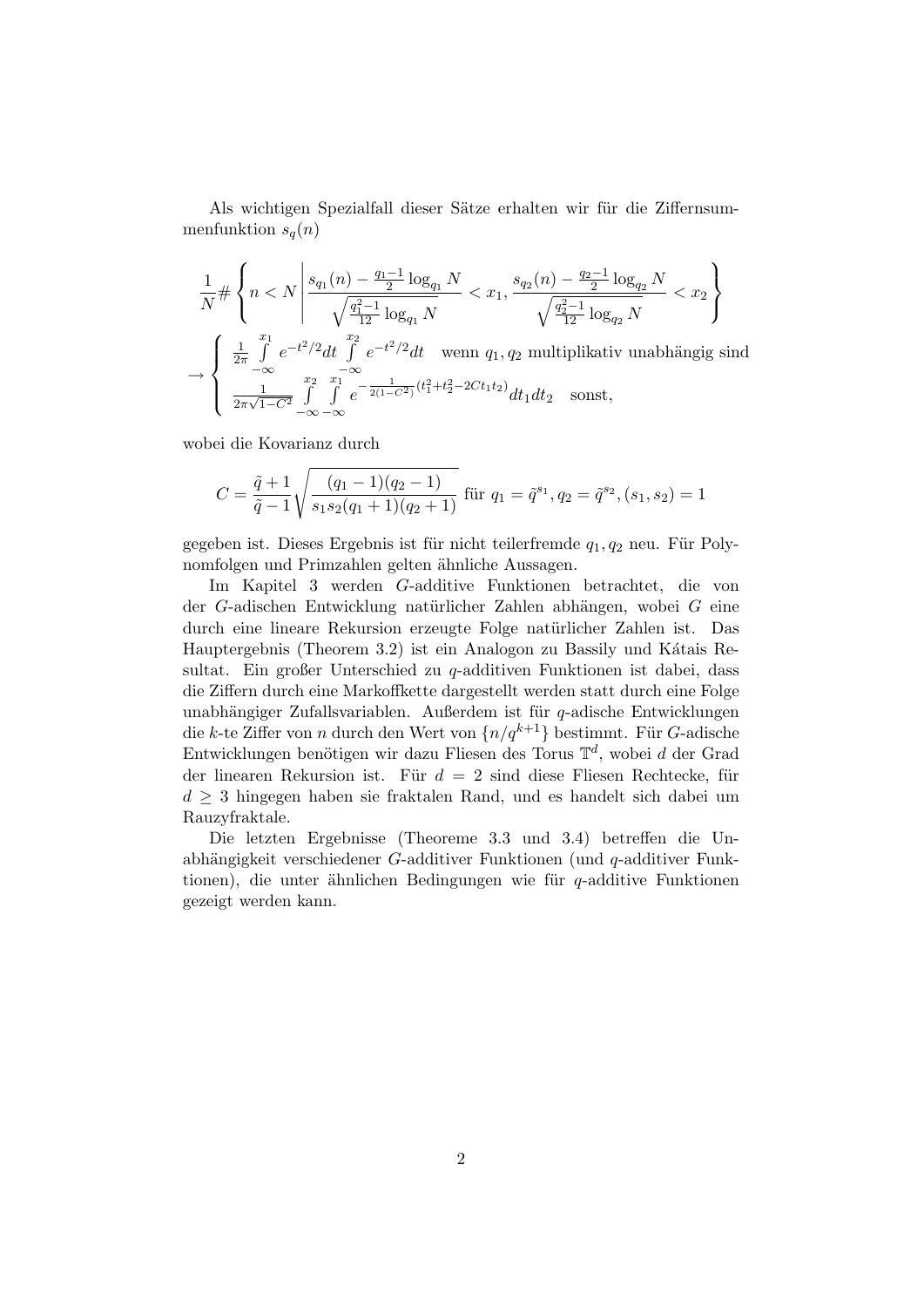# Abstract

The aim of this thesis is to study the distribution of the sum-of-digits function (and similar functions) on polynomial sequences of integers and primes.

Bassily and Kátai [2] proved a central limit theorem for the distribution of sequences  $f(P(n))$ ,  $n \in \mathbb{N}$ , and  $f(P(p))$ ,  $p \in \mathbb{P}$ , where  $f(n)$  is a q-additive function and  $P(n)$  an arbitrary polynomial with integer coefficients (and positive leading term). Since the ideas in their proof are fundamental for the proofs of all other theorems in this thesis, the proof is presented in Chapter 1.

Chapter 2 deals with joint distributions of several  $q$ -additive functions. Drmota [11] generalised Bassily and Kátai's result on the joint distribution of sequences  $f_{\ell}(P_{\ell}(n))$  (and  $f_{\ell}(P_{\ell}(p))$  respectively), where the  $f_{\ell}$  are  $q_{\ell}$ -additive functions and the  $P_{\ell}(n)$  polynomials with different degrees. The proof is rather short and can be found in Section 2.1. For polynomials with equal degrees, Drmota could prove a central limit theorem only for two sequences  $f_1(P_1(n)), f_2(P_2(n))$  with coprime  $q_1, q_2$  and linear polynomials  $P_1(n)$ ,  $P_2(n)$ . By adapting results on exponential sums of polynomial sequences of Vinogradov and Hua (see Lemmata 1.2, 1.3, 2.5 and 2.6), this result can be easily extended to arbitrary polynomials  $P_1(n), P_2(n)$  and sequences of primes. Theorem 2.3 extends this result to multiplicatively independent  $q_1, q_2$ .

For strongly q-additive functions with respect to the same  $q$ , a characterisation for the distribution of arbitrary polynomial sequences is given by Theorem 2.2. We always have a central limit theorem, but the covariance matrix is not diagonal, if any two degrees of the polynomials are equal. This result can also be used for multiplicatively dependent  $q_1, q_2$ . Then we have positive integers  $s_1, s_2$  such that  $q_1^{s_2} = q_2^{s_1} = q$  and  $f_1(n), f_2(n)$  are therefore strongly q-additive functions.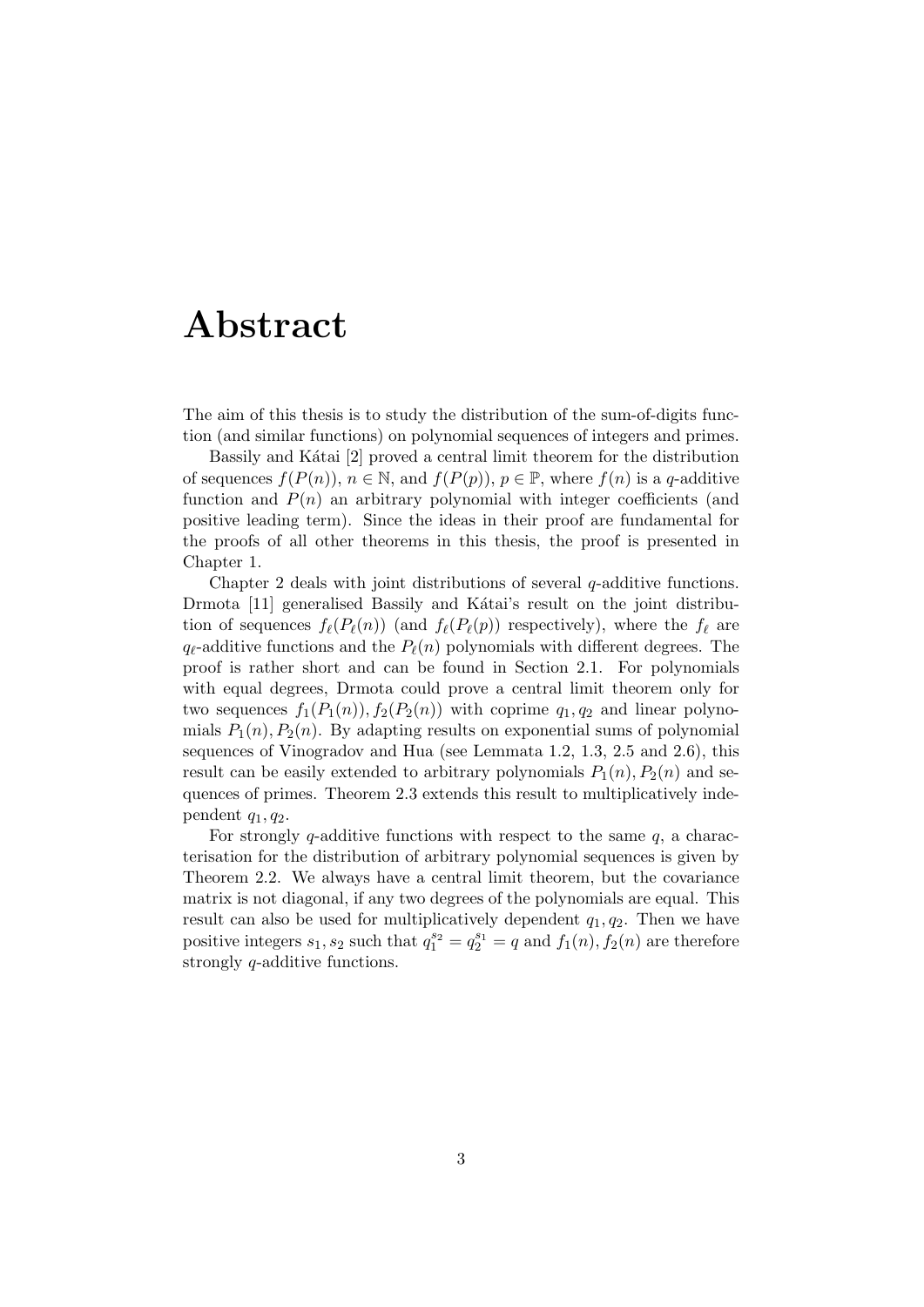In particular, we obtain for the sum-of-digits function  $s_q(n)$ 

$$
\frac{1}{N} \# \left\{ n < N \left| \frac{s_{q_1}(n) - \frac{q_1 - 1}{2} \log_{q_1} N}{\sqrt{\frac{q_1^2 - 1}{12} \log_{q_1} N}} < x_1, \frac{s_{q_2}(n) - \frac{q_2 - 1}{2} \log_{q_2} N}{\sqrt{\frac{q_2^2 - 1}{12} \log_{q_2} N}} < x_2 \right\} \right\}
$$
\n
$$
\to \left\{ \begin{array}{ll} \frac{1}{2\pi} \int_{-\infty}^{x_1} e^{-t^2/2} dt & \int_{-\infty}^{x_2} e^{-t^2/2} dt & \text{if } q_1, q_2 \text{ are multiplicatively independent} \\ \frac{1}{2\pi\sqrt{1 - C^2}} \int_{-\infty}^{x_2} \int_{-\infty}^{x_1} e^{-\frac{1}{2(1 - C^2)} (t_1^2 + t_2^2 - 2Ct_1 t_2)} dt_1 dt_2 & \text{else,} \end{array} \right.
$$

where the covariance is given by

$$
C = \frac{\tilde{q} + 1}{\tilde{q} - 1} \sqrt{\frac{(q_1 - 1)(q_2 - 1)}{s_1 s_2 (q_1 + 1)(q_2 + 1)}} \text{ for } q_1 = \tilde{q}^{s_1}, q_2 = \tilde{q}^{s_2}, (s_1, s_2) = 1.
$$

For  $q_1, q_2$  which are not coprime, this result is new. Similar statements hold for polynomial sequences of integers and primes.

In Chapter 3, G-additive functions are considered, which depend on  $G$ -ary expansions of integers, where  $G$  is a sequence of integers generated by a linear recurrence. The main result (Theorem 3.2) is an analogue to Bassily and Kátai's result. An important difference to  $q$ -ary expansions is that the digits are represented by a Markov chain instead of a sequence of independent random variables. Furthermore, for q-ary expansions the value of the k-th digit of n is determined by the value of  $\{n/q^{k+1}\}\$ . For G-ary expansions, we need tilings of the torus  $\mathbb{T}^d$ , where d is the degree of the linear recurrence, to obtain a similar characterisation. For  $d = 2$ , these tilings are rectangles, whereas for  $d \geq 3$  they have fractal boundary. More precisely, they are Rauzy fractals.

The last results (Theorems 3.3 and 3.4) deal with the independence of joint distributions of G-additive functions (and q-additive functions) which can be proved under similar conditions as for q-additive functions.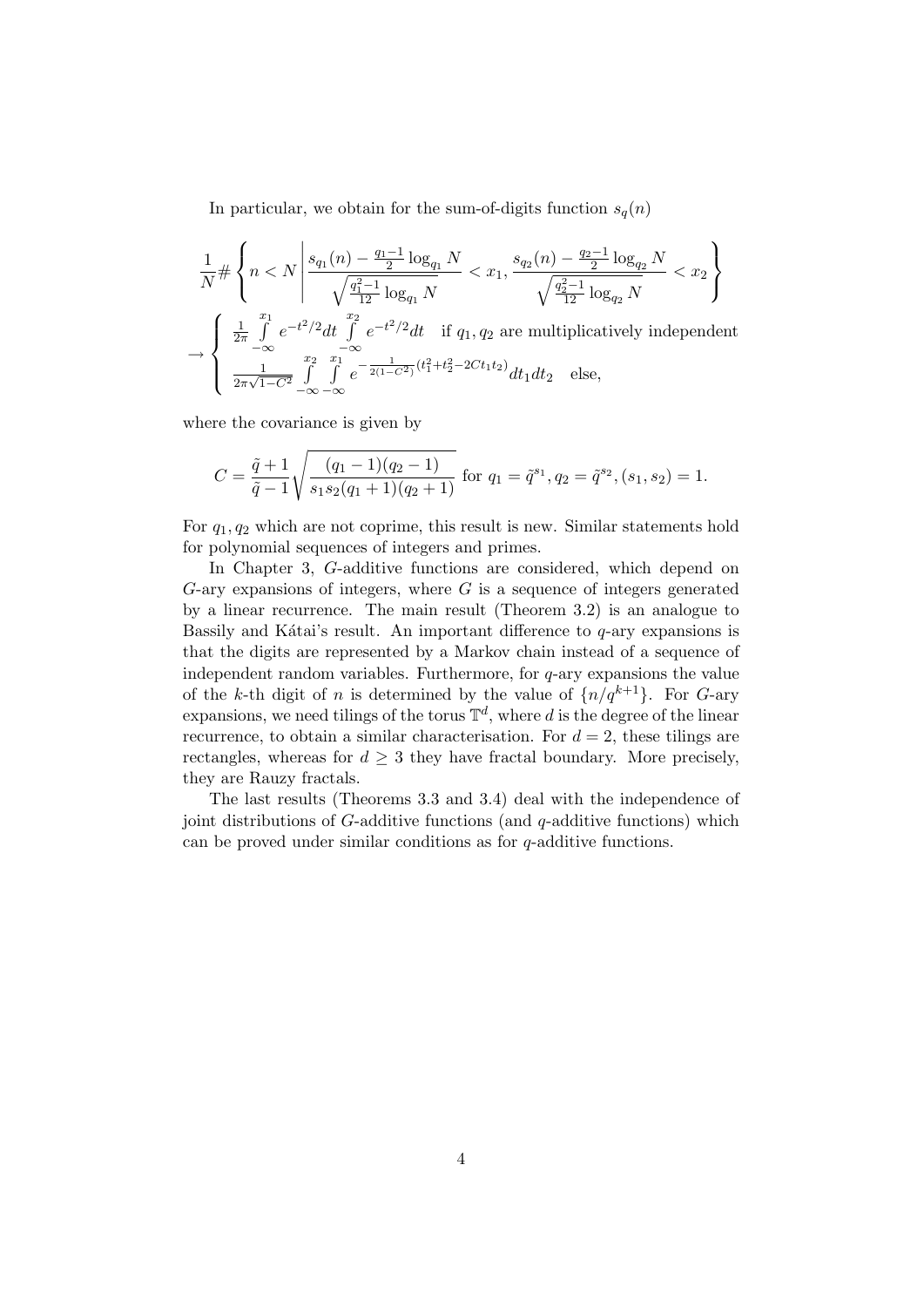# **Contents**

| $\mathbf{1}$ | Introduction                  |                                                                           | 6              |
|--------------|-------------------------------|---------------------------------------------------------------------------|----------------|
|              | 1.1                           | $q$ -ary expansions and $q$ -additive functions                           | 6              |
|              | 1.2                           | Some results on the distribution of q-additive functions $\dots$ .        | $\overline{7}$ |
|              | $1.3\,$                       |                                                                           | 9              |
| $\bf{2}$     | Joint Distributions<br>17     |                                                                           |                |
|              | 2.1                           |                                                                           | 17             |
|              | 2.2                           | Strongly q-additive functions with the same $q \ldots \ldots$             | 22             |
|              |                               | 2.2.1                                                                     | 22             |
|              |                               | A Markov chain and calculation of the covariance<br>2.2.2                 | 24             |
|              |                               | 2.2.3<br>Comparison of moments                                            | 32             |
|              | 2.3                           | Two polynomials of the same degree $\dots \dots \dots \dots \dots$        | 40             |
| 3            | <b>Parry Expansions</b><br>49 |                                                                           |                |
|              | 3.1                           | $G$ -ary expansions and $G$ -ary functions $\ldots \ldots \ldots \ldots$  | 49             |
|              | 3.2                           | Central limit theorem for $P(n) = n \dots \dots \dots \dots \dots$        | 50             |
|              | 3.3                           |                                                                           | 63             |
|              | 3.4                           | Central limit theorem for polynomial sequences $\dots \dots$              | 71             |
|              | 3.5                           | Joint distributions of $G$ -additive and $q$ -additive functions $\ldots$ | 79             |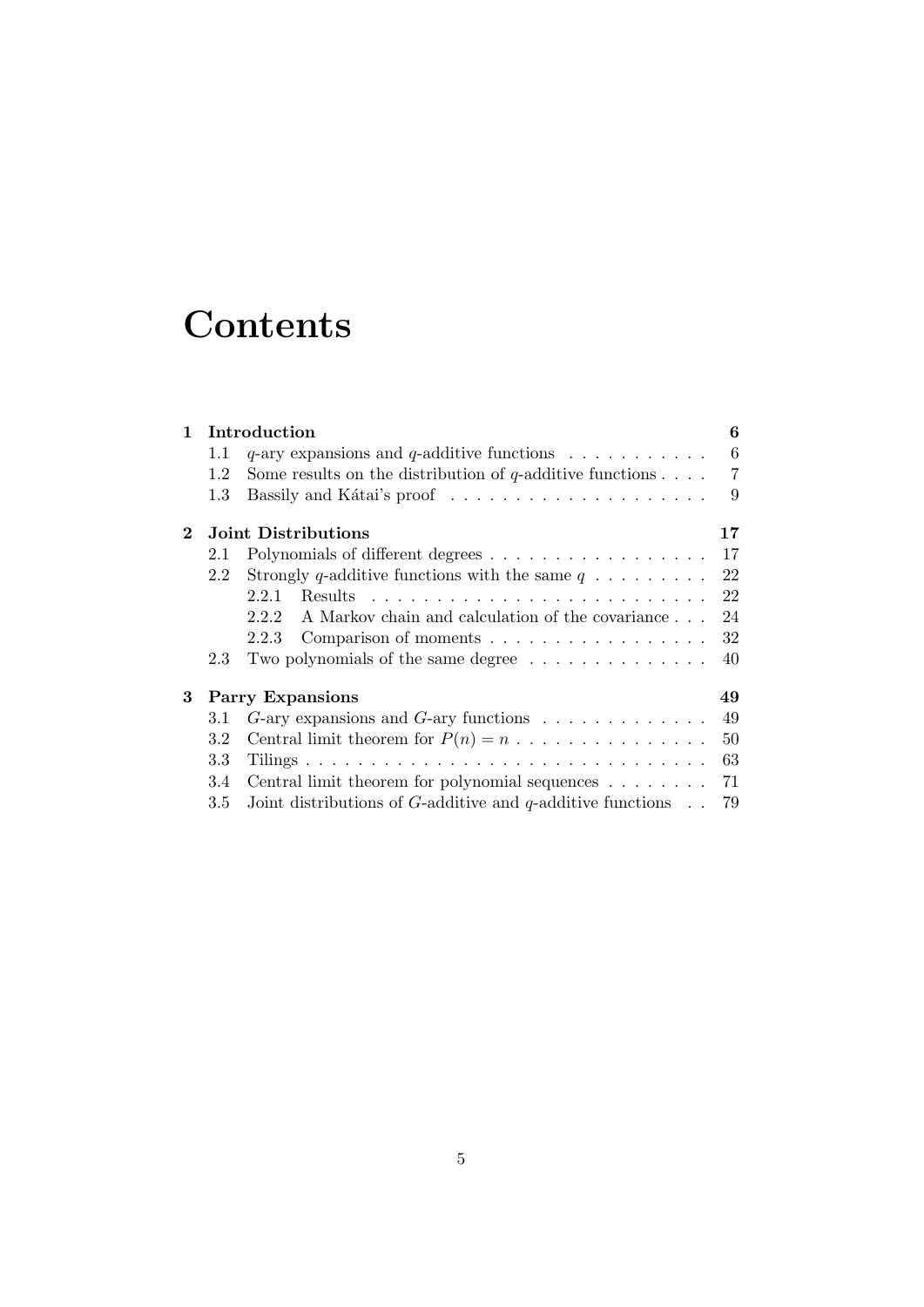# Chapter 1

# Introduction

The purpose of this chapter is to present a work of Bassily and Kátai  $([2])$  on the distribution of the values of  $q$ -additive functions on polynomial sequences and some other results on this topic. Since the ideas in Bassily and Kátai's work will be a main ingredient of the proofs of all other theorems, we recall them in Section 1.3. Given that their proof is very succinct (and at one point wrong), we will not stick to their words and notation.

First we have to define  $q$ -additive functions.

### 1.1  $q$ -ary expansions and q-additive functions

Let  $q > 1$  be a given integer. Then every non-negative integer n has a unique q-ary expansion

$$
n=\sum_{k\geq 0}\epsilon_{k,q}(n)q^k
$$

with  $\epsilon_{k,q}(n) \in \{0, 1, \ldots, q-1\}$ , where we will omit the index q when there is no risk of confusion. Then the sum-of-digits function is given by

$$
s_q(n) = \sum_{k \ge 0} \epsilon_{k,q}(n).
$$

The sum-of-digits function is a special case of a  $q$ -additive function, i.e. a real-valued function  $f$  defined on the non-negative integers which satisfies  $f(0) = 0$  and

$$
f(n) = \sum_{k \ge 0} f(\epsilon_{k,q}(n)q^k).
$$

Such a function is said to be strongly q-additive, if

$$
f(n) = \sum_{k \ge 0} f(\epsilon_{k,q}(n)).
$$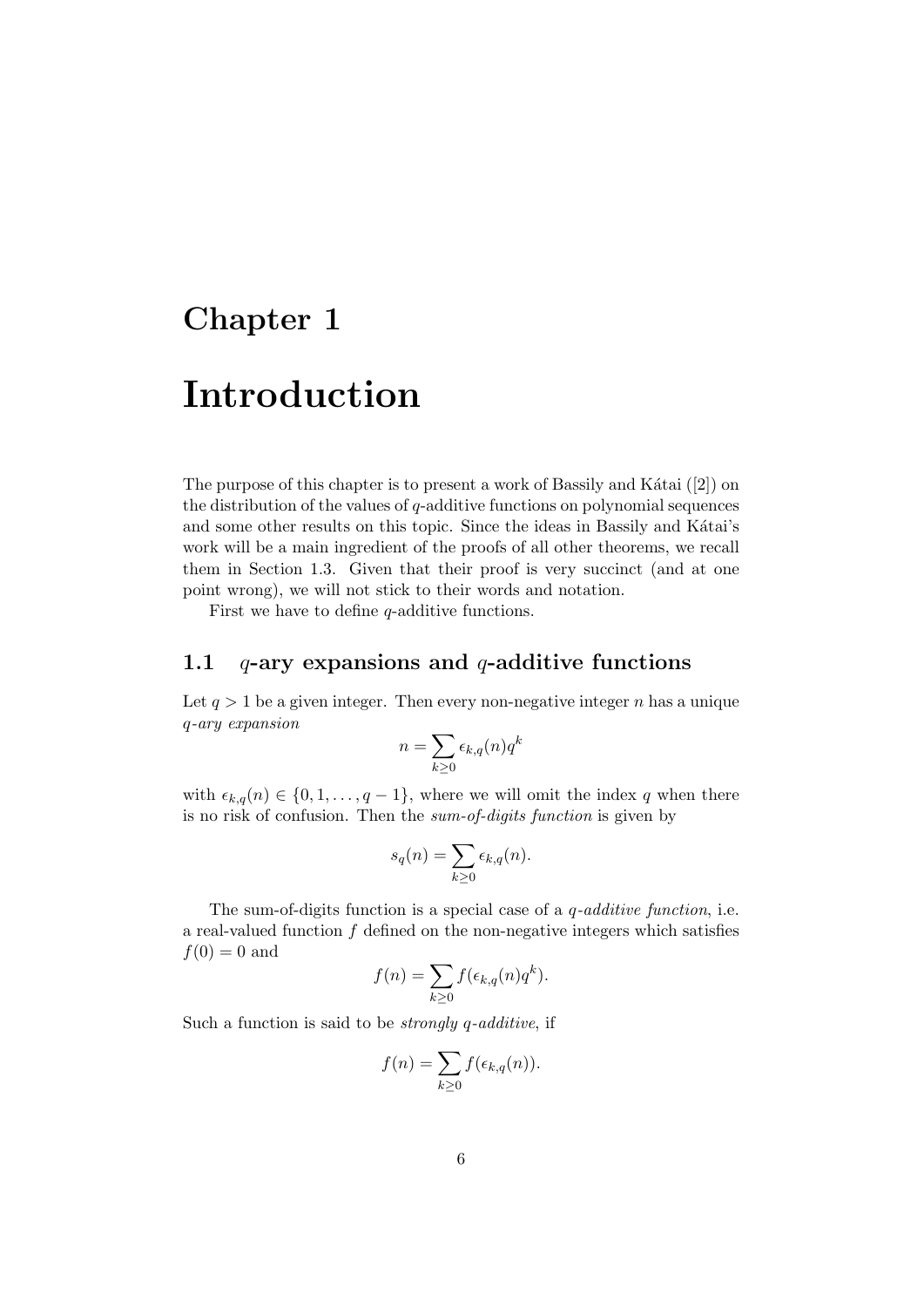## 1.2 Some results on the distribution of  $q$ -additive functions

We start with the mean value of the sum-of-digits function. The first asymptotic formula is due to Bush [5]. After some other works on this topic, Delange [8] proved

$$
\frac{1}{N} \sum_{n < N} s_q(n) = \frac{q-1}{2} \log_q N + \gamma(\log_q N),\tag{1.1}
$$

where  $\gamma$  is a continuous, nowhere differentiable and periodic function with period 1. Higher moments of  $s_q(n)$  were considered for example by Grabner, Kirschenhofer, Prodinger and Tichy [22].

The most general result concerning the mean value of  $q$ -additive functions is due to Manstavičius  $[27]$  (extending earlier work of Coquet  $[6]$ ). Let

$$
\mu_k = \frac{1}{q} \sum_{b=0}^{q-1} f(bq^k), \qquad \mu_{2,k}^2 = \frac{1}{q} \sum_{b=0}^{q-1} f(bq^k)^2
$$

and

$$
M(N) = \sum_{k=0}^{\lfloor \log_q N \rfloor} \mu_k, \qquad B(N)^2 = \sum_{k=0}^{\lfloor \log_q N \rfloor} \mu_{2;k}^2.
$$

Then

$$
\frac{1}{N} \sum_{n < N} \left( f(n) - M(N) \right)^2 \le c B(N)^2,
$$

which implies

$$
\frac{1}{N} \sum_{n < N} f(n) = M(N) + \mathcal{O}\left(B(N)\right).
$$

Now we turn to distributional results for  $q$ -additive functions. Delange [7] proved an analogue to the Erdős-Wintner theorem. There exists a distribution function  $F(x)$  such that, as  $N \to \infty$ 

$$
\frac{1}{N} \# \{ n < N \, | f(n) < x \} \to F(x) \tag{1.2}
$$

if and only if the two series  $\sum_{k\geq 0} \mu_k$ ,  $\sum_{k\geq 0} \mu_{2;k}^2$  converge. This theorem was generalised by Kátai [25] who proved that there exists a distribution function  $F(x)$  such that, as  $N \to \infty$ ,

$$
\frac{1}{N} \# \{ n < N \, | f(n) - M(N) < x \} \to F(x)
$$

if and only if the series  $\sum_{k\geq 0} \mu_{2;k}^2$  converges.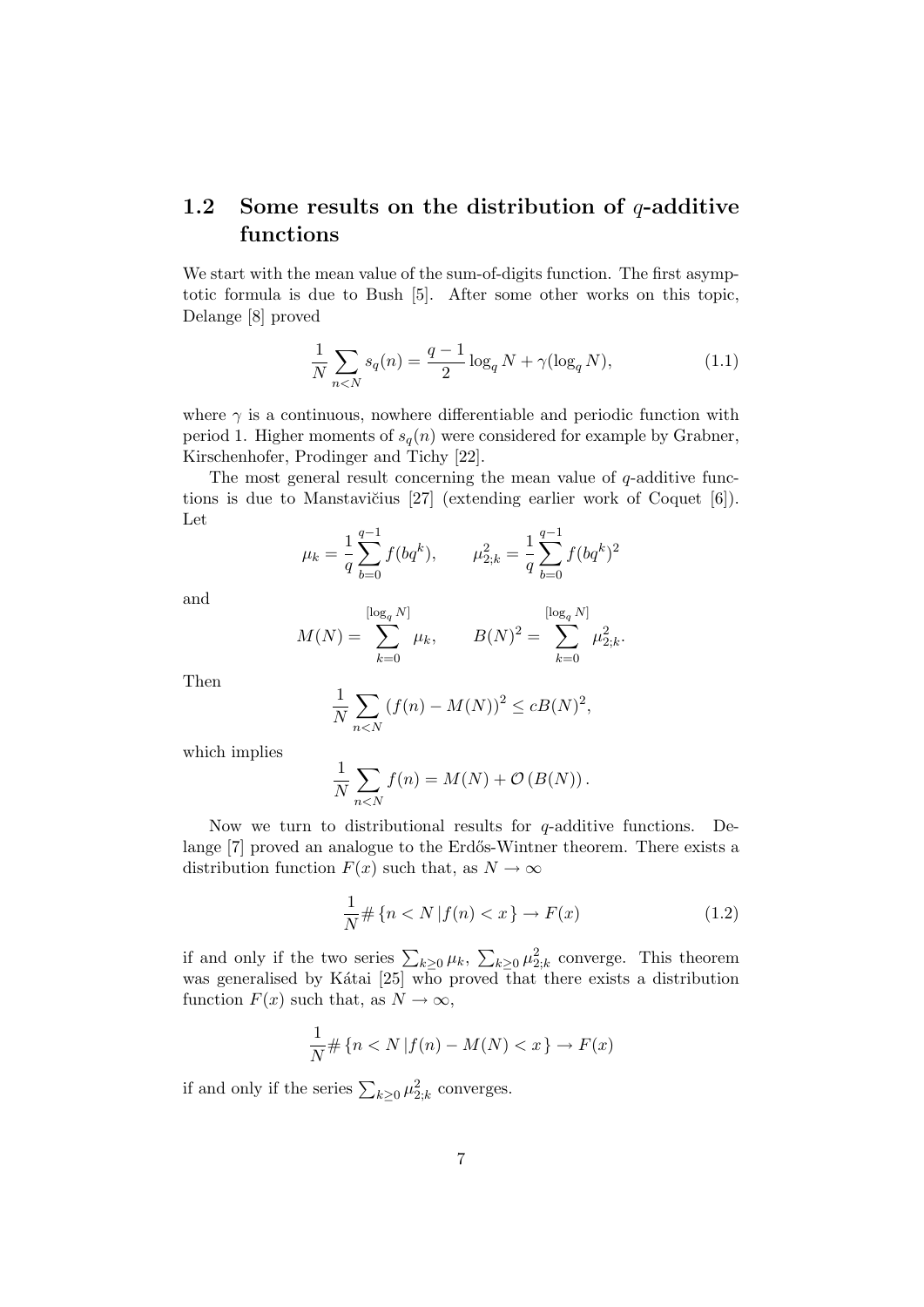The most general known theorem concerning a central limit theorem is again due to Manstavičius [27]. Suppose that, as  $N \to \infty$ ,

$$
\max_{bq^j < N} |f(bq^j)| = o(B(N))
$$

and that  $D(N) \to \infty$ , where

$$
D(N)^{2} = \sum_{k=0}^{\lfloor \log_{q} N \rfloor} \sigma_{k}^{2} \quad \text{and} \quad \sigma_{k}^{2} = \frac{1}{q} \sum_{b=0}^{q-1} f(bq^{k})^{2} - m_{k}^{2}.
$$

Then, as  $N \to \infty$ ,

$$
\frac{1}{N} \# \left\{ n < N \left| \frac{f(n) - M(N)}{D(N)} < x \right. \right\} \to \Phi(x),
$$

where  $\Phi(x)$  is the normal distribution function.

Finally we turn to polynomial sequences and Bassily and Kátai [2].

**Theorem 1.1.** Let f be a q-additive function such that  $f(bq^k) = \mathcal{O}(1)$  as  $k \to \infty$  for all  $b \in \{0, 1, \ldots, q-1\}$ . Assume  $\frac{D(N)}{(\log N)^{\eta}} \to \infty$  as  $N \to \infty$  for some  $\eta > 0$  and let  $P(n)$  be a polynomial with integer coefficients, degree r and positive leading term. Then, as  $N \to \infty$ ,

$$
\frac{1}{N} \# \left\{ n < N \left| \frac{f(P(n)) - M(N^r)}{D(N^r)} < x \right. \right\} \to \Phi(x) \tag{1.3}
$$

and

$$
\frac{1}{\pi(N)} \# \left\{ p \in \mathbb{P}, p < N \left| \frac{f(P(p)) - M(N^r)}{D(N^r)} < x \right. \right\} \to \Phi(x),\tag{1.4}
$$

where  $\Phi(x)$  denotes the distribution function of the normal law.

Note that this theorem was only stated for  $\eta = \frac{1}{3}$  $\frac{1}{3}$ . However, a short inspection of the proof shows that  $\eta > 0$  is sufficient.

**Corollary 1.1.** Let  $P(n)$  be a polynomial with integer coefficients, degree r and positive leading term. Then, as  $N \to \infty$ ,

$$
\frac{1}{N} \# \left\{ n < N \left| \frac{s_q(P(n)) - \frac{q-1}{2}r \log_q N}{\sqrt{\frac{q^2-1}{12}r \log_q N}} < x \right\} \to \Phi(x)
$$

and

$$
\frac{1}{\pi(N)} \# \left\{ p < N \, \middle| \, \frac{s_q(P(p)) - \frac{q-1}{2} r \log_q N}{\sqrt{\frac{q^2 - 1}{12} r \log_q N}} < x \right\} \to \Phi(x)
$$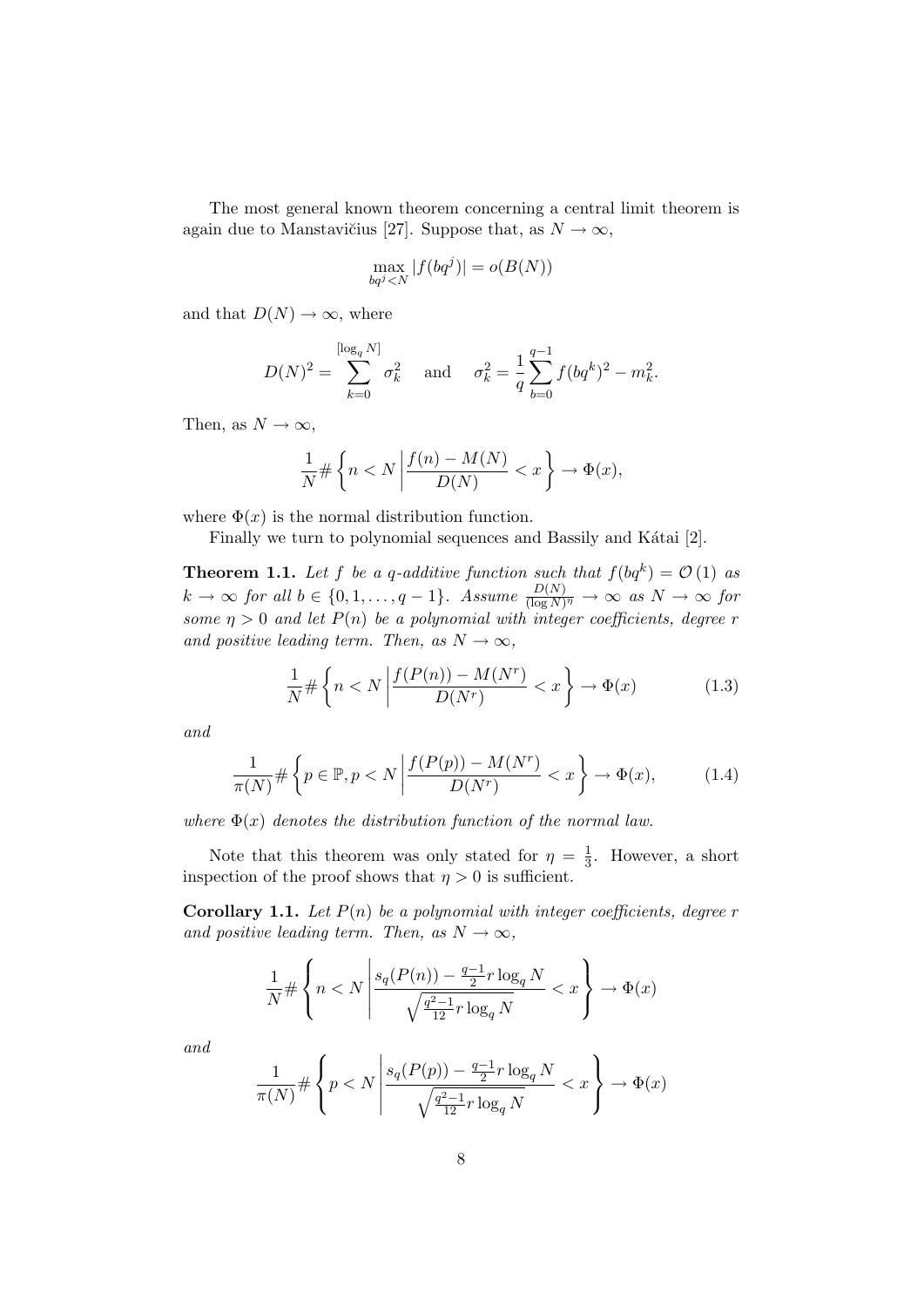### 1.3 Bassily and Kátai's proof

The main idea is to compare the moments of  $\frac{X_N - \mathbf{E} X_N}{\sqrt{\mathbf{X}_N \mathbf{V}_N}}$  $\frac{V - E X_N}{Var X_N}$  and  $\frac{Y_{Nr} - E Y_{Nr}}{\sqrt{Var Y_{Nr}}}$ , where  $X_N$  and  $Y_N$  are defined by

$$
\mathbf{Pr}[X_N \le x] = \frac{1}{N} \# \{n < N : f(P(n)) \le x\},
$$
\n
$$
\mathbf{Pr}[Y_N \le x] = \frac{1}{N} \# \{n < N : f(n) \le x\},
$$

and to apply the Fréchet-Shohat theorem.

If we define random variables  $\xi_{k,N}$  by

$$
\mathbf{Pr}[\xi_{k,N} = b] = \frac{1}{N} \# \{n < N : \epsilon_k(n) = b\},
$$

then

$$
Y_N = \sum_{k \ge 0} f_k(\xi_{k,N}),
$$

i.e.  $Y_N$  is a weighted sum of  $\xi_{k,N}$ . For  $N = q^j$ , we have  $\mathbf{Pr}[\xi_{k,q^j} = b] = \frac{1}{q}$ (if  $k < j$ ) and  $(\xi_{k,q}j)_{0 \leq k < q}$  is a chain of (identically distributed) independent random variables. Hence  $Y_{q^j}$  is a sum of independent random variables.

For arbitrary N, we have  $\mathbf{Pr}[\xi_{k,N} = b] = \frac{1}{q} + \mathcal{O}\left(\frac{q^k}{N}\right)$  $\frac{q^k}{N}$ ). Lemma 1.1 will allow us to restrict to the truncated function

$$
\overline{f}^{(N)} = \sum_{k=A(N)}^{B(N)} f_k(\epsilon_k(n)) \text{ with } A(N) = [(\log N)^{\eta}], B(N) = [\log_q N] - [(\log N)^{\eta}]
$$

for some  $\eta > 0$ . In the range  $A(N) \leq k \leq B(N)$ , we have

$$
\mathbf{Pr}[\xi_{k,N} = b] = \frac{1}{q} + \mathcal{O}\left(q^{-\left(\log N\right)^{\eta}}\right)
$$

and, for an arbitrary number  $h$  of  $k_i$ ,

$$
\mathbf{Pr}[\xi_{k_1,N}=b_1,\ldots,\xi_{k_h,N}=b_h]=\frac{1}{q^h}+\mathcal{O}\left(q^{-(\log N)^\eta}\right).
$$

This means that  $\overline{Y}_N$  is a sum of asymptotically independent random variables.

Analogously to  $\overline{f}^{(N)}$ , we define

$$
\overline{M}(N) = \sum_{k=A(N)}^{B(N)} \mu_k, \quad \overline{D}(N)^2 = \sum_{k=A(N)}^{B(N)} \sigma_k^2 \quad \text{and} \quad \overline{Y}_N = \sum_{k=A(N)}^{B(N)} f_k(\xi_{k,N}).
$$

Because of  $f_k(b) = \mathcal{O}(1)$ , we have

$$
\overline{M}(N) - M(N) = \mathcal{O}((\log N)^{\eta})
$$
 and  $\overline{D}(N)^2 - D(N)^2 = \mathcal{O}((\log N)^{\eta}).$ 

With these definitions, we can state the following lemma.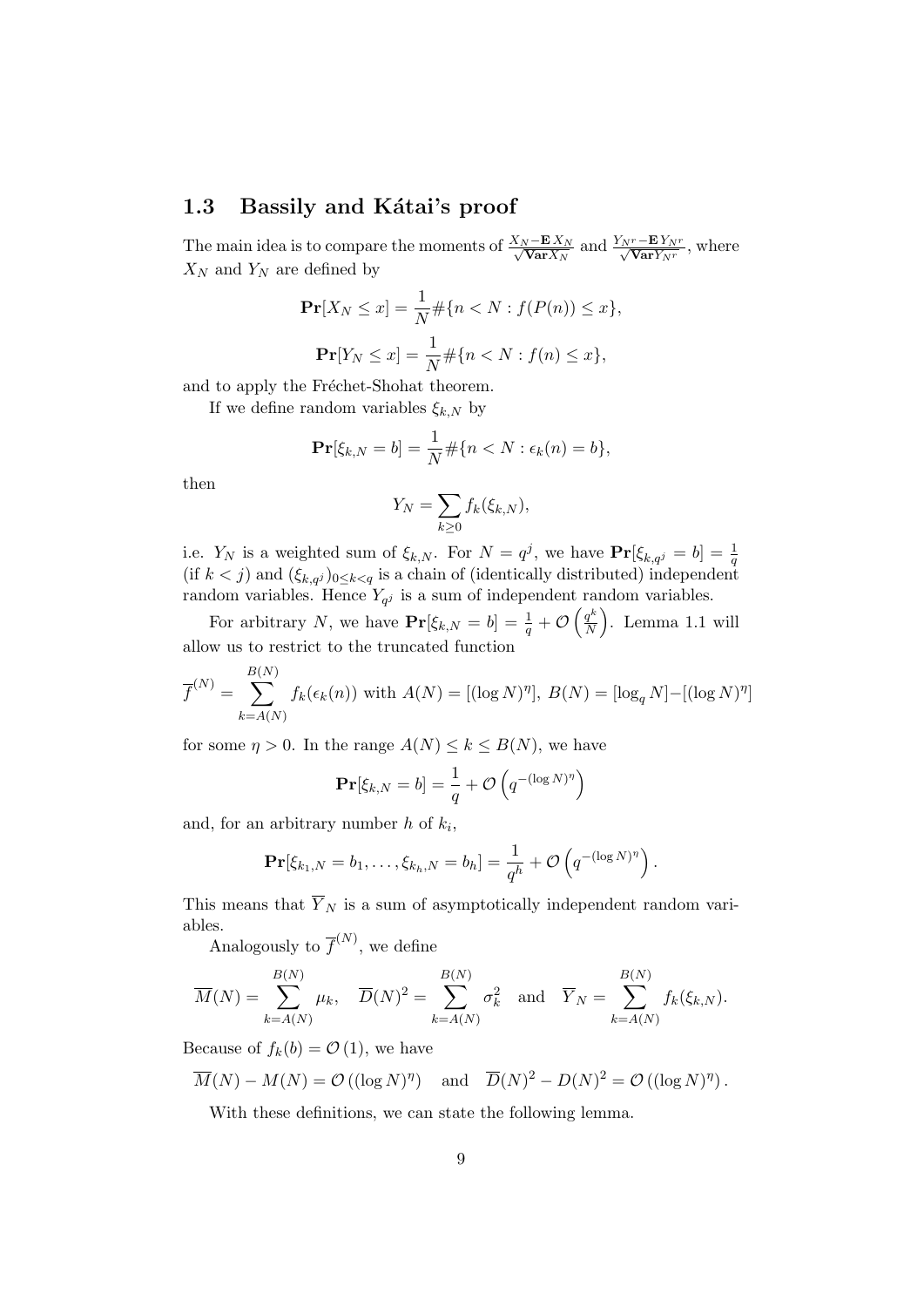**Lemma 1.1.** Assume  $\frac{D(N)}{(\log N)^{\eta}} \to \infty$  for some  $\eta > 0$  and let  $P(n)$  be a polynomial with integer coefficients, degree r and positive leading term. Then we have

$$
\frac{1}{N} \# \left\{ n < N \left| \frac{f(P(n)) - M(N^r)}{D(N^r)} < x \right. \right\} \to \Phi(x)
$$

for all  $x \in \mathbb{R}$  if and only if

$$
\frac{1}{N} \# \left\{ n < N \left| \frac{\overline{f}^{(N^r)}(P(n)) - \overline{M}(N^r)}{\overline{D}(N^r)} < x \right. \right\} \to \Phi(x)
$$

for all  $x \in \mathbb{R}$ .

Furthermore, if for all  $h \geq 0$ 

$$
\frac{1}{N} \sum_{n < N} \left( \frac{\overline{f}^{(N^r)}(P(n)) - \overline{M}(N^r)}{\overline{D}(N^r)} \right)^h \to \int_{-\infty}^{\infty} x^h \, d\Phi(x),
$$

then we also have

$$
\frac{1}{N} \sum_{n < N} \left( \frac{f(P(n)) - M(N^r)}{D(N^r)} \right)^h \to \int_{-\infty}^{\infty} x^h \, d\Phi(x)
$$

and conversely.

*Proof.* From the condition stated for  $D(N)$ , we get  $\frac{\overline{D}(N^r)}{D(N^r)} \to 1$  and

$$
\max_{n
$$

as  $N \to \infty$ . Therefore we have, for fixed  $x \ge 0$ ,

$$
\frac{1}{N} \# \left\{ n < N \left| \frac{f(P(n)) - M(N^r)}{D(N^r)} < x \right\} \right\}
$$
\n
$$
\leq \frac{1}{N} \# \left\{ n < N \left| \frac{f(P(n)) - M(N^r)}{\overline{D}(N^r)} < x(1 + \delta) \right\} \right\}
$$
\n
$$
\leq \frac{1}{N} \# \left\{ n < N \left| \frac{\overline{f}^{(N^r)}(P(n)) - \overline{M}(N^r)}{\overline{D}(N^r)} < x + \delta x + \delta \right\} \right\}
$$

and

$$
\frac{1}{N} \# \left\{ n < N \left| \frac{f(P(n)) - M(N^r)}{D(N^r)} < x \right\} \\
\geq \frac{1}{N} \# \left\{ n < N \left| \frac{\overline{f}^{(N^r)}(P(n)) - \overline{M}(N^r)}{\overline{D}(N^r)} < x - \delta x - \delta \right\} \right\}
$$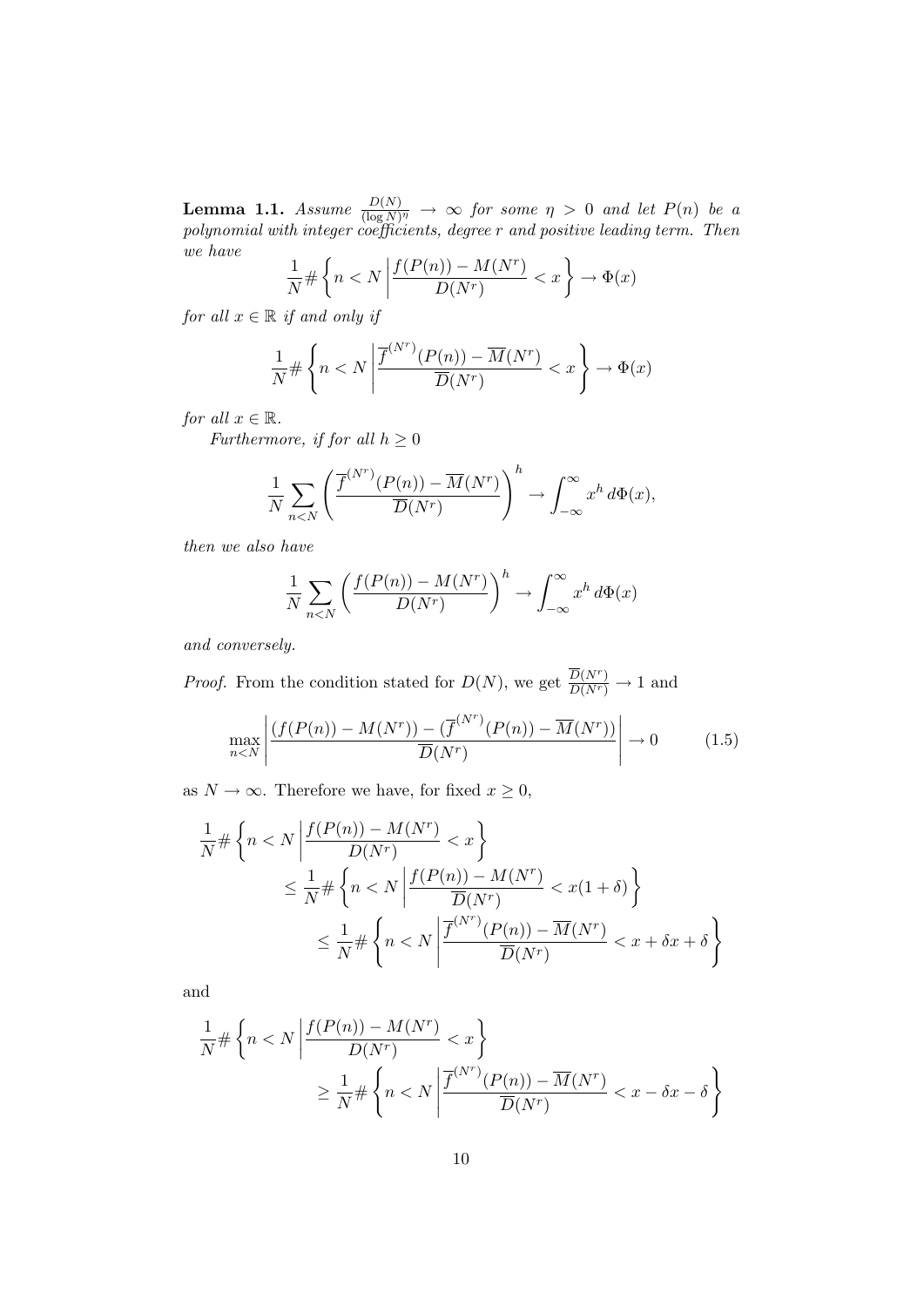for all  $\delta > 0$  and  $N \geq N_1$  (for some  $N_1$ ). Since the limit function is continuous, one direction of the equivalence is proved for  $x \geq 0$ . The case  $x < 0$ and the converse implication can be proved similarly.

Now suppose that X, Y are two random variables with  $|X - Y| \leq \kappa \leq 1$ then

$$
\mathbf{E}|X|^h \le \sum_{l=0}^h {h \choose l} \mathbf{E}|Y|^l \kappa^{h-l}
$$

and conversely. Hence, if  $\mathbf{E} Y^h$  exists for some even h then  $\mathbf{E} |Y|^l$  exist, too, for all  $l \leq h$  and consequently  $\mathbf{E} X^h \leq \mathbf{E} Y^h + \mathcal{O}(\kappa)$ . In the same way, we get the converse inequality and we can obviously extend this property for odd h.

In order to complete the proof of Lemma 1.1, we just have to apply this observation to

$$
X = \frac{f(P(n)) - M(N^r)}{\overline{D}(N^r)} \quad \text{and} \quad Y = \frac{\overline{f}^{(N^r)}(P(n)) - \overline{M}(N^r)}{\overline{D}(N^r)}.
$$

We also use the fact  $|X-Y| \leq \kappa \to 0$  (cf. (1.5)) and the property  $\frac{\overline{D}(N^r)}{D(N^r)} \to 1$ .

Remark 1.1. Lemma 1.1 is stated for polynomial sequences of all integers  $n < N$ . Clearly the corresponding statements for primes hold too.

Remark 1.2. Bassily and Kátai  $[2]$  used the approximation

$$
\max_{n \leq N} \left| \frac{f(n) - M(N)}{D(N)} - \frac{\overline{f}^{(N)}(n) - \overline{M}(N)}{\overline{D}(N)} \right| \to 0
$$

as  $N \to \infty$  (cf. (1.5)), but this is wrong in general and the sum-of-digits function provides a counterexample. Lemma 1.1 corrects their proof.

Since the  $\overline{Y}_N$  are sums of asymptotically independent random variables, they satisfy a central limit theorem with convergence of moments and the variance is asymptotically  $\mathbf{Var} \overline{Y}_N \sim \overline{D}(N)^2$ . Hence

$$
\frac{\overline{Y}_N - \overline{M}(N)}{\overline{D}(N)} \to \mathcal{N}(0, 1)
$$

and, for all  $h \geq 0$ ,

$$
\left(\frac{\overline{Y}_N - \overline{M}(N)}{\overline{D}(N)}\right)^h \to \int_{-\infty}^{\infty} x^h d\Phi(x).
$$

It remains to compare the moments of  $\overline{X}_N$  to those of  $\overline{Y}_{N^r}$ , where  $\overline{X}_N$ is defined by

$$
\mathbf{Pr}[\overline{X}_N \le x] = \frac{1}{N} \# \left\{ n < N : \overline{f}^{(N^r)}(P(n)) \le x \right\}.
$$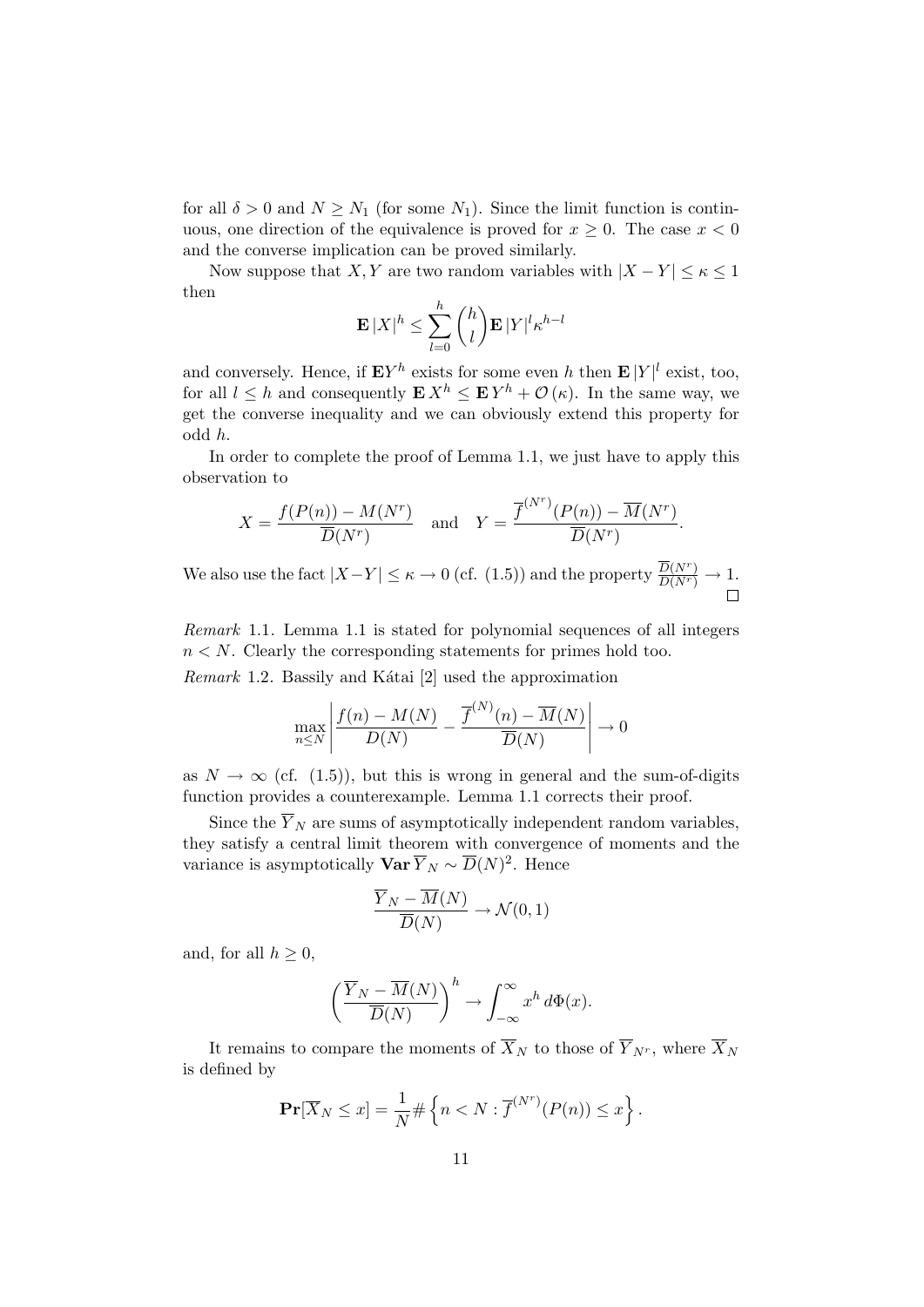We have

$$
\frac{1}{N} \sum_{n < N} \left( \frac{\overline{f}^{(N^r)}(P(n)) - \overline{M}(N^r)}{\overline{D}(N^r)} \right)^h = \frac{1}{N} \sum_{n < N} \left( \frac{\sum_{k=A(N^r)}^{B(N^r)} \left( f_k(\epsilon_k(P(n))) - \mu_k \right)}{\overline{D}(N^r)} \right)^h
$$
\n
$$
= \frac{1}{N} \sum_{n < N} \sum_{A(N^r) \le k_1, \dots, k_h \le B(N^r)} \prod_{j=1}^h \frac{f_{k_j}(\epsilon_{k_j}(P(n))) - \mu_{k_j}}{\overline{D}(N^r)}
$$
\n
$$
= \prod_{j=1}^h \sum_{k_j = A(N^r)}^{B(N^r)} \sum_{b_j=0}^{q-1} \frac{f_{k_j}(b_j) - \mu_{k_j}}{\overline{D}(N^r)} \frac{1}{N} \# \{ n < N \mid \epsilon_{k_1}(P(n)) = b_1, \dots, \epsilon_{k_h}(P(n)) = b_h \}.
$$

For primes, we get similarly

$$
\frac{1}{\pi(N)} \sum_{p\n
$$
= \prod_{j=1}^h \sum_{k_j=A(N^r)} \sum_{b_j=0}^{q-1} \frac{f_{k_j}(b_j) - \mu_{k_j}}{\overline{D}(N^r)} \frac{1}{\pi(N)} \# \{p < N : \epsilon_{k_1}(P(p)) = b_1, \dots, \epsilon_{k_h}(P(p)) = b_h\}
$$
$$

and the moments of  $\overline{Y}(N^r)$  are

$$
\frac{1}{N^{r}} \sum_{n < N^{r}} \left( \frac{\overline{f}^{(N)}(n) - \overline{M}(N^{r})}{\overline{D}(N^{r})} \right)^{h}
$$
\n
$$
= \prod_{j=1}^{h} \sum_{k_{j} = A(N^{r})}^{B(N^{r})} \sum_{b_{j} = 0}^{q-1} \frac{f_{k_{j}}(b_{j}) - \mu_{k_{j}}}{\overline{D}(N^{r})} \frac{1}{N^{r}} \# \{ n < N^{r} : \epsilon_{k_{1}}(n) = b_{1}, \dots, \epsilon_{k_{h}}(n) = b_{h} \}
$$

The next proposition assures that these moments converge to the same limit. This is the essential and most difficult part of the proof. Note that it suffices to consider different  $k_j$ , because for  $k_i = k_j$  and  $b_i \neq b_j$  obviously the numbers are zero and for  $k_i = k_j, b_i = b_j$  just make h smaller.

**Proposition 1.1.** Let  $P(n)$  be a polynomial with integer coefficients, degree r and positive leading term. Then, for every  $h \ge 1$  and for every  $\lambda > 0$ , we have

$$
\frac{1}{N} \# \{ n < N | \epsilon_{k_1}(P(n)) = b_1, \dots, \epsilon_{k_h}(P(n)) = b_h \} = \frac{1}{q^h} + \mathcal{O}\left( (\log N)^{-\lambda} \right) \tag{1.6}
$$

and

$$
\frac{1}{\pi(N)} \# \{ p < N | \epsilon_{k_1}(P(p)) = b_1, \dots, \epsilon_{k_h}(P(p)) = b_h \} = \frac{1}{q^h} + \mathcal{O}\left( (\log N)^{-\lambda} \right) \tag{1.7}
$$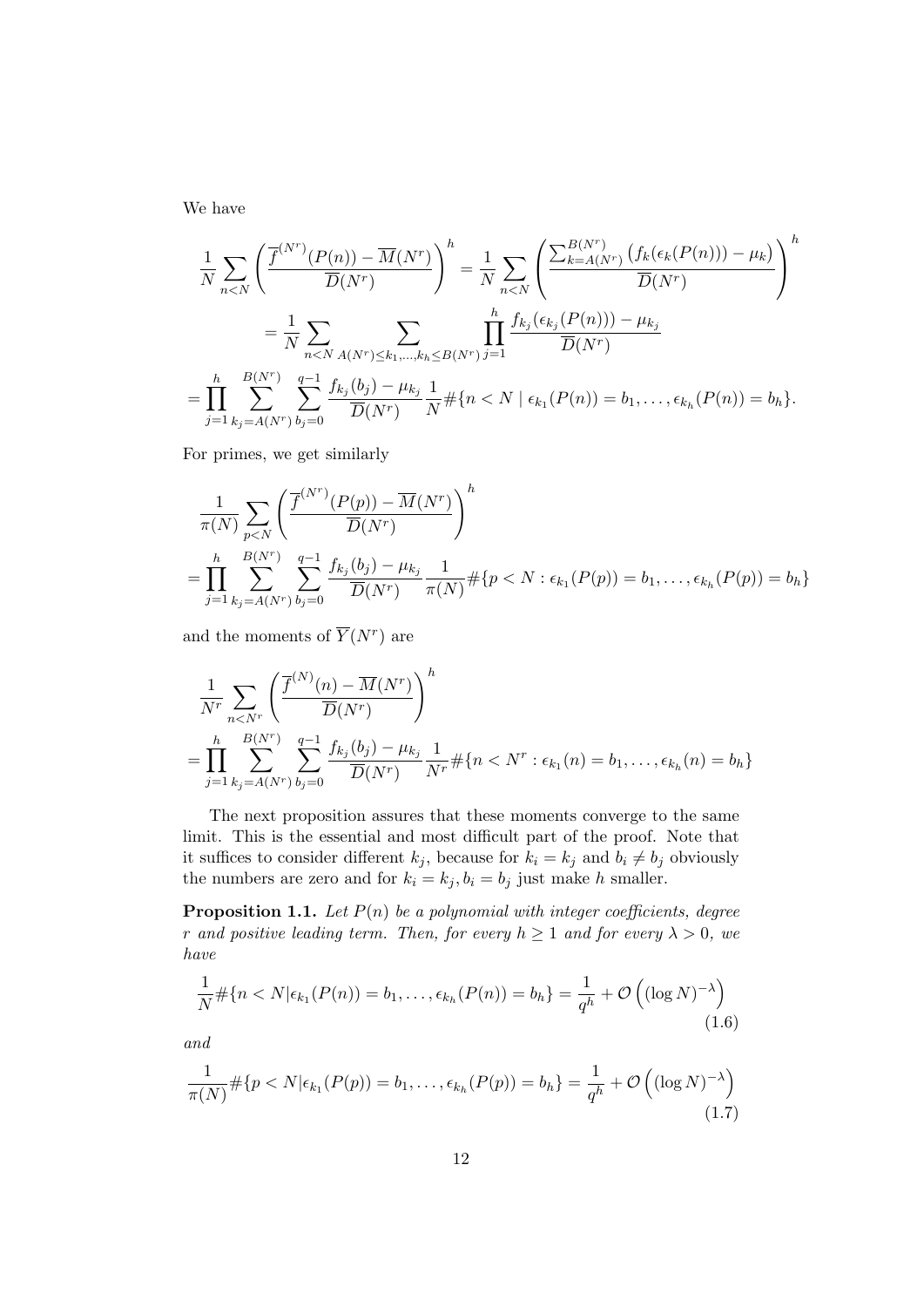uniformly for all integers

$$
(\log N)^{\eta} \le k_1 < k_2 < \cdots < k_h \le \log_q N^r - (\log N)^{\eta}
$$

and  $b_1, b_2, \ldots, b_h \in \{0, 1, \ldots, q-1\}.$ 

The proof of Proposition 1.1 uses the next three lemmata. The first two can be found in Hua [24].

**Lemma 1.2.** Let  $P(n)$  be a polynomial of degree r of the form

$$
P(n) = \frac{a}{b}n^r + \gamma_1 n^{r-1} + \dots + \gamma_r
$$

with  $gcd(a, b) = 1$ . Let  $\tau$  be a positive number satisfying

$$
\tau \ge \left(2^k + 1\right)\tau_0 + 2^{3(k-2)}
$$

and

$$
(\log N)^{\tau} < b < N^r (\log N)^{-\tau}.
$$

Then, as  $N \to \infty$ ,

$$
\frac{1}{N} \sum_{n < N} e(P(n)) = \mathcal{O}\left((\log N)^{-\tau_0}\right),
$$

where  $e(x) = \exp(2\pi i x)$ .

**Lemma 1.3.** Let  $P(n)$  be as in Lemma 1.2 and  $\tau_0$ ,  $\tau$  arbitrary positive numbers satisfying

$$
\tau \geq 2^{6k}\tau_0
$$

and

$$
(\log N)^\tau < b < N^r (\log N)^{-\tau}.
$$

Then, as  $N \to \infty$ ,

$$
\frac{1}{\pi(N)}\sum_{p
$$

Lemma 1.4. Let  $0 < \Delta < 1$  and

$$
U_{b,q,\Delta}=[0,\Delta]\cup\bigcup_{b=1}^{q-1}\left[\frac{b}{q}-\Delta,\frac{b}{q}+\Delta\right]\cup[1-\Delta,1].
$$

Then, for every  $\eta > 0$  and arbitrary  $\lambda > 0$ , we have uniformly for  $(\log N)^{\eta} \leq k \leq [\log_q N^r] - (\log N)^{\eta}$  and  $0 < \Delta < 1/(2q)$ , as  $N \to \infty$ ,

$$
\frac{1}{N} \# \left\{ n < N \left| \left\{ \frac{P(n)}{q^{k+1}} \right\} \in U_{b,q,\Delta} \right\} \ll \Delta + (\log N)^{-\lambda}
$$

and

$$
\frac{1}{\pi(N)} \# \left\{ p < N \left| \left\{ \frac{P(p)}{q^{k+1}} \right\} \in U_{b,q,\Delta} \right\} \ll \Delta + (\log N)^{-\lambda},
$$

where  $\{x\}$  denotes the fractional part of x.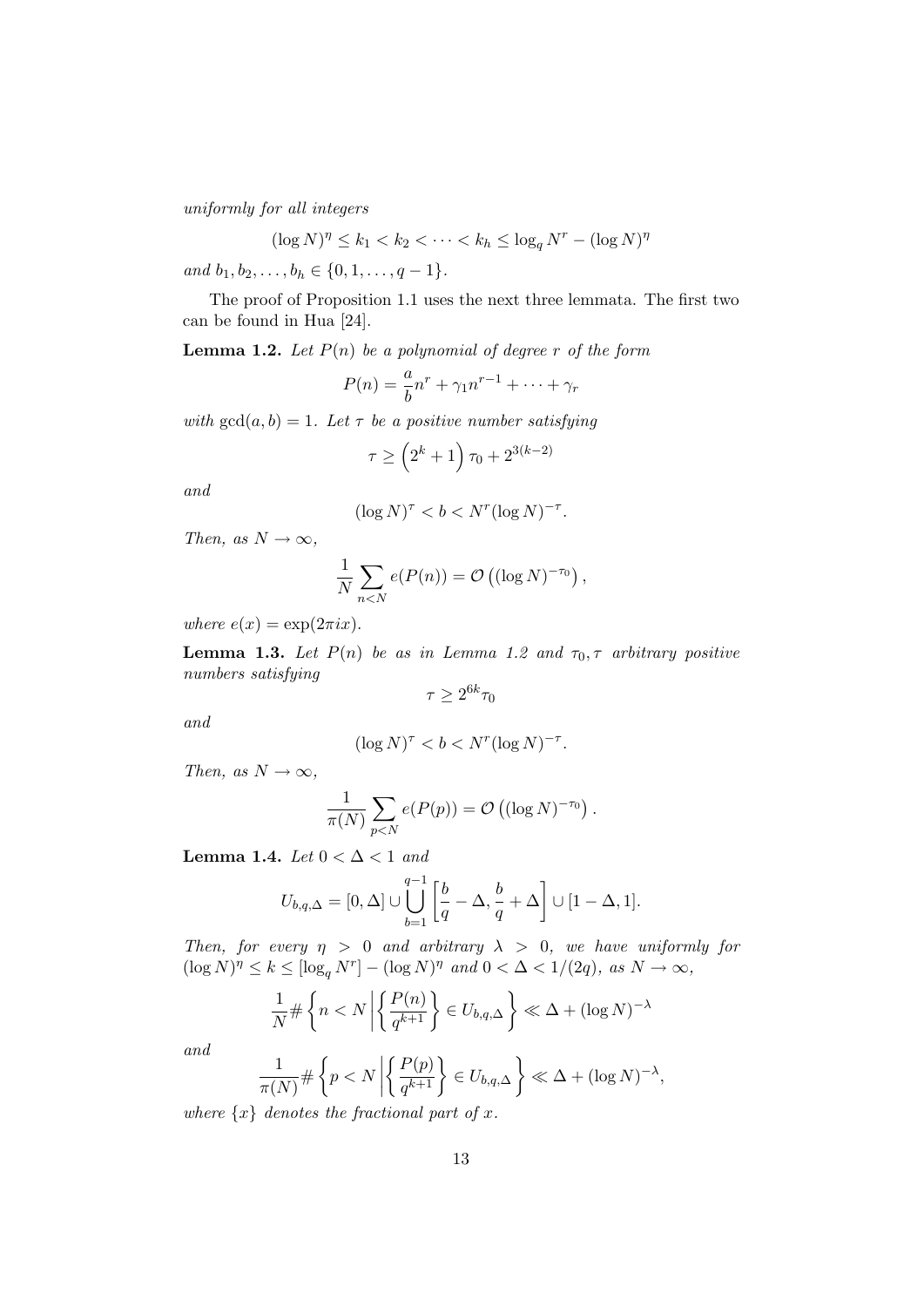*Proof.* We use the inequality of Erdős-Turán: The discrepancy of the real numbers  $x_1, \ldots, x_N \mod 1$ 

$$
D_N = \sup \left| \frac{1}{N} \sum_{n=1}^N \mathbf{1}_{[\alpha,\beta]}(\{x_n\}) - (\beta - \alpha) \right|,
$$

where the supremum is taken over intervals  $[\alpha, \beta] \subseteq [0,1]$  and  $\mathbf{1}_{[\alpha,\beta]}$  is the characteristic function of  $[\alpha, \beta]$ , can be estimated by

$$
D_N \ll \frac{1}{M} + \sum_{m=1}^{M} \frac{1}{m} \left| \frac{1}{N} \sum_{n=1}^{N} e(mx_n) \right| \tag{1.8}
$$

uniformly for all positive integers  $M$  (cf. [14], Theorem 1.21).

 $U_{b,q,\Delta}$  is the union of  $q + 1$  subintervals, its measure is 2 $q\Delta$ . Let  $M = (\log N)^{\lambda+1}$  and apply (1.8) to the sequences  $x_n = \frac{P(n-1)}{a^{k+1}}$  $\frac{(n-1)}{q^{k+1}}$  for each subinterval of  $U_{b,q,\Delta}$ . The conditions of Lemmata 1.2 and 1.3 clearly hold for the polynomials  $\frac{hP(n)}{q^{k+1}}$ . This gives the stated inequalities.

*Proof of Proposition 1.1.* Let  $\sum_{m\in\mathbb{Z}} c_{m,b,q}e(mx)$  be the Fourier series of  ${\bf 1}_{[\frac{b}{q},\frac{b+1}{q}]}, \text{ i.e.}$ 

$$
c_{0,b,q} = \frac{1}{q}, \quad c_{m,b,q} = \frac{e\left(-\frac{mb}{q}\right) - e\left(-\frac{m(b+1)}{q}\right)}{2\pi im} \text{ for } m \neq 0. \tag{1.9}
$$

Let  $\psi_{b,q,\Delta}(x)$  be defined by

$$
\psi_{b,q,\Delta}(x) = \frac{1}{\Delta} \int_{-\Delta/2}^{\Delta/2} \mathbf{1}_{[\frac{b}{q},\frac{b+1}{q}]} (\{x+z\}) \, dz.
$$

The Fourier coefficients of  $\psi_{b,q,\Delta}(x)$  are  $d_{0,b,q,\Delta} = \frac{1}{q}$  $\frac{1}{q}$  and

$$
d_{m,b,q,\Delta} = \frac{e\left(-\frac{mb}{q}\right) - e\left(-\frac{m(b+1)}{q}\right)}{2\pi im} \frac{e\left(\frac{m\Delta}{2}\right) - e\left(-\frac{m\Delta}{2}\right)}{2\pi im\Delta}.
$$

for  $m \neq 0$ . Note that  $d_{m,b,q,\Delta} = 0$  if  $m \neq 0$  and  $m \equiv 0 \mod q$  and that

$$
|d_{m,b,q,\Delta}| \le \min\left(\frac{1}{\pi|m|}, \frac{1}{\Delta \pi m^2}\right). \tag{1.10}
$$

.

By definition, we have  $0 \leq \psi_{b,q,\Delta}(x) \leq 1$  and

$$
\psi_{b,q,\Delta}(x) = \begin{cases} 1 & \text{if } x \in \left[\frac{b}{q} + \Delta, \frac{b+1}{q} - \Delta\right], \\ 0 & \text{if } x \in [0,1] \setminus \left[\frac{b}{q} - \Delta, \frac{b+1}{q} + \Delta\right] \end{cases}
$$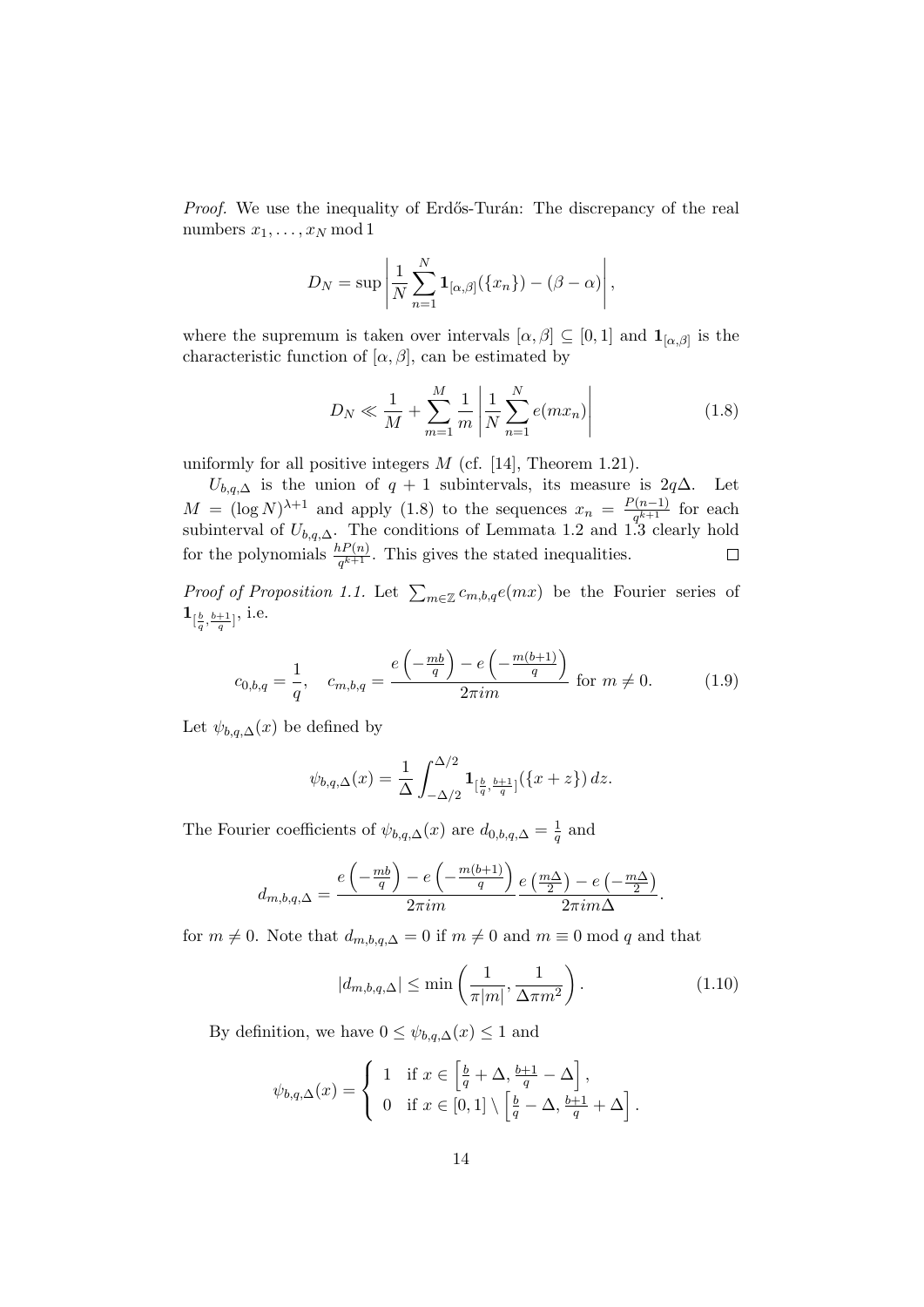If we set

$$
t(x) = \psi_{b_1, q, \Delta} \left( \frac{x}{q^{k_1+1}} \right) \cdots \psi_{b_h, q, \Delta} \left( \frac{x}{q^{k_h+1}} \right),
$$

then we get for  $\Delta < 1/(2q)$ 

$$
\left| \# \{ n < N | \epsilon_{k_1}(P(n)) = b_1, \dots, \epsilon_{k_h}(P(n)) = b_h \} - \sum_{n < N} t(P(n)) \right| \le
$$
\n
$$
\le \sum_{j=1}^h \# \left\{ n < N \left| \left\{ \frac{P(n)}{q^{k_j+1}} \right\} \in U_{b_j, q, \Delta} \right\} \ll \Delta N + N (\log N)^{-\lambda}
$$

For convenience, denote by  $M$  the set of integer vectors **m** =  $(m_1, ..., m_h)$  and set **v** =  $(q^{-k_1-1}, ..., q^{-k_h-1}),$  $T_{\mathbf{m}} = d_{m_1, b_1, q, \Delta} \cdots d_{m_h, b_h, q, \Delta}$ . Then  $t(x)$  has Fourier series expansion

$$
t(x) = \sum_{\mathbf{m} \in \mathcal{M}} T_{\mathbf{m}} e(\mathbf{m} \cdot \mathbf{v} x)
$$

and

$$
\sum_{n
$$

We check that Lemma 1.2 can be applied to the polynomials  $\frac{A_m}{H_m}P(n)$ : We can omit those **m** for which there is a j such that  $q|m_j, m_j \neq 0$ , since  $d_{m_j,b_j,q,\Delta}=0$  implies  $T_{\mathbf{m}}=0$ . Let  $q=p_1^{e_1}\cdots p_s^{e_s}$  and assume  $p_t^{e_t}$  /m<sub>h</sub>. Then we have  $p_t^{k_h e_t}$   $|H_{\mathbf{m}}$  because of

$$
H_{\mathbf{m}}(m_h + q^{k_h - k_{h-1}}m_{h-1} + \cdots + m_1^{k_h - k_1}) = A_{\mathbf{m}}q^{k_h + 1}.
$$

Thus there exists an  $\kappa > 0$  depending only on q, such that  $H_{\mathbf{m}} \geq q^{\kappa k_h}$ . We can prove similarly  $H_{\mathbf{m}} \ge q^{\kappa k_s}$  if q  $/m_s$  and  $m_{s+1} = \cdots = m_h = 0$ .

Hence Lemma 1.2 can be applied if  $m \neq 0$  and we obtain

$$
\frac{1}{N} \# \{ n < N | \epsilon_{k_1}(P(n)) = b_1, \dots, \epsilon_{k_h}(P(n)) = b_h \}
$$
\n
$$
= \frac{1}{q^h} + \mathcal{O}\left( (\log N)^{-\tau_0} \sum_{\mathbf{m} \neq \mathbf{0}} |T_{\mathbf{m}}| \right) + \mathcal{O}\left( \Delta + (\log N)^{-\lambda} \right)
$$

The main term  $1/q^h$  comes from the choice  $\mathbf{m} = \mathbf{0}$ . From (1.10), we obtain

$$
\sum_{\mathbf{m}\neq\mathbf{0}}|T_{\mathbf{m}}|\leq\left(\frac{1}{q}+2\sum_{m=1}^{\infty}\min\left(\frac{1}{\pi m},\frac{1}{\pi\Delta m^2}\right)\right)^h\ll\left(\log\frac{1}{\Delta}\right)^h.
$$

Let  $\Delta = (\log N)^{-\lambda}$  and  $\tau_0 > \lambda$ . Then (1.6) follows immediately from the above relation and Lemma 1.4. (1.7) can be shown by the same arguments with Lemma 1.3 instead of Lemma 1.2.  $\Box$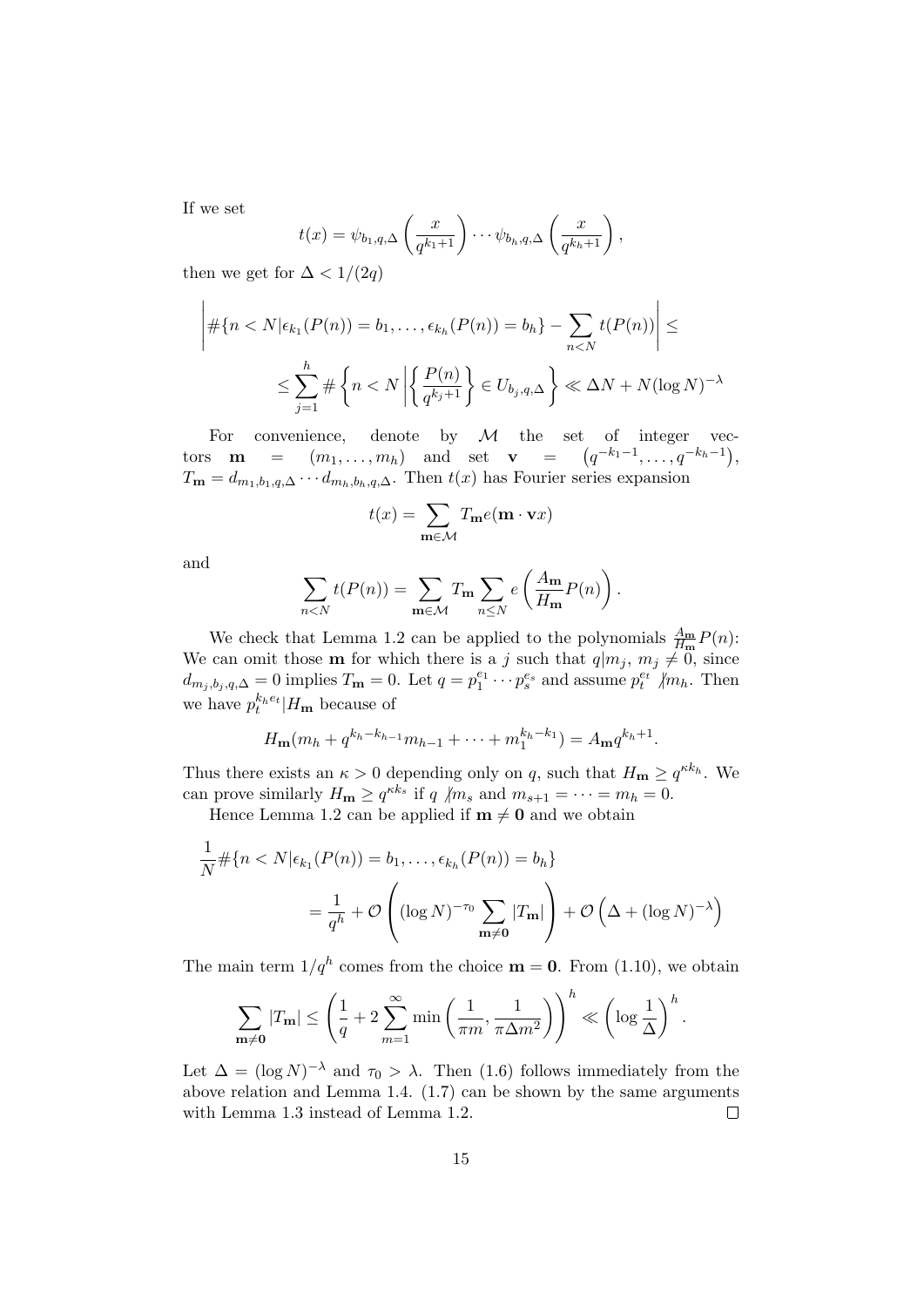Thus we have proved

$$
\frac{1}{N} \sum_{n < N} \left( \frac{f(P(n)) - M(N^r)}{D(N^r)} \right)^h \to \int_{-\infty}^{\infty} x^h \, d\Phi(x)
$$

and

$$
\frac{1}{\pi(N)} \sum_{p
$$

for all  $h \geq 0$ . The Fréchet-Shohat theorem (see e.g. Billingsley [3], p. 390) implies (1.3) and (1.4).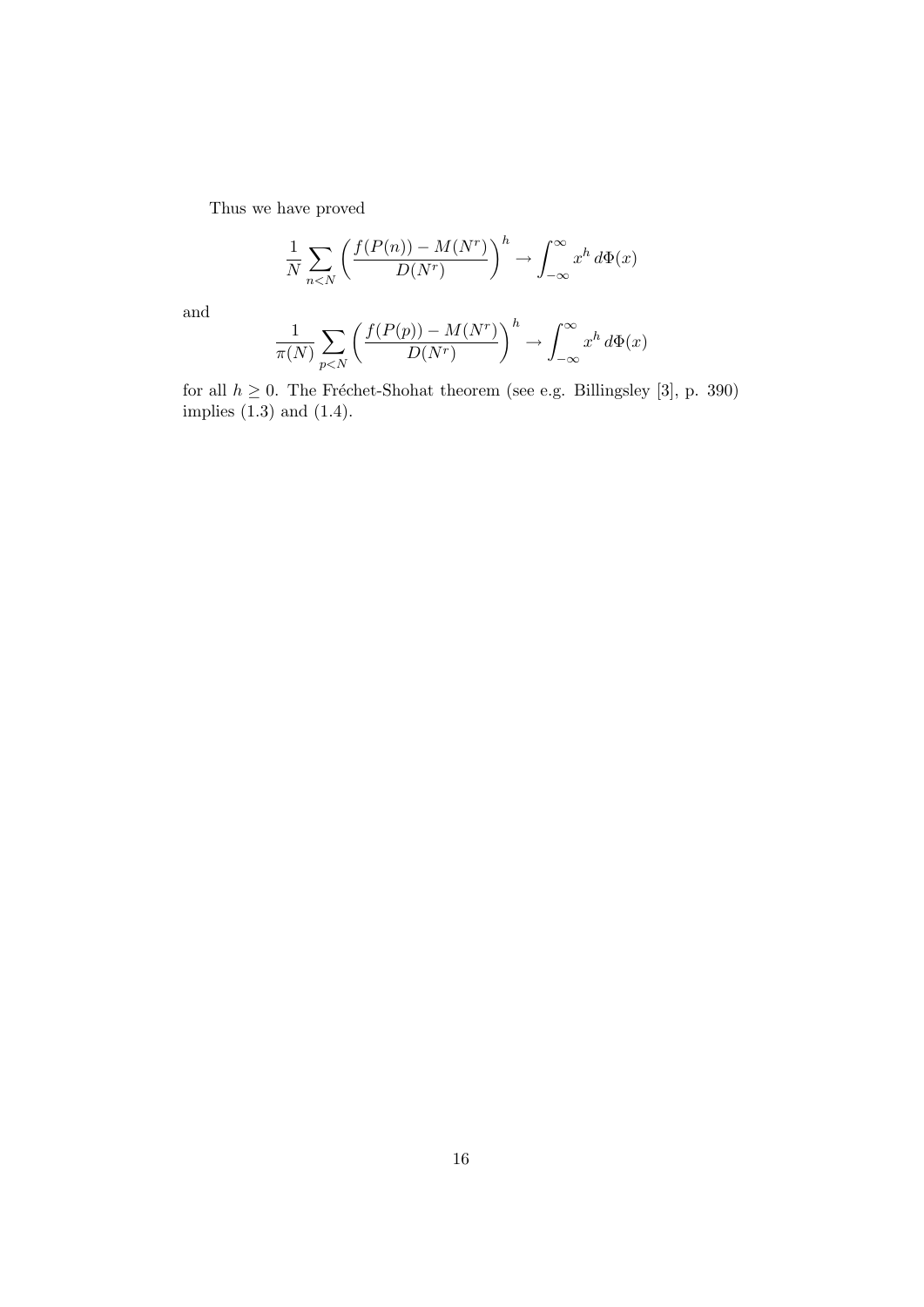## Chapter 2

# Joint Distributions

In this chapter, we generalise Theorem 1.1 to the joint distribution of different polynomials and different  $q$ -additive functions with possibly different  $q$ .

We are able to prove a central limit theorem for sequences  $f_{\ell}(P_{\ell}(n))$ (and  $f_{\ell}(P_{\ell}(p))$  respectively), where  $f_{\ell}$  are  $q_{\ell}$ -additive functions, if all  $P_{\ell}(n)$ have different degrees (Theorem 2.1, Section 2.1), if all  $q_\ell$  are equal and the  $f_\ell$  are strongly q-additive functions (Theorem 2.2, Section 2.2) and for two sequences, if  $q_1$  and  $q_2$  are multiplicatively independent (Theorem 2.3, Section 2.3).

## 2.1 Polynomials of different degrees

First we prove the following theorem due to Drmota [11].

**Theorem 2.1.** Let  $f_\ell$ ,  $1 \leq \ell \leq d$ , be q<sub> $\ell$ </sub>-additive functions such that  $f_{\ell}(bq_{\ell}^k) = \mathcal{O}(1)$  as  $k \to \infty$  for all  $b \in \{0, \ldots, q_{\ell} - 1\}$ . Assume that  $D_{\ell}(N)$  $\frac{D_{\ell}(N)}{(\log N)^{\eta}} \to \infty$  as  $N \to \infty$  for some  $\eta > 0$ . Let  $P_{\ell}(n)$  be polynomials of different degrees  $r_\ell$  with integer coefficients and positive leading terms. Then, as  $N \to \infty$ ,

$$
\frac{1}{N} \# \left\{ n < N \left| \frac{f_{\ell}(P_{\ell}(n)) - M_{\ell}(N^{r_{\ell}})}{D_{\ell}(N^{r_{\ell}})} \right| < x_{\ell}, \ell = 1, 2, \dots, d \right\} \to \Phi(x_1) \dots \Phi(x_d)
$$

and

$$
\frac{1}{\pi(N)} \# \left\{ p < N \left| \frac{f_{\ell}(P_{\ell}(p)) - M_{\ell}(N^{r_{\ell}})}{D_{\ell}(N^{r_{\ell}})} < x_{\ell}, \ell = 1, \ldots, d \right. \right\} \to \Phi(x_1) \ldots \Phi(x_d)
$$

Remark 2.1. Drmota stated this theorem for pairwise coprime  $q_\ell$  but did not use this assumption in the proof. Thus it is not necessary.

As already mentioned, Theorem 2.1 is a direct generalisation of Bassily and Kátai  $[2]$ . It turns out that it suffices to prove the following lemma,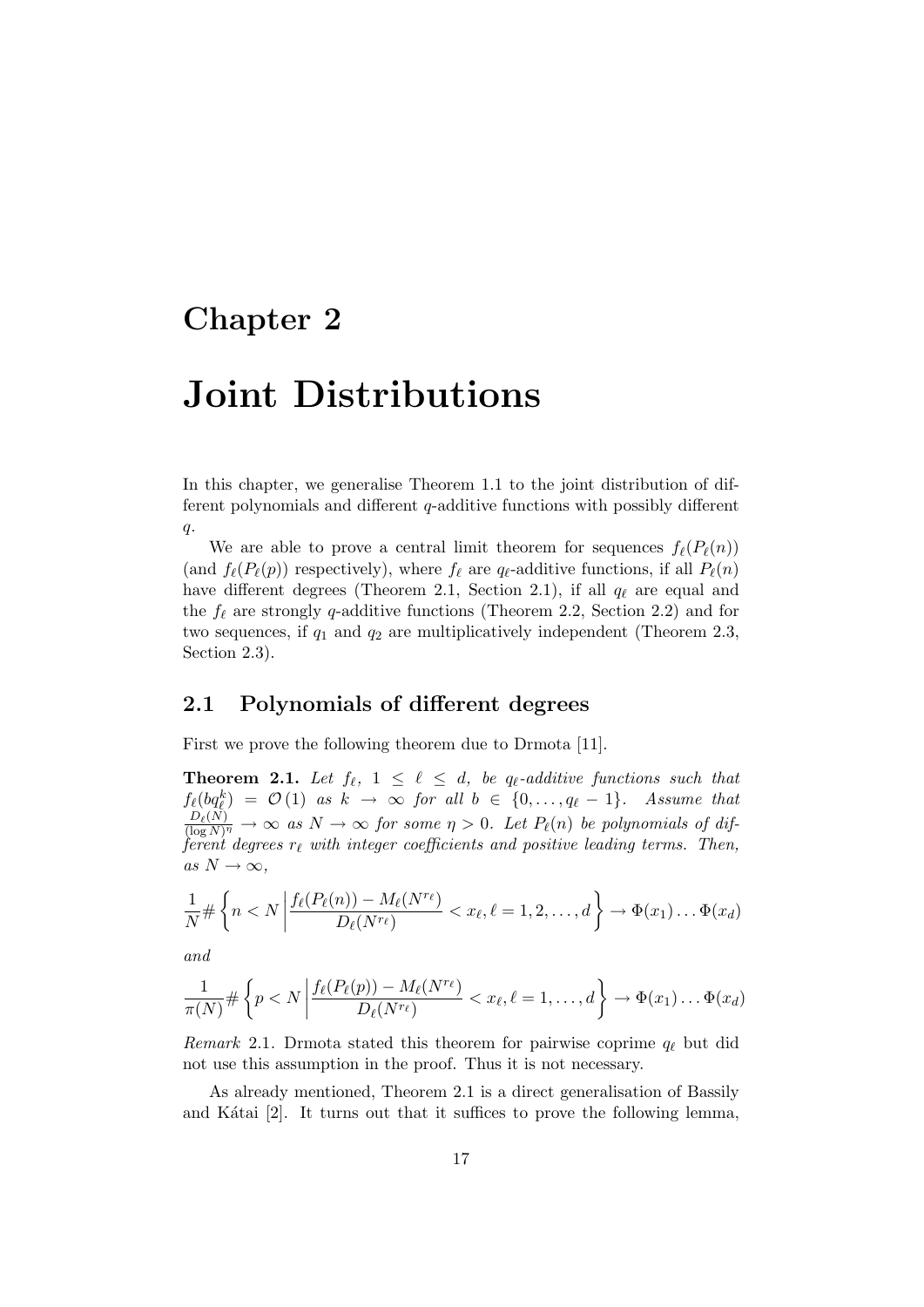which states the asymptotic independence of all digits. Then the independence of the distributions is an easy corollary.

**Proposition 2.1 (cf. Proposition 1.1).** Let  $P_{\ell}(n)$ ,  $1 \leq \ell \leq d$ , be polynomials of different degrees  $r_\ell$  with integer coefficients and positive leading terms. Let  $\lambda > 0$  be an arbitrary constant and  $h_{\ell}$ ,  $1 \leq \ell \leq d$ , non-negative integers. Then, as  $N \to \infty$ ,

$$
\frac{1}{N} \# \left\{ n < N \left| \epsilon_{q_\ell, k_j^{(\ell)}}(P_\ell(n)) = b_j^{(\ell)}, 1 \le j \le h_\ell, 1 \le \ell \le d \right. \right\}
$$
\n
$$
= \frac{1}{q_1^{h_1} q_2^{h_2} \cdots q_d^{h_d}} + \mathcal{O}\left( (\log N)^{-\lambda} \right) \tag{2.1}
$$

and

$$
\frac{1}{\pi(N)} \# \left\{ p < N \left| \epsilon_{q_\ell, k_j^{(\ell)}}(P_\ell(n)) = b_j^{(\ell)}, 1 \le j \le h_\ell, 1 \le \ell \le d \right. \right\}
$$
\n
$$
= \frac{1}{q_1^{h_1} q_2^{h_2} \cdots q_d^{h_d}} + \mathcal{O}\left( (\log N)^{-\lambda} \right) \tag{2.2}
$$

uniformly for integers

$$
(\log N^{r_{\ell}})^{\eta} \le k_1^{(\ell)} < k_2^{(\ell)} < \dots < k_{h_{\ell}}^{(\ell)} \le \log_{q_{\ell}} N^{r_{\ell}} - (\log N^{r_{\ell}})^{\eta} \quad (1 \le \ell \le d)
$$
\n
$$
(\text{with some } n > 0) \text{ and } b^{(\ell)} \in \{0, 1, \dots, n-1\}
$$

(with some  $\eta > 0$ ) and  $b_j^{(\ell)} \in \{0, 1, ..., q_\ell - 1\}.$ 

Proof. We follow the proof of Lemma 1.1 and point out only the differences. Set  $\overline{1}$ 

$$
t(n_1, ..., n_d) = \prod_{\ell=1}^d \prod_{j=1}^{h_\ell} \psi_{b_j^{(\ell)}, q_\ell, \Delta} \left( \frac{n_\ell}{q_\ell^{k_j^{(\ell)}+1}} \right).
$$

Then we get, for  $\Delta < 1/(2q)$ ,

$$
\left| \#\left\{n < N \left| \epsilon_{q_\ell, k_j^{(\ell)}}(P_\ell(n)) = b_j^{(\ell)} \text{ for all } j, \ell \right.\right\} - \sum_{n < N} t(P_1(n), \dots, P_d(n)) \right|
$$
\n
$$
\leq \sum_{\ell=1}^d \sum_{j=1}^{h_\ell} \#\left\{n < N \left| \left\{\frac{P_\ell(n)}{k_j^{(\ell)} + 1} \right\} \in U_{b_j^{(\ell)}, q_\ell, \Delta} \right\} \ll \Delta N + N(\log N)^{-\lambda}
$$

Set  $h = (h_1 + \cdots + h_d)$  and denote by M the set of h-dimensional integer vectors  $\mathbf{M} = (\mathbf{m}_1, \dots, \mathbf{m}_d)$  with  $\mathbf{m}_{\ell} = (m_1^{(\ell)})$  $\binom{\ell}{1},\ldots,m_{h_\ell}^{(\ell)}$  $\binom{\ell}{h_{\ell}}$ ,  $1 \leq \ell \leq d$ . Furthermore, set

$$
T_{\mathbf{M}} = \prod_{\ell=1}^{d} \prod_{j=1}^{h_{\ell}} d_{m_{j}^{(\ell)}, b_{j}^{(\ell)}, q_{\ell}, \Delta}.
$$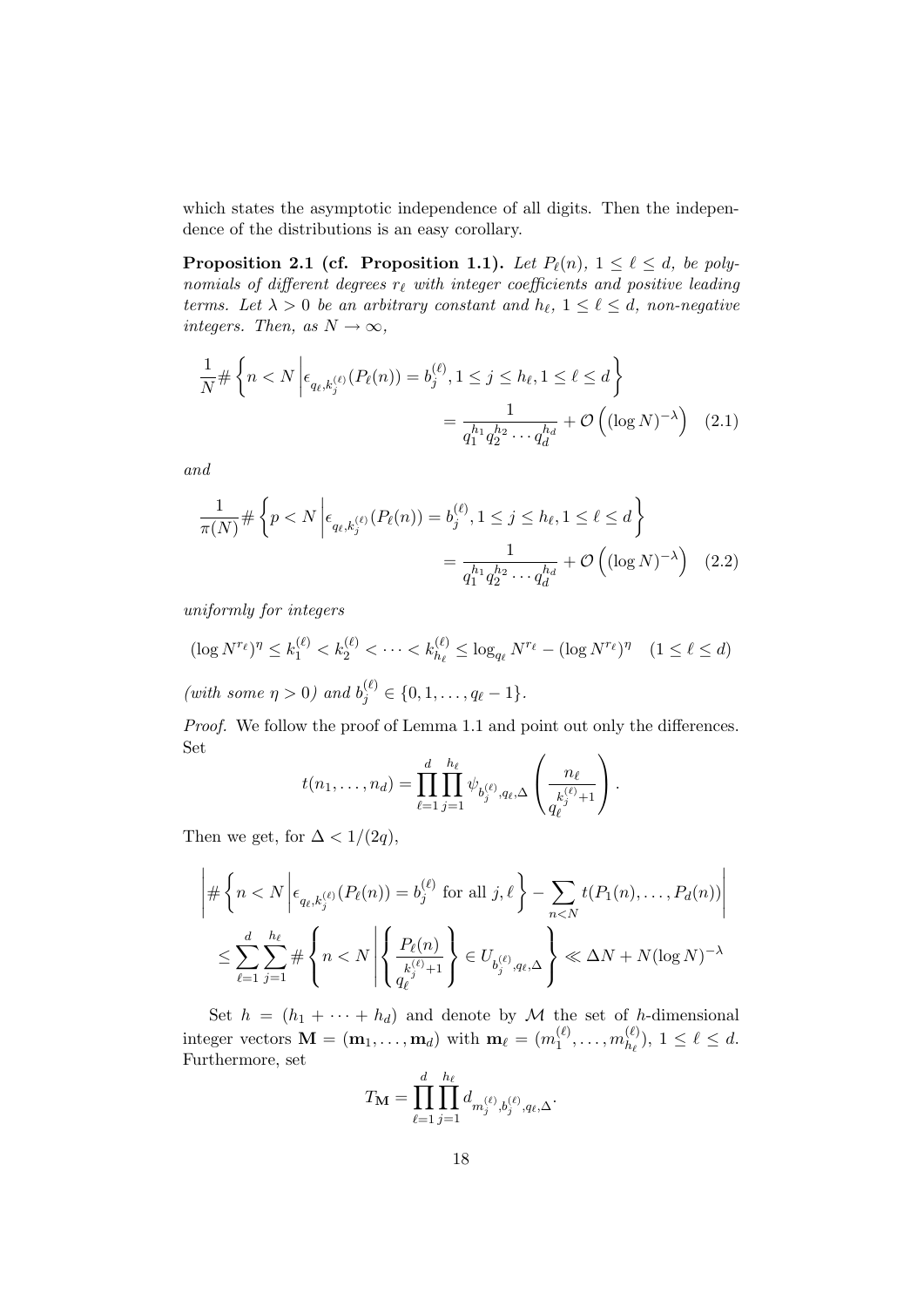With  $\mathbf{v}_{\ell} = (q_{\ell}^{-k_1^{(\ell)}-1}, \ldots, q_{\ell})$  $-k_{h_\ell}^{(\ell)}-1$  $t_{\ell}^{n_{\ell}}$ ,  $t(x_1, \ldots, x_d)$  has Fourier series expansion

$$
t(x_1,\ldots,x_d)=\sum_{\mathbf{M}\in\mathcal{M}}T_{\mathbf{M}}e(\mathbf{m}_1\cdot\mathbf{v}_1x_1+\cdots+\mathbf{m}_d\cdot\mathbf{v}_dx_d).
$$

Thus we are led to consider the exponential sums

$$
\sum_{\mathbf{M}\in\mathcal{M}}T_{\mathbf{M}}\sum_{n
$$

 $\mathbf{m}_1 = \cdots = \mathbf{m}_d = \mathbf{0}$  provides the leading term  $1/(q_1^{h_1} \cdots q_d^{h_d})$ . If there exists  $\ell$  and j with  $m_i^{(\ell)}$  $j^{(\ell)} \neq 0$  and  $m_j^{(\ell)} \equiv 0 \mod q_\ell$ , then  $T_{\mathbf{M}} = 0$ . So it remains to consider the case where there exists  $\ell$  and j with  $m_i^{(\ell)}$  $j^{(\ell)}_j \not\equiv 0 \bmod q_\ell.$ Here the exponent is of the form

$$
\mathbf{m}_1 \cdot \mathbf{v}_1 P_1(n) + \dots + \mathbf{m}_d \cdot \mathbf{v}_d P_d(n) = \frac{A_{\mathbf{m}_1}}{H_{\mathbf{m}_1}} P_1(n) + \dots + \frac{A_{\mathbf{m}_d}}{H_{\mathbf{m}_d}} P_d(n),
$$

with at least one  $A_{m_\ell} \neq 0$ . Let  $P_\ell(n)$  be the (unique) polynomial with maximal degree  $r_\ell$  such that  $A_{\mathbf{m}_\ell} \neq 0$ . Then

$$
\mathbf{m}_1 \cdot \mathbf{v}_1 P_1(n) + \cdots + \mathbf{m}_d \cdot \mathbf{v}_d P_d(n) = \frac{A_{\mathbf{m}_\ell}}{H_{\mathbf{m}_\ell}} P_\ell(n) + \gamma_1 n^{r_\ell - 1} + \cdots + \gamma_{r_\ell}.
$$

By the same arguments as in Lemma 1.1, we can therefore apply Lemma 1.2 and obtain

$$
\frac{1}{N} \# \left\{ n < N \left| \epsilon_{q_\ell, k_j^{(\ell)}}(P(n)) = b_j^{(\ell)}, 0 \le j \le h_\ell, 1 \le \ell \le d \right. \right\}
$$
\n
$$
= \frac{1}{q_1^{h_1} q_2^{h_2} \cdots q_d^{h_d}} + \mathcal{O}\left( (\log N)^{-\tau_0} \sum_{\mathbf{M} \in \mathcal{M} \setminus \mathbf{0}} |T_{\mathbf{M}}| \right) + \mathcal{O}\left(\Delta + (\log N)^{-\lambda}\right).
$$

With

$$
\sum_{\mathbf{M}\in\mathcal{M}\setminus\mathbf{0}}|T_{\mathbf{M}}|\leq (2+2\log(1/\Delta))^{h_1+\cdots+h_d},
$$

 $(2.1)$  is proved.

The proof of (2.2) runs along the same lines.

 $\Box$ 

**Corollary 2.1.** With the definitions of Proposition 2.1, as  $N \to \infty$ ,

$$
\frac{1}{N} \# \left\{ n < N \left| \epsilon_{q_\ell, k_j^{(\ell)}}(P_\ell(n)) = b_j^{(\ell)}, 1 \le j \le h_\ell, 1 \le \ell \le d \right. \right\}
$$
\n
$$
= \prod_{\ell=1}^d \left( \frac{1}{N} \# \left\{ n < N \left| \epsilon_{q_\ell, k_j^{(\ell)}}(P_\ell(n)) = b_j^{(\ell)}, 1 \le j \le h_\ell \right. \right\} \right) + \mathcal{O}\left( (\log N)^{-\lambda} \right)
$$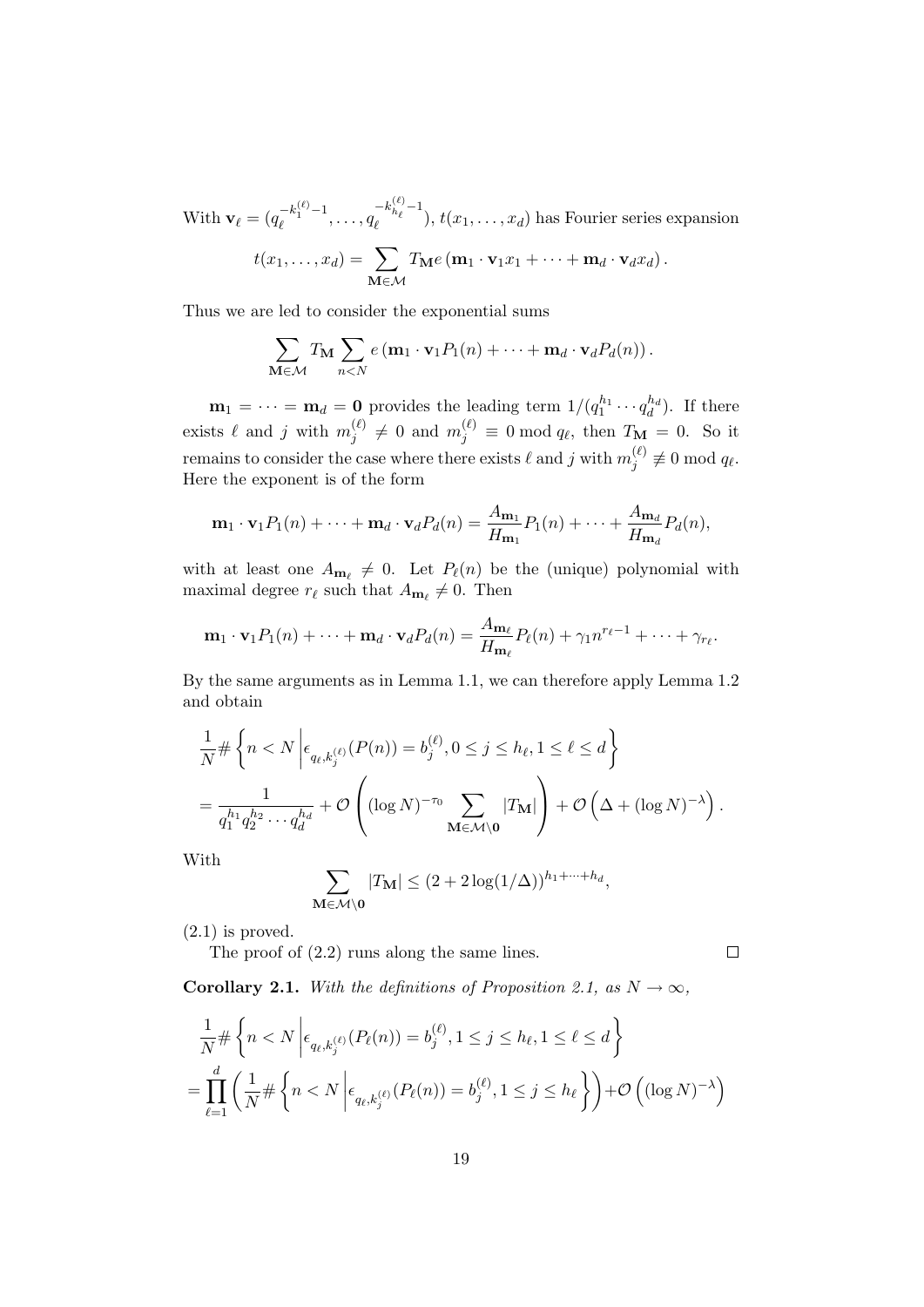$$
\frac{1}{\pi(N)} \# \left\{ p < N \left| \epsilon_{q_\ell, k_j^{(\ell)}}(P_\ell(p)) = b_j^{(\ell)}, 1 \le j \le h_\ell, 1 \le \ell \le d \right. \right\}
$$
\n
$$
= \prod_{\ell=1}^d \left( \frac{1}{\pi(N)} \# \left\{ p < N \left| \epsilon_{q_\ell, k_j^{(\ell)}}(P_\ell(p)) = b_j^{(\ell)}, 1 \le j \le h_\ell \right. \right\} \right) + \mathcal{O}\left( (\log N)^{-\lambda} \right)
$$

uniformly for integers

$$
(\log N^{r_{\ell}})^{\eta} \le k_1^{(\ell)}, k_2^{(\ell)}, \dots, k_{h_{\ell}}^{(\ell)} \le \log_{q_{\ell}} N^{r_{\ell}} - (\log N^{r_{\ell}})^{\eta} \quad (1 \le \ell \le d)
$$

(with some  $\eta > 0$ ) and  $b_j^{(\ell)} \in \{0, 1, ..., q_\ell - 1\}.$ 

*Proof.* If there exists  $\ell$  and  $j_1, j_2$  with  $k_{j_1}^{(\ell)}$  $j_1^{(\ell)}=k_{j_2}^{(\ell)}$  $\bar{b}^{(\ell)}_{j_2}$  but  $b^{(\ell)}_{j_1}$  $b_{j_1}^{(\ell)} \neq b_{j_2}^{(\ell)}$  $y_2^{(\ell)}$  then both sides are zero.

So it remains to consider the case, where for every  $\ell$  the integers  $k_i^{(\ell)}$  $j^{(t)},$  $1 \leq j \leq h_{\ell}$ , are different and without loss of generality we can assume that they are increasing. Hence we can directly apply Proposition 2.1.  $\Box$ 

**Corollary 2.2.** For any choice of non-negative integers  $h_{\ell}$ ,  $1 \leq \ell \leq d$ , we have, as  $N \to \infty$ ,

$$
\frac{1}{N} \sum_{n < N} \prod_{\ell=1}^d \left( \frac{\overline{f}_{\ell}^{(N^{r_{\ell}})}(P_{\ell}(n)) - \overline{M}_{\ell}(N^{r_{\ell}})}{\overline{D}_{\ell}(N^{r_{\ell}})} \right)^{h_{\ell}} - \prod_{\ell=1}^d \left( \frac{1}{N} \sum_{n < N} \left( \frac{\overline{f}_{\ell}^{(N^{r_{\ell}})}(P_{\ell}(n)) - \overline{M}_{\ell}(N^{r_{\ell}})}{\overline{D}_{\ell}(N^{r_{\ell}})} \right)^{h_{\ell}} \right) \to 0
$$

and

$$
\frac{1}{\pi(N)} \sum_{p
$$

and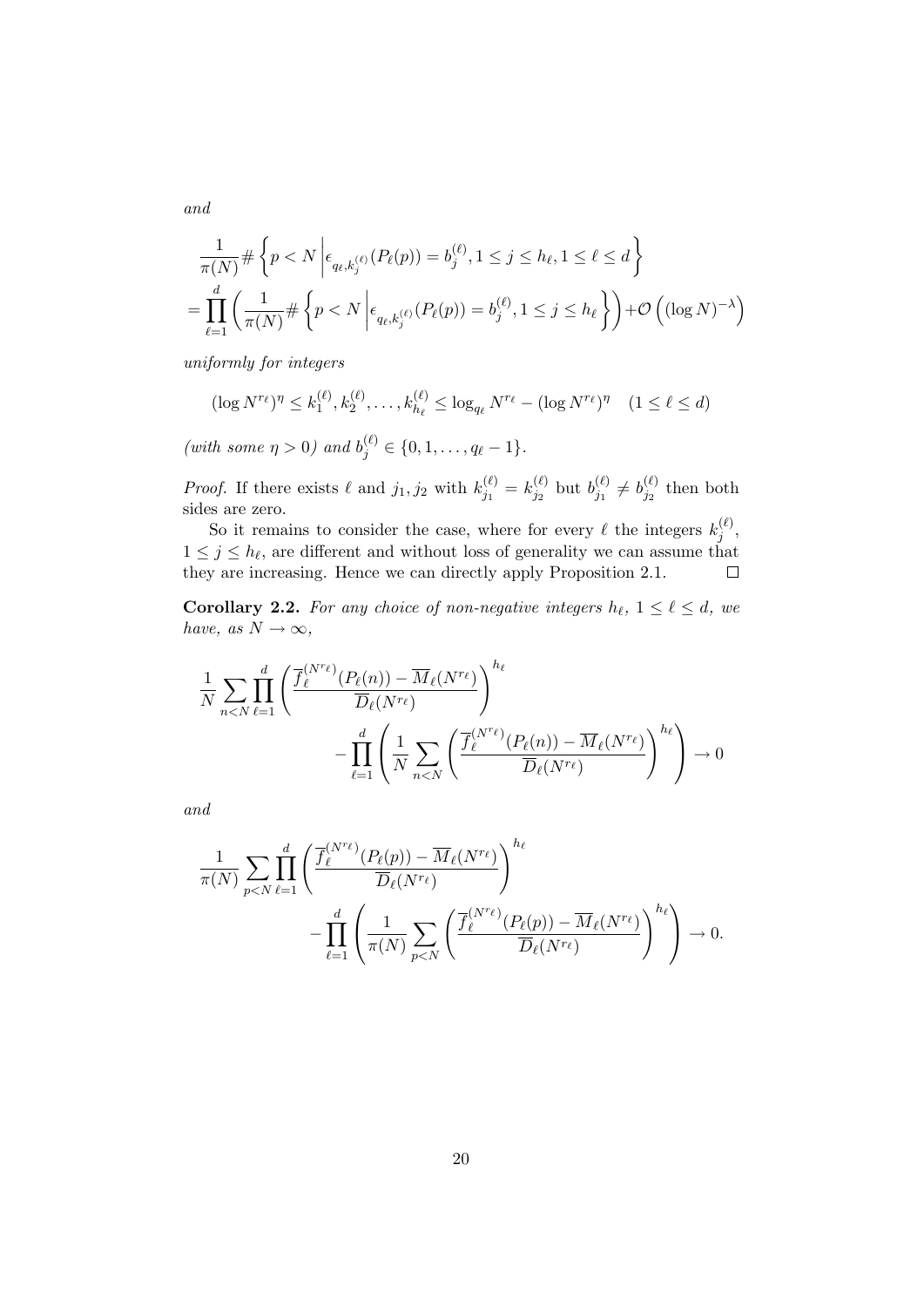Proof. We have

$$
\begin{split} &\frac{1}{N} \sum_{n < N} \prod_{\ell=1}^d \left( \frac{\overline{f}_{\ell}^{(N^{r_{\ell}})}(P_{\ell}(n)) - \overline{M}_{\ell}(N^{r_{\ell}})}{\overline{D}_{\ell}(N^{r_{\ell}})} \right)^{h_{\ell}} \\ &= \\ &\frac{1}{A_{1}(N^{r_{1}}) \leq k_{1}^{(1)}, \ldots, k_{h_{1}}^{(1)} \leq B_{1}(N^{r_{1}})} \quad A_{d}(N^{r_{d}}) \leq k_{1}^{(d)}, \ldots, k_{h_{d}}^{(d)} \leq B_{d}(N^{r_{d}})} \\ &\frac{1}{N} \sum_{n < N} \prod_{\ell=1}^d \prod_{j=1}^d \sum_{j=1}^{\ell} \frac{\ell_{\ell, k_{j}^{(\ell)}} \left( \epsilon_{q_{\ell, k_{j}^{(\ell)}}(P(n))} \right) - \mu_{\ell, k_{j}^{(\ell)}}}{\overline{D}_{\ell}(N^{r_{\ell}})} \\ &= \\ &\frac{1}{A_{1}(N^{r_{1}}) \leq k_{1}^{(1)}, \ldots, k_{h_{1}}^{(1)} \leq B_{1}(N^{r_{1}})} \quad A_{d}(N^{r_{d}}) \leq k_{1}^{(d)}, \ldots, k_{h_{d}}^{(d)} \leq B_{d}(N^{r_{d}}) b_{1}^{(1)} = 0} \quad b_{h_{d}^{(d)} = 0}^{(d)-1} \\ &\frac{1}{N} \# \left\{ n < N \left| \epsilon_{q_{\ell}, k_{j}^{(\ell)}}(P_{\ell}(n)) = b_{j}^{(\ell)} \text{ for all } j, \ell \right\} \prod_{\ell=1}^d \prod_{j=1}^d \frac{\ell_{\ell, k_{j}^{(\ell)}}(b_{j}^{(\ell)}) - \mu_{\ell, k_{j}^{(\ell)}}}{\overline{D}_{\ell}(N^{r_{\ell}})} \\ &\text{and} \\ &\prod_{\ell=1}^d \left( \frac{1}{N} \sum_{n < N} \left( \frac{\overline{f}_{\ell}^{(N^{r_{\ell}})}(P_{\ell}(n)) - \overline{M}_{\ell}(N^{r_{\ell}})}{\overline{D}_{\ell}(N^{r_{\ell}})} \right)^{h_{\ell}} \right\} \\ &= \\ &\sum_{\ell=1}^d \
$$

By Corollary 2.1, the two terms are equal up to an error term of the form  $\mathcal{O}\left((\log N)^{-\lambda+h-h\eta}\right)$ . The result for primes is obtained analogously.

By combining Theorem 1.1, Lemma 1.1 and Corollary 2.2, we obtain

$$
\frac{1}{N} \sum_{n < N} \prod_{\ell=1}^d \left( \frac{f_\ell(P_\ell(n)) - M_\ell(N^{r_\ell})}{D_\ell(N^{r_\ell})} \right)^{h_\ell} \to \int x_1^{h_1} \dots x_d^{h_d} d\Phi(x_1) \dots d\Phi(x_d),
$$
\n
$$
\frac{1}{\pi(N)} \sum_{p < N} \prod_{\ell=1}^d \left( \frac{f_\ell(P_\ell(p)) - M_\ell(N^{r_\ell})}{D_\ell(N^{r_\ell})} \right)^{h_\ell} \to \int x_1^{h_1} \dots x_d^{h_d} d\Phi(x_1) \dots d\Phi(x_d)
$$

and the Fréchet-Shohat theorem implies the statements of Theorem 2.1.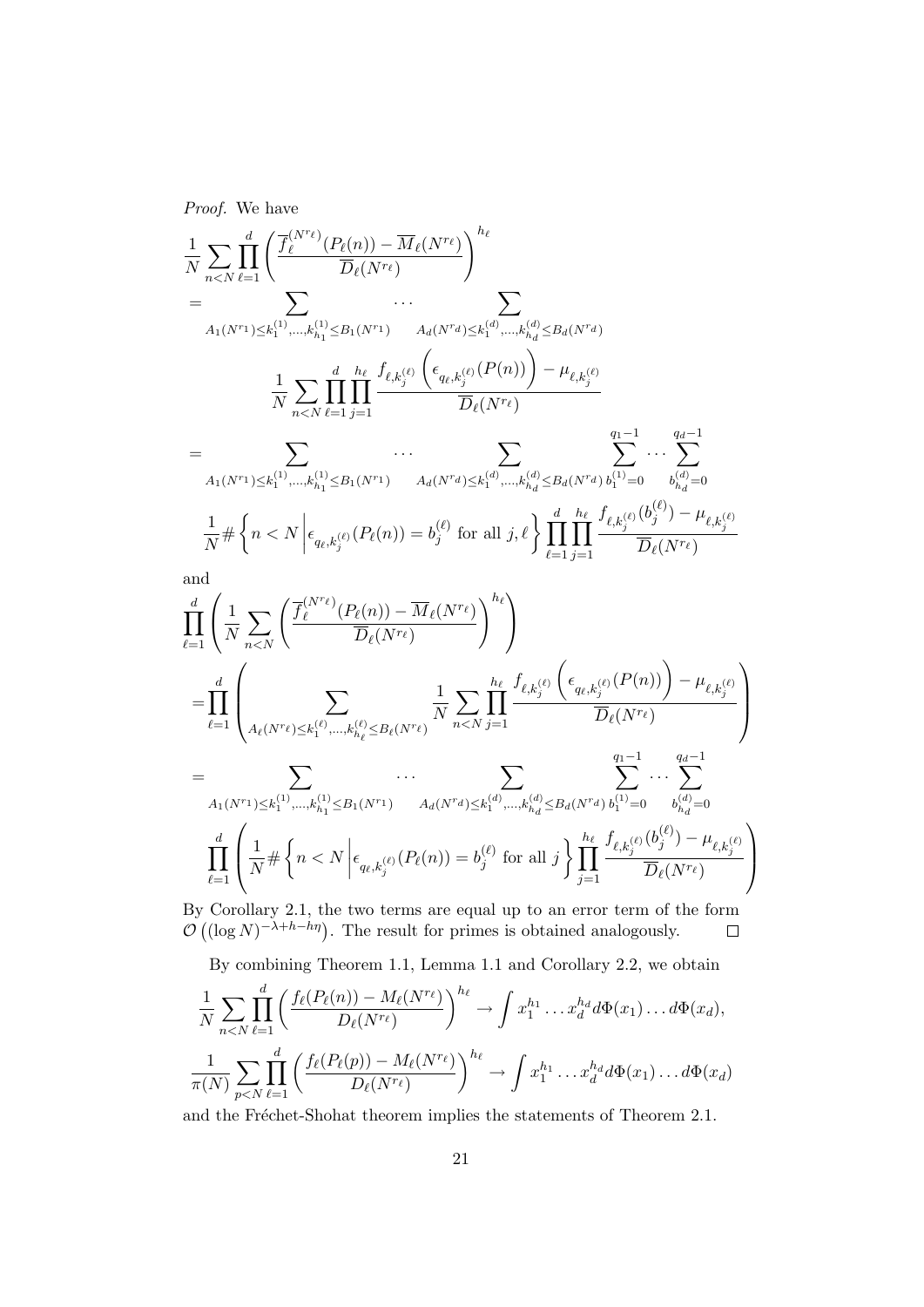### 2.2 Strongly q-additive functions with the same  $q$

The next theorem is a generalisation of Theorem 1.1 for the case  $q_1 = \ldots = q_d = q$  for polynomials of not necessarily different degrees. If the degrees of the polynomials are not different, we do not have asymptotic independence of all digits as in Corollary 2.1, but we can show that random vectors which represent the digits form a Markov chain (Subsection 2.2.2). Hence we obtain a central limit theorem for these random vectors and a comparison of the moments (Subsection 2.2.3) gives the central limit theorem for  $f_{\ell}(P_{\ell}(n))$ . For simplicity, we restrict to strongly q-additive functions.

### 2.2.1 Results

**Theorem 2.2.** Let  $f_{\ell}$ ,  $1 \leq \ell \leq d$ , be strongly q-additive functions with  $\sigma_{\ell}^2 =$  $\sum^{q-1}$  $_{b=1}$  $\frac{f_{\ell}(b)^2}{q} - \left(\sum_{n=1}^{q-1} \right)$  $_{b=1}$  $f_{\ell}(b)$ q  $\setminus^2$  $> 0$  and  $P_{\ell}(n) = g_{r_{\ell}}^{(\ell)} n^{r_{\ell}} + \cdots + g_1^{(\ell)} n + g_0^{(\ell)}$  $\overline{0}$ polynomials with integer coefficients and positive leading terms. Then, as  $N \to \infty$ ,

$$
\frac{1}{N} \# \left\{ n < N \left| \frac{f_{\ell}(P_{\ell}(n)) - M_{\ell}(N^{r_{\ell}})}{D_{\ell}(N^{r_{\ell}})} < x_{\ell}, \ell = 1, \ldots, d \right\} \to \Phi_V(x_1, \ldots, x_d) \right\} \tag{2.3}
$$

and

$$
\frac{1}{\pi(N)} \# \left\{ p < N \left| \frac{f_{\ell}(P_{\ell}(p)) - M_{\ell}(N^{r_{\ell}})}{D_{\ell}(N^{r_{\ell}})} < x_{\ell}, \ell = 1, 2, \dots, d \right. \right\} \to \Phi_V(x_1, \dots, x_d) \tag{2.4}
$$

where  $\Phi_V(x_1,\ldots,x_d)$  denotes the distribution function of the d-dimensional normal law with covariance matrix  $V = (v_{i,j})_{1 \leq i,j \leq d}$  given by

$$
v_{i,j} = \begin{cases} \n1 & if \ i = j \\
C_{i,j} \left( \frac{g_{r_i}^{(i)}}{(g_{r_i}^{(i)}, g_{r_j}^{(j)})}, \frac{g_{r_j}^{(j)}}{(g_{r_i}^{(i)}, g_{r_j}^{(j)})} \right) & if \ g_{r_j}^{(j)} P_i(n) \equiv g_{r_i}^{(i)} P_j(n) \\
\frac{r_i - \max\{s \mid g_{r_i}^{(i)} g_{s}^{(j)} \neq g_{r_j}^{(j)} g_{s}^{(i)}\}}{r_i} C_{i,j} \left( \frac{g_{r_i}^{(i)}}{(g_{r_i}^{(i)}, g_{r_j}^{(j)})}, \frac{g_{r_j}^{(j)}}{(g_{r_i}^{(i)}, g_{r_j}^{(j)})} \right) & if \ r_i = r_j \\
0 & else,\n\end{cases}
$$

where

$$
C_{i,j}(g_i, g_j) = \frac{1}{\sigma_i \sigma_j} \sum_{l=0}^{R_j - 1} \sum_{b_i=1}^{q-1} \sum_{b_j=1}^{q-1} \left( \pi_{b_i, b_j, g_i q^l, g_j} - \frac{1}{q^2} \right) f_i(b_i) f_j(b_j)
$$
  
+ 
$$
\frac{1}{\sigma_i \sigma_j} \sum_{l=1}^{R_i - 1} \sum_{b_i=1}^{q-1} \sum_{b_j=1}^{q-1} \left( \pi_{b_i, b_j, g_i, g_j q^l} - \frac{1}{q^2} \right) f_i(b_i) f_j(b_j)
$$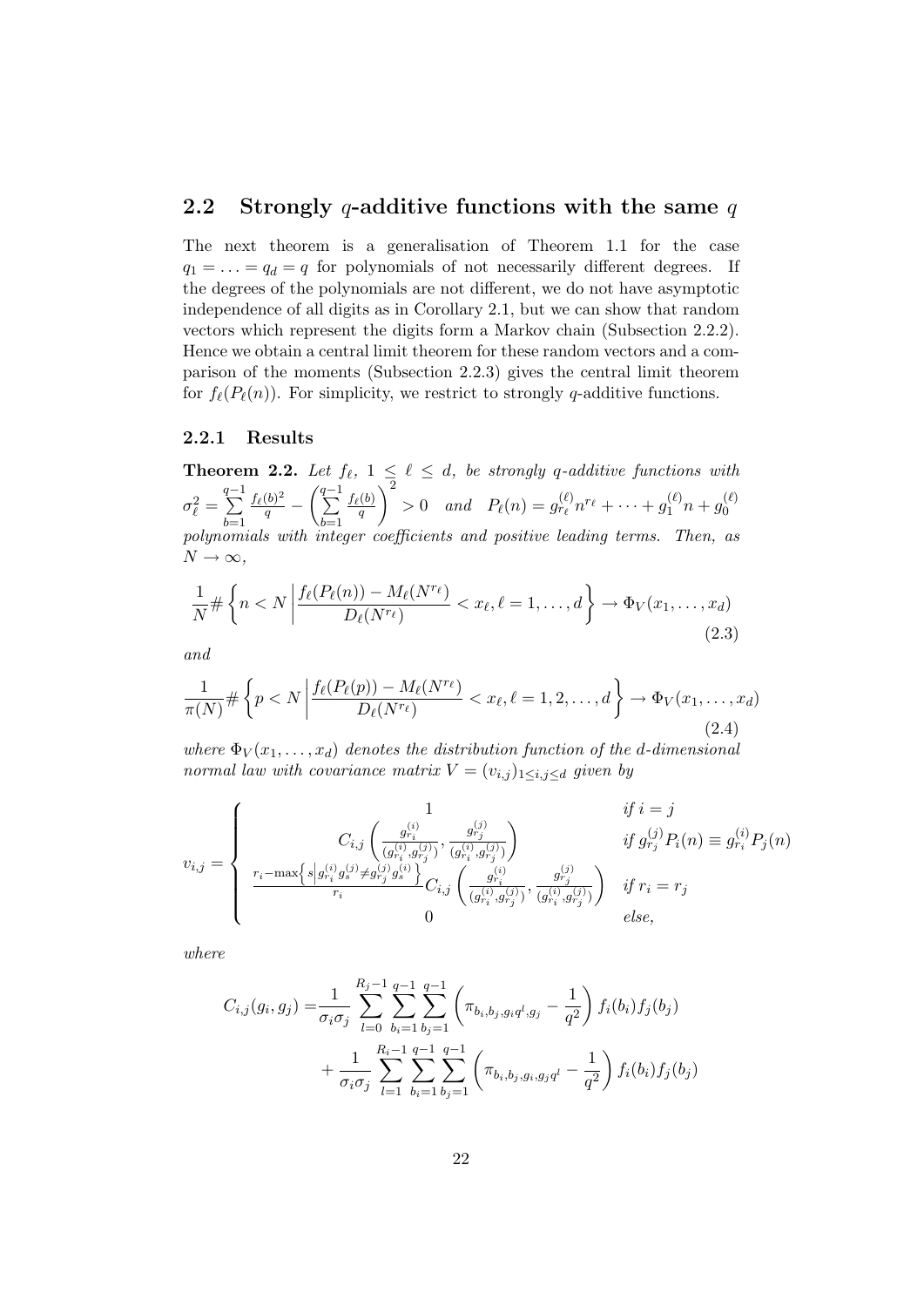with  $R_\ell$  such that  $q|\frac{q^{R_\ell}}{R_\ell}$  $\frac{q^{i\ell}}{(q^{R_\ell},g^{(\ell)}_{r_\ell})}$  and

$$
\pi_{b_i, b_j, g_i q^l, g_j} = \pi_{b_i, b_j, g, g'} = \frac{1}{q^2} - \frac{\left( \overline{(b_i + 1)g'} - \overline{b_i g'} \right) \left( \overline{(b_j + 1)g} - \overline{b_j g} \right)}{gg' q^2}
$$

$$
+ \frac{\min \left( \overline{b_i g'}, \overline{b_j g} \right) + \min \left( \overline{(b_i + 1)g'}, \overline{(b_j + 1)g} \right) - \min \left( \overline{(b_i + 1)g'}, \overline{b_j g} \right) - \min \left( \overline{b_i g'}, \overline{b_j g} \right)}{gg' q}
$$

where  $g = \frac{g_i q^l}{\left(\frac{d}{d}\right)g}$  $\frac{g_i q^l}{(q^l,g_j)}, g' = \frac{g_j}{(q^l,g_j)}$  $\frac{g_j}{(q^l,g_j)}$  and  $\overline{y}$  denotes the representative y' of  $y' \equiv y(q)$ with  $0 \leq y' \leq q$ .  $(\pi_{b_i,b_j,g_i,g_jq_l}$  is given symmetrically.)

Remark 2.2. If V is positive definite, we have, with  $\mathbf{t} = (t_1, \ldots, t_d)$ ,

$$
\Phi_V(x_1,\ldots,x_d) = \frac{1}{(2\pi)^{d/2}\sqrt{\det V}} \int_{-\infty}^{x_d} \cdots \int_{-\infty}^{x_1} e^{-\frac{1}{2}tV^{-1}t^t} dt_1 \ldots dt_d.
$$

Remark 2.3. If  $g_{r_\ell}^{(\ell)}$  is coprime to q, then we have  $R_\ell = 1$ .

 $l \geq R_j$  implies  $\pi_{b_i,b_j,g_iq^l,g_j} = \frac{1}{q^2}$  $\frac{1}{q^2}$  for all  $b_i, b_j$ .

The  $\pi_{b_i, b_j, g_i q^l, g_j}$  are the joint probabilities of digits  $k+l$  and k of  $g_i n$  and  $g_j n$  (which do not depend on k):

$$
\pi_{b_i,b_j,g_iq^l,g_j} = \mathbf{Pr}[\epsilon_k(g_iq^ln) = b_i, \epsilon_k(g_j) = b_j] = \mathbf{Pr}[\epsilon_{k+l}(g_in) = b_i, \epsilon_k(g_j) = b_j].
$$

Note that we need  $C_{i,j}(g_i, g_j)$  only for coprime  $g_i, g_j$ .

Remark 2.4. As in all other theorems, the constant term of the polynomials plays no role.

Corollary 2.3. Let  $P_{\ell}(n) = g_{r_{\ell}}^{(\ell)} n^{r_{\ell}} + \cdots + g_1^{(\ell)} n + g_0^{(\ell)}$  $\int_0^{(\ell)}$  be polynomials with integer coefficients and positive leading terms. Then, as  $N \to \infty$ ,

$$
\frac{1}{N} \# \left\{ n < N \left| \frac{s_q(P_\ell(n)) - \frac{q-1}{2} \log_q N^{r_\ell}}{\sqrt{\frac{q^2-1}{12} \log_q N^{r_\ell}}} < x_\ell, \ell = 1, \dots, d \right\} \right\}
$$
\n
$$
\to \frac{1}{(2\pi)^{d/2} \sqrt{\det V}} \int_{-\infty}^{x_d} \dots \int_{-\infty}^{x_1} e^{-\frac{1}{2}t V^{-1} t^t} dt_1 \dots dt_d
$$

with the positive definite matrix  $V = (v_{i,j})_{1 \leq i,j \leq d}$  given by

$$
v_{i,j} = \left\{ \begin{array}{cc} 1 & \text{if } i = j \\ C_{i,j} \left( \frac{g_{r_i}^{(i)}}{(g_{r_i}^{(i)}, g_{r_j}^{(j)})}, \frac{g_{r_j}^{(j)}}{(g_{r_i}^{(i)}, g_{r_j}^{(j)})} \right) & \text{if } g_{r_j}^{(j)} P_i(n) \equiv g_{r_i}^{(i)} P_j(n) \\ \frac{r_i - \max\{s \left| g_{r_i}^{(i)} g_s^{(j)} \neq g_{r_j}^{(j)} g_s^{(i)} \right\}}{r_i} C_{i,j} \left( \frac{g_{r_i}^{(i)}}{(g_{r_i}^{(i)}, g_{r_j}^{(j)})}, \frac{g_{r_j}^{(j)}}{(g_{r_i}^{(i)}, g_{r_j}^{(j)})} \right) & \text{if } r_i = r_j \\ 0 & \text{else,} \end{array} \right.
$$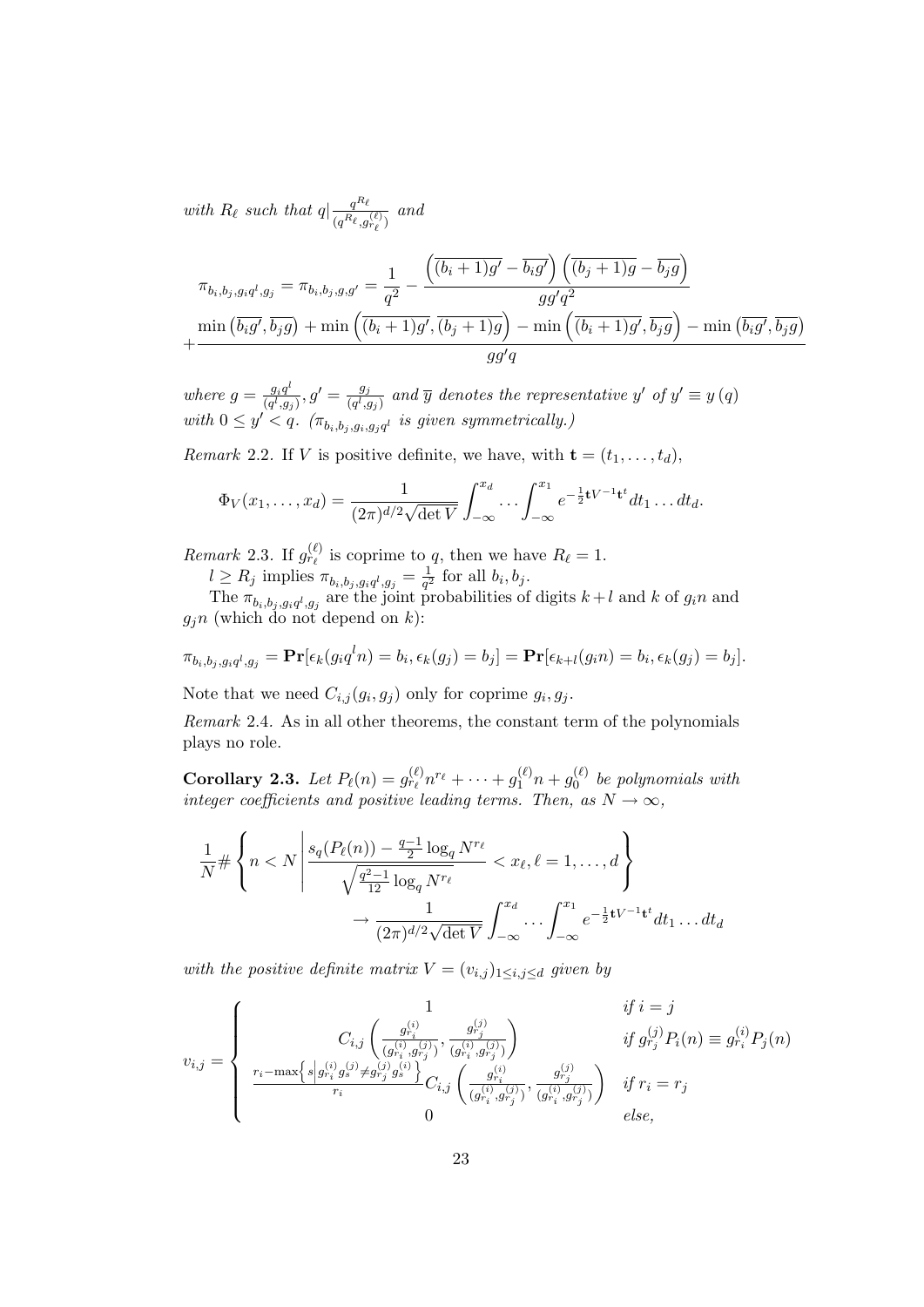and

$$
C_{i,j}(g_i, g_j) = \frac{q^2 - (q, g_i)^2 - (q, g_j)^2 + 1}{g_i g_j (q^2 - 1)} + \frac{1}{g_i g_j (q^2 - 1)} \left( \sum_{l=1}^{R_j - 1} \frac{q^2 - \left( q, \frac{g_i q^l}{(q^l, g_j)} \right)}{q^l} + \sum_{l=1}^{R_i - 1} \frac{q^2 - \left( q, \frac{g_j q^l}{(g_i, q^l)} \right)}{q^l} \right)
$$

Remark 2.5. For monomials  $P_{\ell}(n) = g_{\ell} n^{r}$  with  $(g_{\ell}, q) = 1$  we just have

$$
v_{i,j} = \frac{(g_i, g_j)^2}{g_i g_j}.
$$

For  $q = 2$  and  $r = 1$ , this was proved by W.M. Schmidt [35]. Schmid [33] obtained a local limit law in this case.

Furthermore, we can calculate the joint distribution of the sum-of-digits functions for multiplicatively dependent  $q_1, q_2$ .

Corollary 2.4. For  $q_1 = \tilde{q}^{s_1}, q_2 = \tilde{q}^{s_2}$  with positive integers  $\tilde{q}, s_1, s_2$  and  $(s_1, s_2) = 1$ , we have, as  $N \rightarrow \infty$ ,

$$
\frac{1}{N} \# \left\{ n < N \left| \frac{s_{q_1}(n) - \frac{q_1 - 1}{2} \log_{q_1} N}{\sqrt{\frac{q_1^2 - 1}{12} \log_{q_1} N}} < x_1, \frac{s_{q_2}(n) - \frac{q_2 - 1}{2} \log_{q_2} N}{\sqrt{\frac{q_2^2 - 1}{12} \log_{q_2} N}} < x_2 \right\} \right\}
$$
\n
$$
\to \frac{1}{2\pi\sqrt{1 - C^2}} \int_{-\infty}^{x_2} \int_{-\infty}^{x_1} e^{-\frac{1}{2(1 - C^2)} (t_1^2 + t_2^2 - 2Ct_1 t_2)} dt_1 dt_2
$$

with

$$
C = \frac{\tilde{q} + 1}{\tilde{q} - 1} \sqrt{\frac{(q_1 - 1)(q_2 - 1)}{s_1 s_2 (q_1 + 1)(q_2 + 1)}}.
$$

For general strongly  $q_{\ell}$ -additive functions similar statements can easily be derived. The case of multiplicatively independent  $q_1, q_2$  is treated in Section 2.3.

#### 2.2.2 A Markov chain and calculation of the covariance

We define the polynomials

$$
P_{\ell}^{(s)}(n) = g_{r_{\ell}}^{(\ell)} n^{r_{\ell}} + \dots + g_s^{(\ell)} n^s \text{ for } 1 \le s \le r = \max_{1 \le \ell \le d} r_{\ell},
$$

which will be needed in the next subsection. In this subsection we fix s. Furthermore, we define the vectors

$$
\mathbf{w}_k^{(s)}(n) = (w_{k,s}, \dots, w_{k,r}) = \left( \left\{ \frac{n^s}{q^{k+1}} \right\}, \left\{ \frac{n^{s+1}}{q^{k+1}} \right\}, \dots, \left\{ \frac{n^r}{q^{k+1}} \right\} \right)
$$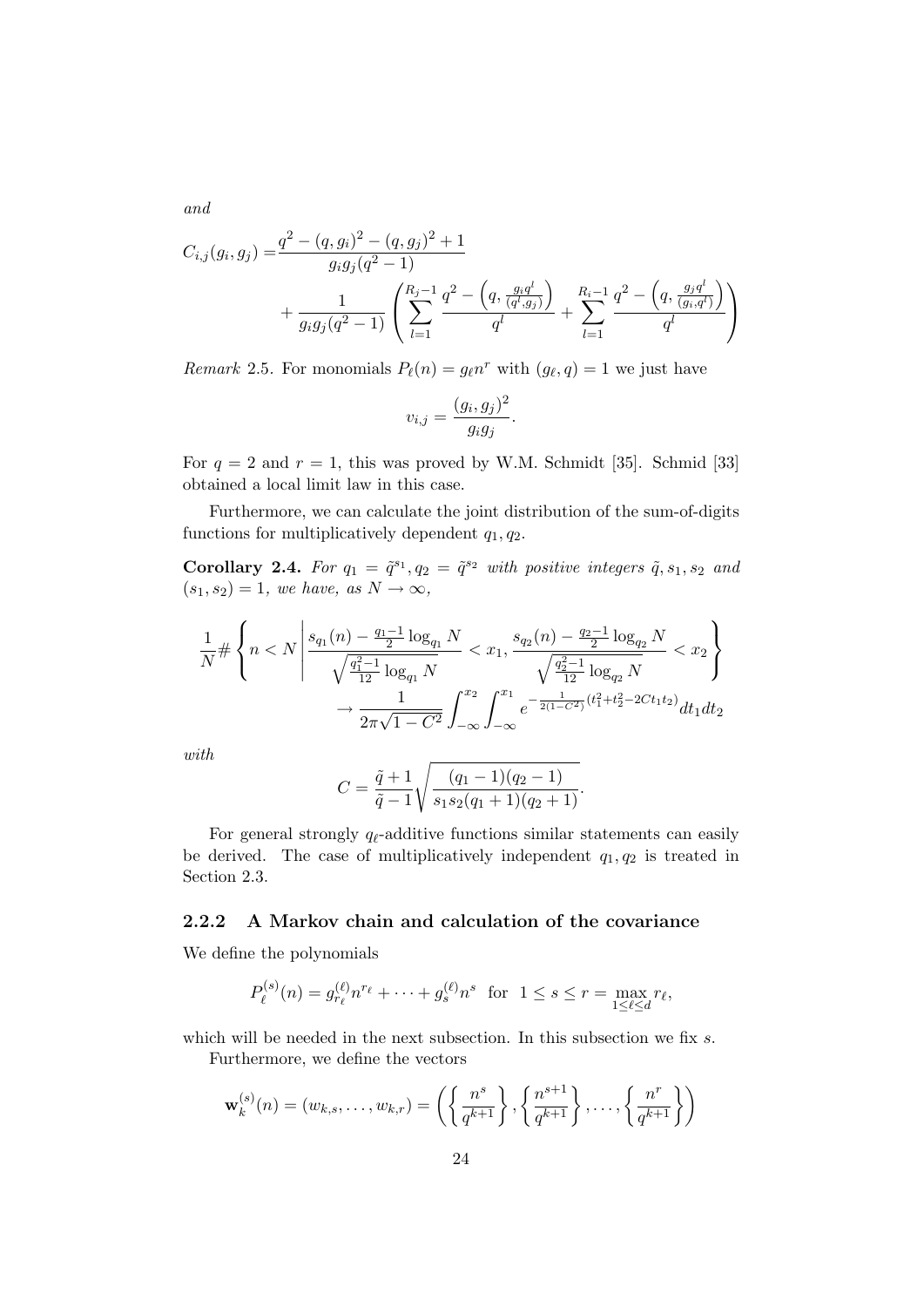for  $0 \leq n \leq N$  and see, by Proposition 2.1, that they asymptotically form a net to the base q if  $k \in [(\log N)^{\eta}, \log_q N^s - (\log N)^{\eta}]$  (but not for  $k > \log_q N^s$ ). Proposition 2.1 gives rather bad error terms if we want to calculate the number of  $\mathbf{w}_k^{(s)}$  $\binom{s}{k}(n)$  in an arbitrary set of  $\mathbb{T}^{r-s+1}$ . Nevertheless this will give reason to use the Lebesgue measure as probability measure on  $\mathbb{T}^{r-s+1}$ .

We have  $\epsilon_k(P_{\ell}^{(s)})$  $\mathcal{O}_{\ell}^{(s)}(n) = b$  if and only if

$$
\left\{g_{r_\ell}^{(l)}w_{k,r_\ell}+\cdots+g_s^{(l)}w_{k,s}\right\}\in\left[\frac{b}{q},\frac{b+1}{q}\right).
$$

This means that, for each digit b,  $\{w_k^{(s)}\}$  $\frac{f_{k}^{(s)}(n)}{k}$  |  $\epsilon_{k}(P_{\ell}^{(s)})$  $b_{\ell}^{(s)}(n)) = b$ } (as a set of  $\mathbb{T}^{r-s+1}$ ) is contained in the stripe  $S_{b,\ell}^{(s)}$  between the hyperplanes  $g_{r_\ell}^{(\ell)} x_{r_\ell} + \cdots + g_s^{(\ell)} x_s = \frac{b}{q}$  $\frac{b}{q}$  (included) and  $g_{r_\ell}^{(\ell)} x_{r_\ell} + \cdots + g_s^{(\ell)} x_s = \frac{b+1}{q}$  $\frac{+1}{q}$  (excluded). If  $P_{\ell}^{(s)}$  $S_{0,\ell}^{(s)}(n) = 0$ , set  $S_{0,\ell}^{(s)} = \mathbb{T}^{r-s+1}$  and  $S_{b,\ell}^{(s)} = \emptyset$  for  $b \neq 0$ .

Thus each set  $\{w_k^{(s)}\}$  $\frac{\epsilon(k)}{k}(n) \mid \epsilon_k(P_1^{(s)})$  $b_1^{(s)}(n)) = b_1, \ldots, \epsilon_k^{(s)}$  $k^{(s)}(P_1(n)) = b_d$  is contained in  $S_{b_1,1}^{(s)} \cap \cdots \cap S_{b_d,d}^{(s)}$  and each of this intersections consists of a finite number of convex sets, the boundaries of which are the above hyperplanes. Let  $(W_i^{(s)}$  $(j^{(s)})_{1\leq j\leq \kappa_s}$  be the partition of  $\mathbb{T}^r$  induced by these sets (or equivalently by the hyperplanes). Then  $f_{\ell}|_{W_j^{(s)}}$  is constant for all  $\ell, j$ .

Furthermore, we have  $\epsilon_{k-j}(P_\ell^{(s)})$  $p_{\ell}^{(s)}(n)) = b$  if and only if  $T^{j}(\mathbf{w}_{k}^{(s)})$  $s_k^{(s)}(n)) \in S_{b,\ell}^{(s)}$ with the map  $T : \mathbb{T}^r \to \mathbb{T}^r$ ,  $T(w_{k,s}, \ldots, w_{k,r}) = (qw_{k,s}, \ldots, qw_{k,r})$ . Hence

$$
\left\{ n \left| \epsilon_0(P_\ell^{(s)}(n)) = b_0^{(\ell)}, \dots, \epsilon_k(P_\ell^{(s)}(n)) = b_k^{(\ell)} \right\} \right\}
$$
  
= 
$$
\left\{ n \left| \mathbf{w}_k^{(s)}(n) \in T^{-k} S_{b_0^{(\ell)}, \ell}^{(s)}, \dots, \mathbf{w}_k^{(s)}(n) \in S_{b_k^{(\ell)}, \ell}^{(s)} \right\} \right\}
$$

and we define a sequence of random variables  $(Y_k^{(s)})$  $\binom{k}{k} k \ge 0$  on  $\{W_1^{(s)}\}$  $W_1^{(s)}, W_2^{(s)}, \ldots, W_{\kappa_s}^{(s)}\}$  by

$$
\mathbf{Pr}[Y_0^{(s)} = W_{j_0}^{(s)}, \dots, Y_k^{(s)} = W_{j_k}^{(s)}] = \lambda_{r-s+1}(T^{-k}W_{j_0}^{(s)} \cap \dots T^{-1}W_{j_{k-1}}^{(s)} \cap W_{j_k}^{(s)})
$$

for  $1 \leq j_i \leq \kappa_s$ ,  $0 \leq i \leq k$ . ( $\lambda_n$  denotes the *n*-dimensional Lebesgue measure.)

Lemma 2.1.  $\left(Y_k^{(s)}\right)$  $\binom{k}{k}$  $\sum_{k\geq 0}$  is a Markov chain.

*Proof.* It is easy to see that  $T|_{W_j^{(s)}}$  is injective for  $1 \leq j \leq \kappa_s$  and that  $TW_j^{(s)}$  is the (disjoint) union of sets  $W_i^{(s)}$  $i^{(s)}$ , since the image of the hyperplane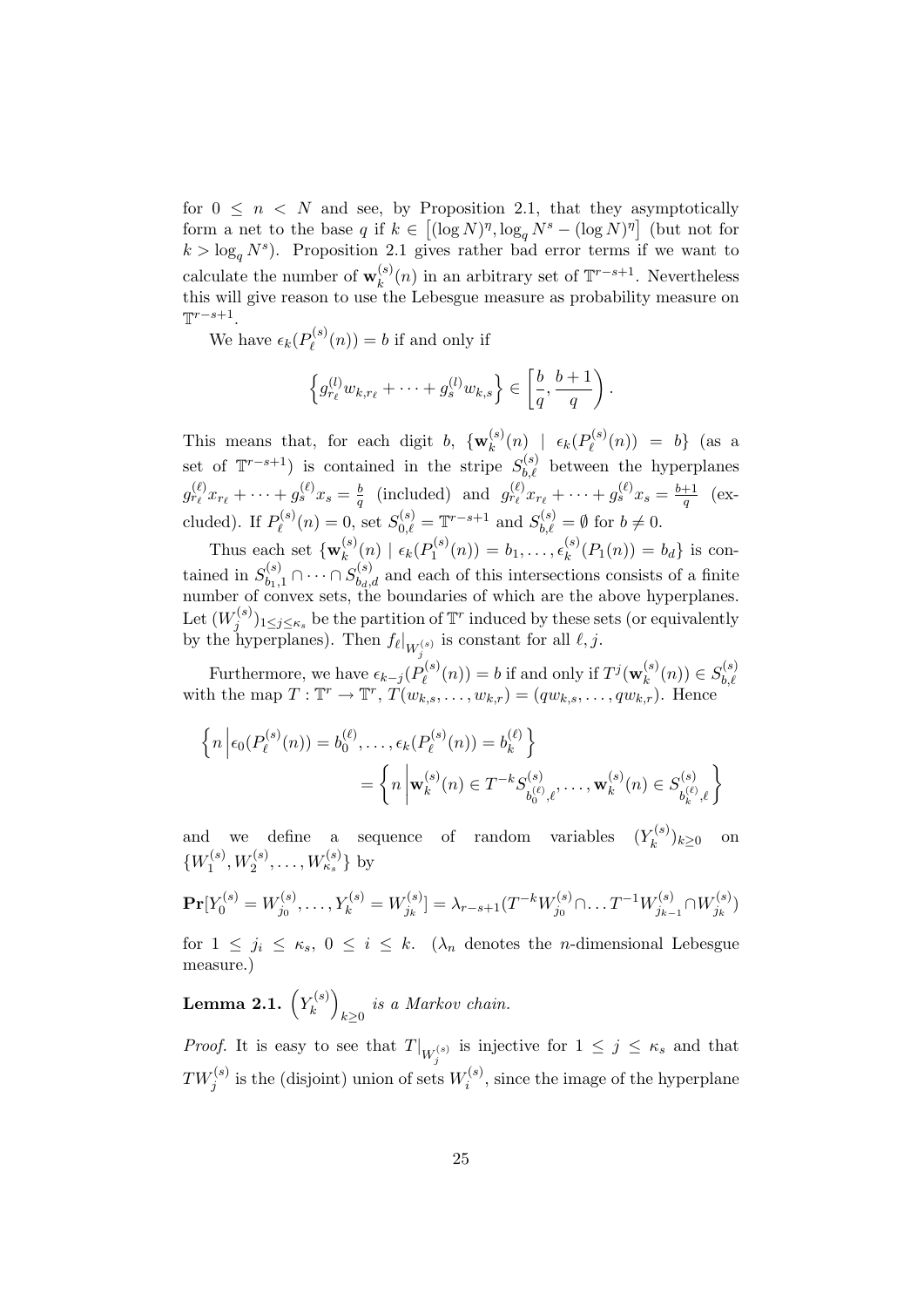$g_{r_\ell}^{(\ell)} x_{r_\ell} + \cdots + g_s^{(\ell)} x_s = \frac{b}{q}$  $\frac{b}{q}$  is the hyperplane  $g_{r_\ell}^{(\ell)} x_{r_\ell} + \cdots + g_s^{(\ell)} x_s = 0$ . Hence we have

$$
\begin{split} \mathbf{Pr}[Y_0^{(s)} = W_{j_0}^{(s)}, \dots, Y_{k+1}^{(s)} = W_{j_{k+1}}^{(s)}] &= \lambda_{r-s+1}(T^{-(k+1)}W_{j_0}^{(s)} \cap \dots \cap W_{j_{k+1}}^{(s)}) \\ &= \frac{1}{q^{r-s+1}} \lambda_{r-s+1}(T^{-k}W_{j_0}^{(s)} \cap \dots \cap W_{j_k}^{(s)} \cap TW_{j_{k+1}}^{(s)}) \\ &= \begin{cases} \frac{1}{q^{r-s+1}} \lambda_{r-s+1}(T^{-k}W_{j_0}^{(s)} \cap \dots \cap W_{j_k}^{(s)}) & \text{if } W_{j_k}^{(s)} \subseteq TW_{j_{k+1}}^{(s)} \\ 0 & \text{else.} \end{cases} \end{split}
$$

Thus

$$
\begin{split} \mathbf{Pr}[Y_{k+1}^{(s)} = W_{j_{k+1}}^{(s)} | Y_0^{(s)} = W_{j_0}^{(s)}, \dots, Y_k^{(s)} = W_{j_k}^{(s)}] \\ &= \begin{cases} \frac{1}{q^r} & \text{if } W_{j_k}^{(s)} \subseteq TW_{j_{k+1}}^{(s)} \\ 0 & \text{else} \end{cases} = \mathbf{Pr}[Y_{k+1}^{(s)} = W_{j_{k+1}}^{(s)} | Y_k^{(s)} = W_{j_k}^{(s)}], \end{split}
$$

i.e. the Markov chain property is fulfilled.

$$
\Box
$$

As already noted, each  $f_{\ell}$  is constant on each  $W_j^{(s)}$  $j^{(s)}$  because of  $W_j^{(s)} \subseteq S_{b_1,1}^{(s)} \cap \cdots \cap S_{b_d,d}$  for some  $b_i$ . Therefore we define the *d*-dimensional function f on  $(W_i^{(s)})$  $(j^{(s)})_{1\leq j\leq \kappa_s}$  by

$$
f(W_j^{(s)}) = (f_1(W_j^{(s)}), \ldots, f_d(W_j^{(s)}) ) = (f_1(b_1), \ldots, f_d(b_d)).
$$

Before stating a central limit theorem for  $f(Y_k^{(s)})$  $\binom{K^{(S)}}{k}$ , we study the covariance  $\mathbf{Cov}(f_i(Y_{k_i}^{(s)})$  $(f_{k_i}^{(s)}), f_j(Y_{k_j}^{(s)})$  $(k_i^{(s)}))$ . To this effect, the following lemma, which will be proved together with Proposition 2.3, will be very useful. Note that  $Y_k^{(s)} \subseteq S_{b,\ell}^{(s)}$  is equivalent to  $f_\ell(Y_k^{(s)})$  ${k^{(s)}} \choose k} = b.$ 

Lemma 2.2.

$$
\mathbf{Pr}[Y_{k_i}^{(s)} \subseteq S_{b_i,i}^{(s)}, Y_{k_j}^{(s)} \subseteq S_{b_j,j}^{(s)}] = \sum_{\substack{m_i, m_j: \frac{m_i P_i^{(s)}(n)}{q^{k_i}}} \neq \frac{m_j P_j^{(s)}(n)}{q^{k_j}}} c_{m_i, b_i, q} c_{m_j, b_j, q},
$$
\n(2.5)

where  $c_{m_i,b_i,q}$  are the Fourier coefficients in (1.9).

By Lemma 2.2, we have

$$
\mathbf{Pr}[Y_{k_i}^{(s)} \subseteq S_{b_i,i}^{(s)}, Y_{k_j}^{(s)} \subseteq S_{b_j,j}^{(s)}] = c_{0,b_i,q}c_{0,b_j,q} = \mathbf{Pr}[Y_{k_i}^{(s)} \subseteq S_{b_i,i}^{(s)}] \mathbf{Pr}[Y_{k_j}^{(s)} \subseteq S_{b_j,j}^{(s)}],
$$
 if the polynomials do not have the same degree or are not proportional and

 $\mathbf{Cov}(f_i(Y_{k:}^{(s)})$  $(f_{k_i}^{(s)}), f_j(Y_{k_j}^{(s)})$  $\binom{s}{k_j}()=0.$ 

Now assume  $r_i = r_j$  and that the polynomials are proportional. Furthermore, let w.l.o.g.  $k_i \geq k_j$ . Then the  $m_i$  in (2.5) must satisfy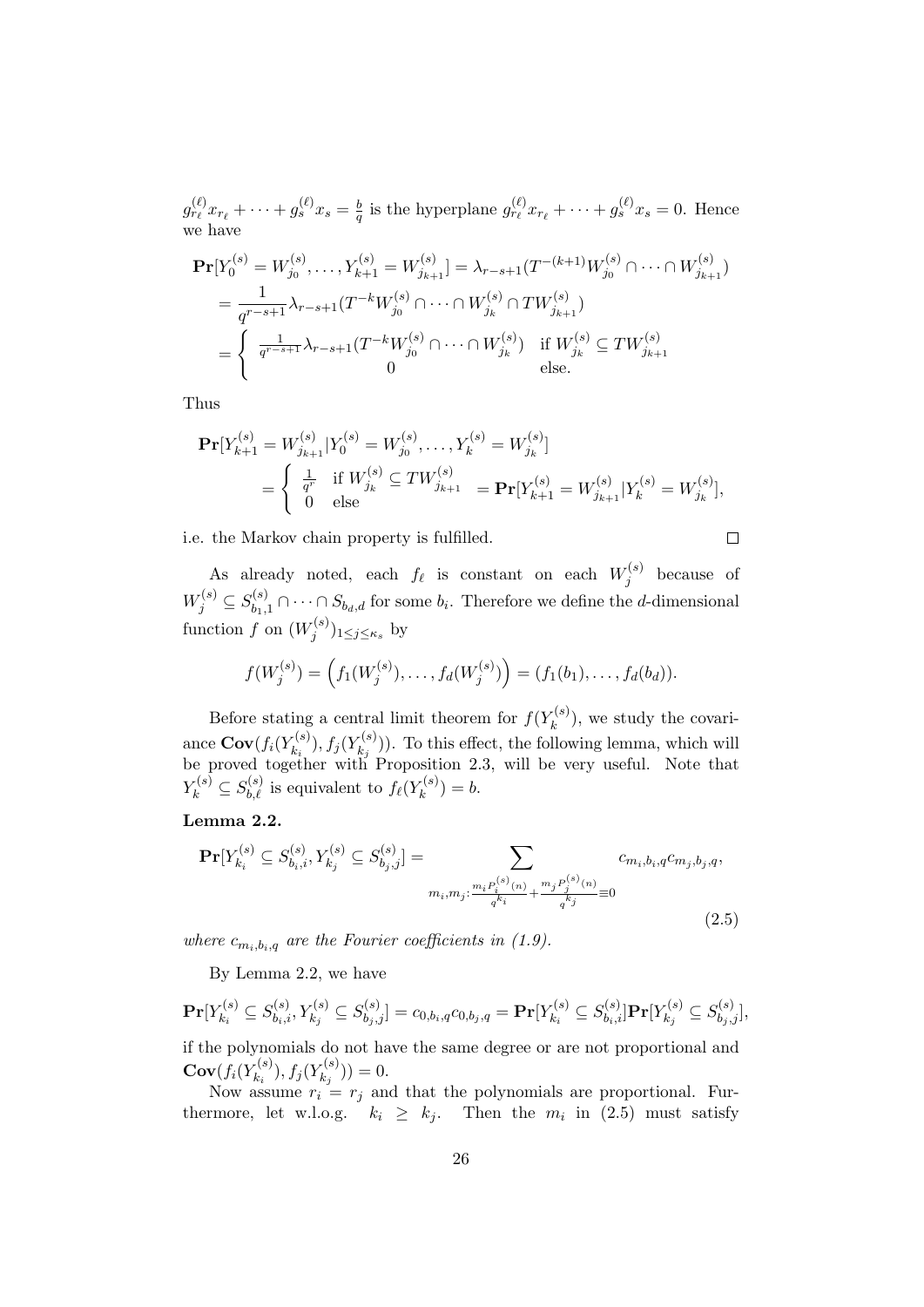$m_i g_r^{(i)} \equiv 0 \, (q^{k_i-k_j}), \text{ i.e. } m_i \equiv 0 \, \bigg( \frac{q^{k_i-k_j}}{(k_i-k_i)} \bigg)$  $(q^{k_i-k_j}, g_r^{(i)})$ ). If  $k_i - k_j \geq R_i$ , this implies  $m_i \equiv 0 (q)$ . Hence  $c_{m_i, b_i, q} c_{m_j, b_j, q} = 0$  for  $(m_i, m_j) \neq (0, 0)$  and

$$
\mathbf{Cov}\left(f_i(Y_{k_i}^{(s)}), f_j(Y_{k_j}^{(s)})\right) = 0 \quad \text{if } k_i - k_j \ge R_i \text{ or } k_j - k_i \ge R_j.
$$

(For  $k_j \geq k_i$ , we get the result by the symmetry of the covariance.) Since the chain  $(Y_k^{(s)}$  $(k^{(s)})_{k\geq 0}$  is homogeneous, we obtain

$$
\begin{split} \mathbf{Cov} & \left( \sum_{k=A(N)}^{B(N)} f_i(Y_k^{(s)}), \sum_{k=A(N)}^{B(N)} f_j(Y_k^{(s)}) \right) \\ &= \sum_{k=A(N)}^{B(N)} \sum_{l=\max(-R_i+1, A(N)-k)}^{m \in (R_j-1, B(N)-k)} \mathbf{Cov} \left( f_i(Y_k^{(s)}), f_j(Y_{k+l}^{(s)}) \right) \\ &= (B(N) - A(N)) \sum_{l=-R_i+1}^{R_j-1} \mathbf{Cov} \left( f_i(Y_k^{(s)}), f_j(Y_{k+l}^{(s)}) \right) + \mathcal{O} \left( 1 \right). \end{split}
$$

Now we can state the central limit theorem.

**Proposition 2.2.** The sums of the random variables  $f(Y_k^{(s)})$  $\binom{r(s)}{k}$  satisfy a multidimensional central limit theorem with convergence of moments. More precisely, we have, for all  $\mathbf{a} = (a_1, \dots, a_d) \in \mathbb{R}^d$ , as  $N \to \infty$ ,

$$
\frac{\sum_{k=A(N)}^{B(N)}\sum_{\ell=1}^{d}a_{\ell}f_{\ell}(Y_k^{(s)}) - \sum_{\ell=1}^{d}a_{\ell}\overline{M}_{\ell}(N)}{\sigma_{\ell}\sqrt{B(N) - A(N)}} \to \mathcal{N}\left(0, \mathbf{a}V^{(s)}\mathbf{a}^t\right),\qquad(2.6)
$$

where the covariance matrix  $V^{(s)} = (v_{i,j}^{(s)})_{1 \leq i,j \leq d}$  is given by

$$
v_{i,j}^{(s)} = \frac{1}{\sigma_i \sigma_j} \sum_{l=-R_i+1}^{R_j-1} \text{Cov}\left(f_i(Y_k^{(s)}), f_j(Y_{k+l}^{(s)})\right)
$$

and for all integers  $h_{\ell} \geq 0$  we have

$$
\mathbf{E} \prod_{\ell=1}^d \left( \frac{\sum_{k=A(N)}^{B(N)} f_\ell(Y_k^{(s)}) - \overline{M}_\ell(N)}{\overline{D}_\ell(N)} \right)^{h_\ell} \to \int x_1^{h_1} \cdots x_d^{h_d} d\Phi_{V^{(s)}}(x_1, \dots, x_d).
$$
\n(2.7)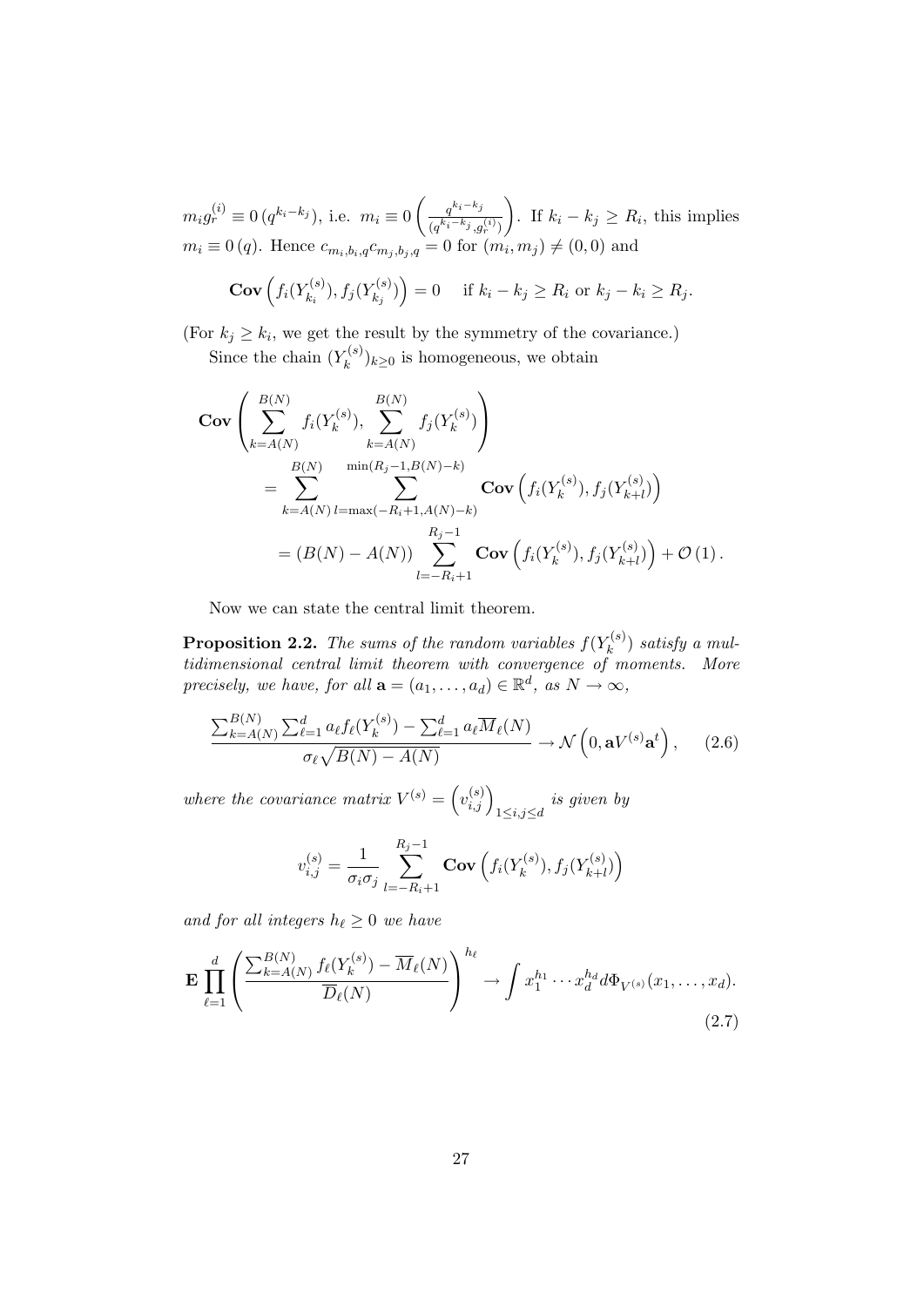Proof. We have

$$
\begin{split} \n\textbf{Var} &\sum_{\ell=1}^{d} \sum_{k=A(N)}^{B(N)} a_{\ell} f_{\ell}(Y_{k}^{(s)}) = \sum_{i=1}^{d} \sum_{j=1}^{d} \textbf{Cov} \left( \sum_{k=A(N)}^{B(N)} a_{i} f_{i}(Y_{k}^{(s)}), \sum_{k=A(N)}^{B(N)} a_{j} f_{j}(Y_{k}^{(s)}) \right) \\ \n&= (B(N) - A(N)) \sum_{i=1}^{d} \sum_{j=1}^{d} a_{i} a_{j} \sum_{l=-R_{i}+1}^{R_{j}-1} \textbf{Cov} \left( f_{i}(Y_{k}^{(s)}), f_{j}(Y_{k+l}^{(s)}) \right) + \mathcal{O} \left( 1 \right) \\ \n&= (B(N) - A(N)) \sigma_{i} \sigma_{j} \mathbf{a} V^{(s)} \mathbf{a}^{t} + \mathcal{O} \left( 1 \right). \n\end{split}
$$

If  $\mathbf{a}V^{(s)}\mathbf{a}^t = 0$ , then we have  $\sum_{\ell=1}^d \sum_{k=A(N)}^{B(N)} a_{\ell} f_{\ell}(Y_k^{(s)})$  $\mathcal{L}_{k}^{(s)}$  =  $\mathcal{O}(1)$  and both sides in (2.6) are zero.

Otherwise we use the central limit theorem for stationary and homogeneous Markov chains or  $\varphi$ -mixing sequences (see e.g. Billingsley [3], p. 364). We need that all states are recurrent and aperiodic. For  $Y_k^{(s)}$  $\zeta_k^{(s)}$ , this condition is satisfied, since we clearly have an integer E such that  $T^{E}W_j^{(s)} = \mathbb{T}^{r-s+1}$ for all  $W_i^{(s)}$  $Y_j^{(s)}$  and hence  $\mathbf{Pr}[Y_{k+l}^{(s)} = W_{j_{k+l}}^{(s)}$  $j_{k+l}^{(s)}|Y_k^{(s)} = W_{j_k}^{(s)}$  $[j_k^{(s)}] > 0$  for all  $l \geq E$ . This implies that  $X_k = \sum_{\ell=1}^d a_\ell f_\ell(Y_k^{(s)})$  $\binom{k}{k}$  is  $\varphi$ -mixing too and the central  $\sum_{\ell=1}^d a_\ell f_\ell$  is not injective.) limit theorem holds for  $X_k$ . (Note that  $X_k$  need not be a Markov chain, if

For the convergence of moments it suffices to show that they exist. The onedimensional moments  $\mathbf{E} \left( \frac{\sum_{k=A(N)}^{B(N)} f_{\ell}(Y_k^{(s)}) - \overline{M}_{\ell}(N)}{\overline{D}_{\ell}(N)} \right)$  $D_\ell(N)$  $\int^{h_{\ell}}$  are just the moments of  $\overline{f}^{(N)}_{\ell}$  $\binom{N}{\ell}(n)$  (cf. Section 1.3) and converge therefore. With the relation  $\mathbf{E}\Big|$  $\left|\frac{X_N^r \tilde{X}_N^s}{\sum_{i=1}^N \tilde{X}_{N}^s} \right|^{\frac{1}{2}} \left( \mathbf{E} \tilde{X}_N^{2s} \right)^{\frac{1}{2}}$  for all random variables  $X_N, \tilde{X}_N,$ we obtain the convergence of the multidimensional moments.

For the calculation of  $\mathbf{Cov}(f_i(Y_k^{(s)}))$  $(f_k^{(s)}),f_j(Y_j^{(s)})$  $\binom{r(s)}{j}$ , it suffices to consider  $Y_k = Y_k^{(1)}$  $k_k^{(1)}$  and linear polynomials because of Lemma 2.2 and the succeeding remarks. For the sum-of-digits function, we get explicit expressions.

**Lemma 2.3.** Let  $P_1(n) = g_1 n$ ,  $P_2(n) = g_2 n$  and  $f_1(n) = f_2(n)$  the sum-ofdigits function. Then the covariance of  $f_1(Y_k)$  and  $f_2(Y_k)$  is given by

$$
\mathbf{Cov}(f_1(Y_k), f_2(Y_k)) = \frac{(q^2 - d_1^2 - d_2^2 + 1)(g_1, g_2)^2}{12g_1g_2} \tag{2.8}
$$

where  $d_1 = \left(q, \frac{g_1}{\left(q_1\right)},\right)$  $\frac{g_1}{(g_1,g_2)}$  and  $d_2 = \left( q, \frac{g_2}{(g_1,g_2)} \right)$  $\frac{g_2}{(g_1,g_2)}\bigg).$ 

Proof. Because of Lemma 2.2, the digit probability does not change if we replace  $g_1, g_2$  by  $\frac{g_1}{(g_1, g_2)}, \frac{g_2}{(g_1, g_2)}$  $\frac{g_2}{(g_1,g_2)}$ . Therefore we assume  $(g_1,g_2)=1$ .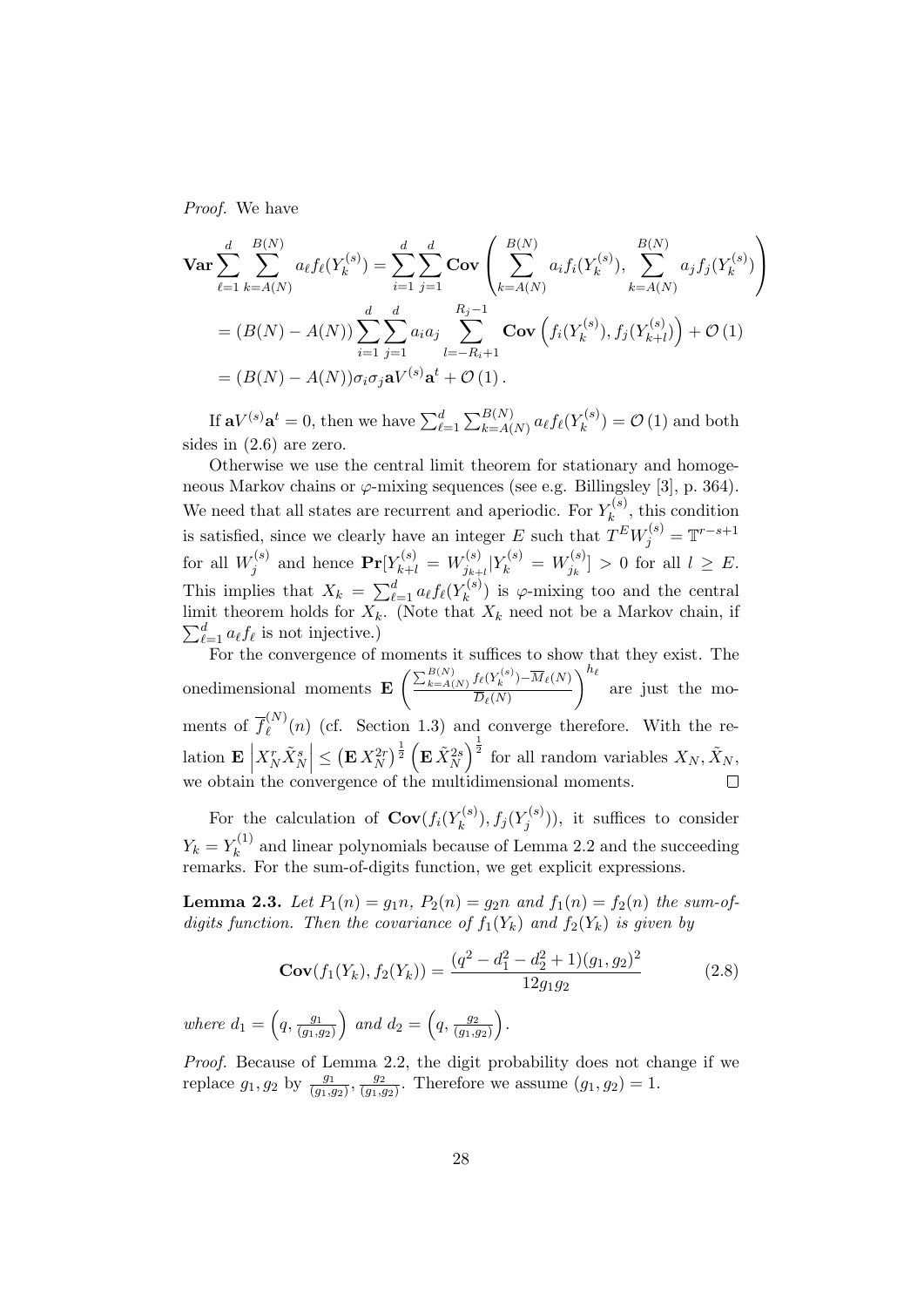The covariance is given by

$$
\mathbf{Cov}(f_1(Y_k), f_2(Y_k))
$$
  
= 
$$
\sum_{b_1=0}^{q-1} \sum_{b_2=0}^{q-1} \mathbf{Pr}[\epsilon_k(g_1 n) = b_1, \epsilon_k(g_2 n) = b_2]b_1 b_2 - \mathbf{E} f_1(Y_k) \mathbf{E} f_2(Y_k).
$$
 (2.9)

In order to get integer numbers, we define

$$
a_{b_1,b_2} = qg_1g_2 \mathbf{Pr}[\epsilon_k(g_1 n) = b_1, \epsilon_k(g_2 n) = b_2]
$$
  
=  $\#\left\{ x \in \{0, 1, ..., qg_1 g_2 - 1\} \middle| \left[ \frac{x}{g_2} \right] \equiv b_1(q), \left[ \frac{x}{g_1} \right] \equiv b_2(q) \right\}.$ 

Because of

$$
\sum_{b_1=0}^{q-1} \sum_{b_2=0}^{q-1} a_{b_1,b_2} b_1 b_2 = \sum_{i=1}^{q-1} \sum_{b_1=q-i}^{q-1} \sum_{j=1}^{q-1} \sum_{b_2=q-j}^{q-1} a_{b_1,b_2}
$$

we study  $A_{i,j} = \sum_{b_1=q-i}^{q-1} \sum_{b_2=q-j}^{q-1} a_{b_1,b_2}$ .

For every x in the set corresponding to  $a_{b_1,b_2}$ ,  $(qg_1g_2-1-x)$  is in the set corresponding to  $a_{q-1-b_1,q-1-b_2}$ . Therefore we have  $a_{b_1,b_2} = a_{q-1-b_1,q-1-b_2}$ . and

$$
A_{i,j} = \sum_{b_1=0}^{i-1} \sum_{b_2=0}^{j-1} a_{b_1,b_2}
$$
  
=  $\#\{x \in \{0, ..., qg_1g_2-1\} \mid x \equiv 0, ..., ig_2-1(qg_2), x \equiv 0, ..., jg_1-1(qg_1)\}\$ 

Since  $(qg_1, qg_2) = q$ , the system of congruences  $x \equiv x_1 (qg_2)$  and  $x \equiv x_2 (qg_1)$  has no solution x if  $x_1 \not\equiv x_2 (q)$  and a unique solution modulo  $qg_1g_2$  for  $x_1 \equiv x_2(q)$ . Denote by  $\overline{y}^{(q)}$  the representative y' of  $y' \equiv y(q)$ with  $0 \leq y' < q$ . Then

$$
A_{i,j} = ig_2 \frac{jg_1 - \overline{jg_1}^{(q)}}{q} + \overline{jg_1}^{(q)} \frac{ig_2 - \overline{ig_2}^{(q)}}{q} + \min(\overline{ig_2}^{(q)}, \overline{jg_1}^{(q)})
$$
  
= 
$$
\frac{ig_2 jg_1}{q} - \frac{\overline{ig_2}^{(q)} \overline{jg_1}^{(q)}}{q} + \min(\overline{ig_2}^{(q)}, \overline{jg_1}^{(q)}).
$$

Hence

$$
\sum_{i=1}^{q-1} \sum_{j=1}^{q-1} A_{i,j} = \frac{q(q-1)^2}{4} g_1 g_2 - \frac{q(q-d_1)(q-d_2)}{4} + d_1 d_2 \sum_{i=1}^{q''-1} \sum_{j=1}^{q'-1} \min(id_2,jd_1),
$$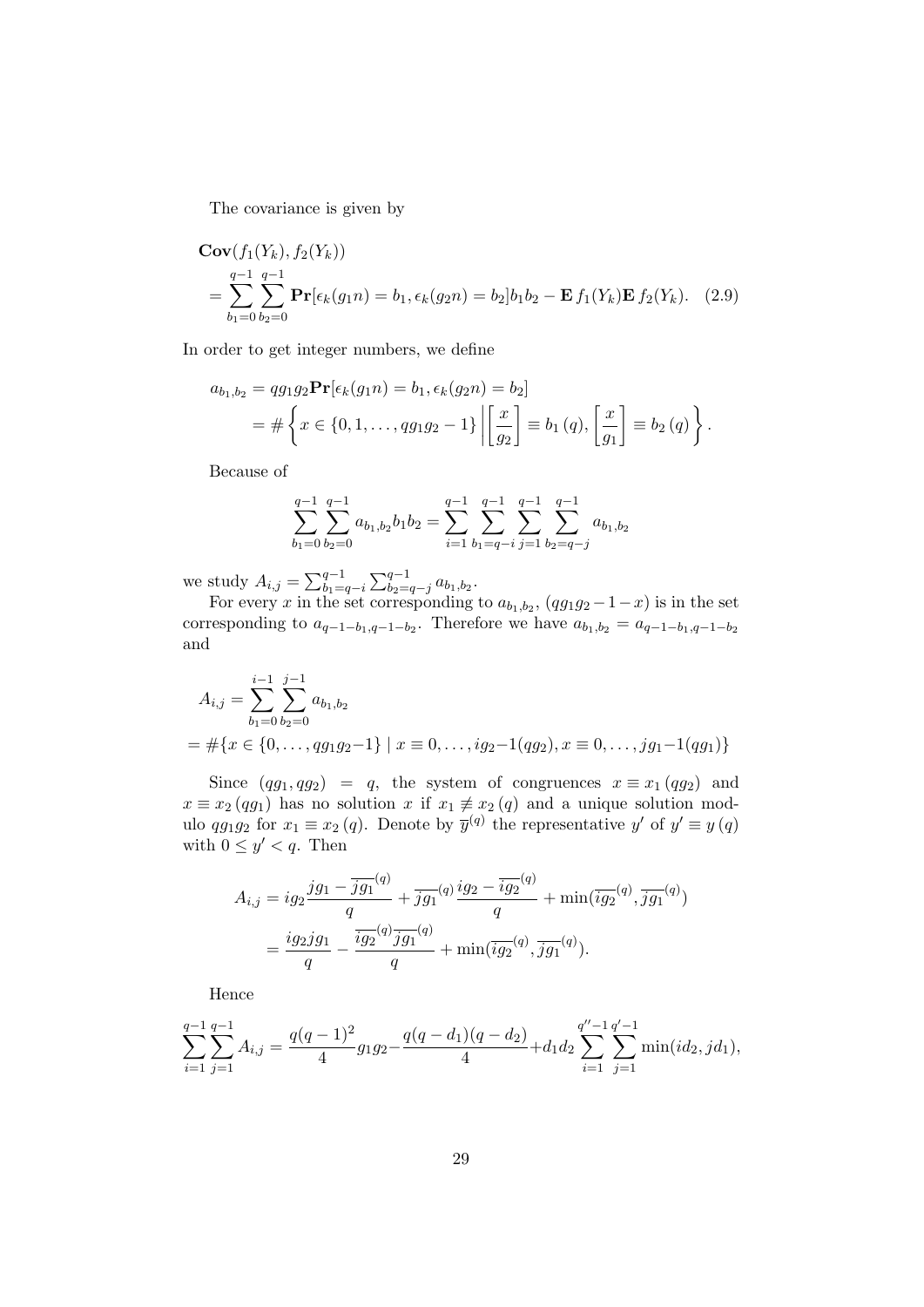where  $q' = q/d_1$  and  $q'' = q/d_2$ . We have

$$
\sum_{i=1}^{q''-1} \sum_{j=1}^{q'-1} \min(id_2, jd_1)
$$
\n
$$
= \sum_{i=1}^{q''-1} id_2 \left( q' - 1 - \left[ \frac{id_2}{d_1} \right] \right) + \sum_{j=1}^{q'-1} jd_1 \left( q'' - 1 - \left[ \frac{jd_1}{d_2} \right] \right) + \sum_{i=1}^{q''-1} id_1 d_2
$$

and

$$
\sum_{i=1}^{q''-1} i \left( q' - 1 - \left[ \frac{id_2}{d_1} \right] \right) = (q' - 1) \sum_{i=1}^{q''-1} i - \frac{d_2}{d_1} \sum_{i=1}^{q''-1} i^2 - \frac{1}{d_1} \sum_{i=1}^{q''-1} i \frac{d_2}{d_1} (d_1)_i
$$
  
= 
$$
\frac{(q' - 1)(q'' - 1)q''}{2} - \frac{q'(q'' - 1)(2q'' - 1)}{6} + \frac{1}{d_1} \sum_{j=0}^{\frac{q''}{d_1} - 1} \sum_{i=1}^{d_1 - 1} (jd_1 + i) \frac{d_2}{d_1} (d_1)
$$
  
= 
$$
\frac{q'(q''^2 - 1)}{6} + \frac{q''}{4} \left( -q'' - \frac{q''}{d_1} - d_1 + 3 \right) + \frac{q''}{d_1^2} \sum_{i=1}^{d_1 - 1} \frac{1}{id_2} (d_1)_i.
$$

With

$$
\frac{d_2}{d_1} \sum_{i=1}^{d_1-1} \overline{id_2}^{(d_1)} i = \frac{d_2}{d_1} \left( \sum_{i=1}^{d_1-1} d_2 i^2 - \sum_{i=\left[\frac{d_1}{d_2}\right]}^{\left[\frac{d_1}{d_2}\right]} d_1 i - \dots - \sum_{i=\left[\frac{(d_2-1)d_1}{d_2}\right]}^{\left[\frac{d_1}{d_2}-1\right]} (d_2-1)d_1 i \right)
$$
\n
$$
= d_2 \left( \sum_{i=1}^{d_1-1} \frac{d_2}{d_1} i^2 - (d_2-1) \sum_{i=1}^{d_1-1} i + \sum_{i=1}^{\left[\frac{d_2-1}{d_2}\right]} i + \dots + \sum_{i=1}^{\left[\frac{d_1}{d_2}\right]} i \right)
$$
\n
$$
= \frac{d_2^2(d_1-1)(2d_1-1)}{6} - \frac{d_2(d_2-1)(d_1-1)d_1}{2}
$$
\n
$$
+ \sum_{j=1}^{d_2-1} \frac{(jd_1 - \overline{jd_1}^{(d_2)} + d_2)(jd_1 - \overline{jd_1}^{(d_2)})}{2d_2}
$$
\n
$$
= \frac{d_2(d_1-1)(3d_1 - d_1d_2 - d_2)}{6} + \frac{(d_1^2+1)(d_2-1)(2d_2-1)}{12}
$$
\n
$$
+ \frac{(d_1-1)(d_2-1)d_2}{4} - \frac{d_1}{d_2} \sum_{j=1}^{d_2-1} \overline{jd_1}^{(d_2)} j
$$
\n
$$
= \frac{d_1^2 + d_2^2 + 1}{12} + \frac{d_1^2d_2 + d_1d_2^2 - 3d_1d_2}{4} - \frac{d_1}{d_2} \sum_{j=1}^{d_2-1} \overline{jd_1}^{(d_2)} j
$$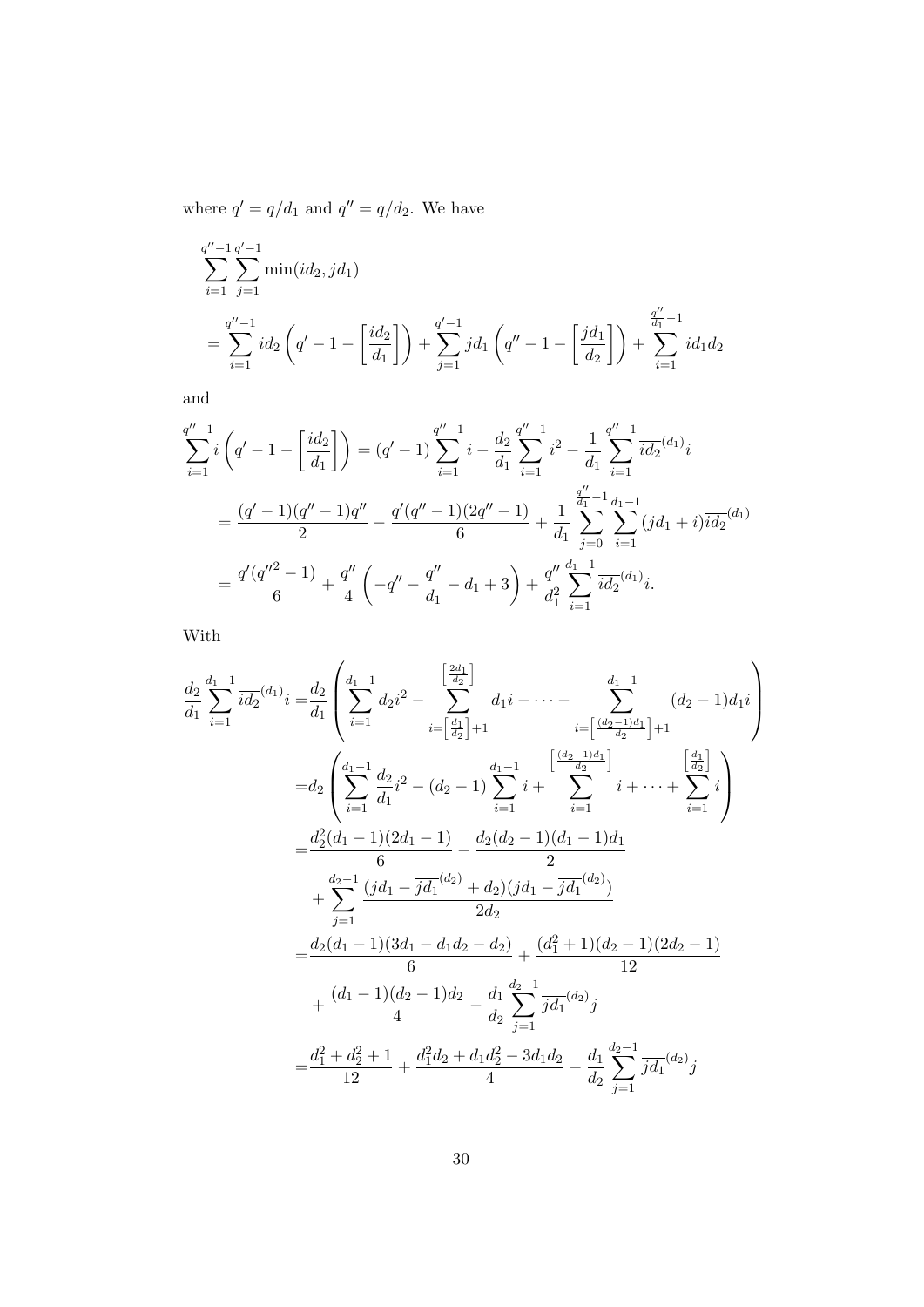we obtain

$$
g_1 g_2 \mathbf{Cov}(f_1(Y_k), f_2(Y_k)) = \frac{1}{q} \sum_{i=1}^{q-1} \sum_{j=1}^{q-1} A_{i,j} - g_1 g_2 \frac{(q-1)^2}{4}
$$
  
=  $-\frac{(q-d_1)(q-d_2)}{4} + \frac{q^2 - d_2^2}{6} + \frac{-d_1 q - q - d_1^2 d_2 + 3d_1 d_2}{4}$   
+  $\frac{d_1^2 + d_2^2 + 1}{12} + \frac{d_1^2 d_2 + d_1 d_2^2 - 3d_1 d_2}{4}$   
+  $\frac{q^2 - d_1^2}{6} + \frac{-d_2 q - q - d_1 d_2^2 + 3d_1 d_2}{4} + \frac{q - d_1 d_2}{2}$   
=  $\frac{q^2 - d_1^2 - d_2^2 + 1}{12}$ 

 $\Box$ 

and the lemma is proved.

Clearly we have

$$
\mathbf{Pr}[\epsilon_k(g_1 n) = b_1, \epsilon_k(g_2 n) = b_2] = \frac{A_{b_i+1,b_j+1} - A_{b_i,b_j+1} - A_{b_i+1,b_j} + A_{b_i,b_j}}{qg_1g_2}
$$

for  $(g_1, g_2) = 1$ . Thus

$$
\Pr[\epsilon_k(g_1 n) = b_1, \epsilon_k(g_2 n) = b_2] = \pi_{b_1, b_2, g_1, g_2}
$$

first for  $(g_1, g_2) = 1$ , and, with Lemma 2.2, for general  $g_1, g_2$ . With Remark 2.3, we get

$$
v_{i,j}^{(s)} = \begin{cases} C_{i,j} \left( \frac{g_{r_i}^{(i)}}{(g_{r_i}^{(i)}, g_{r_j}^{(j)})}, \frac{g_{r_j}^{(j)}}{(g_{r_i}^{(i)}, g_{r_j}^{(j)})} \right) & \text{if } g_{r_j}^{(j)} P_i^{(s)}(n) = g_{r_i}^{(i)} P_j^{(s)}(n) \\ 0 & \text{else.} \end{cases}
$$

For  $q_1 = \tilde{q}^{s_1}$  and  $q_2 = \tilde{q}^{s_2}$ ,  $f_1(n) = s_{q_1}(n)$  and  $f_2(n) = s_{q_2}(n)$  are strongly q-additive functions with  $q = q_1^{s_2} = q_2^{s_1}$ . Then, for  $P_1(n) = P_2(n) = n$ ,  $(Y_k)_{k\geq 0}$  is clearly a sequence of independent random variables and

$$
f_1(Y_k) = X_0 + \tilde{q}X_1 + \dots + \tilde{q}^{s_1 - 1}X_{s_1 - 1} + X_{s_1} + \dots + \tilde{q}^{s_1 - 1}X_{2s_1 - 1} + \dots + \tilde{q}^{s_1 - 1}X_{s_1 s_2 - 1},
$$
  

$$
f_2(Y_k) = X_0 + \tilde{q}X_1 + \dots + \tilde{q}^{s_2 - 1}X_{s_2 - 1} + X_{s_2} + \dots + \tilde{q}^{s_2 - 1}X_{2s_2 - 1} + \dots + \tilde{q}^{s_2 - 1}X_{s_1 s_2 - 1},
$$

where  $(X_j)_{0\leq j\leq s_1s_2-1}$  is a sequence of identically distributed independent random variables on  $\{0, 1, \ldots, \tilde{q} - 1\}.$ 

Hence we have

$$
\mathbf{Cov}(f_1(Y_k), f_2(Y_k)) = \sum_{j=0}^{s_1s_2-1} c_j \mathbf{Var} X_j,
$$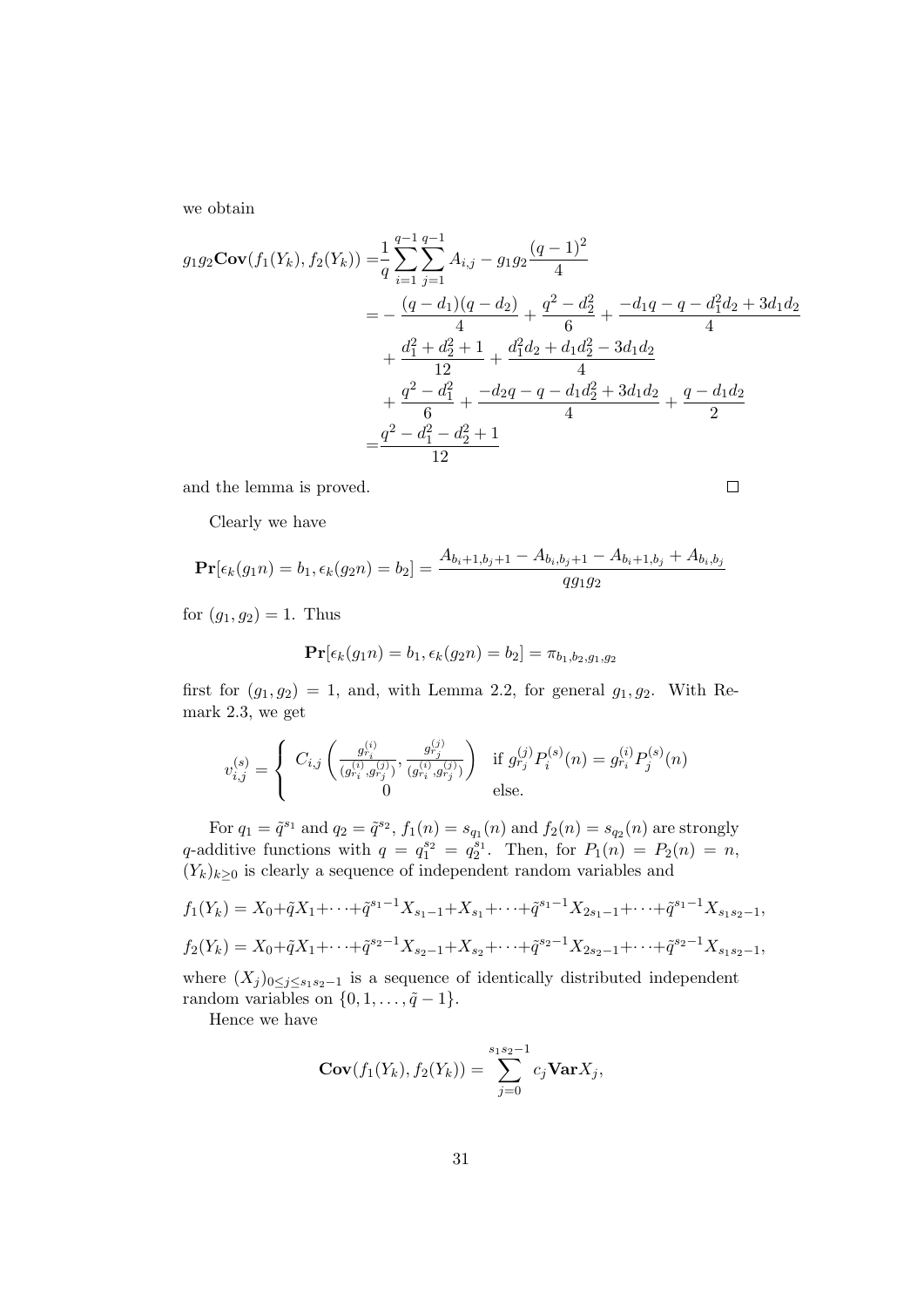where  $c_j$  runs through  $\{\tilde{q}^{ab} : 0 \le a \le s_1 - 1, 0 \le b \le s_2 - 1\}$  because of  $(s_1, s_2) = 1$ . This implies

$$
\mathbf{Cov}(f_1(Y_k), f_2(Y_k)) = \frac{\tilde{q}^2 - 1}{12} \left( 1 + \tilde{q} + \dots + \tilde{q}^{s_1 - 1} \right) \left( 1 + \tilde{q} + \dots + \tilde{q}^{s_2 - 1} \right)
$$

$$
= \frac{(\tilde{q} + 1)(\tilde{q}^{s_1} - 1)(\tilde{q}^{s_2} - 1)}{12(\tilde{q} - 1)}.
$$

With  $\sigma_1^2 = \text{Var } f_1(Y_k) = s_2(q_1^2 - 1)/12$  and  $\sigma_2^2 = \text{Var } f_2(Y_k) = s_1(q_2^2 - 1)/12$ , we get for the normalized covariance

$$
\frac{\mathbf{Cov}(f_1(Y_k), f_2(Y_k))}{\sigma_1 \sigma_2} = \frac{\tilde{q} + 1}{\tilde{q} - 1} \frac{(q_1 - 1)(q_2 - 1)}{\sqrt{s_1 s_2 (q_1^2 - 1)(q_2^2 - 1)}}.
$$

### 2.2.3 Comparison of moments

It remains to compare the moments of  $f_{\ell}(P_{\ell}(n))$  to those in (2.7). We need the following proposition (cf. Proposition 2.1).

**Proposition 2.3.** Let  $P_{\ell}(x)$ ,  $1 \leq \ell \leq d$ , be integer polynomials with positive leading terms,  $\lambda > 0$  an arbitrary constant and  $h_{\ell}$ ,  $1 \leq \ell \leq d$ , non-negative integers. Then for integers

$$
(\log N)^{\eta} \le k_1^{(\ell)} < k_2^{(\ell)} < \dots < k_{h_\ell}^{(\ell)} \le \log_q N^{r_\ell} - (\log N)^{\eta} \quad (1 \le \ell \le d)
$$

(with some  $\eta > 0$ ) which satisfy

$$
k_j^{(\ell)} \notin \left(\log_q N^s - (\log N)^\eta, \log_q N^s + (\log N)^\eta\right)
$$

for all  $1 \leq s \leq r_{\ell} - 1$ , we have uniformly, as  $N \to \infty$ ,

$$
\frac{1}{N} \# \left\{ n < N \left| \epsilon_{k_j^{(\ell)}}(P_\ell(n)) = b_j^{(\ell)}, 1 \le j \le h_\ell, 1 \le \ell \le d \right. \right\}
$$
\n
$$
= \prod_{s=1}^r p_{k_1^{(1)}, \dots, k_{h_d}^{(d)}, b_1^{(1)}, \dots, b_{h_d}^{(d)}}^{(s)} + \mathcal{O}\left( (\log N)^{-\lambda} \right)
$$

and

$$
\frac{1}{\pi(N)} \# \left\{ p < N \left| \epsilon_{k_j^{(\ell)}}(P_\ell(n)) = b_j^{(\ell)}, 1 \le j \le h_\ell, 1 \le \ell \le d \right. \right\}
$$
\n
$$
= \prod_{s=1}^r p_{k_1^{(1)}, \dots, k_{h_d}^{(d)}, b_1^{(1)}, \dots, b_{h_d}^{(d)}}^{(s)} + \mathcal{O}\left( (\log N)^{-\lambda} \right)
$$

with

$$
p_{k_1^{(1)}, \dots, k_{h_d}^{(d)}, b_1^{(1)}, \dots, b_{h_d}^{(d)}}^{(s)} = \left\{ \begin{array}{c} \Pr\left[Y_{k_j^{(\ell)}}^{(s)} \subseteq S_{b_j^{(\ell)}, \ell}^{(s)} \text{ for all } (j, \ell) \in K_s \right] & \text{if } K_s \neq \emptyset \\ 1 & \text{else,} \end{array} \right.
$$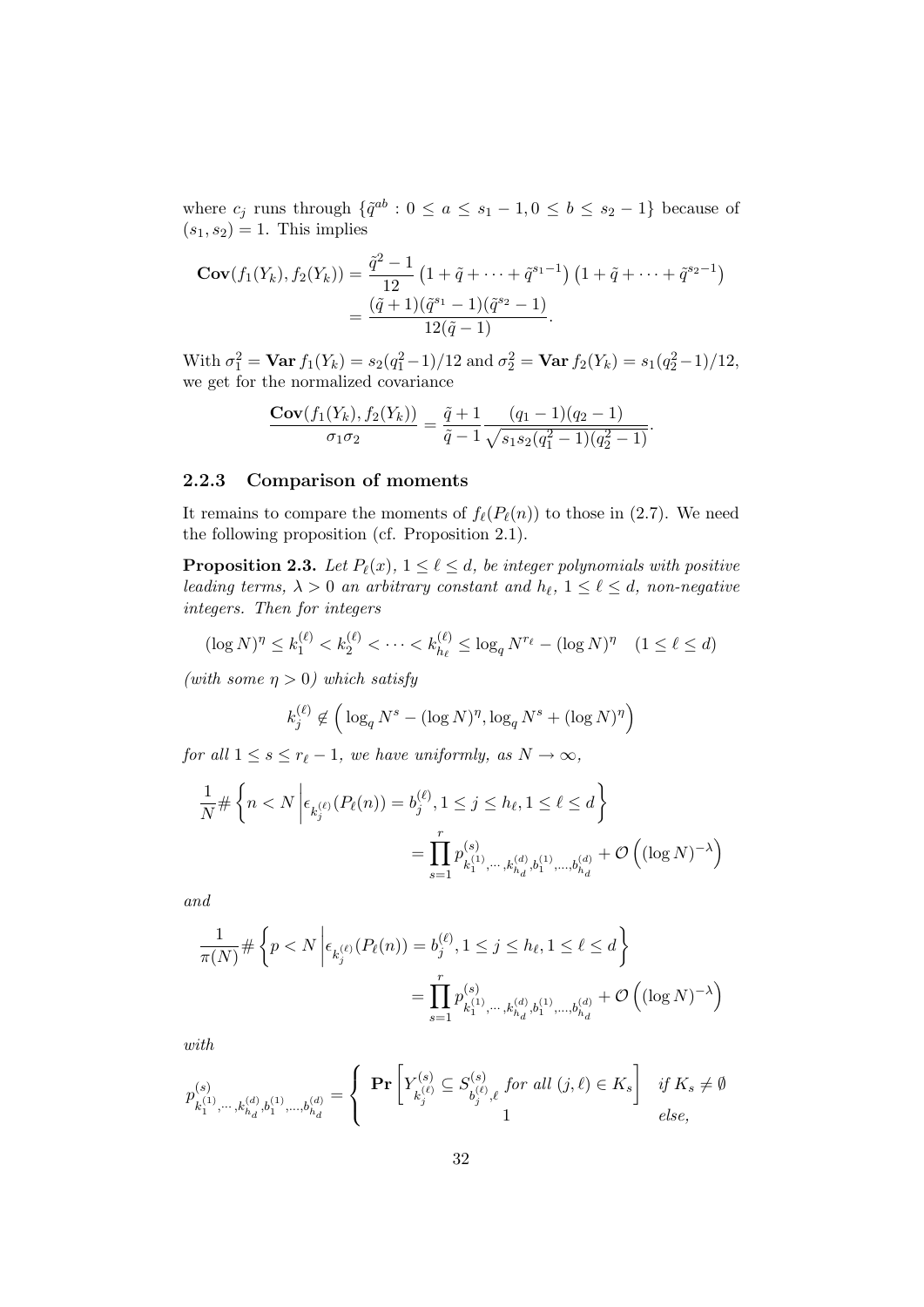where

$$
K_s = \left\{ (j,\ell) \, \middle| k_j^{(\ell)} \in \left[ \log_q N^{s-1} + (\log N)^{\eta}, \log_q N^s - (\log N)^{\eta} \right] \right\}.
$$

Proof. We follow the proof of Propositions 1.1 and 2.1 and point out the differences.

We have to consider the sums

$$
\Sigma = \sum_{\mathbf{M} \in \mathcal{M}} T_{\mathbf{M}} \sum_{n < N} e(\mathbf{m}_1 \cdot \mathbf{v}_1 P_1(n) + \cdots + \mathbf{m}_d \cdot \mathbf{v}_d P_d(n)).
$$

First of all set  $\Delta = (\log N)^{-\delta}$  with an arbitrary (but fixed) constant  $\delta > 0$ . Then we can restrict to those **M** for which  $|m_i^{(\ell)}\rangle$  $|y^{(\ell)}|$   $<$   $(\log N)^{2\delta}$  for all  $j, \ell$  because of

$$
\sum_{\exists \ell, j : |m_j^{(\ell)}| \ge (\log N)^{2\delta}} |T_{\mathbf{M}}| \ll \left(\sum_{m = [(\log N)^{2\delta}]}^{\infty} \frac{1}{\Delta m^2} \right) \left(\sum_{m=0}^{\infty} \min\left(1, \frac{1}{m}, \frac{1}{\Delta m^2}\right)\right)^{h-1} \ll \frac{1}{\Delta} (\log N)^{-\delta} \left(\log \frac{1}{\Delta}\right)^{h-1} \ll (\log N)^{-\delta/2},
$$

where  $h = (h_1 + \cdots + h_d)$ . Furthermore, it is sufficient to consider just the case where  $m_i^{(\ell)}$  $j^{(\ell)} \neq 0$  for all j,  $\ell$ . (Otherwise, we just reduce  $h_{\ell}$  to a smaller value.)

Set

$$
Q_{\mathbf{M}}(n) = \mathbf{m}_1 \cdot \mathbf{v}_1 P_1(n) + \cdots + \mathbf{m}_d \cdot \mathbf{v}_d P_d(n).
$$

We have to check whether  $Q_M(n)$  has degree r and satisfies the conditions of Lemmata 1.2 and 1.3.

The coefficient of  $n^r$  is, if we set  $k_{\text{max}} = \max_{\ell} k_{h_{\ell}}^{(\ell)}$  $\frac{\partial}{\partial h_\ell}$ 

$$
\frac{A_{\mathbf{M}}}{H_{\mathbf{M}}} = \sum_{(j,\ell)\in K_r} \frac{g_r^{(\ell)} m_j^{(\ell)} q^{k_{\max} - k_j^{(\ell)}}}{q^{k_{\max}}} + \sum_{(j,\ell)\notin K_r} \frac{g_r^{(\ell)} m_j^{(\ell)} q^{k_{\max} - k_j^{(\ell)}}}{q^{k_{\max}}} \tag{2.10}
$$

with  $(A_{\mathbf{M}}, H_{\mathbf{M}}) = 1$ . If  $A_{\mathbf{M}} \neq 0$ , then the conditions of Lemmata 1.2 and 1.3 are obviously satisfied. If  $A_M = 0$ , assume  $k_{\text{max}} \in K_r$ . Then we obtain

$$
\sum_{(j,\ell)\in K_r} g_r^{(\ell)} m_j^{(\ell)} q^{k_{\max} - k_j^{(\ell)}} \equiv 0 \left( q^{k_{\max} - (\log_q N^{r-1} - (\log N)^{\eta})} \right).
$$

Because of  $|m_i^{(\ell)}\rangle$  $\left|\frac{(\ell)}{j}\right| < (\log N)^{2\delta}$  this implies  $\sum_{(j,\ell) \in K_r} g_r^{(\ell)} m_j^{(\ell)}$  $\int_j^{(\ell)} q^{k_{\max}-k_j^{(\ell)}} = 0.$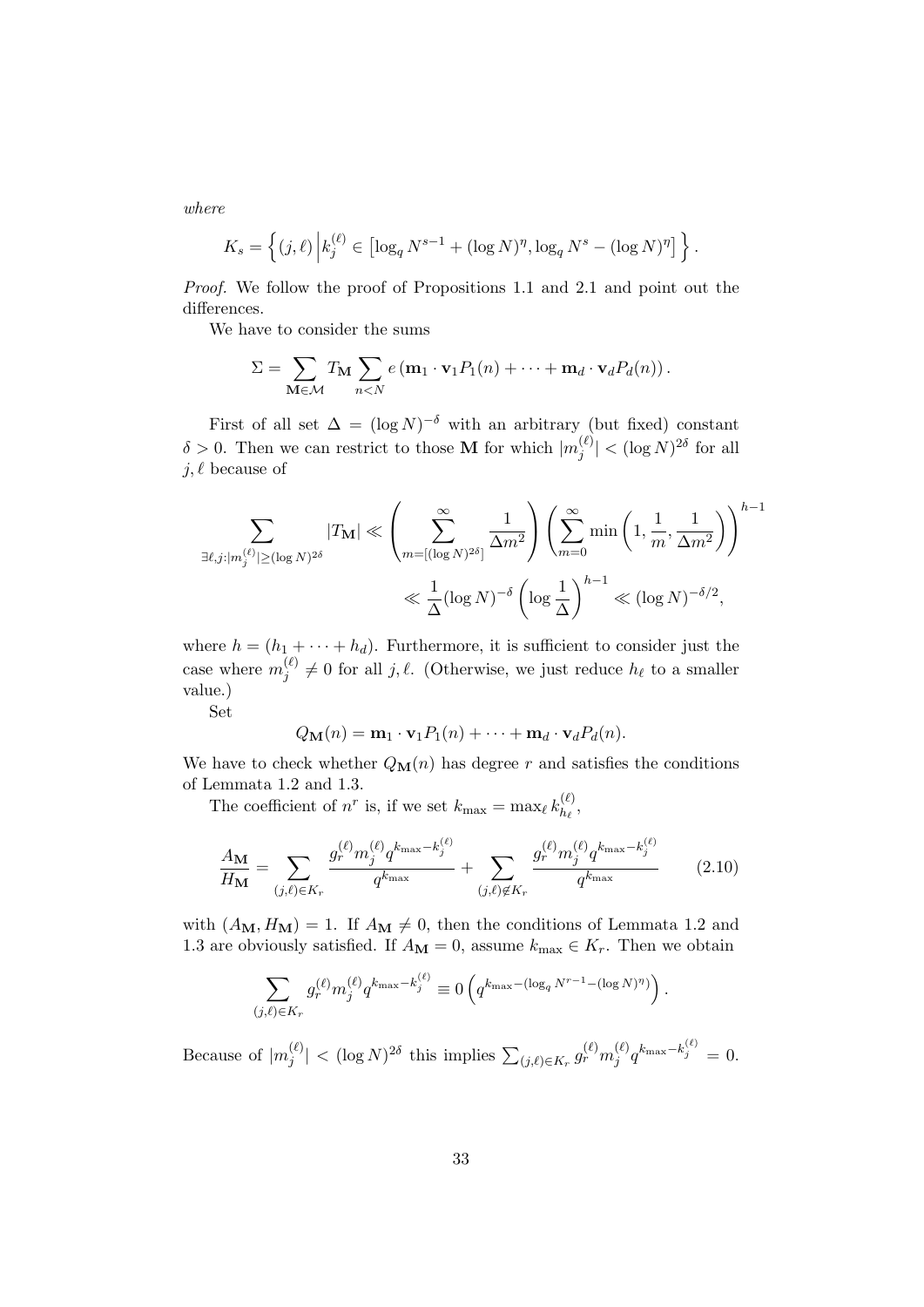Hence  $A_{\mathbf{M}} = 0$  if and only if both sums in (2.10) are zero and we have

$$
\frac{1}{N} \# \left\{ n < N \left| \epsilon_{k_j^{(\ell)}}(P_\ell(n)) = b_j^{(\ell)}, 1 \le j \le h_\ell, 1 \le \ell \le d \right. \right\}
$$
\n
$$
= \frac{1}{N} \# \left\{ n < N \left| \epsilon_{k_j^{(\ell)}}(P_\ell(n)) = b_j^{(\ell)}, (j, \ell) \in K_r \right. \right\}
$$
\n
$$
\times \frac{1}{N} \# \left\{ n < N \left| \epsilon_{k_j^{(\ell)}}(P_\ell(n)) = b_j^{(\ell)}, (j, \ell) \notin K_r \right. \right\} + \mathcal{O}\left( (\log N)^{-\lambda} \right).
$$

Now we can repeat the arguments for  $(j, \ell) \in K_{r-1}$  and get inductively

$$
\frac{1}{N} \# \left\{ n < N \left| \epsilon_{k_j^{(\ell)}}(P_\ell(n)) = b_j^{(\ell)}, 1 \le j \le h_\ell, 1 \le \ell \le d \right. \right\} \\
= \prod_{s=1}^r \frac{1}{N} \# \left\{ n < N \left| \epsilon_{k_j^{(\ell)}}(P_\ell(n)) = b_j^{(\ell)}, (j, \ell) \in K_s \right. \right\} + \mathcal{O}\left( (\log N)^{-\lambda} \right).
$$

Hence we may assume from now on that all  $k_i^{(\ell)}$  $j_j^{(\ell)}$  are contained in one set  $K_s$  for some  $s \leq r$ .

If the degree of  $Q_{\mathbf{M}}(n)$  is smaller than s, we have

$$
|Q_{\mathbf{M}}(n)| \ll \frac{(\log N)^{2\delta} N^{s-1}}{q^{\log_q N^{s-1} + (\log N)^{\eta}}} = \frac{(\log N)^{2\delta}}{q^{(\log N)^{\eta}}}
$$

for all  $n < N$  and, with  $e(y) = 1 + \mathcal{O}(y)$ ,

$$
\sum_{\left|m_j^{(\ell)}\right| < (\log N)^{2\delta}, \deg(Q_{\mathbf{M}}(n)) < s} T_{\mathbf{M}}\left(\sum_{n < N} e(Q_{\mathbf{M}}(n)) - N\right) \ll \frac{N(\log N)^{2\delta(h+1)}}{q^{(\log N)^\eta}}.
$$

Thus we can treat these  $Q_M(n)$  as if they were the zero polynomial and it suffices to regard the polynomials  $P_{\ell}^{(s)}$  $\ell^{(s)}(n)$  and

$$
Q_{\mathbf{M}}^{(s)}(n) = \mathbf{m}_1 \cdot \mathbf{v}_1 P_1^{(s)}(n) + \cdots + \mathbf{m}_d \cdot \mathbf{v}_d P_d^{(s)}(n).
$$

The conditions of Lemmata 1.2 and 1.3 are satisfied if and only if  $Q_{\bf M}^{(s)}(n) \not\equiv 0$ and we obtain

$$
\Sigma = N \sum_{\mathbf{M} \in \mathcal{M}: Q_{\mathbf{M}}^{(s)}(n) \equiv 0} T_{\mathbf{M}} + \mathcal{O}\left(N(\log N)^{-\tau_0} \sum_{\mathbf{M} \in \mathcal{M}: |m_j^{(\ell)}| < (\log N)^{2\delta}, Q_{\mathbf{M}}^{(s)}(n) \neq 0} |T_{\mathbf{M}}|\right) + \mathcal{O}\left(N(\log N)^{-\delta/2}\right) + \mathcal{O}\left(\max_{j,\ell} U_{b_j^{(\ell)},q_\ell,\Delta}\right).
$$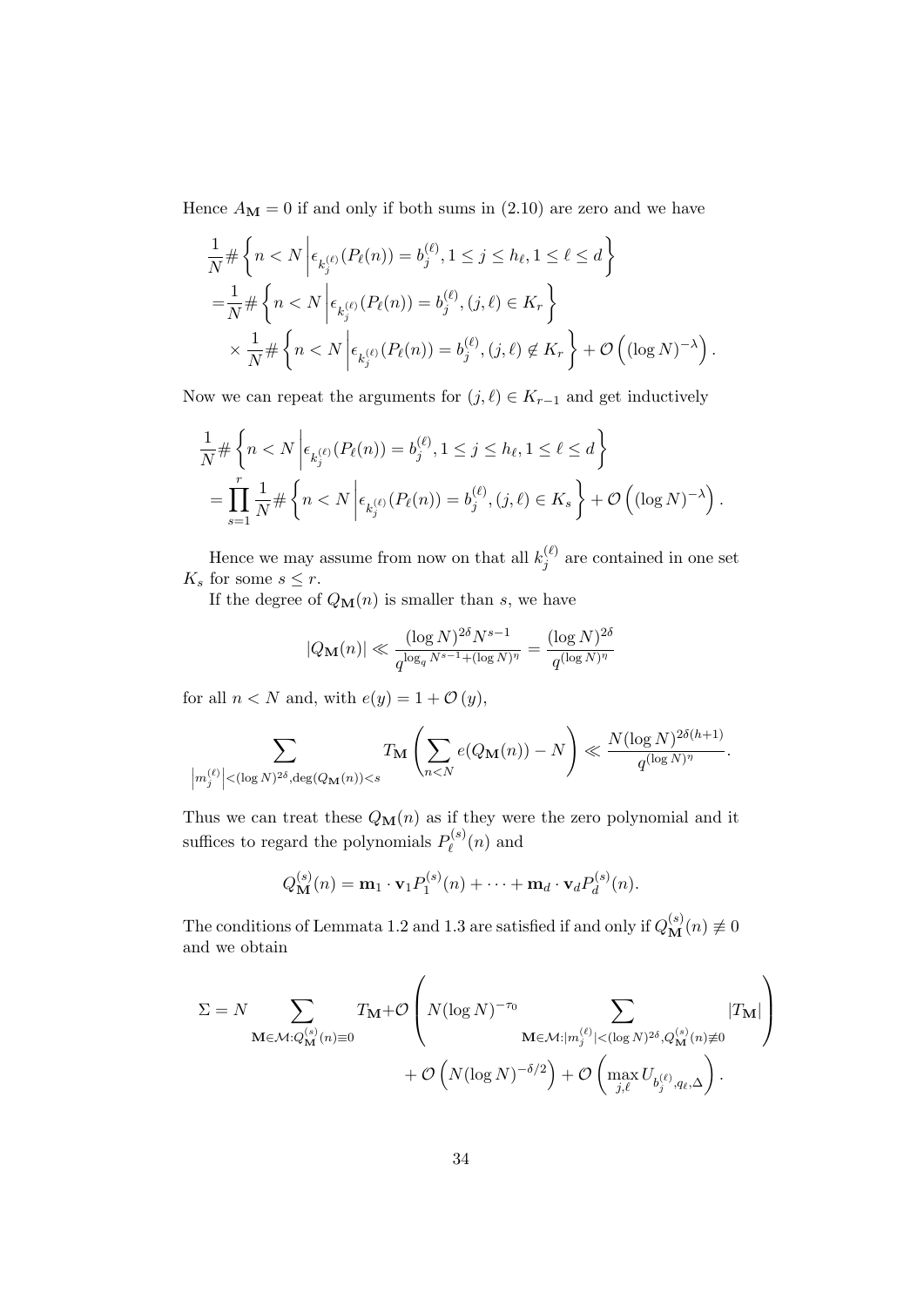Since the main term  $\sum_{\mathbf{M}\in\mathcal{M}: Q_{\mathbf{M}}^{(s)}(n)\equiv 0} T_{\mathbf{M}}$  depends on  $\Delta$ , we want to replace  $T_M$  by

$$
T'_{\mathbf{M}} = \prod_{\ell=1}^d \prod_{j=1}^{h_\ell} c_{m_j^{(\ell)}, b_j^{(\ell)}, q}.
$$

Hence we have to estimate the difference  $\sum_{\mathbf{M}\in\mathcal{M}:Q_{\mathbf{M}}(n)\equiv 0}(T_{\mathbf{M}}-T_{\mathbf{M}}')$ .

We clearly have

$$
d_{m_j^{(\ell)},b_j^{(\ell)},q} = c_{m_j^{(\ell)},b_j^{(\ell)},q} \left(1 + \mathcal{O}\left(m_j^{(\ell)}\Delta\right)\right)
$$

as  $\Delta \rightarrow 0$  and therefore

$$
T_{\mathbf{M}} = T'_{\mathbf{M}} \left( 1 + \mathcal{O} \left( \max_{j,\ell} m_j^{(\ell)} \Delta \right) \right). \tag{2.11}
$$

First assume  $|m_i^{(\ell)}\rangle$  $\begin{array}{rcl} \binom{\ell}{j} & < & (\log N)^{\delta/2} \end{array}$ From  $(2.11)$  and  $c_{m_j^{(\ell)},b_j^{(\ell)},q} \leq \min\left(1,\frac{1}{m_j^{(\ell)}}\right)$  $m_j^{(\ell)}$ , we obtain

$$
\sum_{\mathbf{M}\in\mathcal{M}:|m_j^{(\ell)}|<(\log N)^{\delta/2}}|T_{\mathbf{M}}-T_{\mathbf{M}}'| \ll \sum_{\mathbf{M}\in\mathcal{M}:|m_j^{(\ell)}|<(\log N)^{\delta/2}}|T_{\mathbf{M}}'|(\log N)^{-\delta/2}
$$

$$
\ll \left(\sum_{m=1}^{[(\log N)^{\delta/2}]} \frac{1}{m}\right)^h (\log N)^{-\delta/2} \le \frac{(\log(\log N)^{\delta/2})^h}{(\log N)^{\delta/2}} \ll (\log N)^{-\delta/3}
$$

It remains to estimate the  $T_{\mathbf{M}}$  and  $T'_{\mathbf{M}}$  with  $|m_j^{(\ell)}|$  $\frac{(\ell)}{j}$  >  $(\log N)^{\delta/2}$  for some j,  $\ell$  which satisfy the equation  $Q_{\mathbf{M}}^{(s)}(n) \equiv 0$ , i.e.

$$
\sum_{j,\ell} g_r^{(\ell)} q^{k_{\text{max}} - k_j^{(\ell)}} m_j^{(\ell)} = 0.
$$
\n(2.12)

Assume first  $g_r^{(\ell)} \neq 0$  for all j,  $\ell$ . For simplicity, let us rewrite (2.12) as

$$
\gamma_1 m_1 + \gamma_2 m_2 + \cdots + \gamma_h m_h = 0,
$$

where  $m_h$  is an  $m_j^{(\ell)}$  with  $k_j^{(\ell)} = k_{\text{max}}$  and the other  $m_i$  are arbitrary permutations of the  $m_i^{(\ell)}$ (e). Hence  $\gamma_h = g_r^{(\ell)}$  is bounded by  $\max_{\ell} g_r^{(\ell)}$  which is a constant. We may assume  $\gamma_h = 1$ .

Then for every choice of  $m_i$ ,  $1 \leq i \leq h-1$ , we get a unique  $m_h(=-\gamma_1 m_1 - \cdots - \gamma_{h-1} m_{h-1})$  which satisfies (2.12). If we sum up the  $T'_{\mathbf{M}}$  with  $|m_h| \geq |m_1 \dots m_{h-1}|^{1/(h-1)^2}$ , we obtain

$$
\sum T'_{\mathbf{M}} \ll \sum_{m_1=1}^{\infty} \cdots \sum_{m_{h-1}=1}^{\infty} \frac{1}{|m_1| \dots |m_{h-1}|} \frac{1}{|m_1 \dots m_{h-1}|^{\frac{1}{(h-1)^2}}} = \prod_{i=1}^{h-1} \sum_{m_i=1}^{\infty} \frac{1}{|m_i|^{1 + \frac{1}{(h-1)^2}}}
$$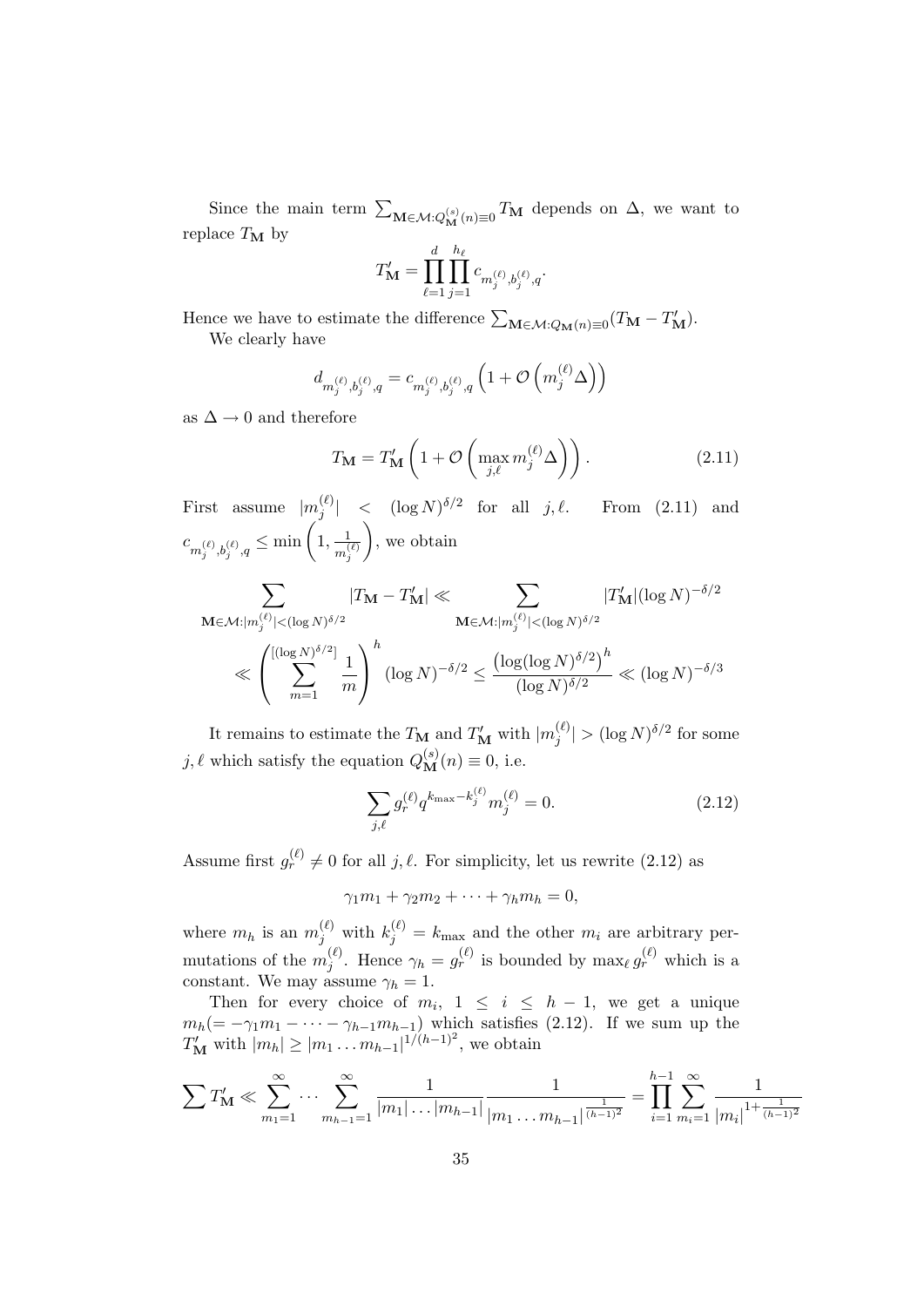and, if we consider only  $|m_i| \geq (\log N)^{\delta/2}$  for some  $i \leq h-1$ , we have thus

$$
\sum T'_{\mathbf{M}} \ll (\log N)^{\frac{\delta}{2(h-1)^2}}.
$$

For  $|m_h| \ge (\log N)^{\delta/2}$ , we get

$$
\sum_{|m_i| \leq (\log N)^{\delta/2} \text{ for all } i \leq h-1} T'_{\mathbf{M}} \ll \prod_{i=1}^{h-1} \left( \sum_{m_i=1}^{[(\log N)^{\delta/2}]} \frac{1}{m_i} \right) \frac{1}{(\log N)^{\delta/2}} \ll \frac{\log(\log N)^{\delta/2}}{(\log N)^{\delta/2}}
$$

and  $|m_i| \geq (\log N)^{\delta/2}$  for some  $i \leq h-1$  else.

For the remaining  $m_i$ , we have  $|m_h| < |m_1 \dots m_{h-1}|^{1/(h-1)^2}$ . We fix  $m_1$ and consider all  $m_i, 2 \le i \le h-1$ , with  $|\gamma_i m_i| \le |\gamma_1 m_1|$ . Then we have

$$
|m_h| < |\gamma_1 m_1 \dots \gamma_{h-1} m_{h-1}|^{\frac{1}{(h-1)^2}} \le |\gamma_1 m_1|^{\frac{1}{h-1}}
$$

and

$$
|\gamma_2 m_2 + \cdots + \gamma_{h-1} m_{h-1}| \in [|\gamma_1 m_1| - |\gamma_1 m_1|^{\frac{1}{h-1}}, |\gamma_1 m_1| + |\gamma_1 m_1|^{\frac{1}{h-1}}].
$$

We split the possible range of  $|\gamma_2 m_2|$  into two intervals and get

$$
\sum_{m_2:|\gamma_2m_2|\in \left(|\gamma_1m_1|-|\gamma_1m_1|^{(h-2)/(h-1)},|\gamma_1m_1|\right]} \frac{1}{|m_2|} \leq \frac{2|\gamma_1m_1|^{\frac{h-2}{h-1}}}{|\gamma_2|} \frac{|\gamma_2|}{|\gamma_1m_1|-|\gamma_1m_1|^{\frac{h-2}{h-1}}} \leq \frac{4}{|\gamma_1m_1|^{\frac{1}{h-1}}}
$$

for all (not too small)  $m_1$ . From now on we consider only  $|\gamma_2 m_2| \in (0, |\gamma_1 m_1| - |\gamma_1 m_1|^{(h-2)/(h-1)}].$  This implies

$$
|\gamma_3 m_3 + \dots + \gamma_{h-1} m_{h-1}| \in [|\gamma_1 m_1 + \gamma_2 m_2| - |\gamma_1 m_1|^{1/h}, |\gamma_1 m_1 + \gamma_2 m_2| + |\gamma_1 m_1|^{1/h}]
$$

with

$$
|\gamma_1 m_1 + \gamma_2 m_2| \in \left[ |\gamma_1 m_1|^{\frac{h-2}{h-1}}, 2 |\gamma_1 m_1| - |\gamma_1 m_1|^{\frac{h-2}{h-1}} \right].
$$

For m3, we get

$$
\sum_{m_3: |\gamma_3 m_3| \in (|\gamma_1 m_1 + \gamma_2 m_2| - |\gamma_1 m_1|^{(h-3)/(h-1)}, |\gamma_1 m_1 + \gamma_2 m_2| + |\gamma_1 m_1|^{(h-3)/(h-1)}]} \frac{1}{|m_2|} \le \frac{4}{|\gamma_1 m_1|^{\frac{1}{h-1}}}
$$

and the remaining  $m_3$  imply

$$
|\gamma_1 m_1 + \gamma_2 m_2 + \gamma_3 m_3| \in [|\gamma_1 m_1|^{\frac{h-3}{h-1}}, 3 |\gamma_1 m_1|].
$$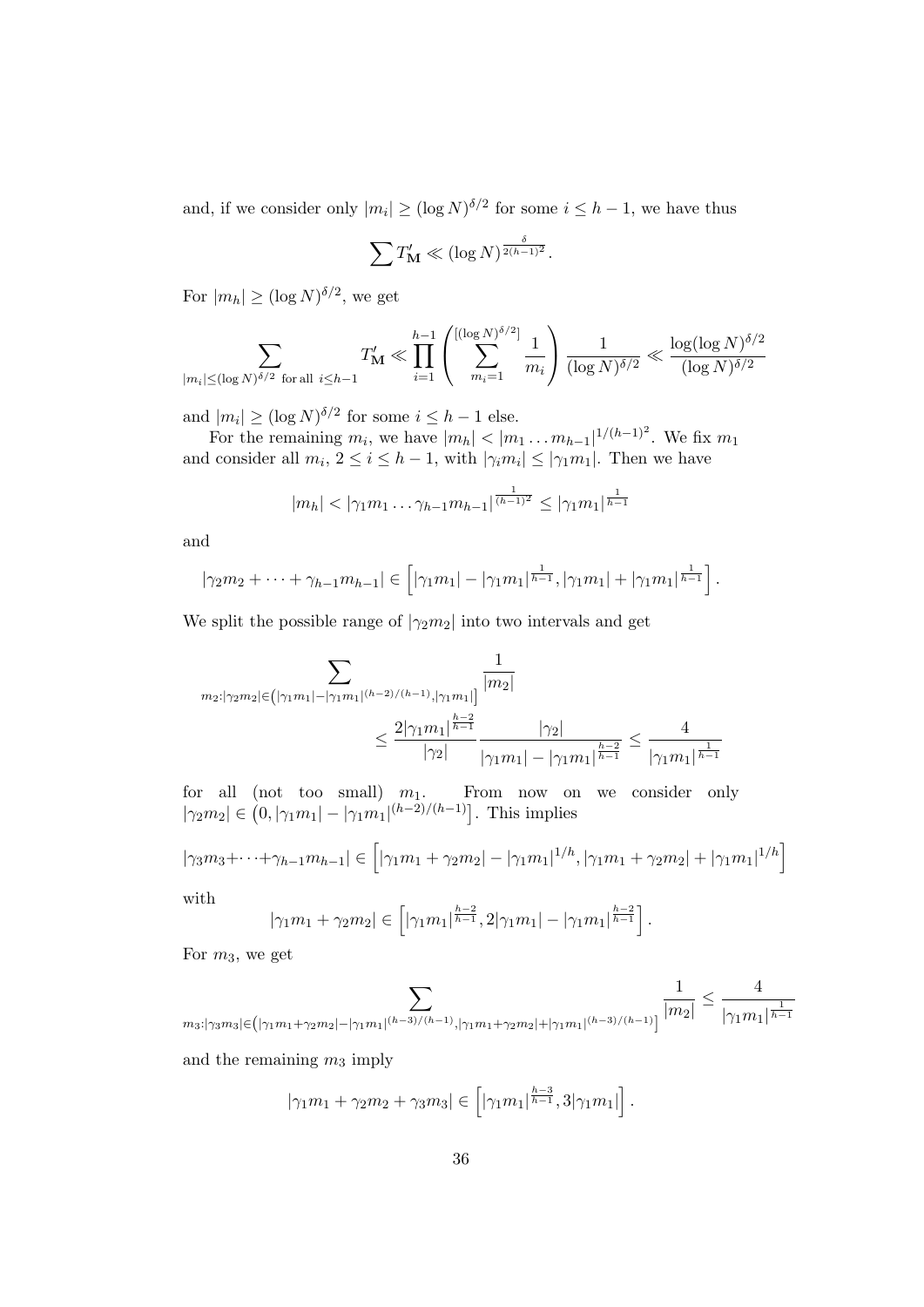We proceed inductively and the remaining  $m_{h-1}$  imply

$$
|\gamma_1 m_1 + \gamma_2 m_2 + \gamma_3 m_3 + \gamma_{h-1} m_{h-1}| \in [|\gamma_1 m_1|^{\frac{1}{h-1}}, (h-2)|\gamma_1 m_1|],
$$

but this contradicts  $|m_h| < |\gamma_1 m_1|^{1/(h-1)}$  and no  $m_{h-1}$  are left. Thus the sum over all  $m_i, 2 \le i \le h-1$ , with  $|\gamma_i m_i| \le |\gamma_1 m_1|$ , can be split into  $h-2$ sums, where the sum over one  $m_i$  is always bounded by  $|\gamma_1 m_1|^{-1/(h-1)}$  and the sum over the other  $m_i$  can be bounded by log  $|\gamma_1 m_1|$ . Hence we obtain

$$
\sum_{Q_{\bf M}^{(s)}(n)\equiv 0, m_1 {\rm fixed}, |\gamma_1 m_1|\geq |\gamma_i m_i|, |m_h|< |m_1...m_{h-1}|^{1/(h-1)^2}} T'_{\bf M} \leq \frac{1}{|m_1|} \frac{4(h-3)(\log|\gamma_1 m_1|)^{h-3}}{|\gamma_1 m_1|^{\frac{1}{h-1}}}
$$

for all  $m_1$ . If we consider only  $|m_i| \geq (\log N)^{\delta/2}$  for some  $i \leq h$ , then we also have  $|\gamma_1 m_1| \ge (\log N)^{\delta/2}$  and get

$$
\sum T'_{\mathbf{M}} \ll \sum_{m_1: |\gamma_1 m_1| \ge (\log N)^{\delta/2}} \frac{(\log |\gamma_1 m_1|)^{h-3}}{|m_1||\gamma_1 m_1|^{1/(h-1)}} \ll \frac{1}{|\gamma_1 m_1|^{1/h}} \ll (\log N)^{-\delta/2h}.
$$

Summing up, we have

$$
\sum_{\mathbf{M}\in\mathcal{M}:Q_{\mathbf{M}}^{(s)}(n)\equiv 0,|m_j^{(\ell)}|\geq (\log N)^{\delta/2} \text{ for some } j,\ell} T'_{\mathbf{M}} \ll (\log N)^{-\frac{\delta}{2(h-1)^2}}.
$$
 (2.13)

If we consider only  $m_j^{(\ell)} \ge (\log N)^{\delta/2}$  for some  $\ell$  with  $g_r^{(\ell)} = 0$  and  $g_i^{(\ell)}$  $q_i^{(\ell)} \neq 0$ for some  $i \geq s$ , then replace all  $g_r^{(\ell)}$  in (2.12) by  $g_i^{(\ell)}$  $i^{(t)}$  and we get the same estimate. If all  $g_i^{(\ell)}$  $i^{(t)}$  are zero, then we have the zero polynomial and all digits  $b_j^{(\ell)}$  must be zero. Clearly (2.13) also holds if we replace  $T'_M$  by  $T_M$ . Hence

$$
\sum_{\mathbf{M}\in\mathcal{M}: Q_{\mathbf{M}}^{(s)}(n)\equiv 0} T_{\mathbf{M}} = \tilde{p}_{k_1^{(1)},\ldots,k_{h_d}^{(d)},b_1^{(1)},\ldots,b_{h_d}^{(d)}}^{(s)} + \mathcal{O}\left(\left(\log N\right)^{-\frac{\delta}{2(h-1)^2}}\right),
$$

where

$$
\tilde{p}^{(s)}_{k_{1}^{(1)},\ldots,k_{h_{d}}^{(d)},b_{1}^{(1)},\ldots,b_{h_{d}}^{(d)}}=\sum_{\mathbf{M}\in\mathcal{M}:Q_{\mathbf{M}}^{(s)}(n)\equiv 0}T_{\mathbf{M}}^{\prime}
$$

and we get

$$
\Sigma = N p_{k_1^{(1)}, \dots, k_{h_d}^{(d)}, b_1^{(1)}, \dots, b_{h_d}^{(d)}}^{(d)} + \mathcal{O}\left((\log N)^{-\lambda}\right),
$$

for  $\delta = 2(h-1)^2 \lambda$  and  $\tau_0 > \lambda$ .

It remains to prove that the  $\tilde{p}_{1}^{(s)}$  $k_1^{(1)}, \cdots, k_{h_d}^{(d)}, b_1^{(1)}, \ldots, b_{h_d}^{(d)}$ are the probabilities defined by the Markov chain.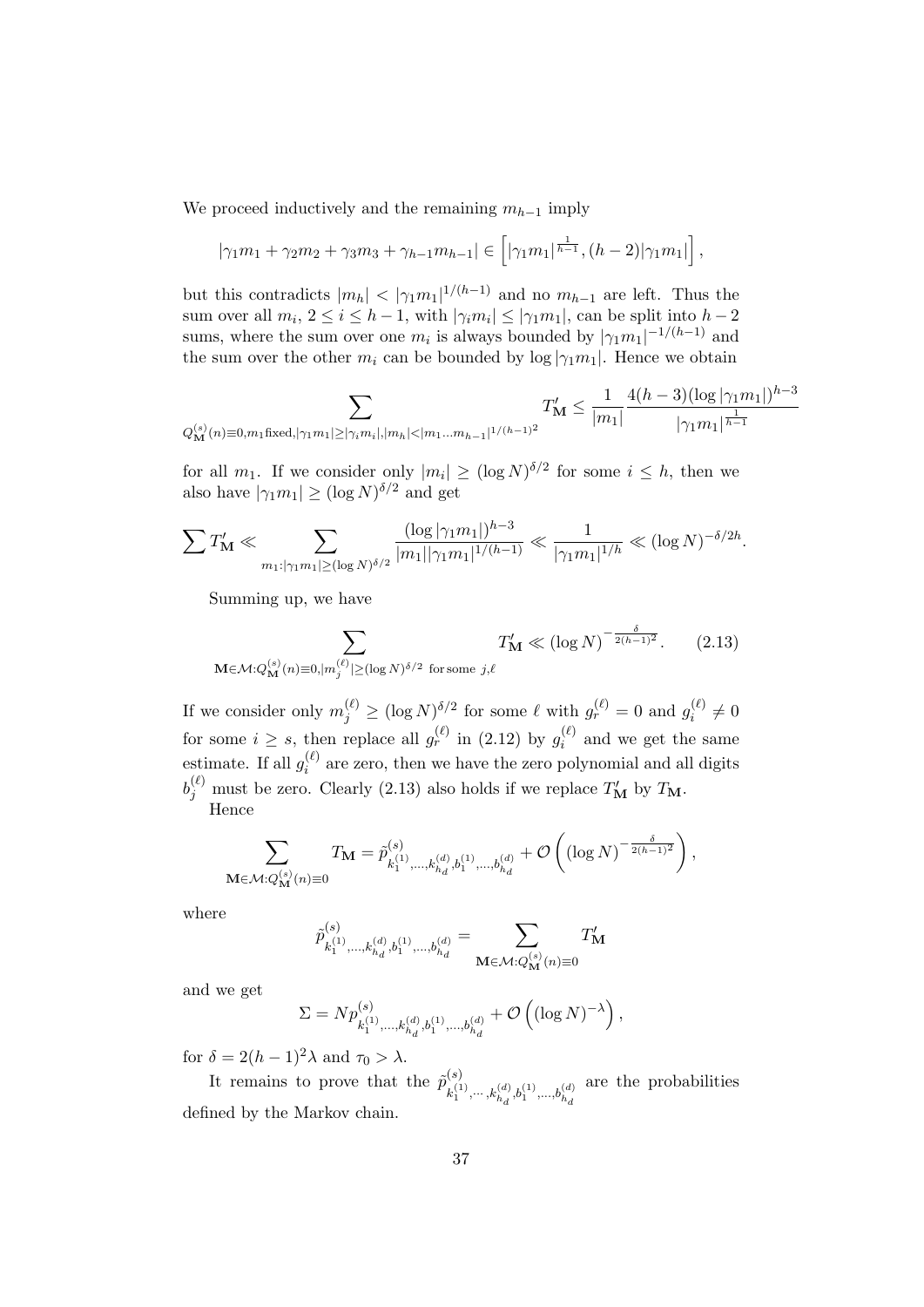We have

$$
\left\{ n < N \left| \epsilon_{k_j^{(\ell)}}(P_\ell^{(s)}(n)) = b_j^{(\ell)} \text{ for all } (j,l) \in K_s \right. \right\}
$$
\n
$$
= \left\{ n < N \left| \mathbf{w}_{k_{\text{max}}}^{(s)}(n) \in \bigcap_{(j,\ell) \in K_s} T^{k_j^{(\ell)} - k_{\text{max}}} S_{b_j^{(\ell)},\ell}^{(s)} \right. \right\}
$$

and this intersection consists of a finite number of convex sets, which can be arbitrarily well approximated by elementary rectangles

$$
\prod_{i=s}^r \left[ \sum_{j=1}^{J_i} \tilde{b}_j^{(i)} q^{-j}, \sum_{j=1}^{J_i} \tilde{b}_j^{(i)} q^{-j} + q^{-J_i} \right).
$$

We have

$$
\frac{1}{N} \# \left\{ n < N \, \middle| \, \mathbf{w}_{k_{\max}}^{(s)}(n) \in \prod_{i=s}^r \left[ \sum_{j=1}^{J_i} \tilde{b}_j^{(i)} q^{-j}, \sum_{j=1}^{J_i} \tilde{b}_j^{(i)} q^{-j} + q^{-J_i} \right] \right\}
$$
\n
$$
= \frac{1}{N} \# \left\{ n < N \, \middle| \, \epsilon_{k_{\max}-j+1}(n^i) = \tilde{b}_j^{(i)}, 1 \le j \le J_i, s \le i \le r \right\} \to \frac{1}{q^{J_s} \dots q^{J_r}},
$$

if  $k_{\text{max}} \leq \log N - (\log N)^{\eta}$  and  $J_i \leq k_{\text{max}} - (\log N)^{\eta}$  because of Proposition 2.1. This means that the density in each of this rectangles converges to its Lebesgue measure. Since we do not change the sets if we shift all  $k_i^{(\ell)}$  $j_j^{(t)}$  and increase N, the  $J_i$  can be arbitrarily large. Therefore  $\tilde{p}_{\ldots 0}^{(s)}$  $k_1^{(1)}, \cdots, k_{h_d}^{(d)}, b_1^{(1)}, \ldots, b_{h_d}^{(d)}$ must be the Lebesgue measure of  $\bigcap_{j,\ell} T^{k_j^{(\ell)}}$ - $k_{\max} S_{k^{(\ell)}}^{(s)}$  $b_j^{(\ell)},\ell$ which is just  $p_{0}^{(s)}$  $k_1^{(1)}, \cdots, k_{h_d}^{(d)}, b_1^{(1)}, \ldots, b_{h_d}^{(d)}$ .

This also implies Lemma 2.2  $(d = 2, h_1 = h_2 = 1)$ .

Proposition 2.3 shows that we have to change the definition of  $\overline{f}^{(N^{r_{\ell}})}$ slightly, namely

$$
\overline{f}_{\ell}^{(N^{r_{\ell}})}(P_{\ell}(n)) = \sum_{s=1}^{r_{\ell}} \sum_{k=(s-1)\log_q N + A(N)}^{(s-1)\log_q N + B(N)} f_{\ell}(\epsilon_k(P_{\ell}(n))).
$$

We still have  $\overline{f}_{\ell}^{(N^{r_{\ell}})}$  $\mathcal{C}^{(N^{\prime}\ell)}_{\ell}(P_{\ell}(n)) = f_{\ell}(P_{\ell}(n)) + \mathcal{O}((\log N)^{\eta}).$  The definitions of  $\overline{M}(N^{r_{\ell}})$  and  $\overline{D}(N^{r_{\ell}})$  are adapted similarly.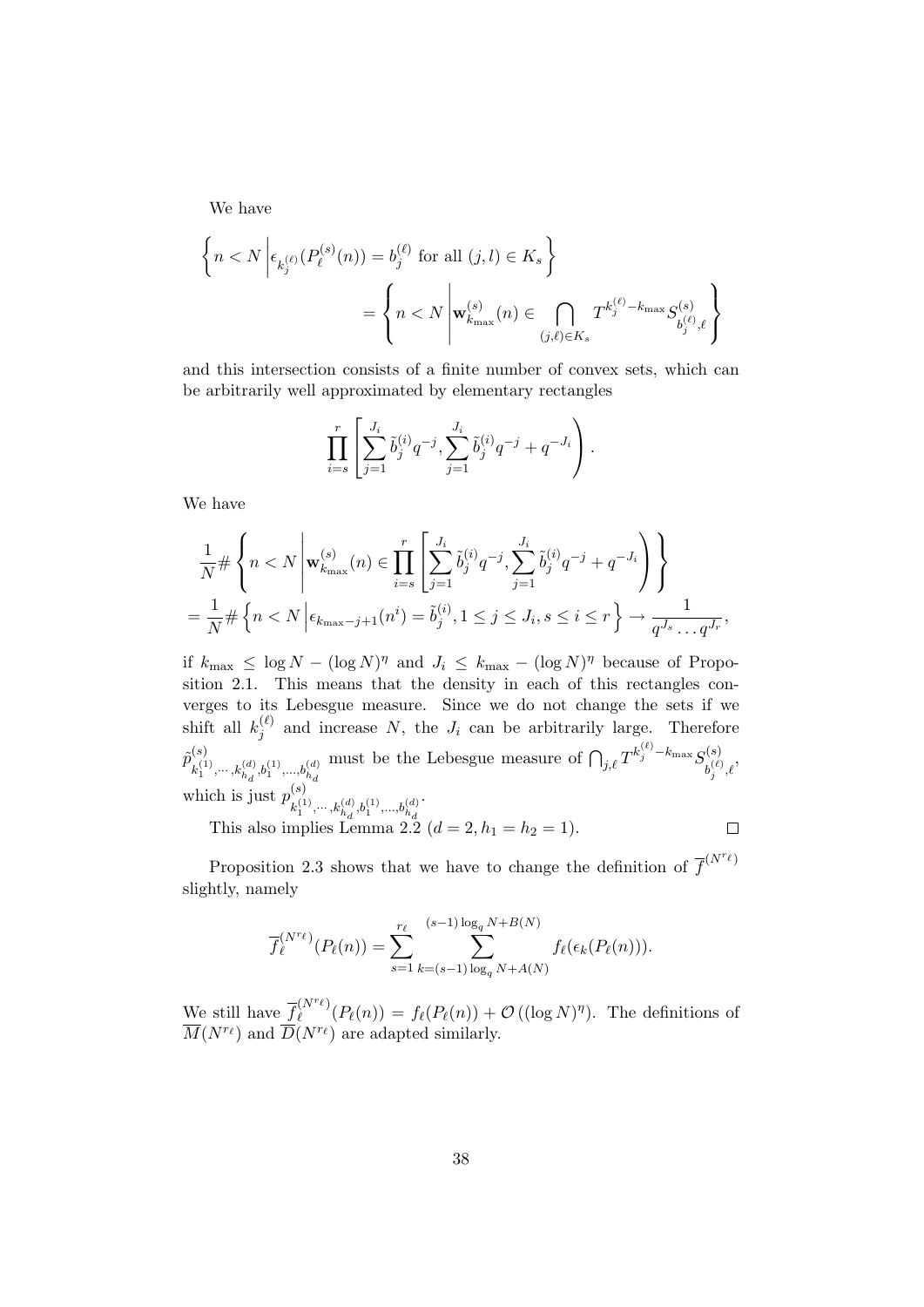Corollary 2.5. We have

$$
\frac{1}{N} \sum_{n < N} \prod_{\ell=1}^d \left( \frac{\overline{f}_{\ell}^{(N^{r_{\ell}})}(P_{\ell}(n)) - \overline{M}_{\ell}(N^{r_{\ell}})}{\overline{D}_{\ell}(N^{r_{\ell}})} \right)^{h_{\ell}} - \mathbf{E} \prod_{\ell=1}^d \left( \frac{\sum_{s=1}^{r_{\ell}} \sum_{k=(s-1)\log_q N + B(N)}^{(s-1)\log_q N + B(N)} f_{\ell}\left(Y_k^{(s)}\right) - \overline{M}_{\ell}(N^{r_{\ell}})}{\overline{D}_{\ell}(N^{r_{\ell}})} \right)^{h_{\ell}} \to 0
$$

and

$$
\frac{1}{\pi(N)} \sum_{p
$$

where the  $Y_k^{(s)}$  $\mathcal{L}_{k}^{(s)}$  and  $Y_{k'}^{(s')}$  $\mathbf{r}_{k'}^{(s')}$  are independent if  $s \neq s'$ .

Proof. The second terms are the sum over all integers

$$
k_1^{(\ell)}, \ldots, k_{h_\ell}^{(\ell)} \in [A(N), \log_q N^{r_\ell} - A(N)] \setminus \bigcup_{s=1}^{r_\ell-1} [\log_q N^s - A(N), \log_q N^s + A(N)],
$$

$$
1 \le \ell \le d, \text{ of }
$$

$$
\mathbf{E} \prod_{\ell=1}^{d} \prod_{j=1}^{h_{\ell}} \frac{f_{\ell} \left( Y_{k_{j}^{(\ell)}}^{(s)} \right) - \mu_{\ell,k_{j}^{(\ell)}}}{D_{\ell}(N^{r_{\ell}})} \n= \sum_{b_{1}^{(1)}=0}^{q-1} \cdots \sum_{b_{h_{d}}^{(d)}=0}^{q-1} \prod_{\ell=1}^{d} \prod_{j=1}^{h_{\ell}} \frac{f_{\ell}(b_{j}^{\ell}) - \mu_{\ell,k_{j}^{(\ell)}}}{\overline{D}_{\ell}(N^{r_{\ell}})} \mathbf{Pr} \left[ Y_{k_{j}^{(\ell)}}^{(s)} \subseteq S_{b_{j}^{(\ell)}}^{(s)} \text{ for all } j, \ell \right],
$$

where the s are such that  $k_j^{(\ell)} \in K_s$ . Since the  $Y_{\nu^{(\ell)}}^{(s)}$  $k_j^{(\ell)}$ are independent for different s, we have

$$
\mathbf{Pr}\left[Y_{k_j^{(\ell)}}^{(s)} \subseteq S_{b_j^{(\ell)}}^{(s)} \text{ for all } (j,\ell)\right] = \prod_{s=1}^r \mathbf{Pr}\left[Y_{k_j^{(\ell)}}^{(s)} \subseteq S_{b_j^{(\ell)}}^{(s)} \text{ for all } (j,\ell) \in K_s\right]
$$

and, by Proposition 2.3, the corresponding first terms are the same up to an error term of  $\mathcal{O}\left((\log N)^{-\lambda}\right)$ . Hence the convergences are valid with error terms  $\mathcal{O}\left((\log N)^{-\lambda+h-h\eta}\right)$ .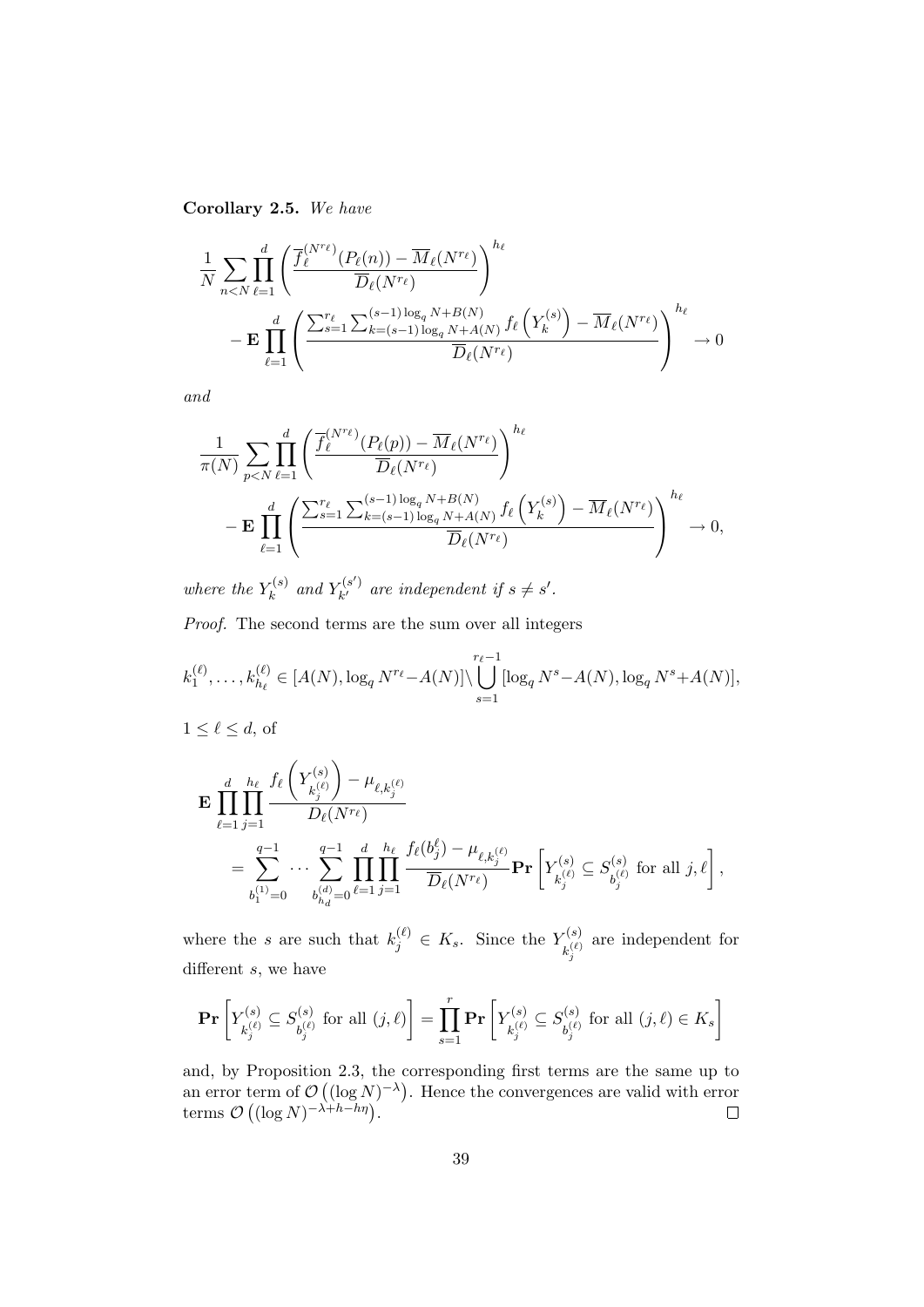Similarly to Lemma 1.1, we obtain

$$
\frac{1}{N} \sum_{n < N} \prod_{\ell=1}^d \left( \frac{f_\ell(P_\ell(n)) - M_\ell(N^{r_\ell})}{D_\ell(N^{r_\ell})} \right)^{h_\ell} - \frac{1}{N} \sum_{n < N} \prod_{\ell=1}^d \left( \frac{\overline{f}_\ell^{(N^{r_\ell})}(P_\ell(n)) - \overline{M}_\ell(N^{r_\ell})}{\overline{D}_\ell(N^{r_\ell})} \right)^{h_\ell} \to 0
$$

and therefore

$$
\frac{1}{N} \# \left\{ n < N \left| \frac{f_{\ell}(P_{\ell}(n)) - M_{\ell}(N^{r_{\ell}})}{D_{\ell}(N^{r_{\ell}})} < x_{\ell}, \ell = 1, 2, \ldots, d \right\} \right\}
$$
\n
$$
\to \mathbf{Pr} \left[ \frac{\sum_{s=1}^{r_{\ell}} \sum_{k=(s-1)\log_q N + A(N)}^{(s-1)\log_q N + B(N)} f_{\ell} \left( Y_{k}^{(s)} \right) - \overline{M}_{\ell}(N^{r_{\ell}})}{\overline{D}_{\ell}(N^{r_{\ell}})} < x_{\ell}, \ell = 1, \ldots, d \right].
$$

Clearly we have  $\overline{M}_{\ell}(N^{r_{\ell}}) = r_{\ell} \overline{M}_{\ell}(N), \overline{D}_{\ell}(N^{r_{\ell}})^{2} = r_{\ell} \overline{D}_{\ell}(N)^{2}$  and

$$
\frac{\sum_{s=1}^{r_{\ell}} \sum_{k=(s-1)\log_{q} N+B(N)}^{(s-1)\log_{q} N+B(N)} f_{\ell}\left(Y_{k}^{(s)}\right) - \overline{M}_{\ell}(N^{r_{\ell}})}{\overline{D}_{\ell}(N^{r_{\ell}})}
$$
\n
$$
= \frac{1}{\sqrt{r_{\ell}}} \sum_{s=1}^{r_{\ell}} \frac{\sum_{k=A(N)}^{B(N)} f_{\ell}\left(Y_{k}^{(s)}\right) - \overline{M}_{\ell}(N)}{\sigma_{\ell} \sqrt{B(N) - A(N) + 1}} \to \frac{1}{\sqrt{r_{\ell}}} \left(Z_{\ell}^{(1)} + \dots + Z_{\ell}^{(r)}\right)
$$

by Proposition 2.2, where the  $Z^{(s)} = (Z_1^{(s)})$  $\mathcal{I}_1^{(s)}, \ldots, \mathcal{Z}_d^{(s)}$  are independent normally distributed random vectors with covariance matrices  $V^{(s)}$ . (For  $s > r_\ell$ , we have  $f_{\ell}(Y_k^{(s)})$  $(z_k^{(s)}) = 0 = Z_\ell^{(s)}$  $P_{\ell}^{(s)}$  because of  $P_{\ell}^{(s)}$  $S_{\ell}^{(s)}(n) \equiv 0$  and  $S_{0,\ell}^{(s)} = \mathbb{T}^{r-s+1}$ .)

Hence the sum is normally distributed and the elements of the covariance matrix  $V$  are given by

$$
v_{i,j} = \frac{1}{\sqrt{r_i r_j}} \left( v_{i,j}^{(1)} + \dots + v_{i,j}^{(r)} \right).
$$

For  $r_i \neq r_j$ , all  $v_{i,j}^{(s)}$  are zero, as well as for all  $s > r_i$ . If  $g_{r_j}^{(j)}P_i(n) \equiv g_{r_i}^{(i)}P_j(n)$ , then  $v_{i,j}^{(1)} = \cdots = v_{i,j}^{(r_i)} = v_{i,j}$ . If we just have  $r_i = r_j$  and  $g_{r_j}^{(j)} g_s^{(i)} = g_{r_i}^{(i)} g_s^{(j)}$  for all  $s > s'$ , then  $v_{i,j}^{(s'+1)} = \cdots = v_{i,j}^{(r_i)}$  and  $v_{i,j}^{(s)} = 0$  for  $s \leq s'$ . Therefore  $v_{i,j} =$  $r_i - s'$  $\frac{-s'}{r_i}v_{i,j}^{(r_i)}$  and the covariance matrix has the stated form. This concludes the proof of  $(2.3)$ .

The proof of (2.4) runs along the same lines.

#### 2.3 Two polynomials of the same degree

For different  $q_\ell$  and equal degrees  $r_\ell$ , up to now only the case  $d = 2$  can be handled exhaustively. Theorem 2.3 was stated by Drmota [11] for coprime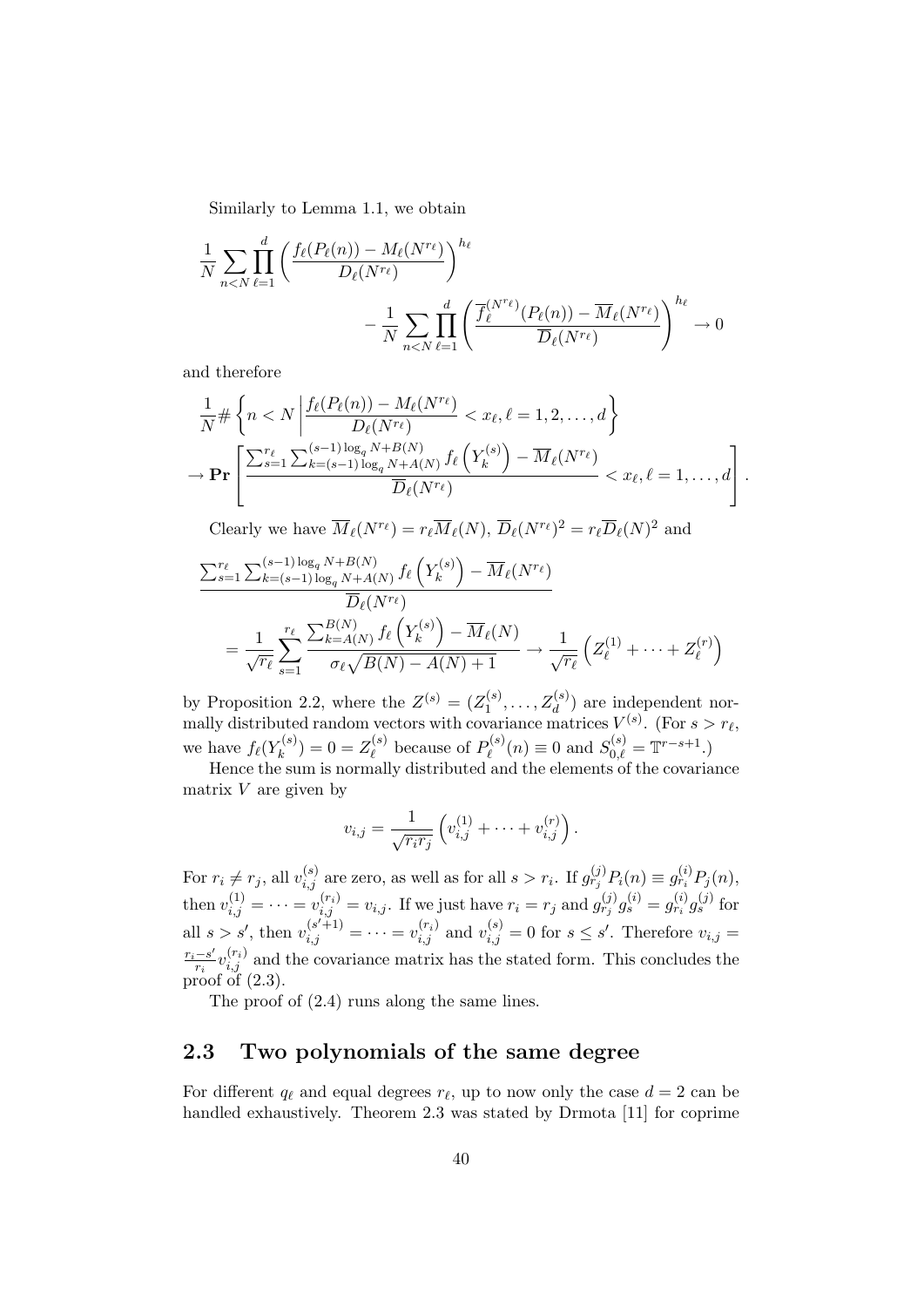integers  $q_1, q_2$ , linear polynomials and only for sequences of all integers (not primes). In a joint work with Drmota ([13]) the theorem was stated for all polynomials and sequences of primes, but still only for coprime integers.

**Theorem 2.3.** Let  $q_1, q_2 > 1$  be multiplicatively independent integers and let  $f_{\ell}$ ,  $\ell = 1, 2$ , be  $q_{\ell}$ -additive functions such that  $f_{\ell}(bq_{\ell}^{j}) = \mathcal{O}(1)$  as  $j \to \infty$ for all  $b \in \{0, 1, \ldots, q_\ell - 1\}$ . Assume that  $\frac{D_\ell(N)}{(\log N)^\eta} \to \infty$  as  $N \to \infty$ , for some  $\eta > 0$ . Let  $P_{\ell}(n)$  be polynomials of degree  $r_{\ell}$  with integer coefficients and positive leading terms. Then, as  $N \to \infty$ ,

$$
\frac{1}{N} \# \left\{ n < N \left| \frac{f_{\ell}(P_{\ell}(n)) - M_{\ell}(N^{r_{\ell}})}{D_{\ell}(N^{r_{\ell}})} \right| < x_{\ell}, \ \ell = 1, 2 \right\} \to \Phi(x_1) \Phi(x_2)
$$

and

$$
\frac{1}{\pi(N)} \# \left\{ p < N \left| \frac{f_{\ell}(P_{\ell}(p)) - M_{\ell}(N^{r_{\ell}})}{D_{\ell}(N^{r_{\ell}})} < x_{\ell}, \ \ell = 1, 2 \right. \right\} \to \Phi(x_1) \Phi(x_2)
$$

Note that for multiplicatively dependent  $q_1, q_2$ , the distributions of  $f_1(P_1(n)), f_2(P_2(n))$  are dependent (cf. Corollary 2.4).

We have to prove the following proposition.

Proposition 2.4 (cf. Proposition 2.1). Let  $q_1, q_2$  be multiplicatively independent integers and  $P_1(n)$ ,  $P_2(n)$  integer polynomials with positive leading terms. Let  $\lambda > 0$  be an arbitrary constant and  $h_1, h_2$  non-negative integers. Then for integers

$$
(\log N^{r_{\ell}})^{\eta} \le k_1^{(\ell)} < k_2^{(\ell)} < \cdots < k_{h_{\ell}}^{(\ell)} \le \log_{q_{\ell}} N^{r_{\ell}} - (\log N^{r_{\ell}})^{\eta} \quad (\ell = 1, 2)
$$

(with some  $\eta > 0$ ), we have, as  $N \to \infty$ ,

$$
\frac{1}{N} \# \left\{ n < N \left| \epsilon_{q_1, k_j^{(1)}}(P_1(n)) = b_j^{(1)}, \epsilon_{q_2, k_j^{(2)}}(P_2(n)) = b_j^{(2)}, 1 \le j \le h_\ell \right. \right\}
$$
\n
$$
= \frac{1}{q_1^{h_1} q_2^{h_2}} + \mathcal{O}\left( (\log N)^{-\lambda} \right)
$$

and

$$
\frac{1}{\pi(N)} \# \left\{ p < N \left| \epsilon_{q_1, k_j^{(1)}}(P_1(n)) = b_j^{(1)}, \epsilon_{q_2, k_j^{(2)}}(P_2(n)) = b_j^{(2)}, 1 \le j \le h_\ell \right\} \right\}
$$
\n
$$
= \frac{1}{q_1^{h_1} q_2^{h_2}} + \mathcal{O}\left( (\log N)^{-\lambda} \right)
$$

uniformly for  $b_j^{(\ell)} \in \{0, \ldots, q_\ell - 1\}$  and  $k_j^{(\ell)}$  $j_j^{(k)}$  in the given range, where the implicit constant of the error term may depend on  $q_\ell$ , on the polynomials  $P_\ell$ , on  $h_\ell$  and on  $\lambda$ .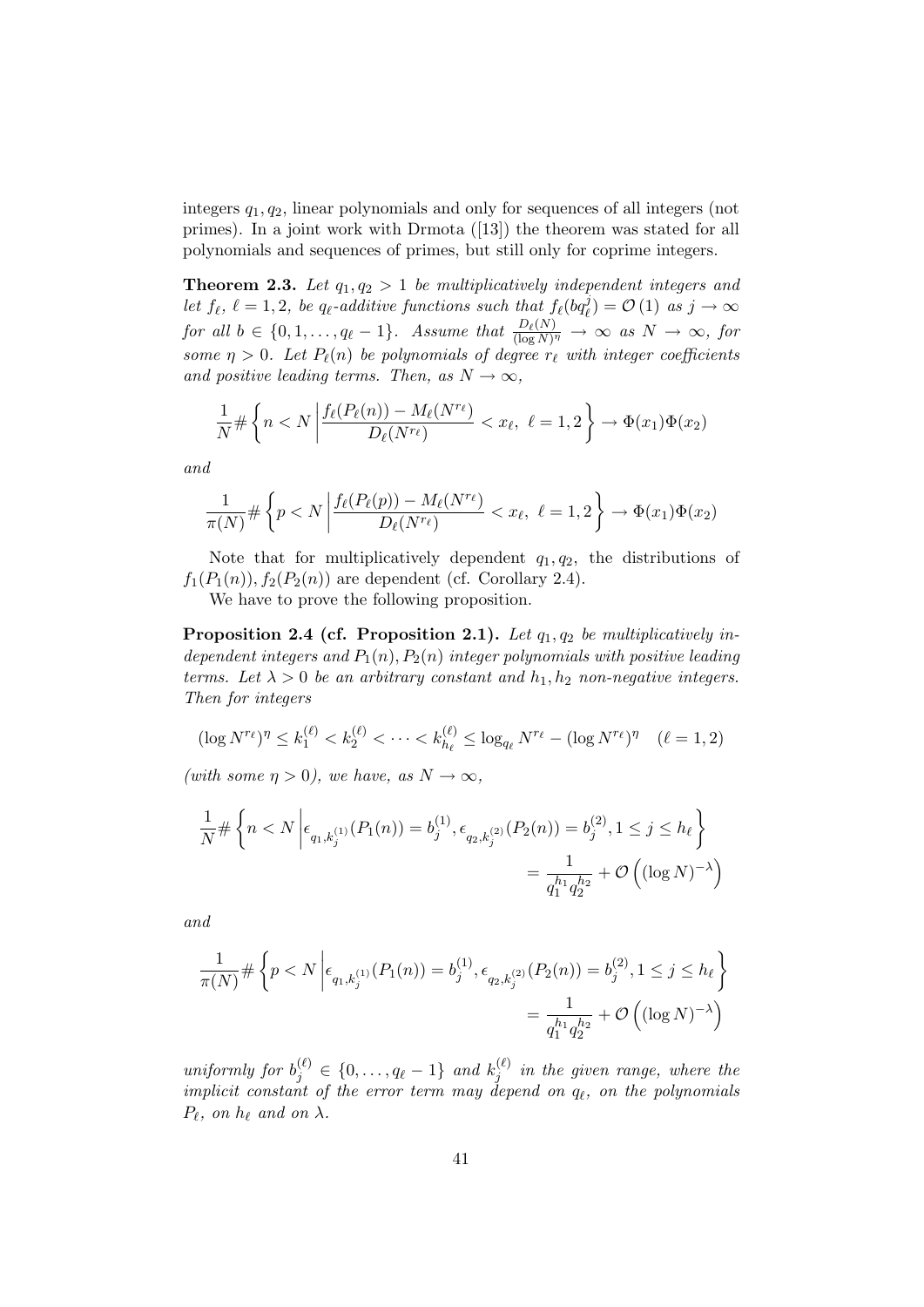For the proof we need the corollary to the following lemma, which is a proper version of Baker's theorem on linear forms, due to Waldschmidt [37].

**Lemma 2.4.** Let  $\alpha_1, \alpha_2, \ldots, \alpha_n$  be non-zero algebraic numbers and  $b_1, b_2, \ldots, b_n$  integers such that

$$
\alpha_1^{b_1}\cdots \alpha_n^{b_n}\neq 1
$$

and let  $A_1, A_2, \ldots, A_n \geq e$  real numbers with  $\log A_j \geq h(\alpha_j)$ , where  $h(\cdot)$ denotes the absolute logarithmic height. Set  $d = [\mathbb{Q}(\alpha_1 \dots, \alpha_n) : \mathbb{Q}]$ . Then

$$
\left| \alpha_1^{b_1} \cdots \alpha_n^{b_n} - 1 \right| \ge e^{-U},
$$

where

$$
U = 2^{6n+32} n^{3n+6} d^{n+2} (1 + \log d)(\log B + \log d) \log A_1 \cdots \log A_n
$$

and

$$
B = \max\{2, |b_1|, |b_2|, \ldots, |b_n|\}
$$

**Corollary 2.6.** Let  $k_1, k_2$  be positive integers,  $q_1, q_2$  positive real numbers and  $m_1, m_2$  real numbers such that  $\frac{m_1}{q_1^{k_1}}$  $+\frac{m_2}{k_2}$  $q_2^{k_2}$  $\neq 0$ . Then there exists a constant  $C > 0$  such that

$$
\left|\frac{m_1}{q_1^{k_1}} + \frac{m_2}{q_2^{k_2}}\right| \ge \max\left(\frac{|m_1|}{q_1^{k_1}}, \frac{|m_2|}{q_2^{k_2}}\right) e^{-C \log q_1 \log q_2 \log(\max(k_1, k_2)) \log(\max(|m_1|, |m_2|))}.
$$

*Proof.* Because of  $m_1q_1^{-k_1} + m_2q_2^{-k_2} \neq 0$ , we can apply Lemma 2.4 for  $n = 3$ ,  $\alpha_1 = q_1, \ \alpha_2 = q_2, \ \alpha_3 = -m_2/m_1, \ b_1 = k_1, \ b_2 = -k_2, \ b_3 = 1$  and directly obtain

$$
\left| \frac{m_1}{q_1^{k_1}} + \frac{m_2}{q_2^{k_2}} \right| = |m_1| q_1^{k_1} \left| -q_1^{k_1} q_2^{-k_2} \frac{m_2}{m_1} - 1 \right|
$$
  
\n
$$
\geq |m_1| q_1^{k_1} e^{-C \log q_1 \log q_2 \log(\max(k_1, k_2)) \log \max(|m_1|, |m_2|)}.
$$

Since the problem is symmetric it is no loss of generality to assume that  $|m_1|q_1^{-k_1} \geq |m_2|q_2^{-k_2}.$  $\Box$ 

Furthermore, we need the following adapted versions of Lemmata 1.2 and 1.3.

**Lemma 2.5 (cf. Lemma 1.2).** Let  $P(n)$  be a polynomial of degree r with leading coefficient  $\beta$ . Let  $\tau_0$ ,  $\tau$  be arbitrary positive numbers satisfying

$$
\tau \ge 2^k \tau_0 + 2^{3(k-2)}
$$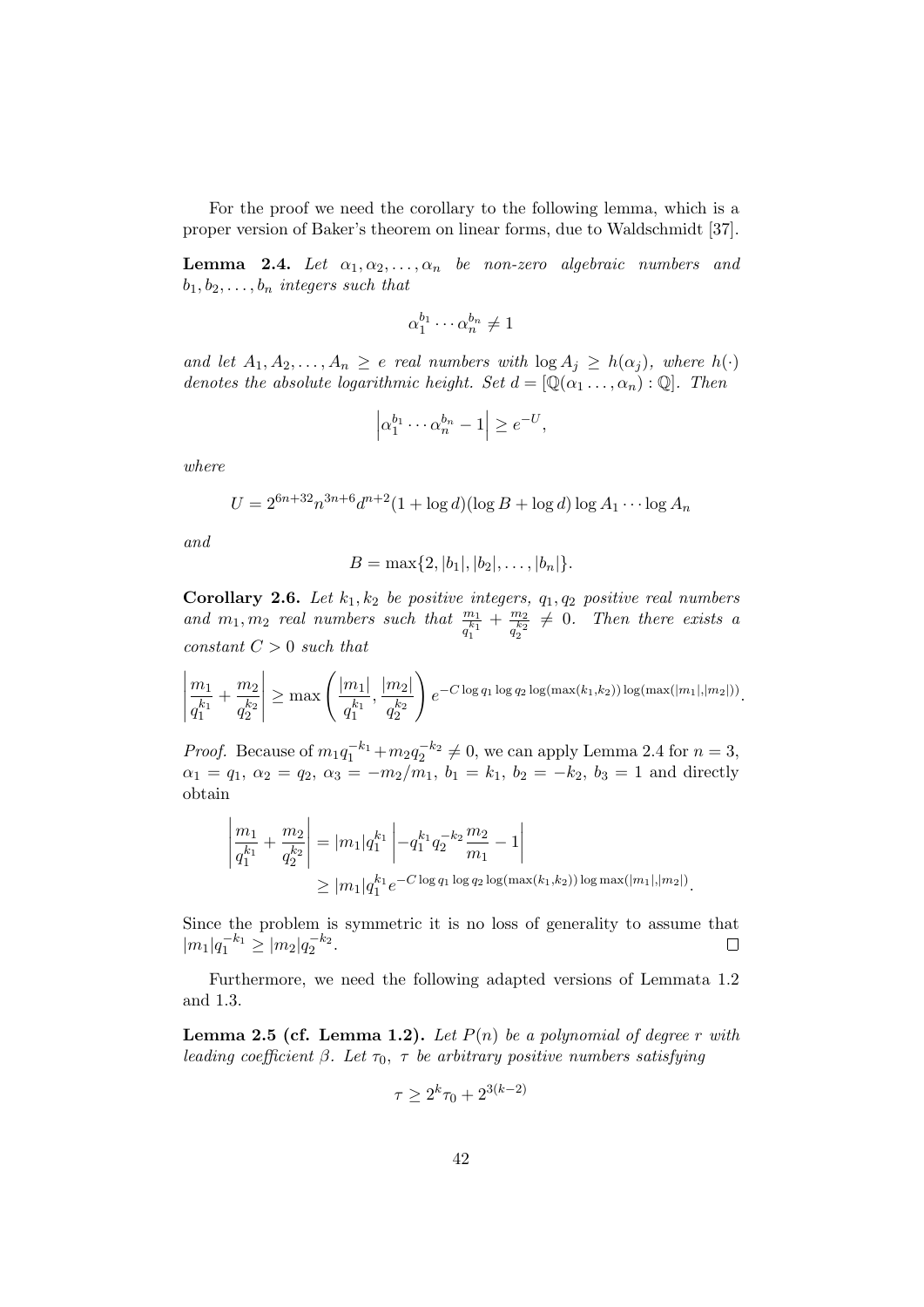$$
N^{-r} (\log N)^{\tau} < \beta < (\log N)^{-\tau}.
$$

Then, as  $N \to \infty$ ,

$$
\frac{1}{N} \sum_{n < N} e(P(n)) = \mathcal{O}\left((\log N)^{-\tau_0}\right).
$$

Lemma 2.6 (cf. Lemma 1.3). Let  $P(n)$  be as in Lemma 1.2 and  $\tau_0$ ,  $\tau$ arbitrary positive numbers satisfying

$$
\tau \ge 2^{6k}(\tau_0 + 1)
$$

and

$$
N^{-r}(\log N)^{\tau} < \beta < (\log N)^{-\tau}.
$$

Then, as  $N \to \infty$ ,

$$
\frac{1}{N}\sum_{p
$$

To prove Lemmata 2.5 and 2.6, we just have to replace q by  $\frac{1}{\beta}$  in the proofs of Hua and use the following lemma:

Lemma 2.7.

$$
\sum_{n=f+1}^{f+[\frac{1}{\beta}]} \min\left(U, \frac{1}{2\|\eta\beta\|}\right) \ll U + \frac{1}{\beta} \log \frac{1}{\beta},
$$

where  $||x|| = \min({x}, 1 - {x}).$ 

*Proof.* In each of the intervals  $[m\beta, (m+1)\beta]$  and  $(1 - (m+1)\beta, 1 - m\beta]$ ,  $0 \leq m \leq \frac{1}{2}$  $\frac{1}{2}$  $\left[\frac{1}{\beta}\right]$  $\frac{1}{\beta}$  we have at most one  $\{n\beta\}$ . Therefore

$$
\sum_{n=f+1}^{f+[\frac{1}{\beta}]} \min\left(U, \frac{1}{2\|n\beta\|}\right) \le 2 \sum_{m=0}^{\frac{1}{2}[\frac{1}{\beta}]} \min\left(U, \frac{1}{2m\beta}\right) \ll U + \frac{1}{\beta} \log \frac{1}{\beta}
$$

Now we can prove Proposition 2.4.

Proof of Proposition 2.4. As for Propositions 2.1 and 2.3, we have to estimate the sums

$$
\Sigma = \sum_{(\mathbf{m}_1, \mathbf{m}_2) \in \mathcal{M}} T_{\mathbf{m}_1, \mathbf{m}_2} \sum_{n < N} e(\mathbf{m}_1 \cdot \mathbf{v}_1 P_1(n) + \mathbf{m}_2 \cdot \mathbf{v}_2 P_2(n)).
$$

43

and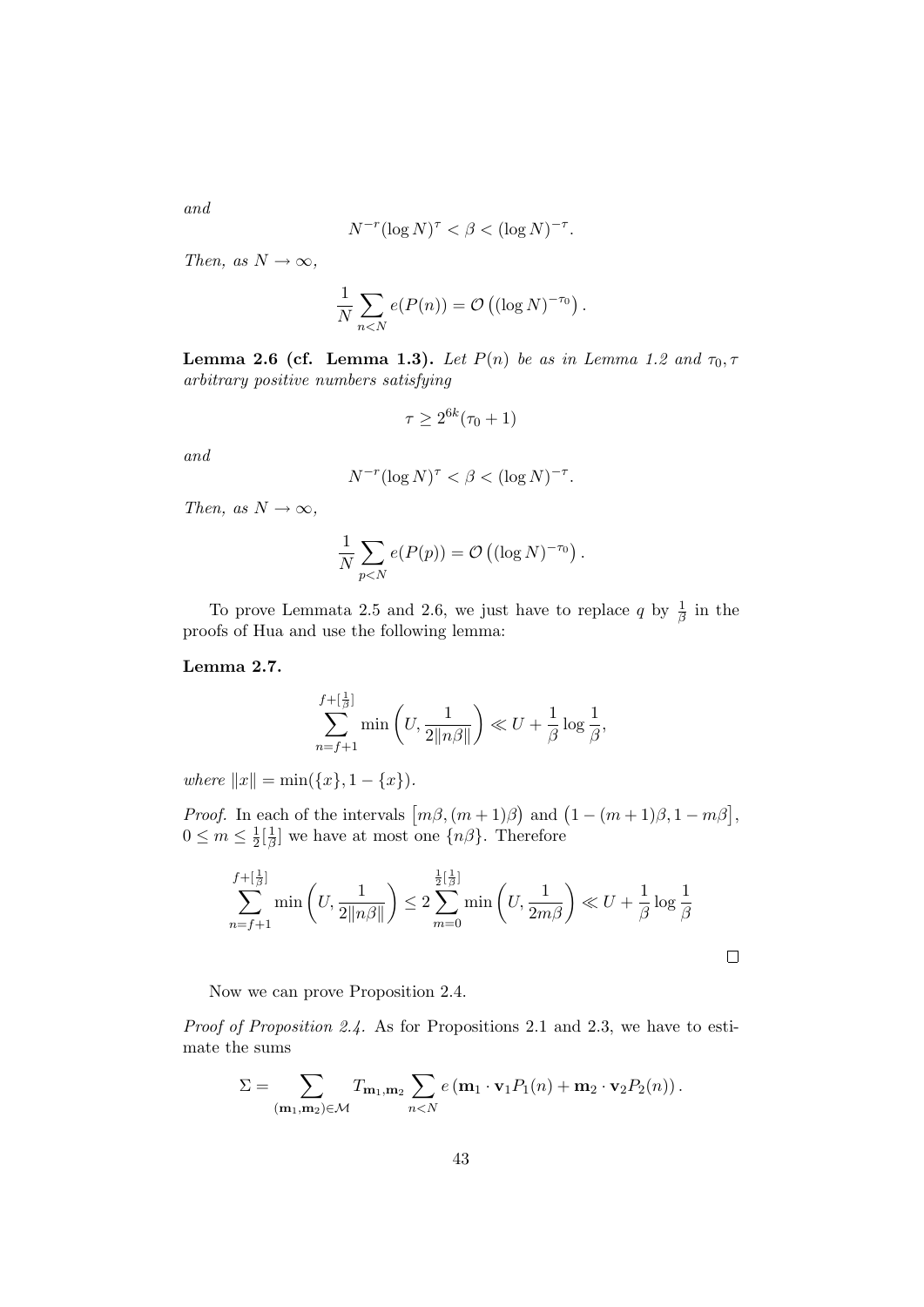The case of different degrees of the polynomials is treated by Proposition 2.1. So we can assume that they have the same degree  $r_1 = r_2 = r$ .

As in the proof of Proposition 2.3 we fix  $\Delta = (\log N)^{-\delta}$  and restrict to those  $(\mathbf{m}_1, \mathbf{m}_2)$  for which  $|m_i^{(\ell)}\rangle$  $\vert \binom{\ell}{j} \vert < (\log N)^{2\delta} \text{ and } m_j^{(\ell)}$  $j^{(\ell)} \not\equiv 0 (q_{\ell})$  for all  $j, \ell$ .

Suppose now  $g_r^{(1)} \mathbf{m}_1 \cdot \mathbf{v}_1 + g_r^{(2)} \mathbf{m}_2 \cdot \mathbf{v}_2 \neq 0$  and set  $\varepsilon = \eta/(h_1 + h_2 - 1)$ . Then there exists an integer K with  $0 \leq K \leq h_1 + h_2 - 2$  such that for all j and  $\ell = 1, 2$ 

$$
k_{j+1}^{(\ell)} - k_j^{(\ell)} \not\in \left[ (\log N)^{K \varepsilon}, (\log N)^{(K+1) \varepsilon} \right).
$$

So fix  $K$  with this property. Before discussing the general case, let us consider two extremal ones.

First suppose  $k_{j+1}^{(\ell)} - k_j^{(\ell)} < (\log N)^{K\varepsilon}$  for all  $j, \ell$ . Then we set

$$
\overline{m}_{\ell} = g_r^{(\ell)} \sum_{j=1}^{h_{\ell}} m_j^{(\ell)} q_{\ell}^{k_{h_{\ell}}^{(\ell)} - k_j^{(\ell)}} \quad (\ell = 1, 2)
$$

and have  $\log |\overline{m}_{\ell}| \ll (\log N)^{K_{\varepsilon}}$ . We can apply Corollary 2.6 to

$$
g_r^{(1)}\mathbf{m}_1 \cdot \mathbf{v}_1 + g_r^{(2)}\mathbf{m}_2 \cdot \mathbf{v}_2 = \frac{\overline{m}_1}{\overline{m}_{h_1}^{(1)} + 1} + \frac{\overline{m}_2}{\overline{m}_{h_2}^{(2)} + 1}
$$

and obtain

$$
\left| g_r^{(1)} \mathbf{m}_1 \cdot \mathbf{v}_1 + g_r^{(2)} \mathbf{m}_2 \cdot \mathbf{v}_2 \right| \ge \max \left( q_1^{-k_{h_1}^{(1)} - 1}, q_2^{-k_{h_2}^{(1)} - 1} \right) e^{-c \log \log N (\log N)^{K \varepsilon}}
$$
  

$$
\ge \frac{\max(q_1, q_2)^{(\log N)^{\eta}} e^{-c \log \log N (\log N)^{K \varepsilon}}}{N^r}
$$
  

$$
\ge \frac{e^{\log(\max(q_1, q_2)) (\log N)^{\eta} - c \log \log N (\log N)^{\eta \frac{h_1 + h_2 - 2}{h_1 + h_2 - 1}}}{N^r} \ge \frac{(\log N)^{\tau}}{N^r}
$$

for some constant  $c > 0$  and all  $\tau > 0$ . Because of

$$
\left|g_r^{(1)}\mathbf{m}_1\cdot\mathbf{v}_1+g_r^{(2)}\mathbf{m}_2\cdot\mathbf{v}_2\right| \leq \frac{(h_1+h_2)(\log N)^{2\delta}}{\min(q_1,q_2)^{-(\log N)^{\eta}}},
$$

Lemmata 2.5 and 2.6 can be applied.

Next suppose  $k_{j+1}^{(\ell)} - k_j^{(\ell)} \ge (\log N)^{(K+1)\varepsilon}$  for all  $j, \ell$ . Here we set

$$
\overline{m}_{\ell} = g_r^{(\ell)} m_1^{(\ell)} \quad (\ell = 1, 2)
$$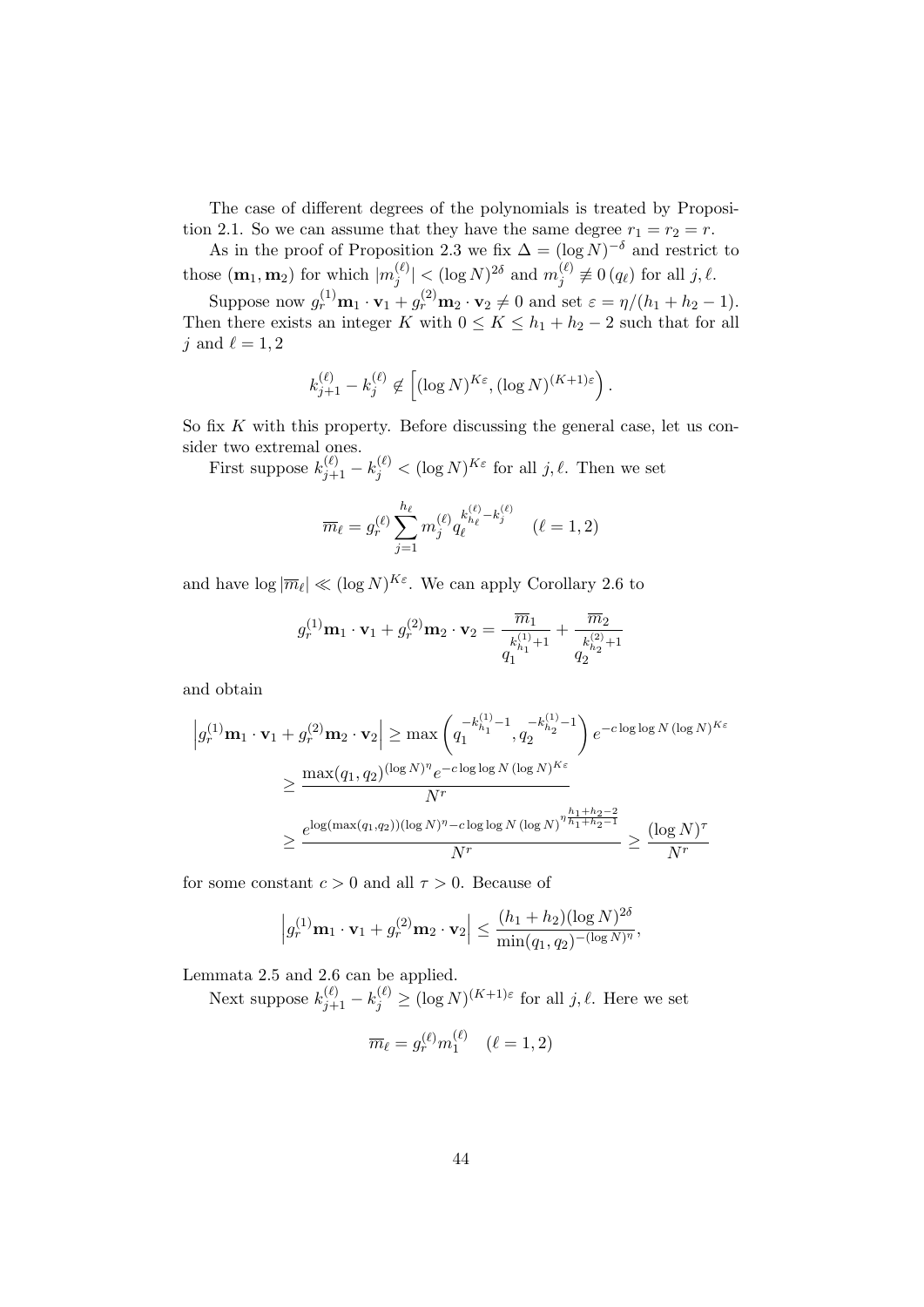and obtain

$$
|g_r^{(1)}\mathbf{m}_1 \cdot \mathbf{v}_1 + g_r^{(2)}\mathbf{m}_2 \cdot \mathbf{v}_2| \ge \left| \frac{\overline{m}_1}{q_1^{k_1^{(1)}+1}} + \frac{\overline{m}_2}{q_2^{k_2^{(2)}+1}} \right| - \left| \sum_{j_1=2}^{h_1} \frac{m_{j_1}^{(1)}}{q_1^{k_1^{(1)}+1}} \right| - \left| \sum_{j_2=2}^{h_2} \frac{m_{j_2}^{(2)}}{q_2^{k_2^{(2)}+1}} \right|
$$
  
\n
$$
\ge \max\left(q_1^{-k_{h_1}^{(1)}-1}, q_2^{-k_{h_2}^{(1)}-1} \right) e^{-c(\log \log N)^2}
$$
  
\n
$$
- \mathcal{O}\left((\log N)^{2\delta} \max\left(q_1^{-k_{h_1}^{(1)}-1}, q_2^{-k_{h_2}^{(1)}-1} \right) e^{-(\log N)^{(K+1)\varepsilon}}\right)
$$
  
\n
$$
\gg \max\left(q_1^{-k_{h_1}^{(1)}-1}, q_2^{-k_{h_2}^{(1)}-1} \right) e^{-c(\log \log N)^2}.
$$

Thus again Lemmata 2.5 and 2.6 can be applied.

In general, we assume that for some  $s_\ell$  ( $\ell = 1, 2$ )  $k_{j+1}^{(\ell)} - k_j^{(\ell)} < (\log N)^{K \varepsilon}$ for all  $j < s_\ell$  and  $k_{s_\ell+1}^{(\ell)} - k_{s_\ell}^{(\ell)} \ge (\log N)^{(K+1)\varepsilon}$ . Here we set

$$
\overline{m}_{\ell} = g_r^{(\ell)} \sum_{j=1}^{s_{\ell}} m_j^{(\ell)} q_{\ell}^{k_{s_{\ell}}^{(\ell)} - k_j^{(\ell)}} \quad (\ell = 1, 2).
$$

and have again  $\log |\overline{m}_{\ell}| \ll (\log N)^{K_{\varepsilon}}$ . Furthermore, we can estimate the sums

$$
\sum_{j=s_{\ell}+1}^{h_{\ell}} \frac{m_j^{(\ell)}}{q_{\ell}^{(\ell)}+1} = \mathcal{O}\left( (\log N)^{2\delta} q_{\ell}^{-k_{s_{\ell}} - (\log N)^{(K+1)\varepsilon}} \right)
$$

Thus we get

$$
\begin{split} \left|g_r^{(1)}\mathbf{m}_1\cdot\mathbf{v}_1+g_r^{(2)}\mathbf{m}_2\cdot\mathbf{v}_2\right| &\geq \left|\frac{\overline{m}_1}{q_1^{(s_1)}+1}+\frac{\overline{m}_2}{q_2^{(s_2)}+1}\right|-\left|\sum_{j_1=s_1+1}^{h_1}\frac{m_{j_1}^{(1)}}{q_1^{(s_1)}+1}\right|-\left|\sum_{j_2=s_2+1}^{h_2}\frac{m_{j_2}^{(2)}}{q_2^{(s_2)}+1}\right|\\ &\geq \max\left(q_1^{-k_{s_1}^{(1)}-1},q_2^{-k_{s_2}^{(2)}-1}\right)e^{-c\log\log N(\log N)^{K\varepsilon}}\\ &-\mathcal{O}\left((\log N)^{2\delta}\max\left(q_1^{-k_{s_1}^{(1)}-1},q_2^{-k_{s_2}^{(2)}-1}\right)e^{-(\log N)^{(K+1)\varepsilon}}\right)\\ &\gg \max\left(q_1^{-k_{s_1}^{(1)}-1},q_2^{-k_{s_2}^{(2)}-1}\right)e^{-c\log\log N(\log N)^{K\varepsilon}} \end{split}
$$

.

and the conditions of Lemmata 2.5 and 2.6 are satisfied.

If  $q_1$  and  $q_2$  are coprime, then we have  $g_r^{(1)}\mathbf{m}_1 \cdot \mathbf{v}_1 + g_r^{(2)}\mathbf{m}_2 \cdot \mathbf{v}_2 = 0$  only for  $m_1 = m_2 = 0$ . Otherwise we may have other choices of  $(m_1, m_2)$ . Set  $q = (q_1, q_2)$  and  $\tilde{q}_1 = q_1/q$ ,  $\tilde{q}_2 = q_2/q$ . Assume, w.l.o.g.,  $k_{h_1}^{(1)}$  $k_{h_1}^{(1)} \geq k_{h_2}^{(2)}$  $\frac{(2)}{h_2}$ .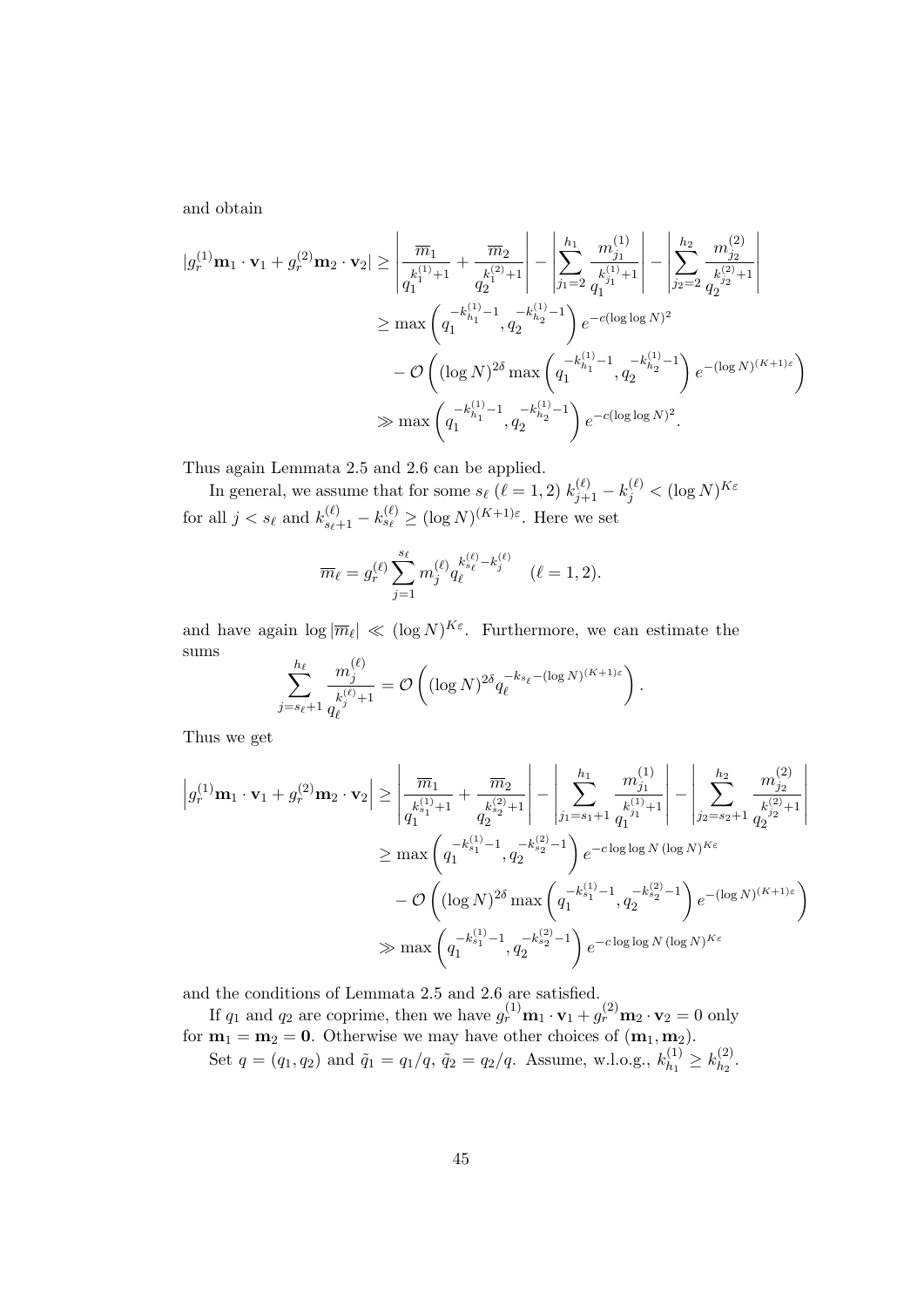Then we have

$$
\sum_{j_1=1}^{h_1} \frac{g_r^{(1)} m_{j_1}^{(1)}}{q_1^{(1)}} + \sum_{j_2=1}^{h_2} \frac{g_r^{(2)} m_{j_2}^{(2)}}{q_2^{(2)}} \n= g_r^{(1)} \frac{m_1^{(1)} \hat{q}_1^{(1)} - k_1^{(1)} \hat{q}_2^{(k_2)} q^{k_{i_1}^{(1)}} - k_1^{(1)}}{\hat{q}_2^{(k_2)} q^{k_{i_1}^{(1)}} + k_1^{(1)} + \cdots + m_{h_1-1}^{(1)} \hat{q}_1^{(1)}} \hat{q}_1^{k_{h_1-1}^{(1)}} \hat{q}_2^{k_{h_2}^{(1)}} q^{k_{h_1-1}^{(1)}} + m_{h_1}^{(1)} \hat{q}_2^{k_{h_2}^{(2)}} \n+ g_r^{(2)} \frac{m_1^{(2)} \hat{q}_1^{k_{h_1}^{(1)}} \hat{q}_2^{k_{h_2}^{(2)}} - k_1^{(2)} \hat{q}_1^{k_{h_1-1}^{(1)}} + \cdots + m_{h_2}^{(2)} \hat{q}_1^{k_{h_1}^{(1)}} q^{k_{h_1-1}^{(1)}} + k_{h_2}^{(2)}}{\hat{q}_1^{k_{h_1}^{(1)}} \hat{q}_2^{k_{h_2}^{(2)}} q^{k_{h_1}^{(1)}} + \cdots + m_{h_2}^{(2)} \hat{q}_1^{k_{h_1}^{(1)}} q^{k_{h_1-1}^{(2)}} \hat{q}_1^{k_{h_1}^{(1)}} \hat{q}_2^{k_{h_2}^{(1)}} q^{k_{h_1}^{(1)}}.
$$
\n(2.14)

where we have omit the " $+1$ " in the denominator for simplicity. (Just consider  $k_j^{(\ell)} - 1$  instead of  $k_j^{(\ell)}$  $j^{(\ell)}$ .) Hence we must have

$$
g_r^{(1)}\left(m_1^{(1)}\tilde{q}_1^{k_{h_1}^{(1)}-k_1^{(1)}}q^{k_{h_1}^{(1)}-k_1^{(1)}}+\cdots+m_{h_1-1}^{(1)}\tilde{q}_1^{k_{h_1}^{(1)}-k_{h_1-1}^{(1)}}q^{k_{h_1}^{(1)}-k_{h_1-1}^{(1)}}+m_{h_1}^{(1)}\right) \equiv 0\left(\tilde{q}_1^{k_{h_1}^{(1)}}\right). \tag{2.15}
$$

Of course this is useful only if  $\tilde{q}_1 > 1$ , which we assume first. As above, we have to distinguish several cases. (2.15) implies

$$
m_{j+1}^{(1)}q_1^{k_{h_1}^{(1)} - k_{j+1}^{(1)}} + \dots + m_{h_1-1}^{(1)}q_1^{k_{h_1}^{(1)} - k_{h_1-1}^{(1)}} + \dots + m_{h_1}^{(1)} \equiv 0 \left(\tilde{q}_1^{k_{h_1}^{(1)} - k_j^{(1)}}\right) (2.16)
$$

for all  $j, 1 \leq j \leq h_1 - 1$ . If  $k_{j+1}^{(1)} - k_j^{(1)} \geq (\log N)^{\varepsilon}$  for some j, then  $|m_i^{(\ell)}\rangle$  $|\binom{\ell}{j}| < (\log N)^{2\delta}$  implies that the left hand side of  $(2.16)$  must be zero. Hence  $m_{h_1}^{(1)}$  $\mathcal{L}_{h_1}^{(1)} \equiv 0 \left( q_1 \right)$  which implies  $T_{\mathbf{m}_1, \mathbf{m}_2} = 0$  since we have excluded  $m_{h_1}^{(1)}$  $h_1^{(1)} = 0$ . If  $k_{j+1}^{(1)} - k_j^{(1)} \leq (\log N)^{\varepsilon}$  for all j, then the left hand side of  $(2.15)$ must be zero and  $m_{h_1}^{(1)}$  $\binom{1}{h_1} \equiv 0 (q_1).$ 

Now consider the case  $\tilde{q}_1 = 1$ , i.e.  $q_1 | q_2$ . Then we have to check

$$
g_r^{(1)}\left(m_1^{(1)}\tilde{q}_2^{k_{h_2}^{(2)}}q^{k_{h_1}^{(1)}-k_1^{(1)}} + \cdots + m_{h_1-1}^{(1)}\tilde{q}_2^{k_{h_2}^{(2)}}q^{k_{h_1}^{(1)}-k_{h_1-1}^{(1)}} + m_{h_1}^{(1)}\tilde{q}_2^{k_{h_2}^{(2)}}\right) + g_r^{(2)}\left(m_1^{(2)}\tilde{q}_2^{k_{h_2}^{(2)}-k_1^{(2)}}q^{k_{h_1}^{(1)}-k_1^{(2)}} + \cdots + m_{h_2-1}^{(2)}\tilde{q}_2^{k_{h_2}^{(2)}-k_{h_2-1}^{(2)}}q^{k_{h_1}^{(1)}-k_{h_2-1}^{(2)}} + m_{h_2}^{(2)}q^{k_{h_1}^{(1)}-k_{h_2}^{(2)}}\right) = 0.
$$
\n(2.17)

This implies

$$
g_r^{(2)}q^{k_{h_1}^{(1)} - k_{h_2}^{(2)}} \left( m_{j+1}^{(2)} q_2^{k_{h_2}^{(2)} - k_{j+1}^{(2)}} + \dots + m_{h_2-1}^{(2)} q_2^{k_{h_2}^{(2)} - k_{h_2-1}^{(2)}} + m_{h_2}^{(2)} \right) \equiv 0 \left( \tilde{q}_2^{k_{h_2}^{(2)} - k_j^{(2)}} \right)
$$
\n
$$
(2.18)
$$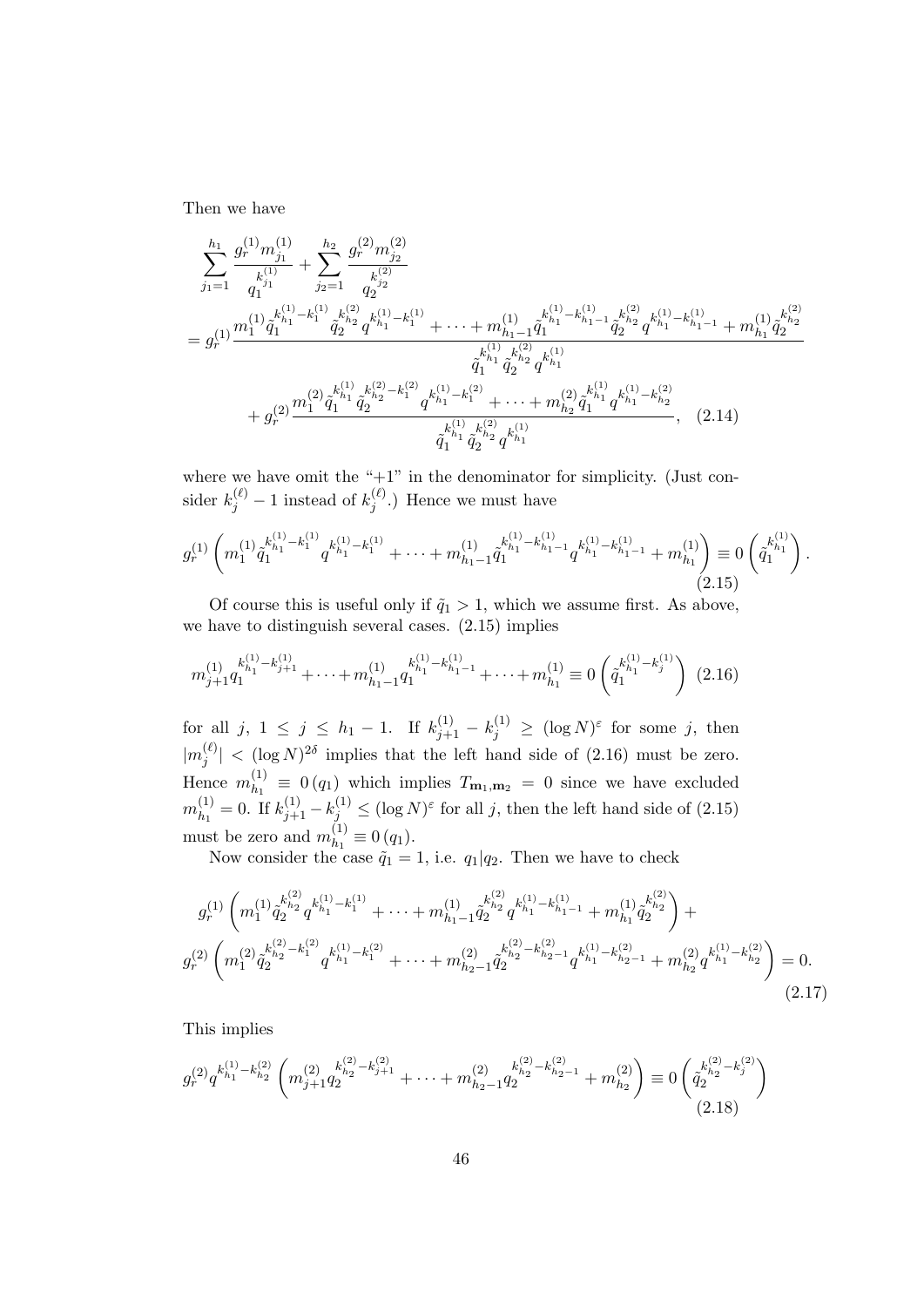for  $1 \le j \le h_2 - 1$  and for  $j = 0$ , if we set  $k_0^{(2)} = 0$ .

Assume first  $k_{h_1}^{(1)}$  $k_{h_1}^{(1)} - k_{h_2}^{(2)}$  $\lambda_{h_2}^{(2)} \leq (\log N)^{\varepsilon/2}$ . Then we can do the same reasonings as above and obtain  $m_{h_2}^{(2)}$  $\binom{2}{h_2} \equiv 0 (q_2).$ 

The last (and most difficult) case is  $k_{h_1}^{(1)}$  $k_1^{(1)} - k_{h_2}^{(2)}$  $\binom{2}{h_2} \ge (\log N)^{\varepsilon/2}$ . First suppose that  $\tilde{q}_2$  has some prime divisor  $\tilde{p}_2$  /q. Then we get from (2.18)

$$
g_r^{(2)}\left(m_{j+1}^{(2)}q_2^{k_{h_2}^{(2)}-k_{j+1}^{(2)}}+\cdots+m_{j+1}^{(2)}q_2^{k_{h_2}^{(2)}-k_{h_2-1}^{(2)}}+m_{h_2}^{(2)}\right)\equiv 0\left(\tilde{p}_2^{k_{h_2}^{(2)}-k_j^{(2)}}\right)
$$

for  $0 \leq j \leq h_2 - 1$  and again  $m_{h_2}^{(2)}$  $\binom{2}{h_2} \equiv 0 \, (q_2)$ . Suppose next that q has some prime divisor  $p \nmid \tilde{q}_2$ . Then we have

$$
g_r^{(1)}\left(m_1^{(1)}q^{k_{h_1}^{(1)}-k_1^{(1)}}+\cdots+m_{h_1-1}^{(1)}q^{k_{h_1}^{(1)}-k_{h_1-1}^{(1)}}+m_{h_1}^{(1)}\right)\equiv 0\left(p^{k_{h_1}^{(1)}-k_{h_2}^{(2)}}\right)
$$

and we can do the same reasonings with  $\varepsilon/h_1$  instead of  $\varepsilon$ .

It remains to consider q and  $\tilde{q}_2$  with prime factorisations  $q = p_1^{e_1} \dots p_s^{e_s}$ ,  $\tilde{q}_2 = p_1^{\tilde{e}_1} \dots p_s^{\tilde{e}_s}$ , where all  $e_i$  and  $\tilde{e}_i$  are positive. Let us rewrite  $(2.17)$ :

$$
g_r^{(1)}\left(m_1^{(1)}\prod_{i=1}^s p_i^{k_{h_2}^{(2)}\tilde{e}_i+(k_{h_1}^{(1)}-k_1^{(1)})e_i}+\cdots+m_{h_1}^{(1)}\prod_{i=1}^s p_i^{k_{h_2}^{(2)}\tilde{e}_i}\right) +g_r^{(2)}\left(m_1^{(2)}\prod_{i=1}^s p_i^{(k_{h_2}^{(2)}-k_1^{(2)})\tilde{e}_i+(k_{h_1}^{(1)}-k_1^{(2)})e_i}+\cdots+m_{h_2}^{(2)}\prod_{i=1}^s p_i^{(k_{h_1}^{(1)}-k_{h_2}^{(2)})e_i}\right)=0.
$$

By assumption,  $q_1$  and  $q_2$  are multiplicatively independent. Thus we have  $s \geq 2$  and  $e_i/\tilde{e}_i \neq e_j/\tilde{e}_j$  for some i, j. Therefore  $k_{h_2}^{(2)}$  $\tilde{e}_{h_2}^{(2)}$  $\tilde{e}_i - (k_{h_1}^{(1)})$  $k_{h_1}^{(1)} - k_{h_2}^{(2)}$  $e_{h_2}^{(2)}$ ) $e_i$  cannot be zero for all i and the difference must be at least  $\frac{1}{2}(\log N)^{\epsilon/2}$  for some i. Let

$$
(k_{h_1}^{(1)} - k_{h_2}^{(2)})e_{i_0} - k_{h_2}^{(2)}\tilde{e}_{i_0} \ge \frac{1}{2}(\log N)^{\varepsilon/2}.
$$

Then we have

$$
g_r^{(1)}\left(m_1^{(1)}\prod_{i=1}^s p_i^{(k_{h_1}^{(1)}-k_1^{(1)})e_i} + \cdots + m_{h_1}^{(1)}\right) \equiv 0\left(p_{i_0}^{(k_{h_1}^{(1)}-k_{h_2}^{(2)})e_{i_0}-k_{h_2}^{(2)}\tilde{e}_{i_0}}\right)
$$

and we can again do the same reasonings. Similarly

$$
k_{h_2}^{(2)} \tilde{e}_{i_0} - (k_{h_1}^{(1)} - k_{h_2}^{(2)}) e_{i_0} \ge \frac{1}{2} (\log N)^{\varepsilon/2}
$$

leads to

$$
g_r^{(2)}\left(m_1^{(2)}\prod_{i=1}^s p_i^{(k_{h_2}^{(2)}-k_1^{(2)})(\tilde{e}_i+e_i)}+\cdots+m_{h_2}^{(2)}\right)\equiv 0\left(p_{i_0}^{\frac{1}{2}(\log N)^{\varepsilon/2}}\right)
$$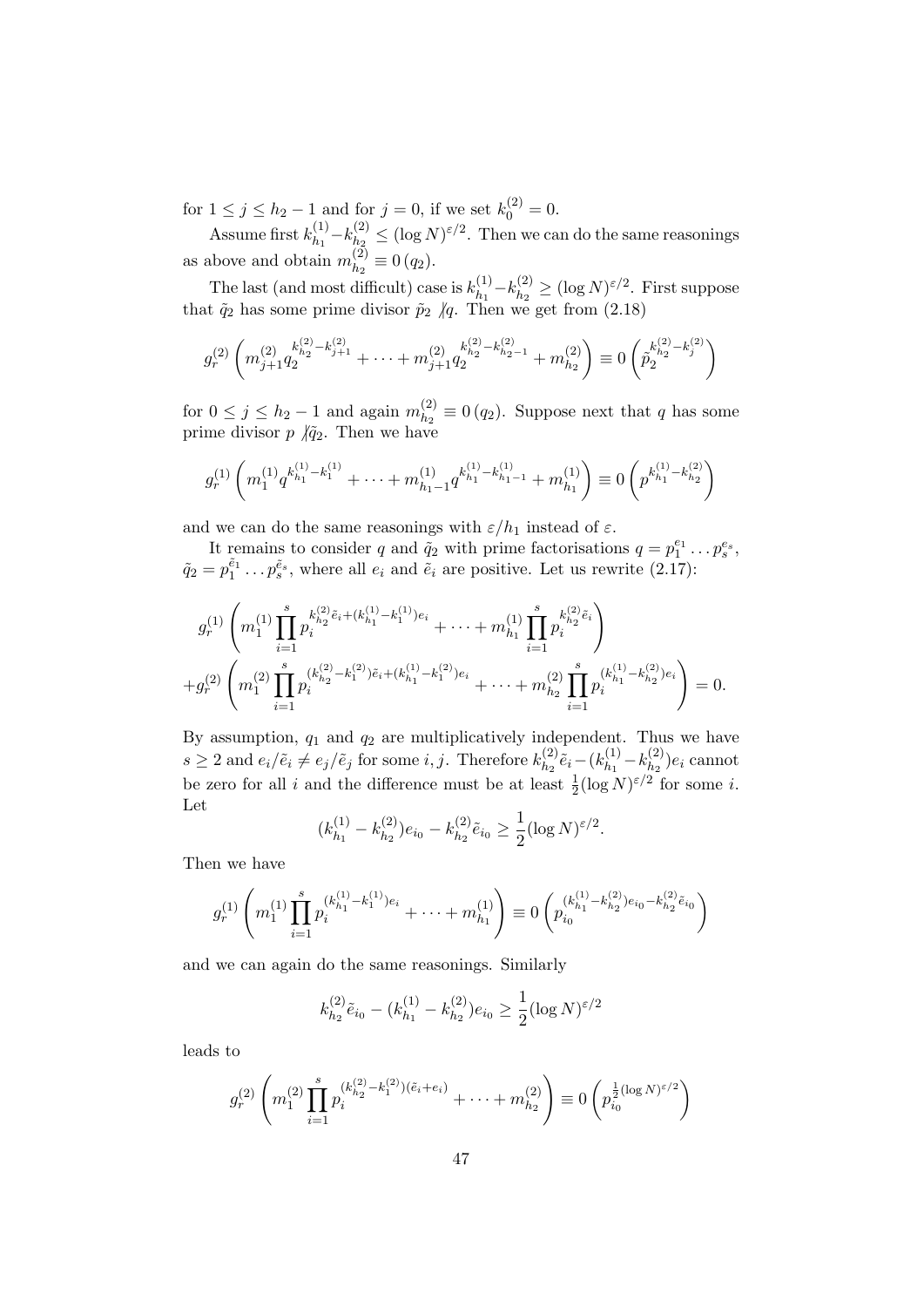and the same result.

Hence, we finally get

$$
\sum_{(\mathbf{m}_1,\mathbf{m}_2)\neq(\mathbf{0},\mathbf{0})} |T_{\mathbf{m}_1,\mathbf{m}_2}| \cdot \left| \frac{1}{N} \sum_{n  
=  $\mathcal{O}\left( (\log N)^{-\delta/2} \right) + \mathcal{O}\left( (\log N)^{2(h_1+h_2)\delta-\lambda} \right),$
$$

which completes the proof of Proposition 2.4.

 $\Box$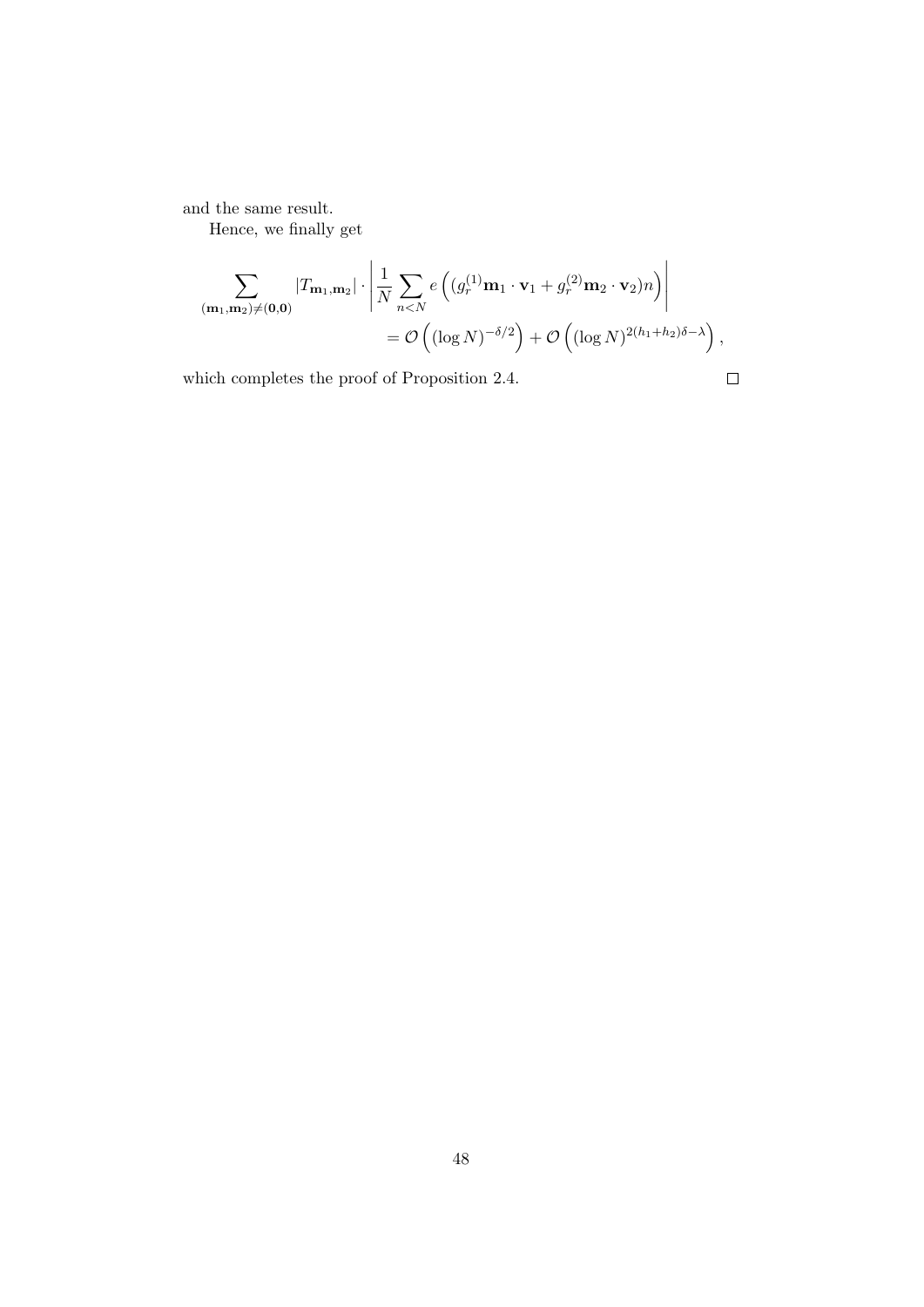## Chapter 3

# Parry Expansions

Now we turn to digital expansions which are slightly different from  $q$ -ary expansions.

#### 3.1 G-ary expansions and G-ary functions

Let the sequence  $G = (G_k)_{k \geq 0}$  be defined by the linear recurrence

$$
G_k = a_1 G_{k-1} + a_2 G_{k-2} + \dots + a_d G_{k-d} \text{ for } k \ge d
$$

and

$$
G_k = a_1 G_{k-1} + a_2 G_{k-2} + \dots + a_k G_0 \text{ for } 1 \le k < d, \ G_0 = 1,
$$

with non-negative integers  $a_i$  which satisfy the relations

$$
(a_j, a_{j+1}, \ldots, a_d) \le (a_1, a_2, \ldots, a_{d-j+1})
$$
 for  $2 \le j \le d$ 

(where " $\lt$ " denotes the lexicographical order) and  $a_d > 0$ .

Then every non-negative integer  $n$  has a unique  $G\text{-}ary\ digital\ expansion$ 

$$
n = \sum_{k \ge 0} \epsilon_k(n) G_k
$$

with integer digits  $\epsilon_k(n) \geq 0$  satisfying

$$
(\epsilon_k(n), \epsilon_{k-1}(n), \ldots, \epsilon_{k-d+1}(n)) < (a_1, a_2, \ldots, a_d)
$$
 for all  $k \ge 0$ . (3.1)

For  $d = 1$ , we just get q-ary expansions with  $q = a_1$ . Therefore assume  $d > 1$ . The best known example of these expansions is the Zeckendorf expansion with  $d = 2$  and  $a_1 = a_2 = 1$ . Then the  $G_k$  are the Fibonacci numbers.

Let

$$
\chi(x) = x^d - a_1 x^{d-1} - \dots - a_{d-1} x - a_d
$$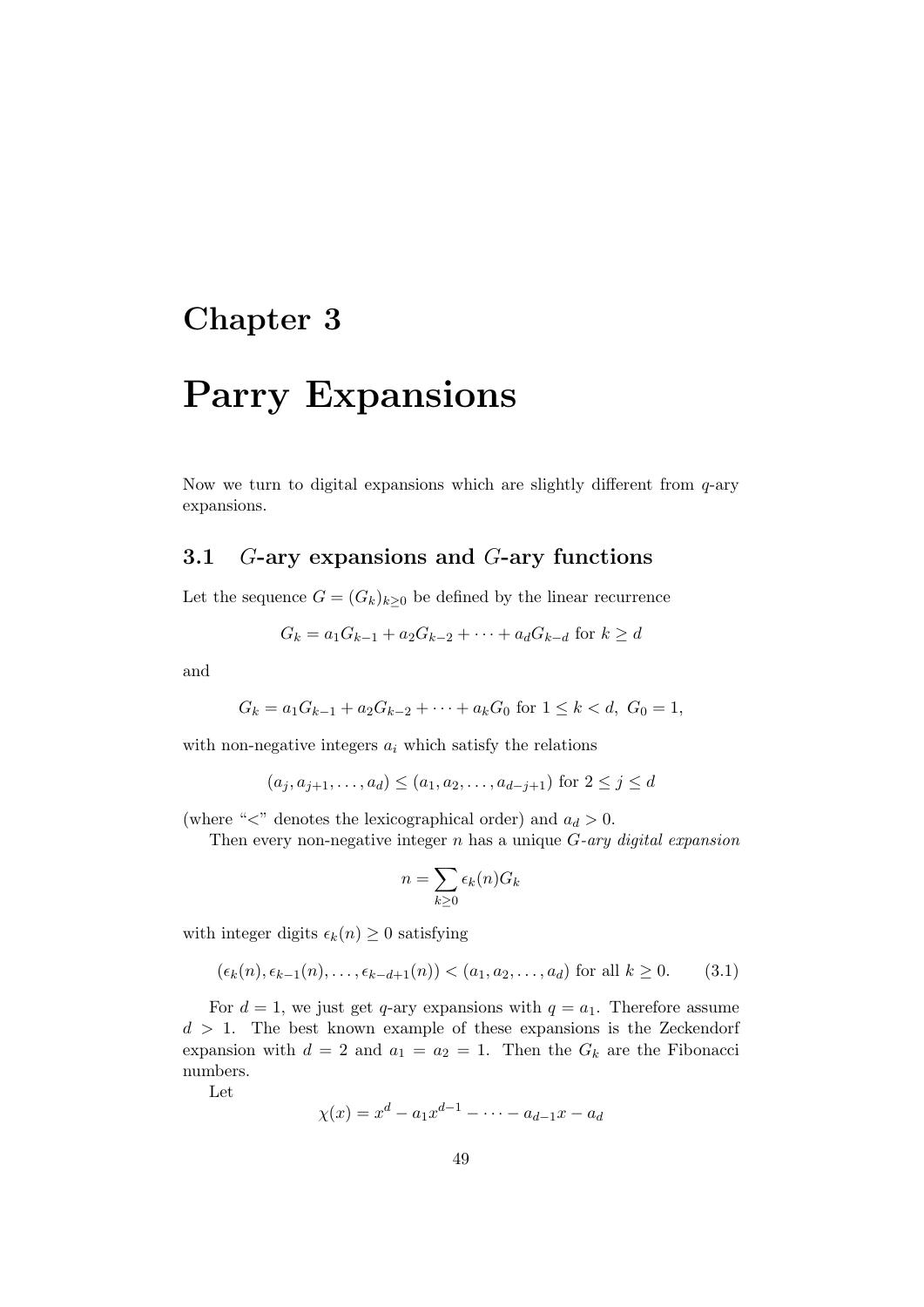be the characteristic polynomial of the linear recurrence. It is easy to show that it has a unique dominant root  $\alpha \in \mathbb{R}^+$  (e.g. consider its (primitive) companion matrix and apply the Perron-Frobenius theorem). If  $\chi(x)$  is irreducible over  $\mathbb{Z}$ , denote by  $\alpha_2, \ldots, \alpha_d$  the (distinct) algebraic conjugates of  $\alpha$ . Then we have, for some constants  $c_1, \ldots, c_d$ ,

$$
G_k = c_1 \alpha^k + c_2 \alpha_2^k + \dots + c_d \alpha_d^k. \tag{3.2}
$$

(We will show  $c_1 = \frac{\alpha^d - 1}{\alpha - 1}$  $\alpha$ <sup>-1</sup>  $\overline{\Pi}$ 1  $\frac{1}{j>1(\alpha-\alpha_j)}$  in Section 3.3 and get, for reasons of symmetry,  $c_i = \frac{\alpha_i^d - 1}{\alpha_i - 1}$  $\alpha_i-1$   $\prod$ 1  $\frac{1}{j\neq i(\alpha_i-\alpha_j)}$  for all  $i\geq 1$ , where  $\alpha_1=\alpha$ .)

 $(3.1)$  and  $(3.2)$  show that these G-ary expansions of integers are strongly related to Parry's  $\alpha$ -expansions of real numbers (with simple  $\alpha$ -numbers) (cf. Parry [30], Grabner and Tichy [23]). Therefore they are called Parry expansions.

The analogue to q-additive functions are  $G$ -additive functions, i.e.

$$
f(n) = \sum_{k \ge 0} f(\epsilon_k(n)G_k) = \sum_{k \ge 0} f_k(\epsilon_k(n))
$$
 for all  $n \in \mathbb{N}$ ,  $f_k(0) = 0$ ,

a special case of which is the sum-of-digits function

$$
s_G(n) = \sum_{k \ge 0} \epsilon_{k,G}(n).
$$

Several authors have studied these functions, e.g. Grabner and Tichy [23] proved the following analogue to (1.1):

$$
\frac{1}{N} \sum_{n < N} s_G(n) = c_G \log_\alpha N + F(\log_\alpha N) + \mathcal{O}\left(N^{\beta - 1} \log N\right),
$$

where  $c_G$  is a positive constant (expressions for which will be given in Theorem 3.1),  $0 \leq \beta < 1$  and F is a continuous, nowhere differentiable function, the graph of which has Haussdorf dimension 1.

Dumont and Thomas [16] obtained similar results for the moments. They used the more general framework of numeration systems associated with a substitution which we will present in Section 3.2. In [17] they prove a central limit theorem for the sum-of-digits function.

Our aim is to prove a theorem similar to Theorem 1.1, i.e. to generalise the central limit theorem on G-additive functions and on polynomial sequences.

#### 3.2 Central limit theorem for  $P(n) = n$

First we have to prove the following theorem on the distribution of the sequence  $f(n)$ ,  $0 \leq n \leq N$ . For  $d = 2$ , all theorems in this chapter can be found in a joint paper with Drmota ([13]).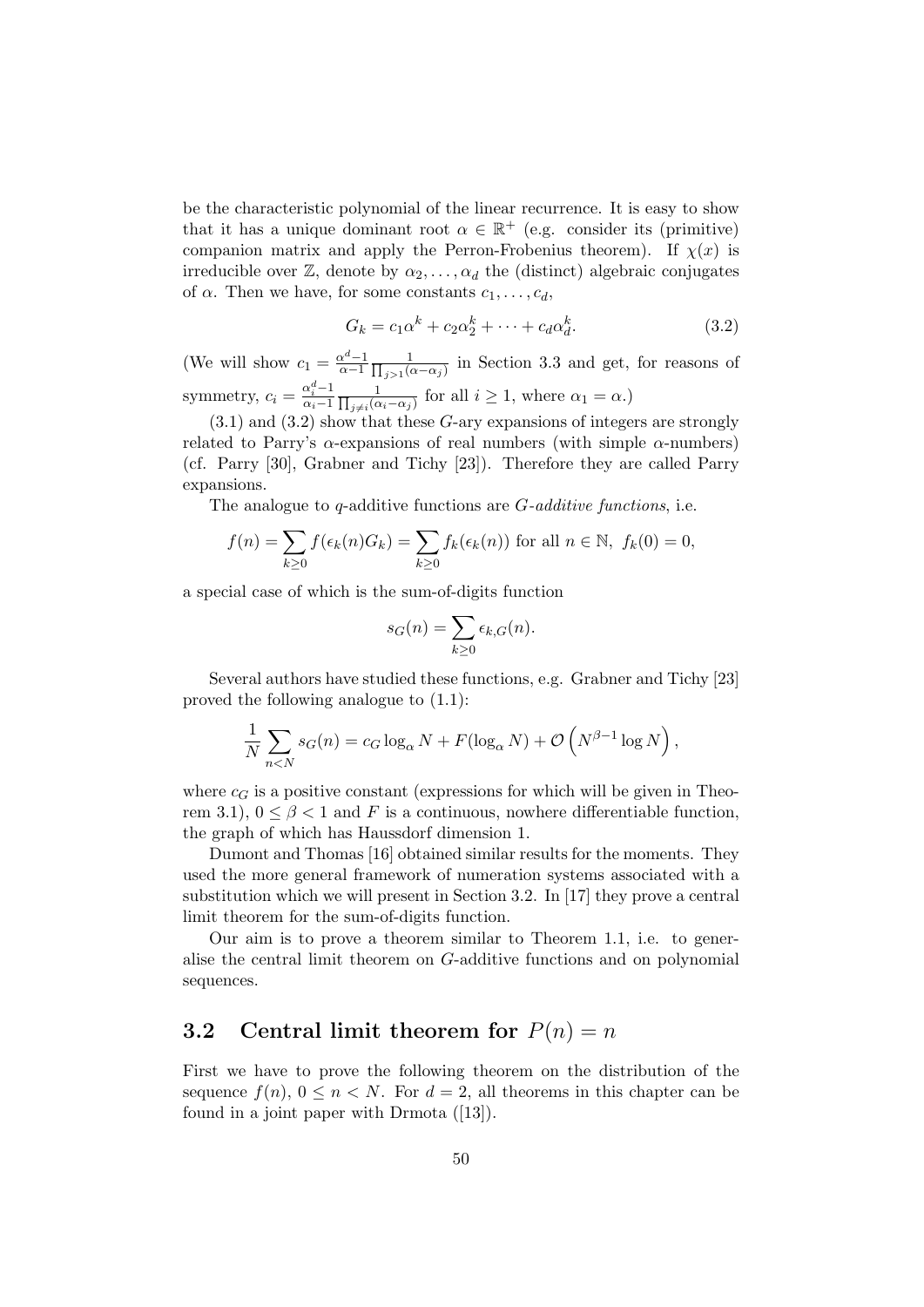**Theorem 3.1.** Let f be a G-additive function such that  $f_k(e) = \mathcal{O}(1)$  as  $k \to \infty$  for all  $e \in \{0, 1, \ldots, a_1\}$ . Then, for all  $\eta > 0$ , the expected value of  $f(n), 0 \leq n < N$ , is given by

$$
E_N = \frac{1}{N} \sum_{n < N} f(n) = M(N) + \mathcal{O}\left((\log N)^{\eta}\right),\tag{3.3}
$$

where

$$
M(N) = \sum_{k=0}^{\lfloor \log_{\alpha} N \rfloor} \mu_k \quad with \quad \mu_k = \sum_{e=1}^{a_1} p_e f_k(e).
$$

and the constants  $p_e$  are the asymptotic probabilities of the digits  $e$ , the values of which are determined by equation (3.11). Furthermore, set

$$
D(N)^2 = \sum_{k,k'=0}^{[\log_{\alpha} N]} \sigma_{k,k'}^{(2)}
$$

with

$$
\sigma_{k,k'}^{(2)} = \begin{cases}\n\sum_{e=1}^{a_1} p_e f_k(e)^2 - \mu_k^2 & \text{if } k = k' \\
\sum_{i=2}^{d} \left(\frac{\alpha_i}{\alpha}\right)^{|k-k'|} \sum_{e=1}^{a_1} \sum_{e'=1}^{a_1} p_{e,e'}^{(i)} f_{\min(k,k')}(e) f_{\max(k,k')}(e') & \text{if } k \neq k'\n\end{cases}
$$

and constants  $p_{e,e'}^{(i)}$  described on page 58.

Assume that there exists a constant  $c > 0$  such that  $\sigma_{k,k}^{(2)} \geq c$  for all  $k \geq 0$ . Then we have

$$
\frac{1}{N} \sum_{n < N} (f(n) - E_N)^2 \sim D(N)^2,\tag{3.4}
$$

$$
\frac{1}{N} \# \left\{ n < N \left| \frac{f(n) - M(N)}{D(N)} < x \right. \right\} \to \Phi(x) \tag{3.5}
$$

and

$$
\frac{1}{N} \sum_{n < N} \left( \frac{f(n) - M(N)}{D(N)} \right)^h \to \int_{-\infty}^{\infty} x^h \, d\Phi(x) \tag{3.6}
$$

as  $N \to \infty$ .

Remark 3.1. In case  $d = 2$  we give more explicit expressions for  $\mu_k$  and  $\sigma_{k,k'}^{(2)}$ .

$$
\mu_k = \frac{\alpha + 1}{\alpha D} \sum_{b=1}^{a_2 - 1} f_k(b) + \frac{1}{D} \sum_{b=a_2}^{a_1 - 1} f_k(b) + \frac{a_2}{\alpha D} f_k(a_1),
$$

$$
\sigma_{k,k'}^{(2)} = \begin{cases} \frac{\alpha + 1}{\alpha D} \sum_{b=1}^{a_2 - 1} f_k(b)^2 + \frac{1}{D} \sum_{b=a_2}^{a_1 - 1} f_k(b)^2 + \frac{a_2}{\alpha D} f_k(a_1)^2 - \mu_k^2 & \text{if } k = k'\\ (-\frac{a_2}{\alpha^2})^{|k-k'|} \mu_{\min(k,k')} \overline{\mu}_{\max(k,k')} & \text{if } k \neq k', \end{cases}
$$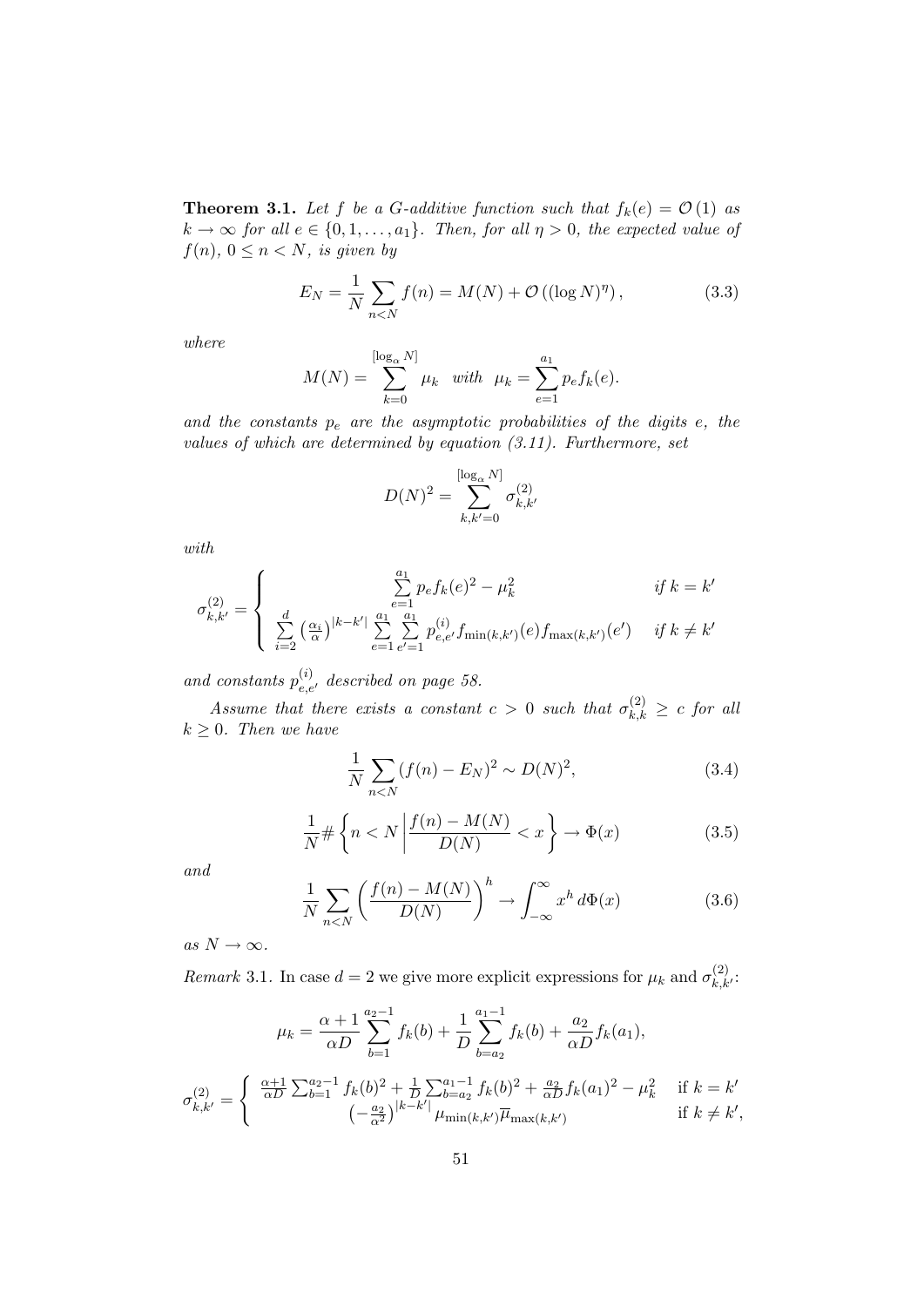where  $D = \sqrt{a_1^2 + 4a_2}$  and

$$
\overline{\mu}_k = \frac{\alpha - a_2}{a_2 D} \sum_{b=1}^{a_2 - 1} f_k(b) - \frac{1}{D} \sum_{b=a_2}^{a_1 - 1} f_k(b) + \frac{\alpha}{D} f_k(a_1).
$$

The proof relies on the fact that the digits of the possible G-ary expansions can be represented by random variables which form a Markov chain (of order  $d-1$ ). For convenience, we reduce this Markov chain to a Markov chain of order 1 by using a representation of the digital expansions in terms of substitutions, like Dumont and Thomas [15, 17], who studied strongly G-additive functions, i.e.  $f(n) = \sum_{k \geq 0} f(\epsilon_k(n)).$ 

So let  $\sigma$  be the substitution on  $\mathcal{A} = \{1, ..., d\}$  defined by

$$
\sigma: i \to 1^{a_i} (i+1) \text{ for } 1 \le i \le d-1
$$

$$
d \to 1^{a_d}
$$

and let  $\sigma$  also stand for its extension on the set of words  $\mathcal{A}^* = \bigcup_{i=1}^{\infty} \mathcal{A}^i \cup \{\Lambda\}$ with  $\Lambda$  the empty word. We denote by  $|m|$  the length of the word m, and  $m' < m$  means that m' is a strict prefix of m.

A sequence of words  $m_{j-1}m_{j-2} \ldots m_0$  is said to be b-admissible, if there exist (unique) letters  $b_j = b, b_{j-1}, \ldots, b_0$  such that  $m_k b_k \le \sigma(b_{k+1})$  for all  $k < j$ . The admissible representation of an integer  $n \geq 1$  is the (unique) 1-admissible sequence  $m_{i-1}(n)m_{i-2}(n)...m_0(n)$ , with  $m_{i-1}(n) \neq \Lambda$ , such that

$$
n = |\sigma^{j-1}(m_{j-1}(n))| + \cdots + |\sigma^{0}(m_{0}(n))|.
$$

Denote by  $b_k(n)$  the letter  $b_k$  corresponding to this 1-admissible sequence. It is easy to show (by induction) that the numbers  $|\sigma^k(1)|$  are just the  $G_k$  defined by the linear recurrence in the Introduction, and we have  $m_k(n) = 1^{\epsilon_k(n)}$ .

The matrix of the substitution

$$
M = \left(\#\{\text{occurrences of } b \text{ in } \sigma(b')\}\right)_{b,b' \in \mathcal{A}} = \begin{pmatrix} a_1 & a_2 & \cdots & \cdots & a_d \\ 1 & 0 & \cdots & \cdots & 0 \\ 0 & 1 & \ddots & & \vdots \\ \vdots & \ddots & \ddots & \ddots & \vdots \\ 0 & \cdots & 0 & 1 & 0 \end{pmatrix}
$$

is the companion matrix of the characteristic polynomial of the linear recurrence.

Our aim is to study the distribution behaviour of  $f(n)$ ,  $0 \leq n \leq N$ , i.e. the random variable  $Y_N$  defined by

$$
\Pr[Y_N \le x] = \frac{1}{N} \# \{ n < N : f(n) \le x \}.
$$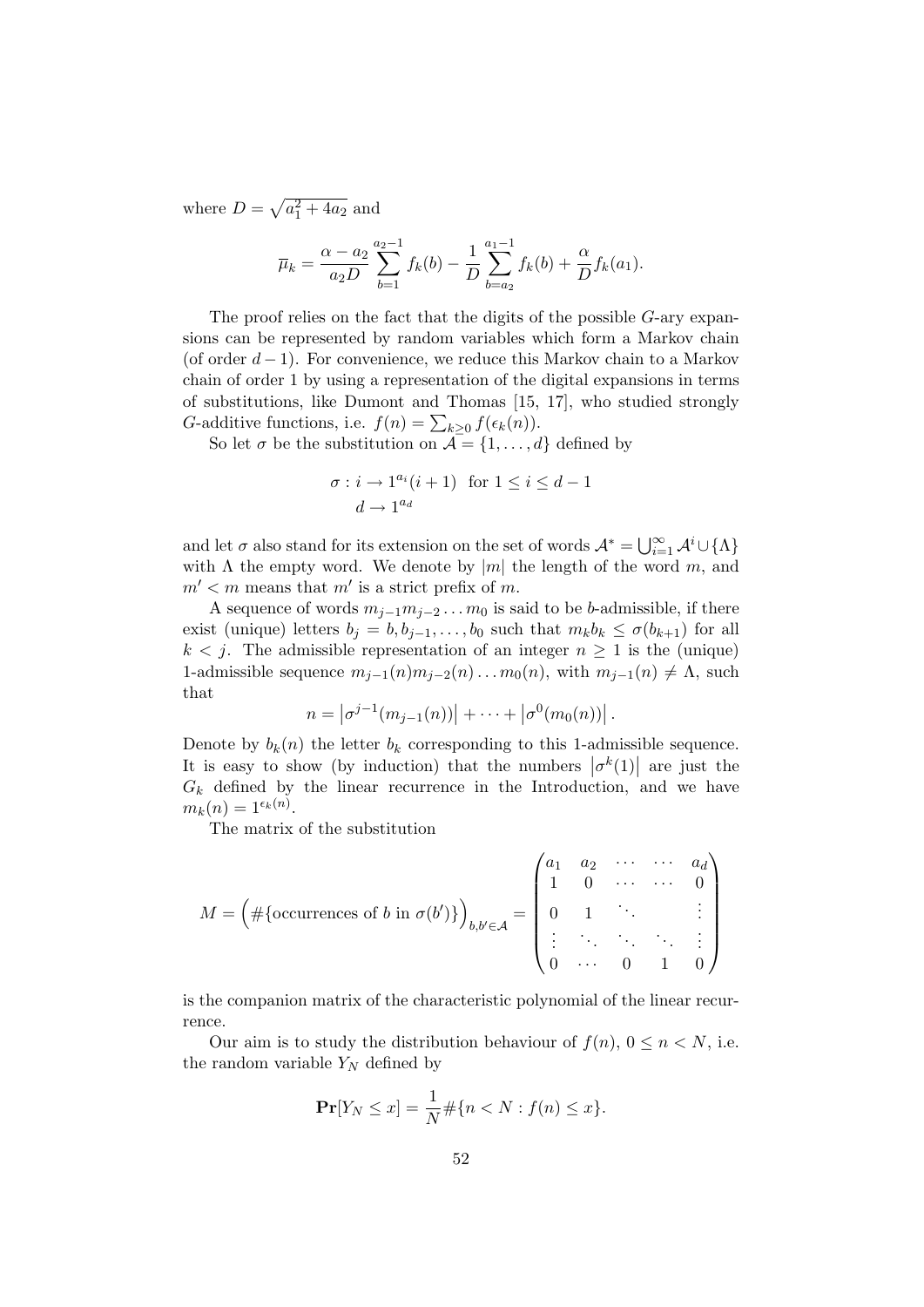If we define  $Y_{k,N}$  by

$$
\mathbf{Pr}[Y_{k,N} \le x] = \frac{1}{N} \# \{ n < N : f_k(\epsilon_k(n)) \le x \}
$$

and  $\xi_{k,N}$  by

$$
\mathbf{Pr}[\xi_{k,N} = (m,b)] = \frac{1}{N} \# \{ n < N : (m_k(n), b_k(n)) = (m,b) \},
$$

we have, with  $f_k(m, b) = f_k(|m|)$ ,

$$
Y_N = \sum_{k \ge 0} Y_{k,N} = \sum_{k \ge 0} f_k(\xi_{k,N}),
$$

i.e.  $Y_N$  is a weighted sum of the  $\xi_{k,N}$ . Therefore we will first have a detailed look at the  $\xi_{k,N}$ .

Dumont and Thomas  $[17]$  showed that, for fixed j, the sequence  $(\xi_{j-1,G_j}, \xi_{j-2,G_j}, \ldots, \xi_{0,G_j})$  constitutes a Markov chain with transition probabilities

$$
\begin{split} \mathbf{Pr}[\xi_{k,G_j} = (m, b) | \xi_{k+1,G_j} = (m', b')] = \mathbf{Pr}[\xi_{k,G_j} = (m, b) | \xi_{k+1,G_j} = (., b')] \\ = \begin{cases} \n\frac{|\sigma^k(b)|}{|\sigma^{k+1}(b')|} = p_{(.,b'),(m,b)} + o(\rho^k) & \text{if } mb \le \sigma(b') \\ \n0 & \text{otherwise,} \n\end{cases} \end{split}
$$

where  $(.,b)$  denotes the set of states  $\{(m,b): m \in \mathcal{A}^*\}, p_{(.,b'),(m,b)} = \frac{\nu_b}{\nu_b}$  $\frac{\nu_b}{\nu_{b'}\alpha}$ ,

$$
(\nu_1, \ldots, \nu_d) = (1, \alpha - a_1, \alpha^2 - a_1 \alpha - a_2, \ldots, \alpha^{d-1} - a_1 \alpha^{d-2} - \cdots - a_{d-1})
$$

is a left eigenvector of M to the eigenvalue  $\alpha$ , and  $\rho < 1$  a constant such that all roots of  $\chi(x)$  except  $\alpha$  have modulus less than  $\alpha \rho$ . (For Pisot numbers  $\alpha$ , we can set  $\rho = \alpha^{-1}$ .

Furthermore, denote by  $P_{k,j}$  the matrix of transition probabilities  $\Pr[\xi_{k,G_j} = (.,b) | \xi_{k+1,G_j} = (.,b')].$  Then we have  $P_{k,j} = P + \mathcal{O}(\rho^k)$  with

$$
P = (p_{(.,b'),(.,b)})_{b',b \in \mathcal{A}} = \begin{pmatrix} \frac{a_1}{\alpha} & \frac{a_2}{\alpha^2 - a_1 \alpha} & \cdots & \frac{a_{d-1}}{\alpha^{d-1} - a_1 \alpha^{d-2} - \cdots - a_{d-2} \alpha} & 1 \\ \frac{\alpha - a_1}{\alpha} & 0 & \cdots & \cdots & 0 \\ 0 & \frac{\alpha^2 - a_1 \alpha - a_2}{\alpha^2 - a_1 \alpha} & \ddots & \ddots & \vdots \\ \vdots & \ddots & \ddots & \ddots & \ddots & \vdots \\ 0 & \cdots & 0 & \frac{\alpha^{d-1} - a_1 \alpha^{d-2} - \cdots - a_{d-1}}{\alpha^{d-1} - a_1 \alpha^{d-2} - \cdots - a_{d-2} \alpha} & 0 \end{pmatrix}
$$

.

P is similar to

$$
\begin{pmatrix}\n\frac{a_1}{\alpha} & \frac{a_2}{\alpha^2} & \cdots & \cdots & \frac{a_d}{\alpha^d} \\
1 & 0 & \cdots & \cdots & 0 \\
0 & 1 & \ddots & & \vdots \\
\vdots & \ddots & \ddots & \ddots & \vdots \\
0 & \cdots & 0 & 1 & 0\n\end{pmatrix}
$$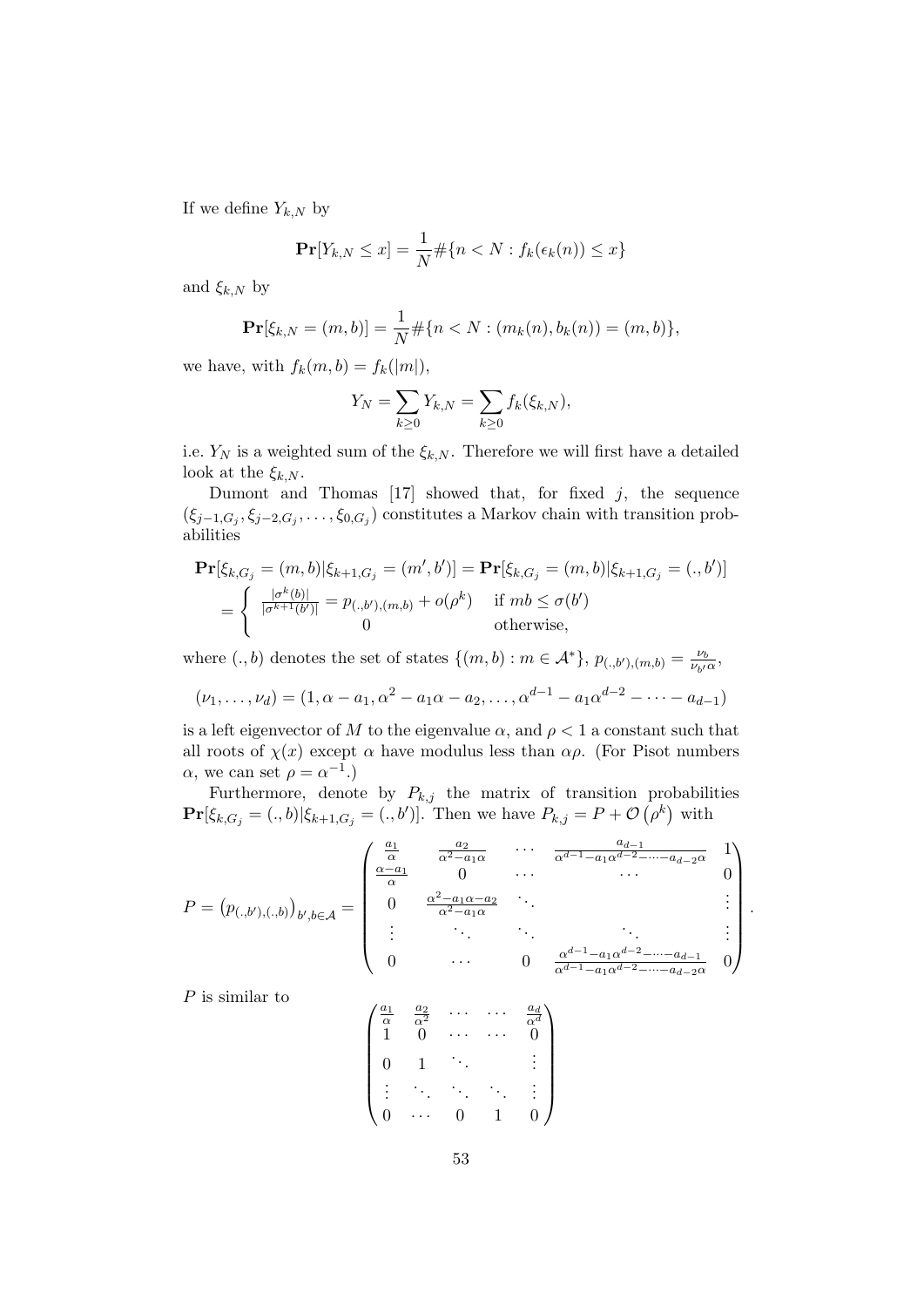and its eigenvalues are therefore  $1, \frac{\alpha_2}{\alpha}, \ldots, \frac{\alpha_d}{\alpha}$ . Hence we have

$$
\Pr[\xi_{k,G_j} = (.,b)] = p_{(.,b)} + \mathcal{O}\left(\rho^{\min(k,j-k)}\right),\tag{3.7}
$$

where the probability vector  $(p_{(.,1)}, \ldots, p_{(.,d)})^t$  is the right eigenvector of P to the eigenvalue 1 with  $\sum_{b=1}^{d} p_{(.,b)} = 1$ :

$$
\begin{pmatrix} p_{(.,1)} \ \vdots \\ p_{(.,d)} \end{pmatrix} = \frac{1}{\chi'(\alpha)} \left( \alpha^{d-1}, \alpha^{d-1} - a_1 \alpha^{d-2}, \alpha^{d-1} - a_1 \alpha^{d-2} - a_2 \alpha^{d-3}, \dots, \frac{a_d}{\alpha} \right)^t,
$$

where  $\chi'(x)$  denotes the derivative of  $\chi(x)$ . We deduce

$$
\mathbf{Pr}[\xi_{k,G_j} = (m, b)] = \sum_{b': mb \le \sigma(b')} \mathbf{Pr}[\xi_{k,G_j} = (m, b) | \xi_{k+1,G_j} = (., b')] \mathbf{Pr}[\xi_{k+1,G_j} = (., b')]
$$

$$
= p_{(m,b)} + \mathcal{O}\left(\rho^{\min(k, j-k)}\right)
$$

with

$$
p_{(m,b)} = \sum_{b': mb \le \sigma(b')} p_{(.,b'),(m,b)} p_{(.,b')}.
$$

In case  $d = 2$  we have  $\sigma(1) = 1^{a_1}2$  and  $\sigma(2) = 1^{a_2}$ , thus

$$
p_{(.,1),(1^e,1)} = \frac{1}{\alpha} \text{ for } 0 \le e < a_1, \ p_{(.,1),(1^{a_1},2)} = \frac{a_2}{\alpha^2}, \ p_{(.,2),(1^e,1)} = \frac{1}{a_2} \text{ for } 0 \le e < a_2
$$

and

$$
p_{(.,1)} = \frac{\alpha}{D}, p_{(.,2)} = \frac{a_2}{\alpha D}.
$$

These asymptotics suggests to approximate the digital distribution by a stationary Markov chain  $(X_k, k \geq 0)$  with the probability distribution  $\mathbf{Pr}[X_k = (m, b)] = p_{(m, b)}$  and the transition probabilities  $Pr[X_k = (m, b) | X_{k+1} = (., b')] = p_{(., b'),(m, b)}$ . The next lemma shows how we can quantify this approximation for the finite-dimensional distributions.

**Lemma 3.1.** For every  $h \geq 1$  and integers  $0 \leq k_1 < k_2 < \cdots < k_h < j$  we have

$$
\mathbf{Pr}[\xi_{k_1,G_j}=(.,b_1),\ldots,\xi_{k_h,G_j}=(.,b_h)]=\hat{p}_{k_1,\ldots,k_l,(.,b_1),\ldots,(.,b_l)}+\mathcal{O}\left(\rho^{\min(k_1,j-k_h)}\right),
$$

where

$$
\hat{p}_{k_1,\ldots,k_l,(.,b_1),\ldots,(.,b_h)} = \mathbf{Pr}[X_{k_1} = (.,b_1),\ldots,X_{k_h} = (.,b_h)].
$$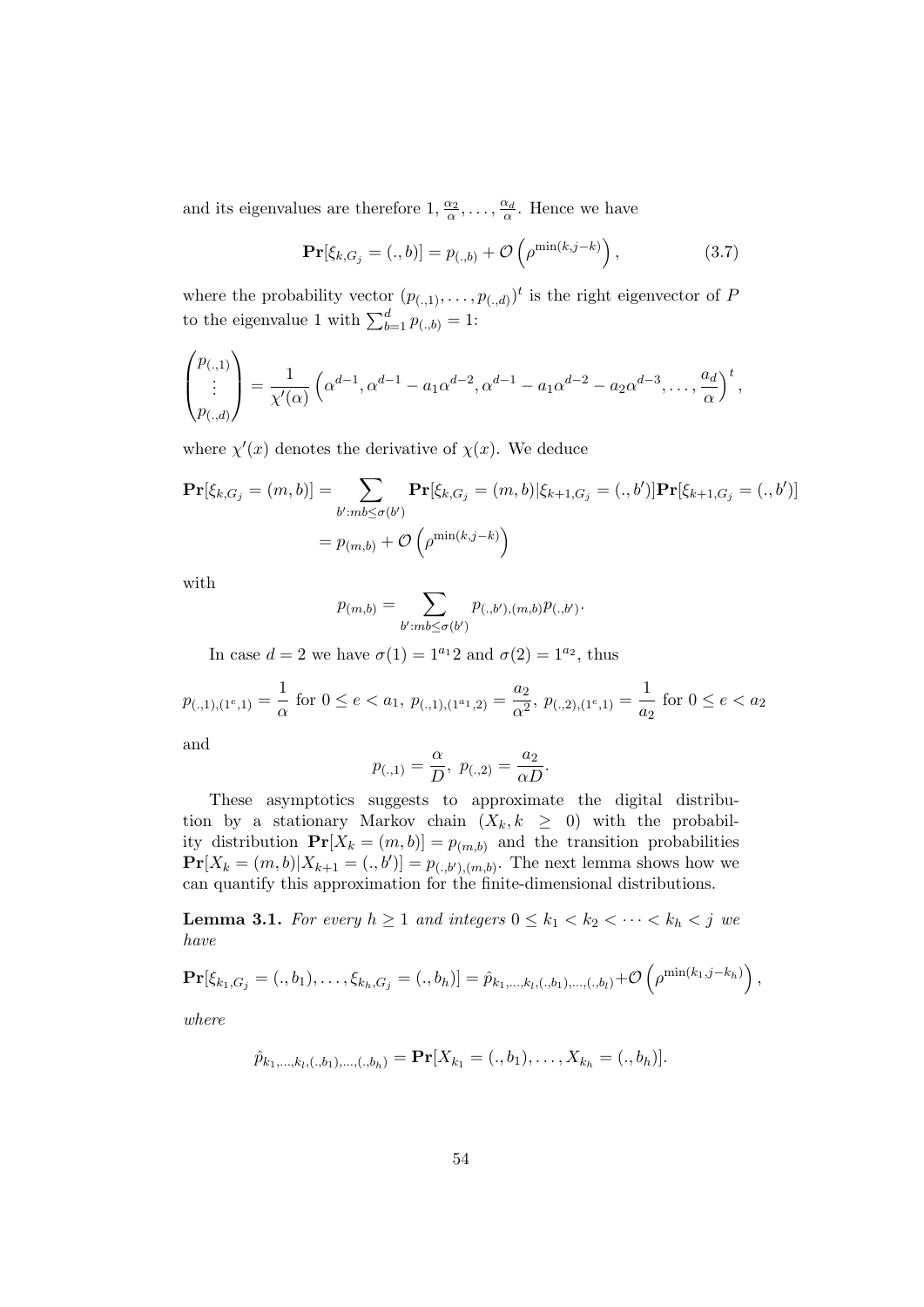*Proof.* For  $0 \leq k < k' < j$  we have

$$
P_{k,j}P_{k+1,j}\cdots P_{k'-1,j}=P^{k'-k}+\mathcal{O}\left(\rho^k\right)
$$

and consequently

$$
\mathbf{Pr}[\xi_{k,G_j} = (.,b)|\xi_{k',G_j} = (.,b')] = \mathbf{Pr}[X_k = (.,b)|X'_k = (.,b')] + \mathcal{O}\left(\rho^k\right).
$$
\n(3.8)

Since

$$
\begin{aligned} \mathbf{Pr}[\xi_{k_1,G_j} = (.,b_1),\ldots,\xi_{k_h,G_j} = (.,b_h)] \\ &= \mathbf{Pr}[\xi_{k_1,G_j} = (.,b_1)|\xi_{k_2,G_j} = (.,b_2)]\mathbf{Pr}[\xi_{k_2,G_j} = (.,b_2)|\xi_{k_3,G_j} = (.,b_3)]\cdots \\ &\cdots \mathbf{Pr}[\xi_{k_{h-1},G_j} = (.,b_{h-1})|\xi_{k_h,G_j} = (.,b_h)]\mathbf{Pr}[\xi_{k_h,G_j} = (.,b_h)] \end{aligned}
$$

we just have to apply (3.8) and (3.7) and the lemma follows.

 $\Box$ 

Hence we have

$$
\mathbf{Pr}[\xi_{k,G_j} = (m, b), \xi_{l,G_j} = (m', b')] = \hat{p}_{k,l,(m,b),(m',b')} + \mathcal{O}\left(\rho^{\min(k,j-k')}\right)
$$

 $(0 \leq k < k' < j)$  with

$$
\hat{p}_{k,k',(m,b),(m',b')} = \sum_{c:mb \le \sigma(c)} \frac{p_{(m',b')}}{p_{(.,b')}} \hat{p}_{k+1,k',(.,c),(.,b')} p_{(.,c),(m,b)} \tag{3.9}
$$

because of

$$
\begin{split} &\mathbf{Pr}[\xi_{k,G_j} = (m,b) | \xi_{k',G_j} = (m',b')] \\ &= \sum_{c:mb \le \sigma(c)} \mathbf{Pr}[\xi_{k,G_j} = (m,b) | \xi_{k+1,G_j} = (.,c)] \mathbf{Pr}[\xi_{k+1,G_j} = (.,c) | \xi_{k',G_j} = (.,b')]. \end{split}
$$

For finite dimensional distributions we have

$$
\mathbf{Pr}[\xi_{k_1,G_j} = (m_1, b_1), \dots, \xi_{k_h,G_j} = (m_h, b_h)]
$$
  
=  $\hat{p}_{k_1,\dots,k_h,(m_1,b_1),\dots,(m_h,b_h)} + \mathcal{O}\left(\rho^{\min(k_1,j-k_h)}\right),$  (3.10)

where the  $\hat{p}_{k_1,\dots,k_h,(m_1,b_1),\dots,(m_h,b_h)}$  are defined similarly to (3.9).

The next lemma shows that, for general  $N$ ,  $\xi_{k,N}$  is similar to  $\xi_{k,G_j}$  where  $G_j$  is the largest element of G not exceeding  $N$   $(j \approx [\log_{\alpha} N])$ . Here we set  $\rho = \alpha^{-1}$ , if  $\alpha$  is a Pisot number.

**Lemma 3.2.** The probability distribution of  $\xi_{k,N}$  for  $G_j \leq N < G_{j+1}$  with  $k < j$  is given by

$$
\mathbf{Pr}[\xi_{k,N}=(m,b)]=\mathbf{Pr}[\xi_{k,G_j}=(m,b)]+\mathcal{O}\left(\rho^{(j-k)/2}\right).
$$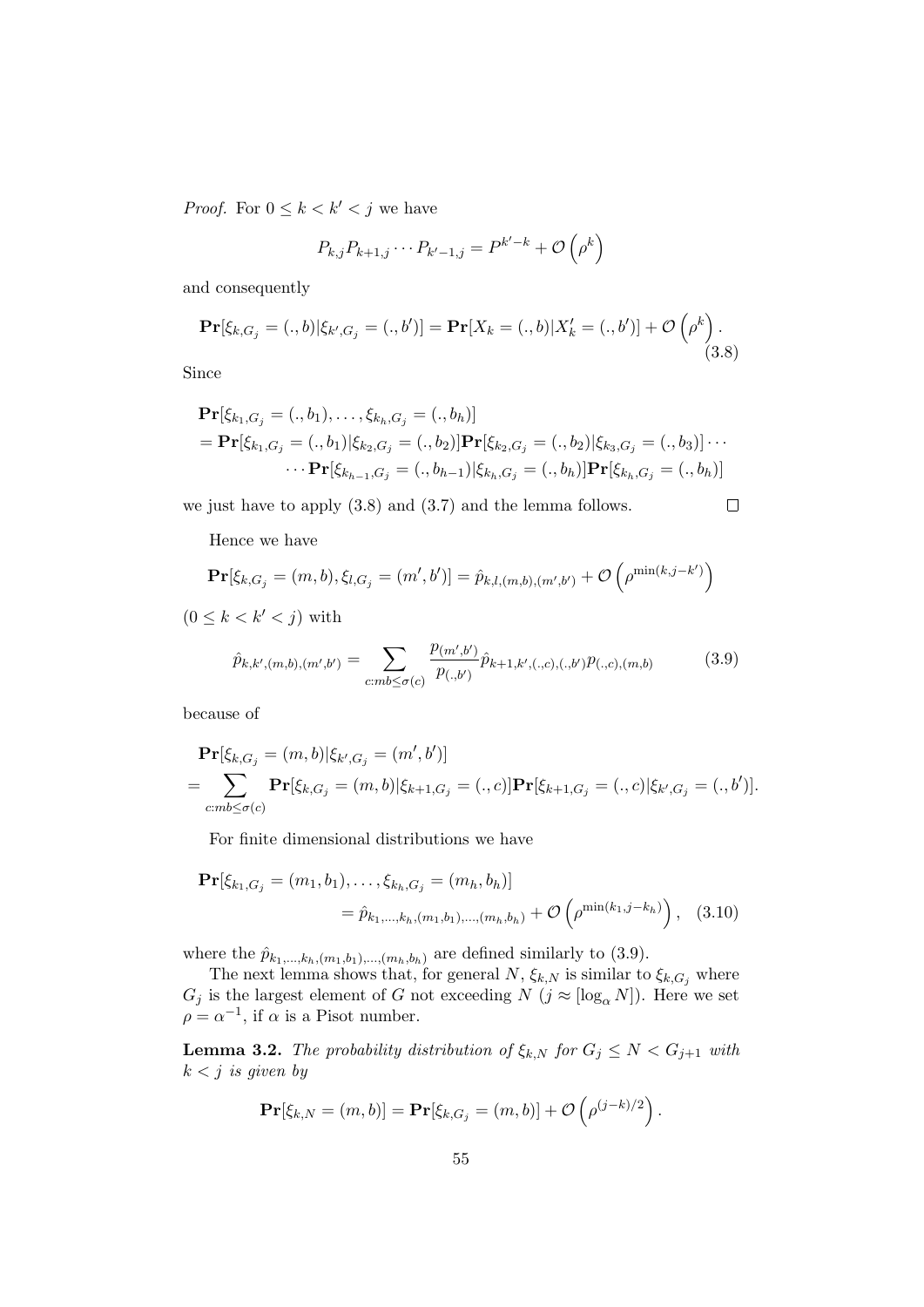The joint distribution for  $0 \leq k_1 < k_2 < \cdots < k_h < j$  is given by

$$
\mathbf{Pr}[\xi_{k_1,N} = (m_1, b_1), \dots, \xi_{k_h,N} = (m_h, b_h)]
$$
  
= 
$$
\mathbf{Pr}[\xi_{k_1,G_j} = (m_1, b_1), \dots, \xi_{k_h,G_j} = (m_h, b_h)] + \mathcal{O}\left(\rho^{(j-k_h)/2}\right)
$$

*Proof.* For  $N = \sum_{k=0}^{j} \epsilon_k G_k$ , we have

$$
\{n < N\} = \{n < \epsilon_j G_j\} \cup \left(\{n < \epsilon_{j-1} G_{j-1}\} + \epsilon_j G_j\right) \cup \cdots \cup \left(\{n < \epsilon_0 G_0\} + \sum_{i=1}^j \epsilon_i G_i\right).
$$

Therefore

$$
\mathbf{Pr}[\xi_{k,N} = b] = \frac{1}{N} \left( \# \{ n < \epsilon_j G_j \mid \epsilon_k(n) = b \} + \# \{ n < \epsilon_{j-1} G_{j-1} \mid \epsilon_k(n) = b \} + \cdots \right. \\
 \left. + \# \{ n < \epsilon_{k+1} G_{k+1} \mid \epsilon_k(n) = b \} + \begin{cases} \sum_{i=0}^{k-1} \epsilon_i G_i & \text{if } \epsilon_k = b \\ 0 & \text{otherwise} \end{cases} \right)
$$
\n
$$
= \frac{1}{N} \left( \epsilon_j G_j \mathbf{Pr}[\xi_{k,G_j} = b] + \cdots + \epsilon_{\left[\frac{k+j}{2}\right]} G_{\left[\frac{k+j}{2}\right]} \mathbf{Pr}[\xi_{k,G_{\left[\frac{k+j}{2}\right]}} = b] \right) \\
 \quad + \mathcal{O}\left( \frac{1}{N} G_{\left[\frac{k+j}{2}\right]} \right)
$$
\n
$$
= \mathbf{Pr}[\xi_{k,G_j} = b] + \mathcal{O}\left( \frac{1}{\alpha^{\frac{j-k}{2}}} \right),
$$

where we have used

$$
\# \{ n < G_j \mid \epsilon_k(n) = b \} = \# \{ G_j \le n < 2G_j \mid \epsilon_k(n) = b \} = \cdots
$$
\n
$$
= \# \{ (a_1 - 1)G_j \le n < a_1 G_j \mid \epsilon_k = b \}.
$$

and

$$
\mathbf{Pr}[\xi_{k,G_j} = b] = \mathbf{Pr}[\xi_{k,G_{j'}} = b] + \mathcal{O}\left(\frac{1}{\alpha^{j'-k}}\right) \text{ (for } k < j').
$$

A similar reasoning can be done for the joint distribution, e.g. we have for  $k < k' < j$ :

$$
\mathbf{Pr}[\xi_{k,N} = b, \xi_{k',N} = b'] = \frac{1}{N} \sum_{i=k'+1}^{j} \epsilon_i G_i \mathbf{Pr}[\xi_{k,G_i} = b, \xi_{k',G_i} = b']
$$
  
+ 
$$
\frac{1}{N} \begin{cases} k'-1 \\ \sum_{i=k+1}^{k'-1} \epsilon_i G_i \mathbf{Pr}[\xi_{l,G_i} = c] + \begin{cases} k^{-1} \\ \sum_{i=0}^{k-1} \epsilon_i G_i & \text{if } \epsilon_k = b \\ 0 & \text{otherwise} \end{cases} \text{ if } \epsilon_{k'} = b' \text{ otherwise}
$$

Thus, we can proceed in the same way.

 $\Box$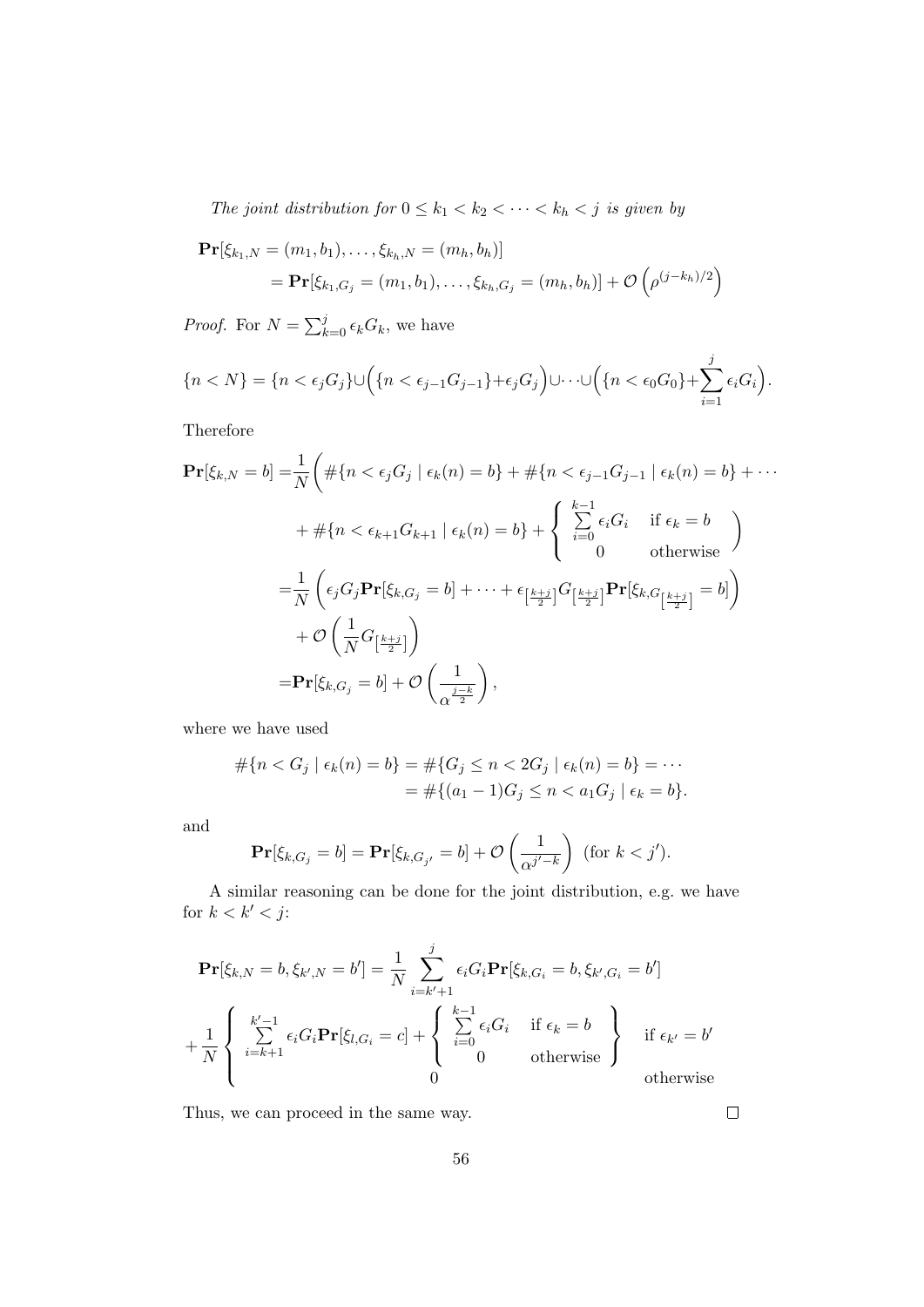As in Section 1.3, we can concentrate on the digits  $\epsilon_k(n)$  with  $A(N) \le k \le B(N)$ , where  $A(N) = [(\log N)^{\eta}], B(N) = [\log_{\alpha} N] - [(\log N)^{\eta}]$ and  $\eta > 0$  is a sufficiently small number (to be chosen in the sequel), in order to obtain uniform estimates.

The following lemma is a direct consequence of Lemma 3.2 and (3.10). Note that it is not necessary that  $k_1, \ldots, k_h$  are ordered and that they are distinct.

**Lemma 3.3.** For every  $h \geq 1$  and for every  $\lambda > 0$  we have

$$
\frac{1}{N} \# \{ n < N \mid \epsilon_{k_1}(n) = e_1, \dots, \epsilon_{k_l}(n) = e_h \} = \hat{p}_{k_1, \dots, k_h, e_1, \dots, e_h} + \mathcal{O}\left( (\log N)^{-\lambda} \right)
$$

uniformly for

$$
A(N) \leq k_1, k_2, \cdots, k_h \leq B(N),
$$

where

$$
\hat{p}_{k_1,\ldots,k_h,e_1,\ldots,e_h} = \sum_{(m_i,b_i):|m_i|=e_i} \hat{p}_{k_1,\ldots,k_h,(m_1,b_1),\ldots,(m_h,b_h)}.
$$

As in Section 1.3 we define

$$
\overline{f}^{(N)}(n) = \sum_{k=A(N)}^{B(N)} f_k(\epsilon_k) = f(n) + \mathcal{O}((\log N)^{\eta}).
$$

Now, we turn to the derivation of  $E_N = E Y_N$ , i.e. to the proof of (3.3). For  $Y_{k,N}$ , we get

$$
\mathbf{E} Y_{k,N} = \sum_{m,b} \mathbf{Pr}[\xi_{k,N} = (m,b)] f_k(|m|) = \sum_{e=0}^{a_1} p_e f_k(e) + \mathcal{O}\left(\rho^{\min(k,(j-k)/2)}\right),
$$

where

$$
p_e = \sum_{m,b:|m|=e} p_{(m,b)}.\tag{3.11}
$$

In case  $d = 2$ , we have

$$
p_e = \begin{cases} p_{(1^e,1)} + p_{(1^e,2)} = \frac{\alpha+1}{\alpha D} & \text{if } e < a_2 \\ p_{(1^e,1)} = \frac{1}{D} & \text{if } a_2 \le e < a_1 \\ p_{(1^{a_1},2)} = \frac{a_2}{\alpha D} & \text{if } e = a_1 \end{cases}
$$

Since  $f_k(e)$  is bounded, we have

$$
E_N = \sum_{k=0}^{\lfloor \log_{\alpha} N \rfloor} \mathbf{E} Y_{k,N} = \sum_{k=A(N)}^{B(N)} \mathbf{E} Y_{k,N} + \mathcal{O}((\log N)^{\eta})
$$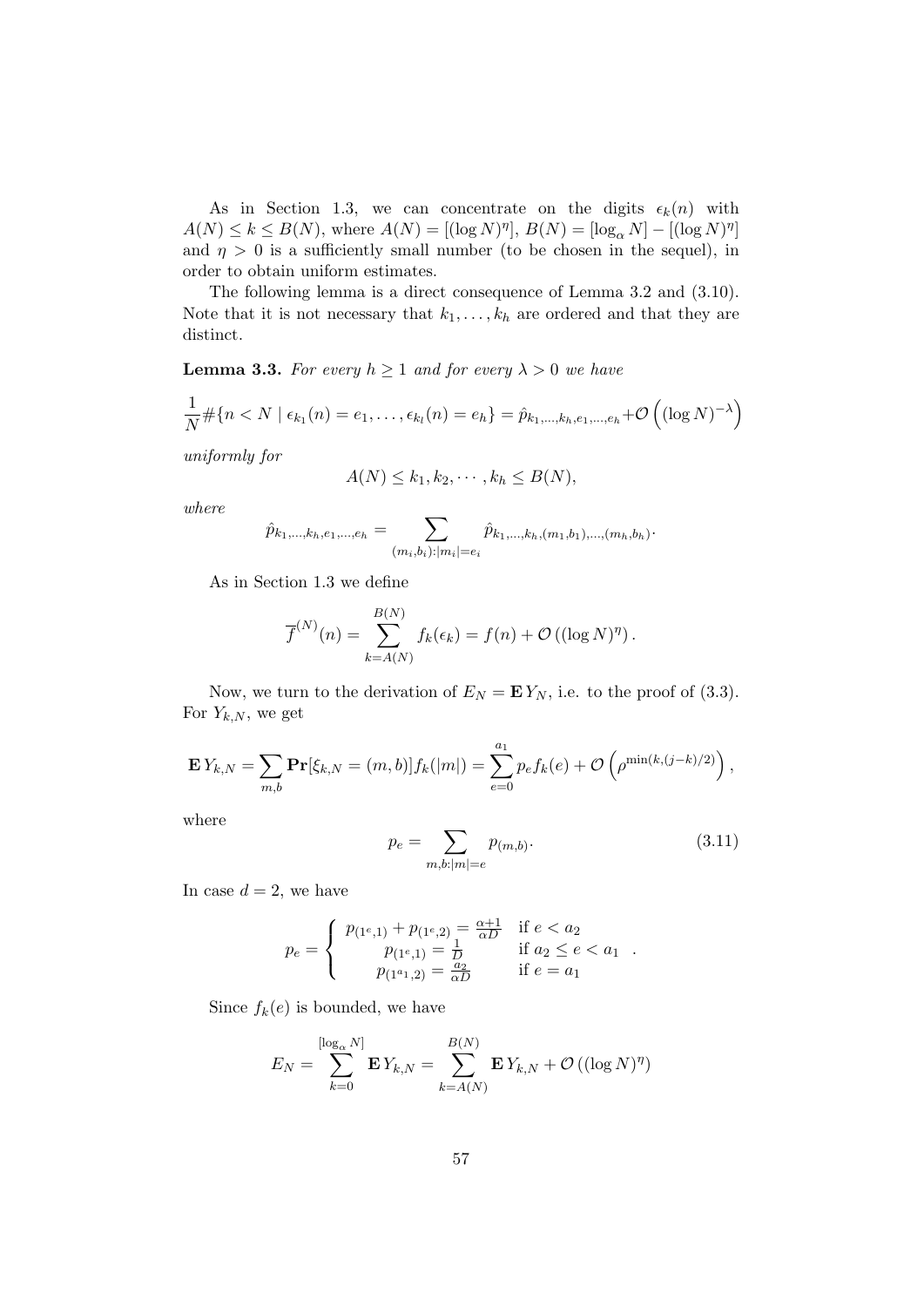and get (with  $f_k(0) = 0$ )

$$
E_N = \sum_{k=A(N)}^{B(N)} \mu_k + \mathcal{O}\left(\rho^{(\log N)^{\eta}/2}\right) + \mathcal{O}\left((\log N)^{\eta}\right) = M(N) + \mathcal{O}\left((\log N)^{\eta}\right).
$$

The variance is clearly given by

$$
\mathbf{Var}\left(\sum_{k=0}^{\left[\log_{\alpha} N\right]} f_k(X_k)\right) = \sum_{k,k'=0}^{\left[\log_{\alpha} N\right]} \left(\mathbf{E}\left(f_k(X_k)f_{k'}(X_{k'})\right) - \mathbf{E}\, f_k(X_k)\mathbf{E}\, f_{k'}(X_{k'})\right)
$$

and

$$
\mathbf{E}\left(f_k(X_k)f_{k'}(X_{k'})\right)-\mathbf{E}\,f_k(X_k)\mathbf{E}\,f_{k'}(X_{k'})=\sum_{e,e'=0}^{a_1}(\hat{p}_{k,k',e,e'}-p_e p_{e'})f_k(e)f_{k'}(e').
$$

Since the eigenvalues of M are  $\frac{\alpha_1}{\alpha}, \dots, \frac{\alpha_d}{\alpha}$  (with  $\alpha_1 = \alpha$ ), we have, for  $k < k'$ ,

$$
\hat{p}_{j,k,(.,b),(.,b')} = \sum_{i=1}^{d} p_{(.,b),(.,b')}^{(i)} \left(\frac{\alpha_i}{\alpha}\right)^{k-j}
$$

with (easily determined) constants  $p_{(.,b),(.,b')}^{(i)}$  and  $p_{(.,b),(.,b')}^{(1)} = p_{(.,b)}p_{(.,b')}$ . Since the  $\hat{p}_{k,k',e,e'}$  are (weighted) sums of  $\hat{p}_{k,k',(.,b),(.,b')},$  we have

$$
\hat{p}_{k,k',e,e'} = \sum_{i=1}^{d} p_{e,e'}^{(i)} \left(\frac{\alpha_i}{\alpha}\right)^{k-k'},
$$

where the constants  $p_{e,e'}^{(i)}$  are the respective sums of  $p_{(.,b),(.,b')}^{(i)}$ . Note that  $p_{e,e'}^{(1)} = p_e p_{e'}.$  With these  $p_{e,e'}^{(i)}$  we get  $D(N)^2 = \textbf{Var} \left( \sum_{k=0}^{\lfloor \log_{\alpha} N \rfloor} f_k(X_k) \right)$ . In Lemma 1.1, which is also valid for  $G$ -additive functions, we need  $D(N)$  $\frac{D(N)}{(\log N)^{\eta}} \to \infty$  for some  $\eta > 0$ . We prove  $D(N) \gg \log N$  if the variances of  $f_k(X_k)$  have a uniform lower bound.

**Lemma 3.4.** Suppose that there exists a constant  $c > 0$  such that  $\sigma_{k,k}^{(2)} \geq c$ for all  $k \geq 0$ . Then we have a constant w such that

$$
\mathbf{Var}\left(\sum_{k=s}^{s'-1} f_k(X_k)\right) \ge w(s'-s) \tag{3.12}
$$

for all  $s, s' \geq 0$  with  $s' - s \geq 3d$ .

Proof. Set  $X'_k = f_k(X_k) - \mathbf{E} f_k(X_k)$  and  $S = \sum_{k=s}^{s'-1} X'_k$ <br> **Var**  $X'_k = \sigma_{k,k}^{(2)} \ge c$  and **Var**  $\left(\sum_{k=s}^{s'-1} f_k(X_k)\right) = \mathbf{E} S^2$ . . Then  ${k=}^{s'-1} f_k(X_k) = \mathbf{E} S^2.$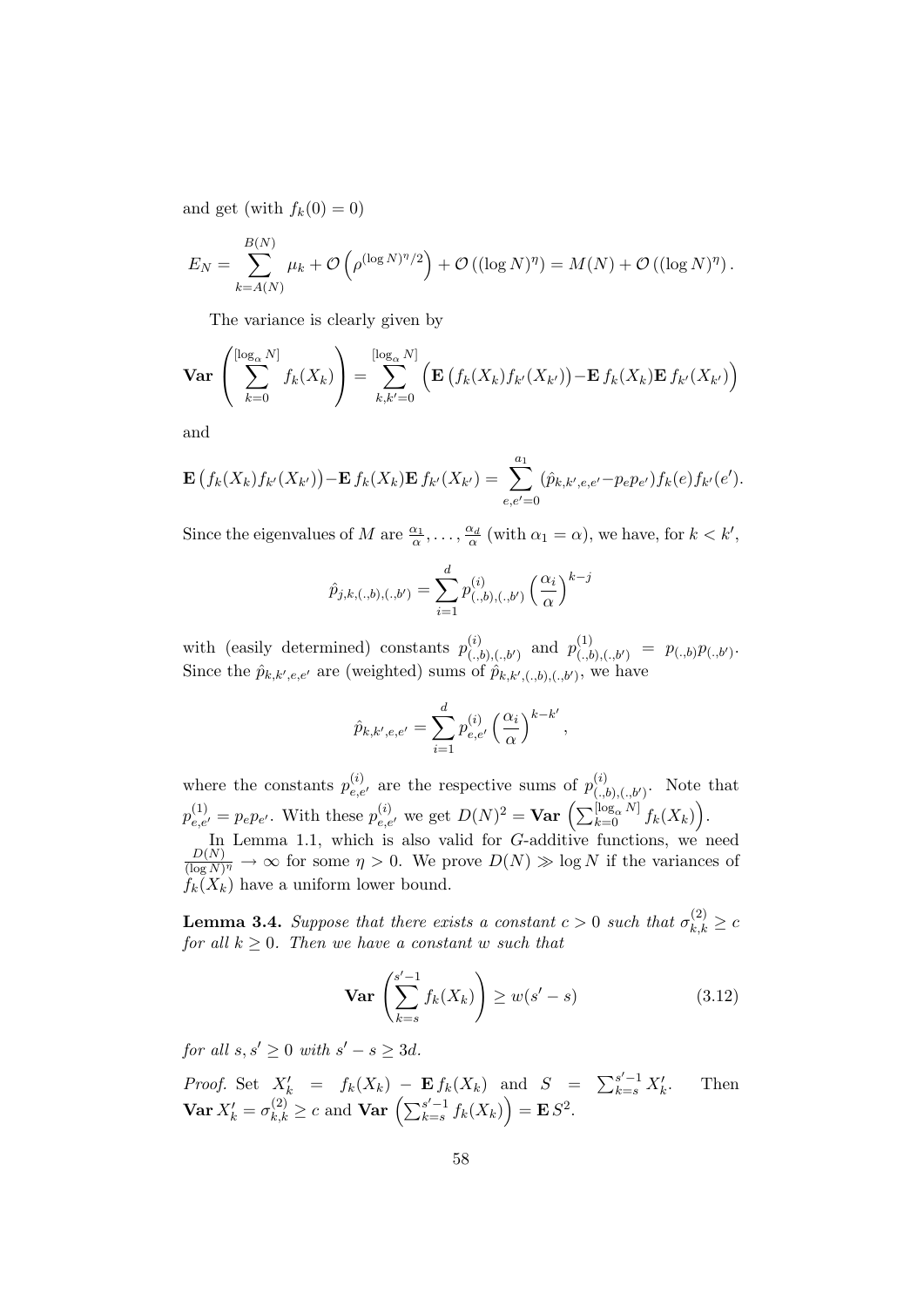In [13], Dobrušin's work [9] is used to prove  $\mathbf{E} S^2 \ge c(s'-s)\beta/100$ , where  $\beta$  is the ergodicity coefficient

$$
\beta = 1 - \sup_{m,b,m',b',\mathcal{A}} \left| \mathbf{Pr}[X_k \in \mathcal{A}|X_{k+1} = (m,b)] - \mathbf{Pr}[X_k \in \mathcal{A}|X_{k+1} = (m',b')] \right|
$$

(which does not depend on k). Hence the lemma is proved, if we have  $\beta > 0$ .

If all  $a_i$  are non-zero, we have  $p_{(m,b),(\Lambda,1)}>0$  for all possible  $(m,b)$ . Therefore, if  $(\Lambda, 1) \in \mathcal{A}$ , we have

$$
\mathbf{Pr}[X_k \in \mathcal{A}|X_{k+1} = (m, b)] > 0 \text{ for all } (m, b)
$$

and the difference cannot be 1. If  $(\Lambda, 1) \notin \mathcal{A}$ , the difference cannot be 1, because we have

$$
\mathbf{Pr}[X_k \in \mathcal{A}|X_{k+1} = (m, b)] < 1 \text{ for all } (m, b).
$$

By construction, the transition probabilities attain just finitely many values. Therefore we have  $\beta > 0$ .

If  $a_b = 0$  for some  $b \ (1 < b < d)$ , then

$$
\mathbf{Pr}[X_k = (\Lambda, b+1) | X_{k+1} = (1^{a_{b-1}}, b)] = 1
$$

and

$$
\Pr[X_k = (\Lambda, b + 1)|X_{k+1} = (\Lambda, 1)] = 0,
$$

hence  $\beta = 0$ . Then we need a result of Giesbrecht. In [19] he proved  $\mathbf{E}\, S^2 \geq \frac{b_0}{2}$  $\sum_{n=1}^{\infty}$  $k = s$  $\tilde{p}_{k-u}^{(v)}\tilde{\lambda}_k^{(u)}$  with a constant  $b_0$  and the following definitions:

$$
\tilde{p}_k^{(v)} = \begin{cases}\n\sum_{m,b} \varphi_k^{(v)}(m,b) & \text{if } k \in [s+u+v, s'] \\
0 & \text{else}\n\end{cases}
$$

,

where  $\varphi_k^{(v)}$  $\mathcal{L}_{k}^{(v)}$  satisfies  $P[X_{k-v} = (m, b) | X_k = (m', b')] \geq \varphi_k^{(v)}$  $\binom{v}{k}(m,b)$  for all  $(m,b)$ and  $(m', b')$ ,

$$
\tilde{\lambda}^{(u)}_k = \sup_{\gamma \ge 0} g_{k-u}^{(v)}(\gamma) h_k^{(u)}(\gamma),
$$

$$
g_k^{(v)}(\gamma) = \sup_t \inf_{m,b,\mathcal{A}} \mathbf{Pr} \left[ \left| \sum_{j=k-u}^{k-1} X'_k - t \right| \leq \gamma | X_k = (m, b), X_{k-v} \in \mathcal{A} \right],
$$
  

$$
h_k^{(u)}(\gamma) = \inf_{m,b} \max\{0, (\chi_k^{(u)}(m, b) - 4\gamma \psi_k^{(u)}(m, b))\},
$$

$$
\chi_k^{(u)}(m,b) = \int_{-\infty}^{\infty} t^2 \mu_k^{(u)}(m,b,dt), \qquad \psi_k^{(u)}(m,b) = \int_{-\infty}^{\infty} |t| \mu_k^{(u)}(m,b,dt),
$$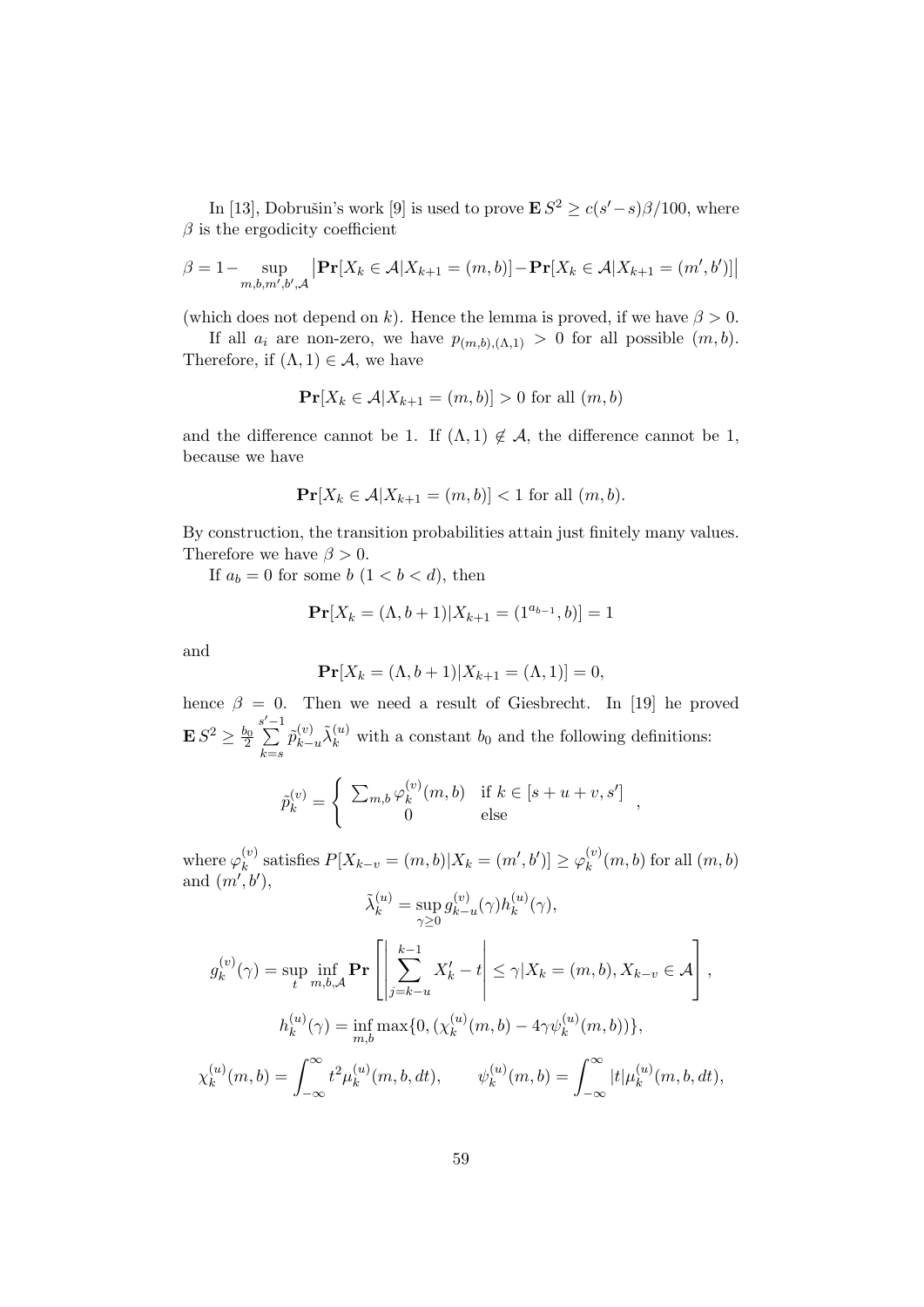$$
\mu_k^{(u)}(m,b,t) = \mathbf{Pr}\left[\left(\sum_{j=k-u}^{k-1} X_k'\right) - \left(\sum_{j=k-u}^{k-1} \tilde{X}_k'\right) < t | X_k = (m,b)\right],
$$

where  $(\tilde{X}'_j)_{j\geq 0}$  is a copy of  $(X'_j)_{j\geq 0}$  and the two chains are independent from each other.

We have  $\Pr[X_{k-d+1} = (m, b) | X_k = (m', b')] > 0$  for all  $k, m, b, m', b'$ and this probability takes only finitely many values. Therefore we obtain  $\varphi_k^{(d-1)} \geq c'$  for some constant c'. For  $g_k^{(d-1)}$  $\kappa^{(a-1)}(\gamma)$  we get

$$
g_k^{(d-1)}(\gamma) \ge \inf_{m,b,A} \max_{m_{k-d+1},b_{k-d+1},\dots,m_{k-1},b_{k-1}} \mathbf{Pr}[X_{k-d+1} = (m_{k-d+1},b_{k-d+1}),
$$

$$
\dots, X_{k-1} = (m_{k-1},b_{k-1})|X_k = (m,b), X_{k-1} \in \mathcal{A}]
$$

for all  $\gamma \geq 0$ . There always exist values  $m_{k-d+1}, b_{k-d+1}, \ldots, m_{k-1}, b_{k-1}$ for which this probability is non-zero and this probability takes again only finitely many values. Therefore we have  $g_k^{(d-1)}$  $k_k^{(d-1)}(\gamma) \ge c''$  for some constant  $c''$ .

The  $f_k$  are bounded, say  $f_k(e) \leq C$  for all  $k \geq 0$  and  $e \in \{0, \ldots, a_1\}.$ Therefore  $\psi_k^{(d)}$  $\binom{d}{k}(x) \leq$  $\left(\sum_{j=k-d}^{k-1} X'_k\right) - \left(\sum_{j=k-d}^{k-1} \tilde{X}'_k\right) \leq 2dC$ . On the other hand, we have  $|f_{k-d}(e) - f_{k-d}(0)| > \sqrt{\frac{2}{n}}$  $\overline{c}$  for some digit e and

$$
\mathbf{Pr}[X_{k-1} = (\Lambda, b_{k-1}), \dots, X_{k-d+2} = (\Lambda, b_{k-d+2}), X_{k-d+1} = (\Lambda, 1),
$$
  

$$
X_{k-d} = (\Lambda, 1)|X_k = (m, b)| > 0,
$$

$$
\mathbf{Pr}[\tilde{X}_{k-1} = (\Lambda, b_{k-1}), \dots, \tilde{X}_{k-d+2} = (\Lambda, b_{k-d+2}), \tilde{X}_{k-d+1} = (\Lambda, 1),
$$
  

$$
\tilde{X}_{k-d} = (1^e, b_{k-d}) | X_k = (m, b) ] > 0
$$

for some (unique)  $b_i$  and all  $(m, b)$ . Hence  $\mu_k^{(d)}$  $\binom{u}{k}(m, b, t)$  jumps at some point t >  $\sqrt{c}$  at least by some constant c''' and we have  $\chi_k^{(d)}$ ,  $k^{(d)}(m, b) \geq cc'''$ .

These results do not depend on  $\gamma$ . With  $\gamma = \frac{cc'''}{16dC}$  we obtain  $h_k^{(d)} \geq cc''c'''/2$  and (with  $u = d$ ,  $v = d-1$ )  $\mathbf{E} S^2 \geq (s'-s-3d+1)cc'c''c'''b_0/4$ . Hence the lemma is proved and  $w \geq cc'c''c'''b_0/(12d)$ .

Immediately we get the following corollary.

**Corollary 3.1.** Suppose that there exists a constant  $c > 0$  such that  $\sigma_{k,k}^{(2)} \geq c$ for all  $k \geq 0$ . Then we have

$$
D(N)^2 \gg \log N \text{ and } \overline{D}(N)^2 \gg \log N.
$$

In order to prove (3.6) it suffices, because of Lemma 1.1, to show that the moments  $\boldsymbol{h}$ 

$$
\frac{1}{N} \sum_{n < N} \left( \frac{\overline{f}^{(N)}(n) - \overline{M}(N)}{\overline{D}(N)} \right)^n
$$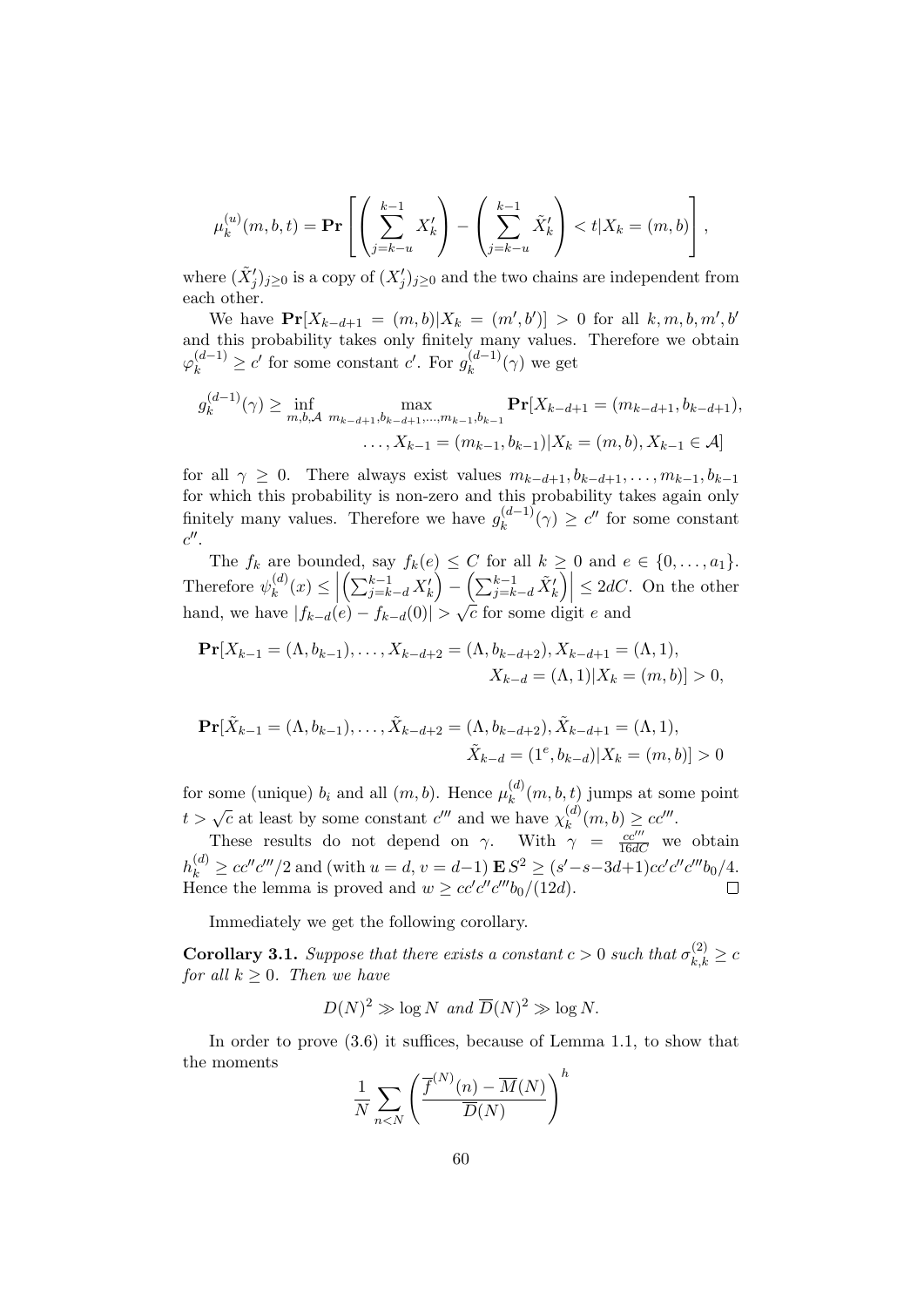with

$$
\overline{M}(N) = \sum_{k=A(N)}^{B(N)} \mu_k, \qquad \overline{D}(N)^2 = \sum_{j,k=A(N)}^{B(N)} \sigma_{j,k}^{(2)}
$$

converge to the corresponding moments of the normal law. This implies

$$
\frac{1}{N} \# \left\{ n < N \left| \frac{\overline{f}^{(N)}(n) - \overline{M}(N)}{\overline{D}(N)} < x \right. \right\} \to \Phi(x),
$$

and, by Lemma 1.1, (3.5). First we prove a central limit theorem (with convergence of moments) for the exact Markov chain.

**Lemma 3.5.** Suppose that there exists a constant  $c > 0$  such that  $\sigma_{k,k}^{(2)} \geq c$ for all  $k \geq 0$ . Then the sums of the random variables  $f_k(X_k)$  satisfy a central limit theorem. More precisely

$$
\frac{\sum_{k=A(N)}^{B(N)} f_k(X_k) - \overline{M}(N)}{\overline{D}(N)} \to \mathcal{N}(0, 1)
$$

and for all  $h \geq 0$  we have

$$
\mathbf{E}\left(\frac{\sum_{k=A(N)}^{B(N)}f_k(X_k)-\overline{M}(N)}{\overline{D}(N)}\right)^h \to \int_{-\infty}^{\infty} x^h d\Phi(x)
$$

as  $N \to \infty$ .

*Proof.* If all  $a_i$  are non-zero, then the ergodicity coefficient  $\beta$  is positive and the lemma can be proved with the help of Theorem 4 of Lifsic [26]. If  $\beta = 0$ , we have to adapt this theorem.

An inspection of Lifšic' proof and Dobrušin's work [9] shows that we get the same result if we replace the ergodicity coefficient  $\beta$  by a constant  $\theta > 0$ that satisfies

$$
\gamma_j = \frac{1}{2} \sup_{m,b} \sum_{m',b'} |\mathbf{Pr}[X_k = (m',b')] X_{k+j} = (m,b)] - \mathbf{Pr}[X_k = (m',b')] \le (1-\theta)^j \quad (3.13)
$$

for all  $j \geq 1$  and

$$
\mathbf{Var}\left(\sum_{k=s}^{s'-1} f_k(X_k)\right) \ge c(s'-s)\theta\tag{3.14}
$$

for all  $s, s' \geq 0$  with  $s' - s \geq s_0$  for some constant  $s_0$ .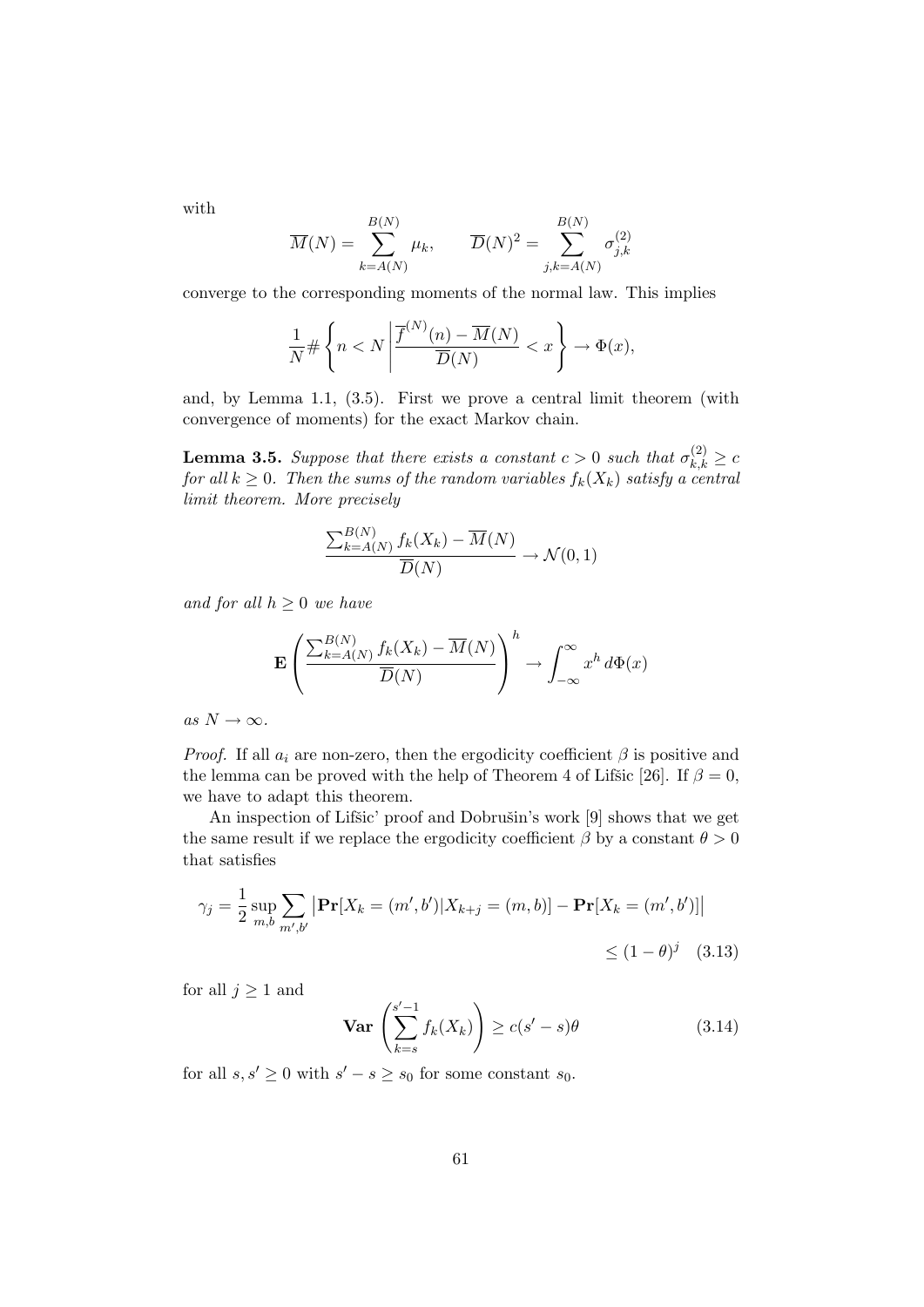We have  $\gamma_j > 0$  for all  $j \geq 1$  since the sum in (3.13) is always less than 1 and we only have a finite number of states  $(m, b)$ . Dobrušin [9] proved  $\gamma_j \leq 1 - \beta_j$ , where

$$
\beta_j = 1 - \sup_{m,b,m',b',\mathcal{A}} \left| \mathbf{Pr}[X_k \in \mathcal{A}|X_{k+j} = (m,b)] - \mathbf{Pr}[X_k \in \mathcal{A}|X_{k+j} = (m',b')] \right|.
$$

For some  $j_0$  with  $1 < j_0 < d$  we have  $Pr[X_k = (\Lambda, 1) | X_{k+j} = (m, b)] > 0$ for all possible  $(m, b)$  and all  $j \ge j_0$ . This implies  $\beta_j > 0$  for all  $j \ge j_0$  and we define

$$
\theta = \min\left(1 - \max_{1 \le k < j_0} \gamma_k^{1/k}, 1 - \max_{j_0 \le k < 2j_0} (1 - \beta_k)^{1/k}, \frac{w}{c}\right).
$$

Then (3.14) holds because of (3.12). Because of  $\gamma_i \leq 1-\beta_i$ , (3.13) holds for  $j < 2j_0$ . For  $j \ge 2j_0$ , we apply the inequality  $1 - \beta_{i+j} \le (1 - \beta_i)(1 - \beta_j)$ (see Dobrušin [9]) and get, by induction on  $q$ ,

$$
1 - \beta_{qj_0 + t} \le (1 - \beta_{j_0})(1 - \beta_{(q-1)j_0 + t}) \le (1 - \theta)^{j_0}(1 - \theta)^{(q-1)j_0 + t} = (1 - \theta)^{qj_0 + t}
$$

for  $q \ge 2$ ,  $t < j_0$ . Hence  $\theta$  satisfies the required properties, we can apply the (adapted) theorem of Lifšic and the lemma is proved.  $\Box$ 

The next lemma concludes the proof of Theorem 3.1. In particular, for  $h = 2$ , it implies together with Lemma 1.1 and (3.3) the asymptotics for the variance (3.4).

**Lemma 3.6.** For every  $h \ge 1$  and every  $\lambda > 0$  we have

$$
\frac{1}{N} \sum_{n < N} \left( \frac{\overline{f}^{(N)}(n) - \overline{M}(N)}{\overline{D}(N)} \right)^h - \mathbf{E} \left( \frac{\sum_{k = A(N)}^{B(N)} f_k(X_k) - \overline{M}(N)}{\overline{D}(N)} \right)^h \to 0.
$$

*Proof.* The first term is the sum over all integers  $A(N) \leq k_1, \ldots, k_h \leq B(N)$ of

$$
\frac{1}{N} \sum_{n < N} \prod_{j=1}^{h} \frac{f_{k_j}(\epsilon_{k_j}(n)) - \mu_{k_j}}{\overline{D}(N)} \\
= \sum_{e_1=0}^{a_1} \cdots \sum_{e_h=0}^{a_1} \# \{ n < N \mid \epsilon_{k_1}(n) = e_1, \dots, \epsilon_{k_h}(n) = e_h \} \prod_{j=1}^{h} \frac{f_{k_j}(e_j) - \mu_{k_j}}{\overline{D}(N)}.
$$

The second term is the sum over all integers  $A(N) \leq k_1, \ldots, k_h \leq B(N)$  of

$$
\mathbf{E} \left( \prod_{j=1}^{h} \frac{f_{k_j}(X_{k_j}) - \mu_{k_j}}{\overline{D}(N)} \right) = \sum_{e_1=0}^{a_1} \cdots \sum_{e_h=0}^{a_1} \mathbf{Pr}[X_1 = e_1, \dots, X_h = e_h] \prod_{j=1}^{h} \frac{f_{k_j}(e_j) - \mu_{k_j}}{\overline{D}(N)}.
$$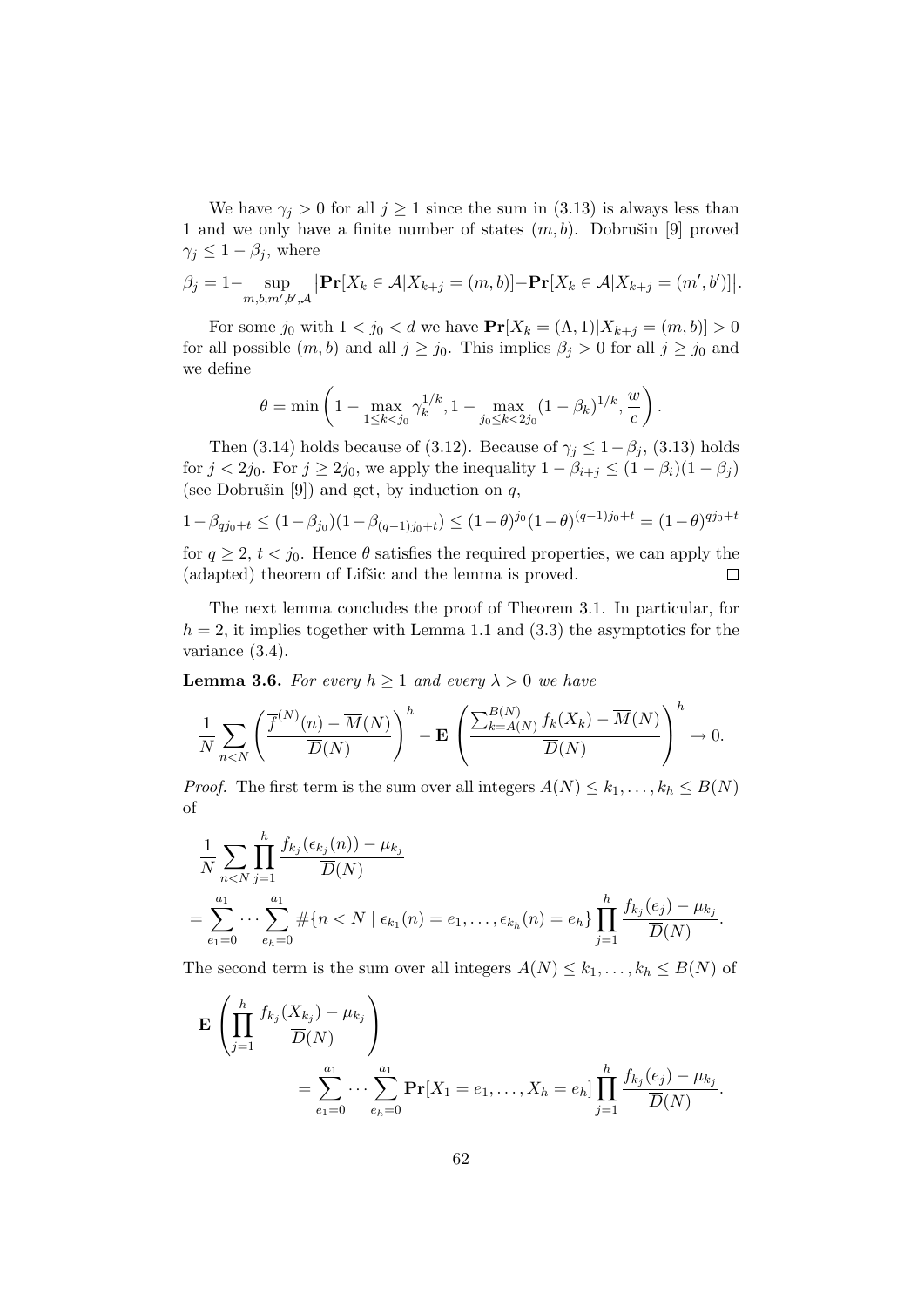Hence, with Lemma 3.3, the convergence is valid with an error term of the form  $\mathcal{O}\left((\log N)^{\lambda+h-h\eta}\right)$ .  $\Box$ 

#### 3.3 Tilings

The proof of Theorem 1.1 relies essentially on the fact that the value of  $\epsilon_k(n)$ can be determined without using the greedy algorithm, namely by

$$
\epsilon_k(n) = e \Longleftrightarrow \left\{ \frac{n}{q^{k+1}} \right\} \in \left[ \frac{e}{q}, \frac{e+1}{q} \right).
$$

In order to get an analogue to Theorem 1.1 for G-ary expansions, we need a similar characterisation of the digits. It turns out that we need a tiling of the torus  $\mathbb{T}^d = \mathbb{R}^d / \mathbb{Z}^d$ , i.e. a family of sets  $(\Omega_e)_{e \in \{0,\dots,a_1\}}$  such that

- $\bigcup_{e=0}^{a_1} \Omega_e = \mathbb{T}^d$ ,
- each of the  $\Omega_e$  is the closure of its interior,
- the intersection of two different  $\Omega_e$  has Lebesgue measure zero,

and vectors  $\mathbf{v}(n,k) \in \mathbb{T}^d$  such that

$$
\epsilon_k(n) = e \Longleftrightarrow \mathbf{v}(n,k) \in \Omega_e.
$$
 (3.15)

For q-ary expansions we have  $\frac{1}{q^j} \# \{n < q^j \mid \epsilon_k(n) = e\} = \frac{1}{q}$  $\frac{1}{q}$  for all  $j > k$ . In our case we have  $\frac{1}{G_j} \# \{n < G_j \mid \epsilon_k(n) = e\} = p_e + \mathcal{O}\left(\alpha^{-\min(k,j-k)}\right)$  for all  $j > k$ . Therefore we obtain tilings with  $\lambda_d(\Omega_e) = p_e$ , where  $\lambda_d$  denotes the d-dimensional Lebesgue measure, which satisfy (3.15) only up to an error term of  $\mathcal{O}(\alpha^{-k})$ .

Unfortunately, we have to make some restrictions on the sequence  $G$ : we need  $a_d = 1$ ,  $\alpha$  has to be a Pisot number with minimal polynomial  $\chi(x)$ , i.e.  $|\alpha_i|$  < 1 for  $2 \le i \le d$ , and

$$
Fin(\alpha) = \mathbb{Z}[\alpha^{-1}] \cap \mathbb{R}^+, \tag{3.16}
$$

where  $\text{Fin}(\alpha)$  denotes the set of non-negative real numbers with finite  $\alpha$ expansion, i.e.

$$
\left\{x \in \mathbb{R}^+\, \middle| \, x = \sum_{k=-L}^M \epsilon_k \alpha^k \text{ with } (\epsilon_k, \dots, \epsilon_{k-d+1}) < (a_1, \dots, a_d) \text{ for all } k \leq M \right\}.
$$

**Proposition 3.1.** Let G be as in Section 3.1 with  $a_d = 1$ , irreducible characteristic polynomial  $\chi(x)$  and its dominant root  $\alpha$  a Pisot number which satisfies (3.16).

$$
\mathbf{v}(n,k) = \frac{n}{\alpha^k} \frac{\alpha - 1}{\alpha^d - 1} \left( \alpha^{d-1}, \dots, \alpha, 1 \right)^t \in \mathbb{T}^d.
$$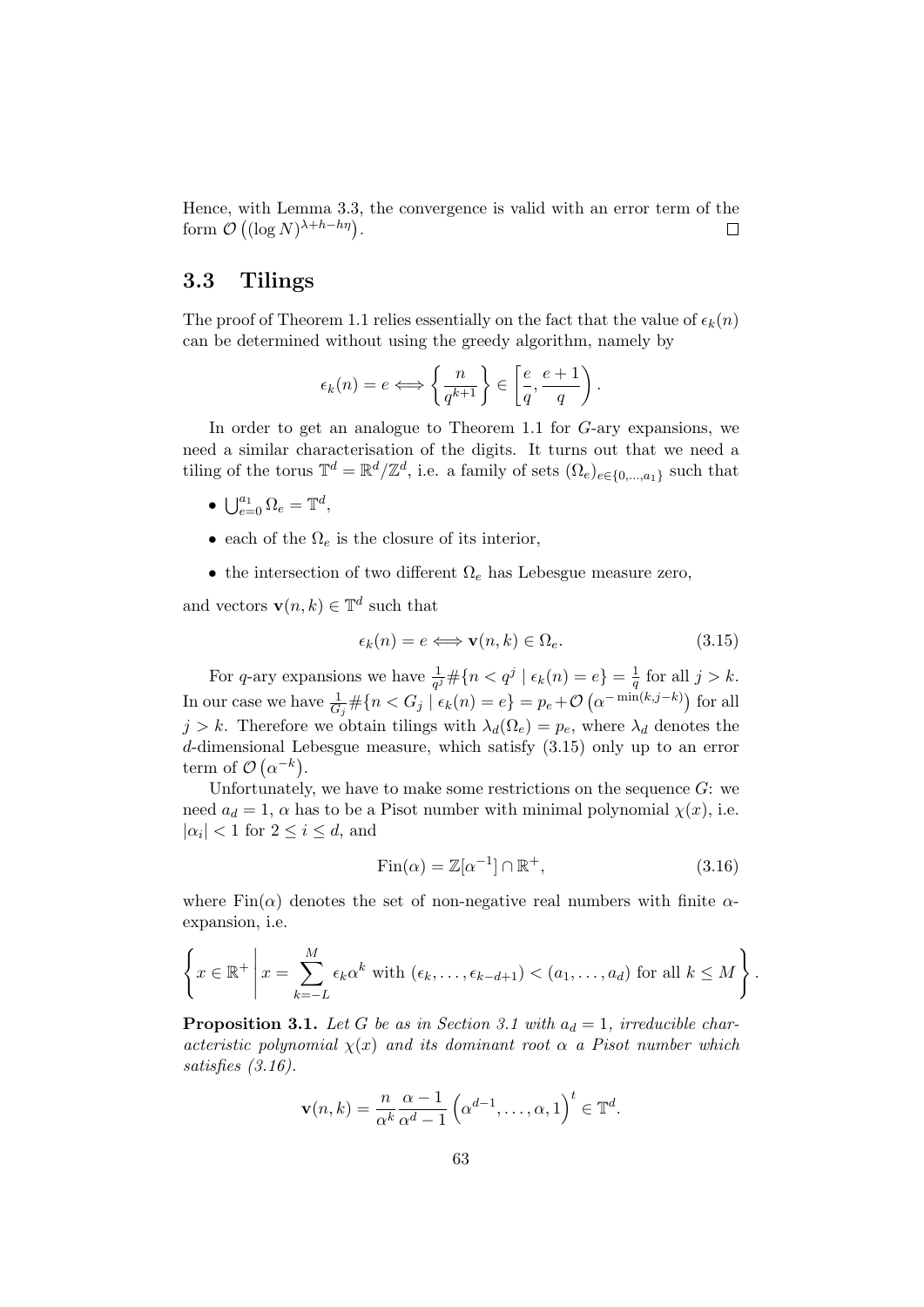Then we have a tiling  $(\Omega_e)_{e \in \{0,\dots,a_1\}}$  of  $\mathbb{T}^d$  with

$$
d(\mathbf{v}(n,k), \Omega_{\epsilon_k(n)}) = \mathcal{O}\left(\alpha^{-k}\right) \text{ for all } k, n \in \mathbb{N},\tag{3.17}
$$

where  $d(\mathbf{x}, S) = \inf_{\mathbf{y} \in S} ||\mathbf{x} - \mathbf{y}||_{\infty}$ .

*Remark* 3.2. We have  $d(\mathbf{v}(n,k), \Omega_{\epsilon_k(n)}) > 0$ , i.e.  $\mathbf{v}(n,k) \notin \Omega_{\epsilon_k(n)}$  only for a small number of  $n$  and  $k$  (see Lemma 3.10).

Proof. We regard the linear map

$$
\phi = \begin{pmatrix} a_1 & a_2 & \cdots & \cdots & a_d \\ 1 & 0 & \cdots & \cdots & 0 \\ 0 & 1 & \ddots & & \vdots \\ \vdots & \ddots & \ddots & \ddots & \vdots \\ 0 & \cdots & 0 & 1 & 0 \end{pmatrix} \in GL(d, \mathbb{Z})
$$

with eigenvalues  $\alpha, \alpha_2, \ldots, \alpha_d$ . Since  $\alpha$  is a Pisot number and  $a_d = 1$ ,  $\phi$ is a hyperbolic toral automorphism and we have a  $\phi$ -invariant decomposition of  $\mathbb{R}^d$  into the unstable eigenspace  $E_u = \mathbb{R}(\alpha^{d-1}, \ldots, \alpha, 1)^t$  and the stable eigenspace  $E_s$  (of dimension  $d-1$ ). Let  $\mathbf{e}_u = \pi_u((1,0,\ldots,0)^t)$  and  $\mathbf{e}_s = \pi_s \left( (1, 0, \ldots, 0)^t \right)$  with  $\pi_u : \mathbb{R}^d \to E_u$  the projection along  $E_s$  to  $E_u$  and  $\pi_s : \mathbb{R}^d \to E_s$  the projection along  $E_u$  to  $E_s$ . Set  $\mathbf{e}_u = c'$  $C_1'(\alpha^{d-1}, \ldots, \alpha, 1)^t.$ 

Then the sequence  $(G'_j)_{j\geq 0}$  defined by the linear recurrence

$$
G'_{j} = a_{1}G'_{j-1} + \dots + a_{d}G'_{j-d} \text{ for } j \ge d
$$

with initial values  $G'_0 = 0, \ldots, G'_{d-2} = 0, G'_{d-1} = 1$  satisfies

$$
G'_{j} = c'_{1}\alpha^{j} + c'_{2}\alpha^{j}_{2} + \cdots + c'_{d}\alpha^{j}_{d}
$$

for some constants  $c_3$  $z'_2, \ldots, c'_d$ . By induction on j, we can prove the equation

$$
G_j = G'_j + G'_{j+1} + \cdots + G'_{j+d-1}.
$$

Because of  $G_j \to c_1 \alpha^j$ ,  $G'_j \to c'_1 \alpha^j$  for  $j \to \infty$ , we have

$$
c_1 = c'_1(1 + \alpha + \dots + \alpha^{d-1}).
$$

With

$$
n = c_1 \sum_{j=0}^{\infty} \epsilon_j(n) \alpha^j + \mathcal{O}(1),
$$

we obtain

$$
\mathbf{v}(n,k) = \frac{n}{c_1 \alpha^k} \mathbf{e}_u = \sum_{j=0}^{\infty} \epsilon_j(n) \alpha^{j-k} \mathbf{e}_u + \mathcal{O}\left(\alpha^{-k}\right) = \sum_{j=0}^{\infty} \epsilon_j(n) \phi^{j-k}(\mathbf{e}_u) + \mathcal{O}\left(\alpha^{-k}\right).
$$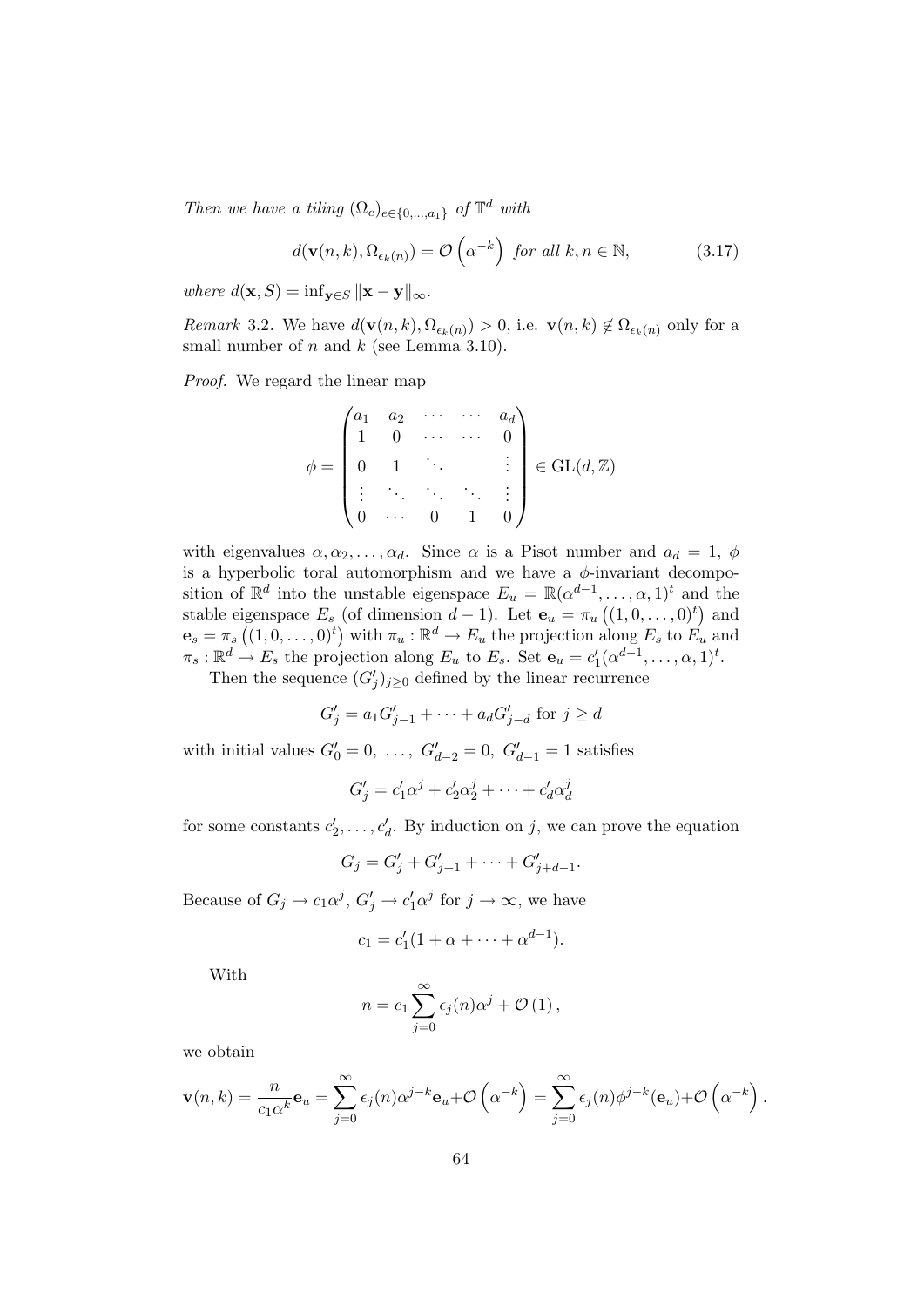Clearly we have

$$
\phi^{j}(\mathbf{e}_{u}) + \phi^{j}(\mathbf{e}_{s}) = \phi^{j}((1,0,\ldots,0)^{t}) \in \mathbb{Z}^{d} \text{ for all } j \ge 0
$$

and thus

$$
\mathbf{v}(n,k) \equiv \underbrace{\sum_{j=0}^{k-1} \epsilon_j(n) \phi^{j-k}(\mathbf{e}_u) - \sum_{j=k}^{\infty} \epsilon_j(n) \phi^{j-k}(\mathbf{e}_s)}_{\mathbf{v}'(n,k)} + \mathcal{O}\left(\alpha^{-k}\right) \operatorname{mod} \mathbb{Z}^d.
$$
\n(3.18)

Set

$$
\Omega_e = \text{Clos}\left\{ \mathbf{v}'(n,k) : k, n \in \mathbb{N} \text{ with } \epsilon_k(n) = e \right\}.
$$

Then we know by Praggastis [31] that  $(\Omega_e)_{e \in \{0,\dots,a_1\}}$  is a tiling of  $\mathbb{T}^d$  if  $\text{Fin}(\alpha) = \mathbb{Z}[\alpha] \cap \mathbb{R}_+$ . We have  $\mathbb{Z}[\alpha] = \mathbb{Z}[\alpha^{-1}]$ , because the characteristic polynomial is monic and  $a_d = 1$ . Hence (3.16) implies that  $(\Omega_e)_{e \in \{0,\dots,a_1\}}$  is a tiling and (3.17) holds because of (3.18).  $\Box$ 

Remark 3.3. For  $d = 2$ , these tilings consist of rectangles which are given in the following example. For  $d > 3$ , the involved sets always have fractal boundary.

*Example.* Figure 3.1 gives an example of the rectangles in case  $d = 2$ . Here we have  $a_1 = 3$  (and clearly  $a_2 = 1$ ). Figure 3.2 makes clear that  $(\Omega_e)_{0 \leq e \leq 3}$  is a tiling of  $\mathbb{T}^2$ . Note that for these pictures  $\mathbf{v}(n,k)$  is slightly modified, namely

$$
\mathbf{v}(n,k) = \frac{n}{\alpha^{k+1}(\alpha+1)}(\alpha,1)^t.
$$

We can give the rectangles as the convex hull of their corners (see [13]):

$$
\Omega_0 = \text{convhull}\left(\left(-\frac{1}{D}, \frac{\alpha}{D}\right), (0, 1), \left(\frac{\alpha^{-1}+1}{D}, \frac{\alpha^{-1}-1}{D}\right), \left(\frac{\alpha^{-1}}{D}, -\frac{1}{D}\right)\right)
$$
  

$$
\Omega_e = \text{convhull}\left(\left(\frac{\alpha^{-1}+e-1}{D}, 1-\frac{1+\alpha^{-1}(1-e)}{D}\right), \left(\frac{\alpha^{-1}+e}{D}, 1-\frac{1-\alpha^{-1}e}{D}\right), \left(\frac{\alpha^{-1}+e+1}{D}, \frac{\alpha^{-1}(e+1)-1}{D}\right), \left(\frac{\alpha^{-1}+e}{D}, \frac{\alpha^{-1}e-1}{D}\right)\right)
$$
for  $e \in \{1, ..., a_1 - 1\}$   

$$
\Omega_{a_1} = \text{convhull}\left(\left(\frac{\alpha-1}{D}, \frac{a_1}{D}\right), \left(1-\frac{1}{D}, \frac{\alpha}{D}\right), (1, 0), \left(\frac{\alpha}{D}, -\frac{1}{\alpha^2 D}\right)\right).
$$

*Example.* Figure 3.3 shows the sets  $\Omega_e$  for the Tribonacci expansion  $(d = 3, a_1 = a_2 = a_3 = 1)$ .  $\Omega_0$  is the largest of the three prisms and  $\Omega_1$  is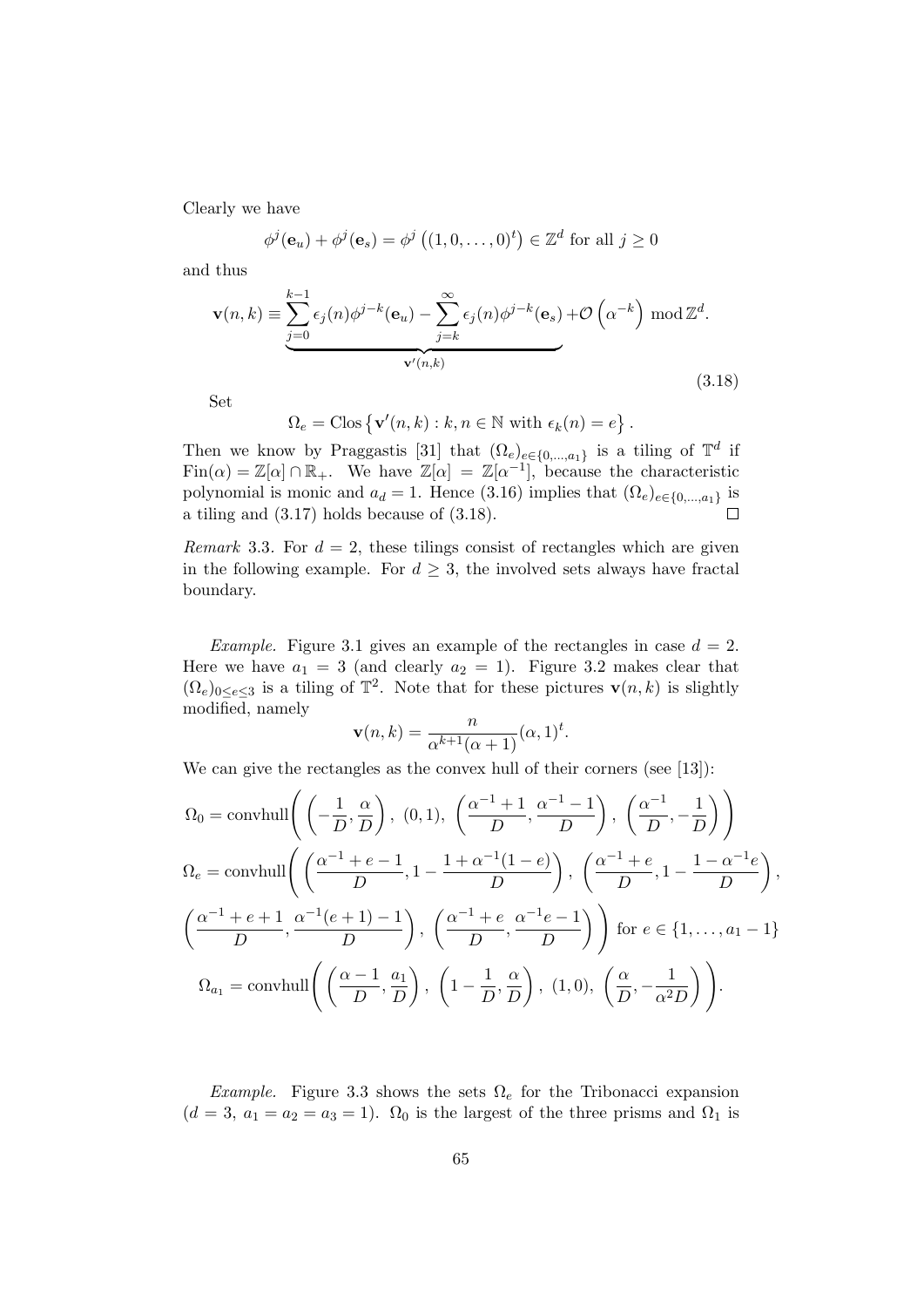

Figure 3.1:  $\Omega_0$ ,  $\Omega_1$ ,  $\Omega_2$ ,  $\Omega_3$  for  $d = 2$ ,  $a_1 = 3$ 

the union of the two smaller ones.  $\pi_s(\Omega_0)$  is the Rauzy fractal (for details on the Rauzy fractal see Messaoudi [28, 29] and Rauzy [32] for the original work). Figure 3.4 illustrates how  $(\Omega_0, \Omega_1)$  tiles  $\mathbb{R}^3$ . These figures were drawn by Siegel, who studied in [36] substitutions of Pisot type.

For the proof of Proposition 3.3, we will need a covering of  $\Omega_e$  and its boundary by convex sets. Since the boundary of  $\Omega_e$  has fractal structure for  $d > 2$ , we approximate it by parallelepipeds.

Each  $\Omega_e$  is the union of sets

 $\Omega_{e_0,...,e_{d-2}} = \text{Clos}\left\{ \mathbf{v}'(n,k) : k, n \in \mathbb{N} \text{ with } (\epsilon_k(n), \ldots, \epsilon_{k+d-2}(n)) = (e_0, \ldots, e_{d-2}) \right\}$ (with  $e_0 = e$ ), which are prisms:

$$
\Omega_{e_0,\dots,e_{d-2}}=\pi_s(\Omega_{e_0,\dots,e_{d-2}})\oplus [0,\underset{k,n\,\text{as above}}{\sup}\sum_{j=0}^{k-1}\epsilon_j(n)\alpha^{j-k}]\mathbf{e}_u.
$$

Therefore we study the boundary of  $\pi_s(\Omega_{e_0,\dots,e_{d-2}})$ .

The problem of determining all points on the boundary is equivalent to determining all points with more than one  $\phi$ -representation, which can be done with the help of a finite automaton. This method is adapted from Messaoudi [29] who examined the Rauzy fractal. Siegel [36] studied similar problems with similar automata.

Let N be the set of sequences  $(b_j)_{j\in\mathbb{Z}}$  with

$$
(b_j, b_{j-1}, \ldots, b_{j-d+1}) < (a_1, a_2, \ldots, a_d)
$$
 for all  $j \in \mathbb{Z}$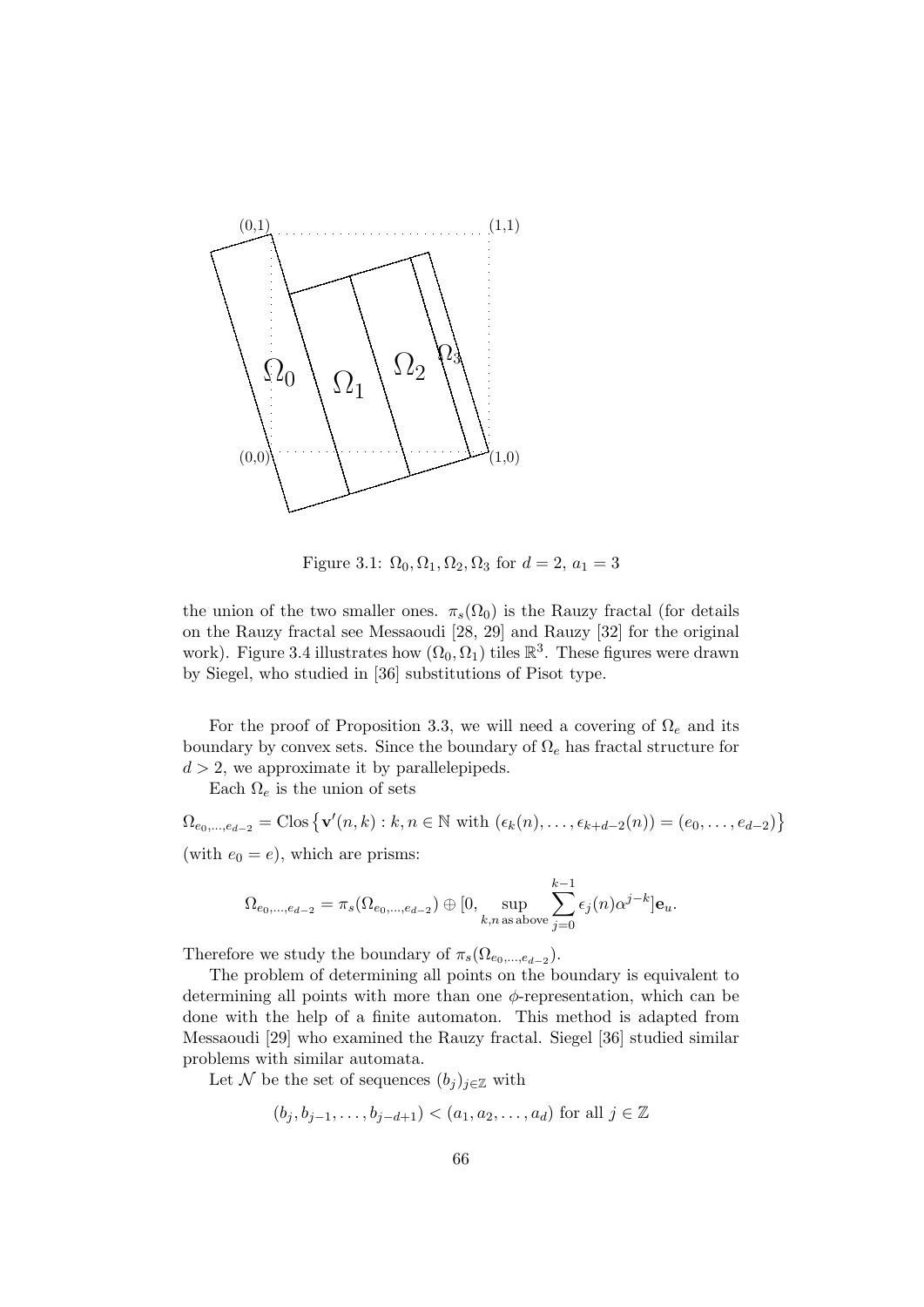

Figure 3.2:  $\Omega_0, \Omega_1, \Omega_2, \Omega_3$  for  $d = 2$ ,  $a_1 = 3$  in  $\mathbb{T}^2$ 

and an integer K such that  $b_j = 0$  for  $j \geq K$ . Let  $\mathcal{N}_f$  be the set of sequences  $(b_j)_{j\in\mathbb{Z}}\in\mathcal{N}$  with an integer J such that  $b_j=0$  for  $j\leq J$ . With  $\mathcal{E} = \bigg\{\sum_{i=1}^\infty$  $j=1$  $\epsilon_j\phi^j(\mathbf{e}_s)\,|(\epsilon_j)_{j\geq 1}\in \mathcal{N}_f\,\Big\}$ , we get the following proposition.

Proposition 3.2 (cf. [29], Théorème 1). Let  $\mathbf{x} = \sum_{j=-L}^{\infty} b_j \phi^j(\mathbf{e}_s)$  and  $\mathbf{y} = \sum_{j=-L}^{\infty} b'_j \phi^j(\mathbf{e}_s)$ , where  $(b_j)_{j\geq -L} \in \mathcal{N}$  and  $(b'_j)_{j\geq -L}$  $(j)_{j\geq -L} \in \mathcal{N}$ , then  $\mathbf{x} = \mathbf{y}$  if and only if we have, for all  $i \geq -L$ ,

$$
\mathbf{x}_{i} - \mathbf{y}_{i} \in S
$$
  
\nwhere  $\mathbf{x}_{i} = \phi^{-i} \left( \sum_{j=-L}^{i} b_{j} \phi^{j}(\mathbf{e}_{s}) \right), \mathbf{y}_{i} = \phi^{-i} \left( \sum_{j=-L}^{i} b'_{j} \phi^{j}(\mathbf{e}_{s}) \right)$  and  
\n
$$
S = \left\{ \pm \sum_{j=-s}^{0} \epsilon_{j} \phi^{j}(\mathbf{e}_{s}) : (\epsilon_{j})_{-s \leq j \leq 0} \in \mathcal{N}_{f}, \mathcal{E} \cap \left( \mathcal{E} \pm \sum_{j=-s}^{0} \epsilon_{j} \phi^{j}(\mathbf{e}_{s}) \right) \neq \emptyset \right\}.
$$

for some (fixed) integer s.

We need two small lemmata for the proof of Proposition 3.2.

**Lemma 3.7.** For all integers  $j \geq d-1$ , we have

$$
\alpha^{j} = \alpha^{d-1} G'_{j} + \alpha^{d-2} (a_2 G'_{j-1} + a_3 G'_{j-2} + \dots + a_d G'_{j-d+1})
$$
  
 
$$
+ \dots + \alpha (a_{d-1} G'_{j-1} + a_d G'_{j-2}) + a_d G'_{j-1}, \quad (3.19)
$$

where the sequence  $(G'_j)_{j\geq 0}$  is defined in the proof of Proposition 3.1.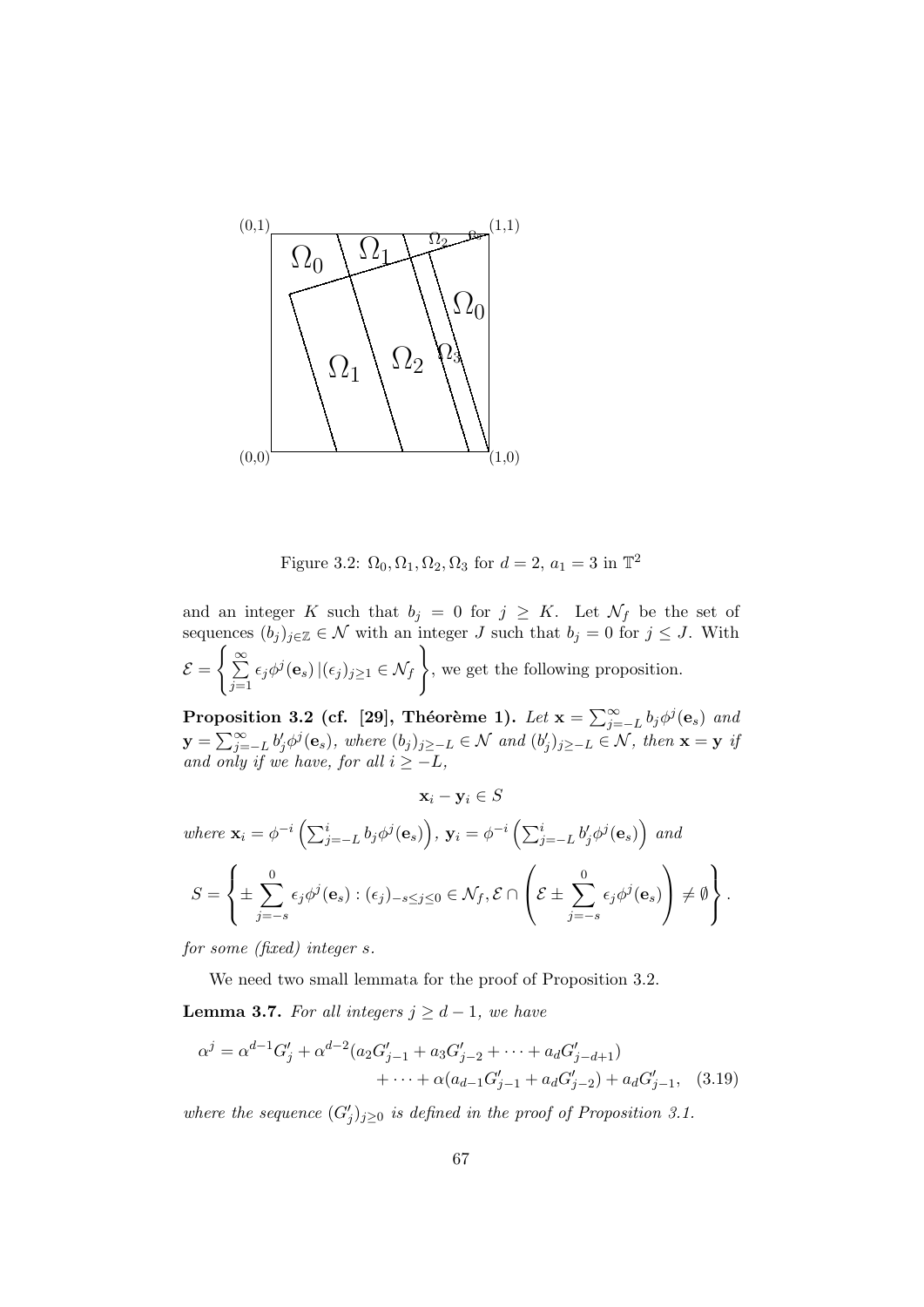

Figure 3.3:  $\Omega_0, \Omega_1$  for the Tribonacci expansion

Proof. Induction on j.

Lemma 3.8. Define the linear map

$$
\kappa: \left\{ \pm \sum_{j=-\infty}^{\infty} \epsilon_j \phi^j(\mathbf{e}_s) : (\epsilon_j)_{j \in \mathbb{Z}} \in \mathcal{N}_f \right\} \to \pm Fin(\alpha)
$$

by  $\kappa(\phi^j(\mathbf{e}_s)) = \alpha^j$  for all  $j \in \mathbb{Z}$ . Then  $\kappa$  is well defined and a bijection.

*Proof.* Clearly  $\kappa$  is a bijection, if it is well defined.

We show that all elements on the left side are distinct. Suppose that two representations  $\varepsilon \sum_{j=-\infty}^{\infty} \epsilon_j \phi^j(\mathbf{e}_s)$  and  $\varepsilon' \sum_{j=-\infty}^{\infty} \epsilon'_j \phi^j(\mathbf{e}_s)$  with  $(\epsilon_j)_{j\in\mathbb{Z}},(\epsilon'_j)$  $j_j|_{j\in\mathbb{Z}} \in \mathcal{N}_f$  and  $\varepsilon, \varepsilon' \in \{\pm 1\}$  represent the same vector. Hence we have  $\dot{Q}(\dot{\phi})(\mathbf{e}_s) = \mathbf{0}$  for some polynomial  $Q = q_m x^m + \cdots + q_1 x + q_0 \neq 0$ (after applying some power of  $\phi$ ).

The proof of Proposition 3.1 shows  $\phi^j(\mathbf{e}_s) = \sum_{i=2}^d c'_i \alpha_i^j$  $i^j(\alpha_i^{d-1},\ldots,\alpha_i,1)^t.$ Hence  $\sum_{j=0}^m q_j \sum_{i=2}^d c'_i \alpha_i^j$  $i(\alpha_i^{d-1},\ldots,\alpha_i,1)^t = \mathbf{0}$ . By easy calculations (solution of a linear equation system), we get  $c_i' = (\prod_{k \neq i} (\alpha_i - \alpha_k))^{-1} \neq 0$ . If  $\alpha_i \in \mathbb{R}$  for all  $i \in \{2, ..., d\}$ , then the  $(\alpha_i^{d-1}, ..., \alpha_i, 1)^t$  are linearly independent vectors of  $\mathbb{R}^d$  and we must have  $Q(\alpha_i) = 0$  for all  $i \in \{2, ..., d\}$ . For  $\alpha_i \notin \mathbb{R}$  we get  $Q(\alpha_i) = 0$  similarly.

This implies  $Q(\alpha) = 0$  and  $\varepsilon \sum_{j=-\infty}^{\infty} \epsilon_j \alpha^j = \varepsilon' \sum_{j=-\infty}^{\infty} \epsilon_j' \alpha^j$ . Therefore we have  $\varepsilon = \varepsilon'$  and, since finite  $\alpha$ -representations are unique,  $(\epsilon_j)_{j \in \mathbb{Z}} =$  $(\epsilon'$  $'_{j})_{j\in\mathbb{Z}}.$ 

 $\Box$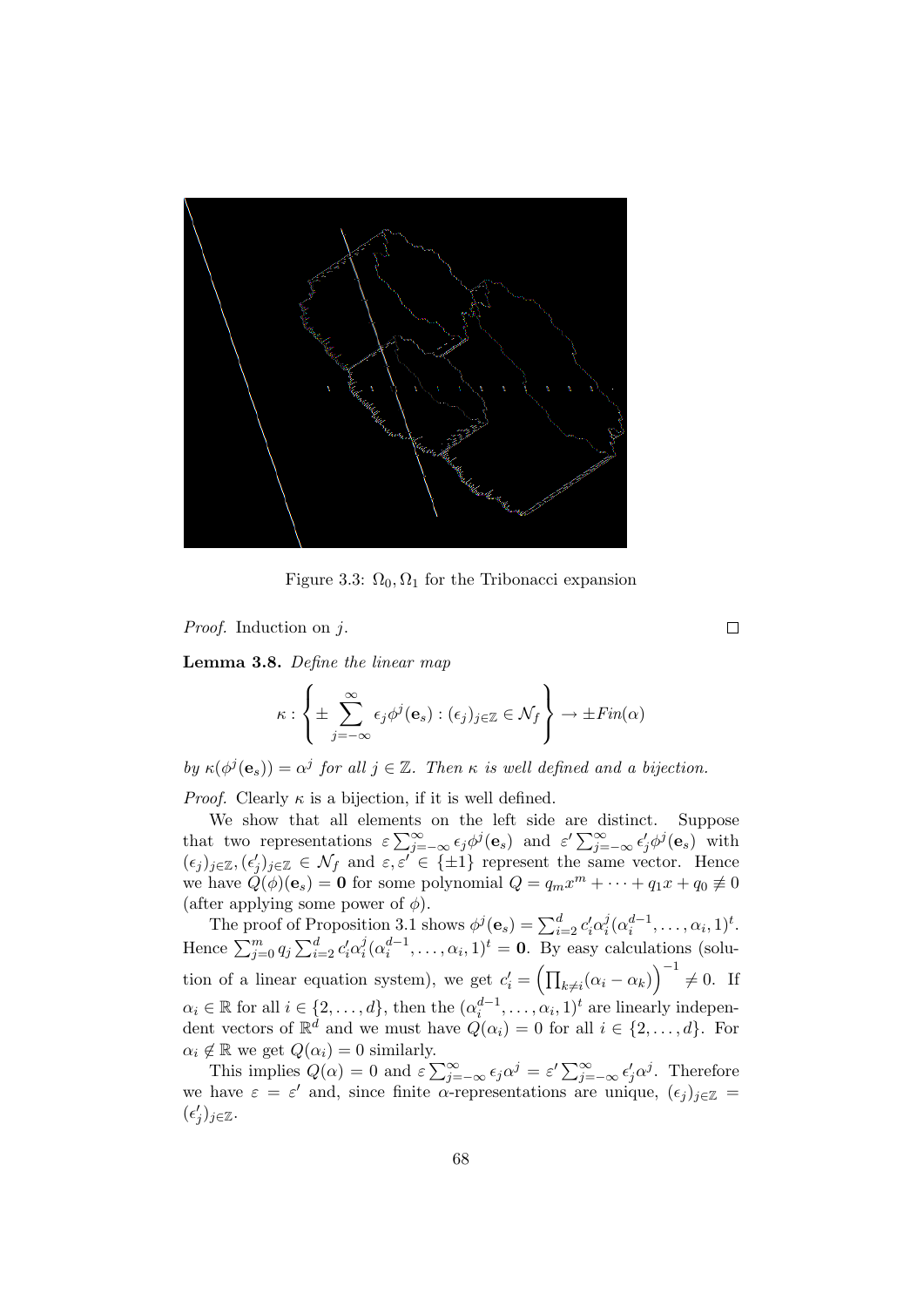

Figure 3.4: Tiling of  $\mathbb{R}^3$  for the Tribonacci expansion

Thus  $\kappa$  is well defined and the lemma proved.

*Proof of Proposition 3.2.* Since  $\phi|_{E_s}$  is contracting, we have

$$
\mathbf{x} - \mathbf{y} = \lim_{i \to \infty} \phi^{i-d+1}(\mathbf{x}_i - \mathbf{y}_i) = \mathbf{0},
$$

if  $\mathbf{x}_i - \mathbf{y}_i \in S$ .

To show the other direction of the implication, we suppose  $\mathbf{x} = \mathbf{y}$ . Hence  $\phi^{-i}(\mathbf{x}) = \phi^{-i}(\mathbf{y})$  and

$$
\mathbf{x}_i - \mathbf{y}_i = \sum_{j=i+1}^{\infty} (b'_j - b_j) \phi^{j-i}(\mathbf{e}_s) = \sum_{j=1}^{\infty} (b'_{j+i} - b_{j+i}) \phi^j(\mathbf{e}_s).
$$

On the other hand we have

$$
\mathbf{x}_i - \mathbf{y}_i = \phi^{-i} \left( \sum_{j=-L}^i (b_j - b'_j) \phi^j(\mathbf{e}_s) \right) = \phi^{-L-i-d+1} \left( \sum_{j=d-1}^{L+i+d-1} g_j \phi^j(\mathbf{e}_s) \right),
$$

where  $g_j = b_{j-L-d+1} - b'_{j-L-d+1}$ . We apply  $\kappa$  and get by (3.19)

$$
\kappa(\mathbf{x}_i - \mathbf{y}_i) = \alpha^{-L-i-d+1} \left( g'_{d-1} \alpha^{d-1} + \dots + g'_1 \alpha + g'_0 \right)
$$

with integers  $g'_j$  which are easily seen to be all positive if

$$
(b_i, b_{i-1}, \ldots, b_{-L}) > (b'_i, b'_{i-1}, \ldots, b'_{-L})
$$

 $\Box$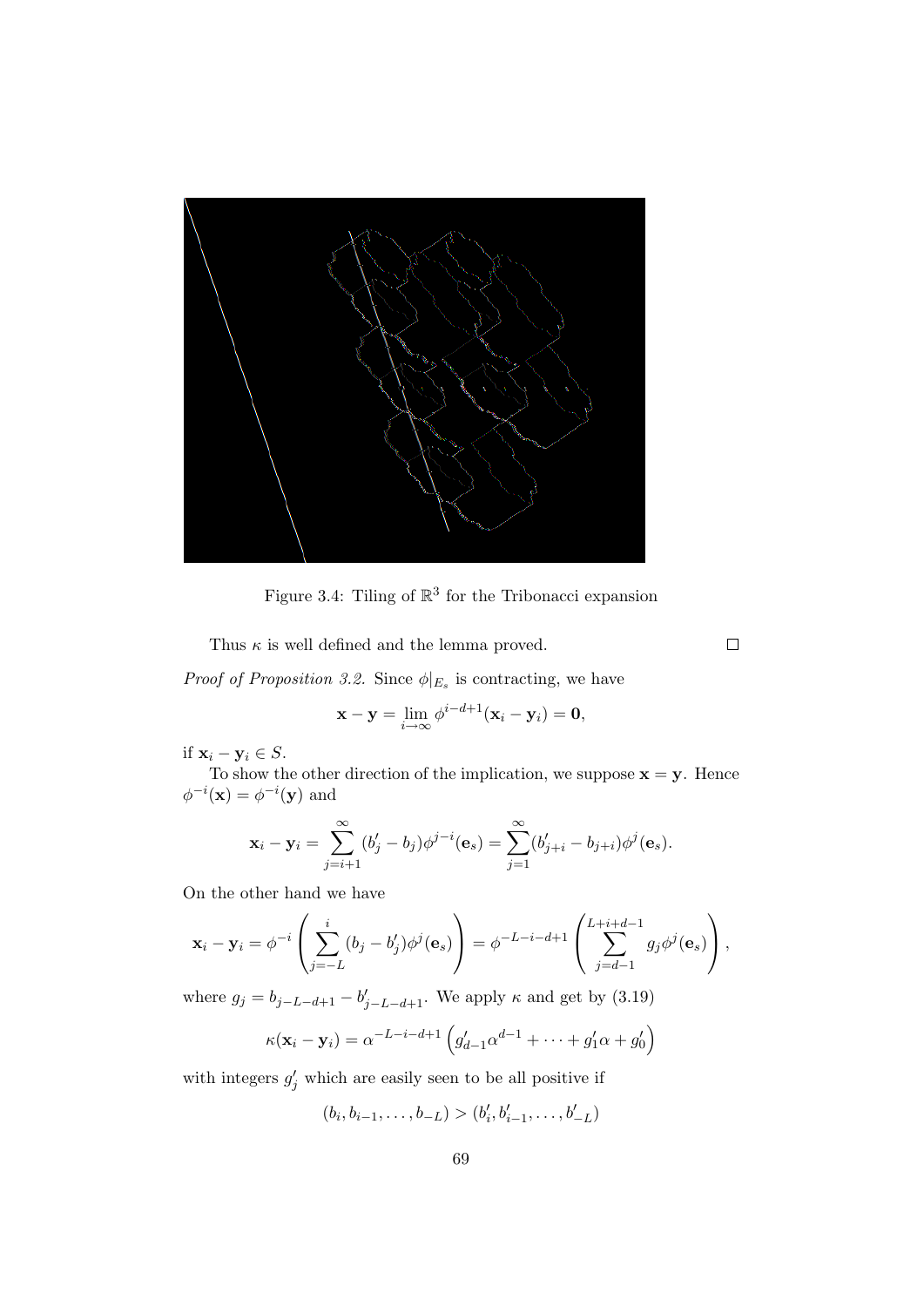and all negative if "<" holds. Hence we have  $\kappa(\mathbf{x}_i - \mathbf{y}_i) \in \mathbb{Z}_+[\alpha^{-1}]$  and  $\kappa(\mathbf{x}_i - \mathbf{y}_i) \in \mathbb{Z} - [\alpha^{-1}]$  respectively. Because of (3.16), we have

$$
\kappa(\mathbf{x}_i - \mathbf{y}_i) = \pm \sum_{j=-s}^{m} \epsilon_j \alpha^j \text{ with } (\epsilon_j)_{-s \le j \le m} \in \mathcal{N}_f.
$$
 (3.20)

Assume, w.l.o.g.,  $\kappa(\mathbf{x}_i) = \kappa(\mathbf{y}_i) + \sum_{j=-s}^{m} \epsilon_j \alpha^j$ . Then (3.16) implies

$$
\kappa(\mathbf{x}_i) = \sum_{j=-s'}^{m'} \epsilon'_j \alpha^j \text{ with } (\epsilon'_j)_{-s' \leq j \leq m'} \in \mathcal{N}_f \text{ and } m' \geq m.
$$

Since  $\kappa(\mathbf{x}_i) = \sum_{j=-L}^{i} b_j \alpha^{j-i}$  and finite  $\alpha$ -expansions are unique, we have  $m' = 0$  which implies  $m \leq 0$ .

By applying  $\kappa^{-1}$  to (3.20), we get

$$
\sum_{j=1}^{\infty} (b'_{j+i} - b_{j+i})\phi^j(\mathbf{e}_s) = \pm \sum_{j=-s}^{0} \epsilon_j \phi^j(\mathbf{e}_s)
$$

and

$$
\sum_{j=1}^{\infty} b_{j+i} \phi^j(\mathbf{e}_s) \in \mathcal{E} \cap \left( \mathcal{E} \pm \sum_{j=-s}^0 \epsilon_j \phi^j(\mathbf{e}_s) \right).
$$

Lemma 2.10 of Praggastis [31] shows that we have an integer s such that  $\left(\mathcal{E} \pm \sum_{j=-\infty}^{0} \epsilon_j \phi^j(\mathbf{e}_s)\right) = \emptyset$ , if  $\epsilon_j \neq 0$  for some  $j < -s$ . This concludes the proof of the proposition.  $\Box$ 

If we set  $z_i = x_i - y_i$ , then

$$
\mathbf{z}_{i+1} = \phi^{-1}(\mathbf{z}_i) + (b_{i+1} - b'_{i+1})\mathbf{e}_s.
$$

Therefore the points with two representations are determined by a finite automaton, the states of which are the elements of  $S$  and two states  $z, z'$ are connected by an edge labeled by  $(b, b')$ , if  $\mathbf{z}' = \phi^{-1}(\mathbf{z}) + (b - b')\mathbf{e}_s$  or, equivalently,  $\kappa(\mathbf{z}') = \kappa(\mathbf{z})/\alpha + (b - b')$ . (The starting point is **0**.)

As Gilbert [20] for the twin dragon, we obtain a  $\nu$ -th approximation to the boundary by determining all paths of length  $\nu$  in the automaton and drawing for each such path  $p$  a parallelepiped that contains the image of all paths which start with p. This is the idea of the following lemma.

**Lemma 3.9.** For all  $\nu \in \mathbb{N}$  and  $e \in \{0, \ldots, a_1\}$ , the boundary of  $\Omega_e$  is contained in sets  $U_{e,\nu}$  which are the union of  $\mathcal{O}(\gamma^{\nu})$  parallelepipeds of size  $C\alpha^{-\nu}$  for some constants  $\gamma < \alpha$  and C, with edges parallel to  $\mathbf{a}_1, \ldots, \mathbf{a}_d$ , where  $\mathbf{a}_i = (\alpha_i^{d-1}, \dots, \alpha_i, 1)^t$  for the real eigenvalues  $\alpha_i$  ( $\alpha_1 = \alpha$ ) and  $\mathbf{a}_i = (\Re \alpha_i^{d-1}, \dots, \Re \alpha_i, 1)^t, \ \mathbf{a}_{i+1} = (\Im \alpha_i^{d-1}, \dots, \Im \alpha_i, 0)^t \text{ for the pairs of com-}$ plex eigenvalues  $(\alpha_i, \alpha_{i+1} = \overline{\alpha_i}).$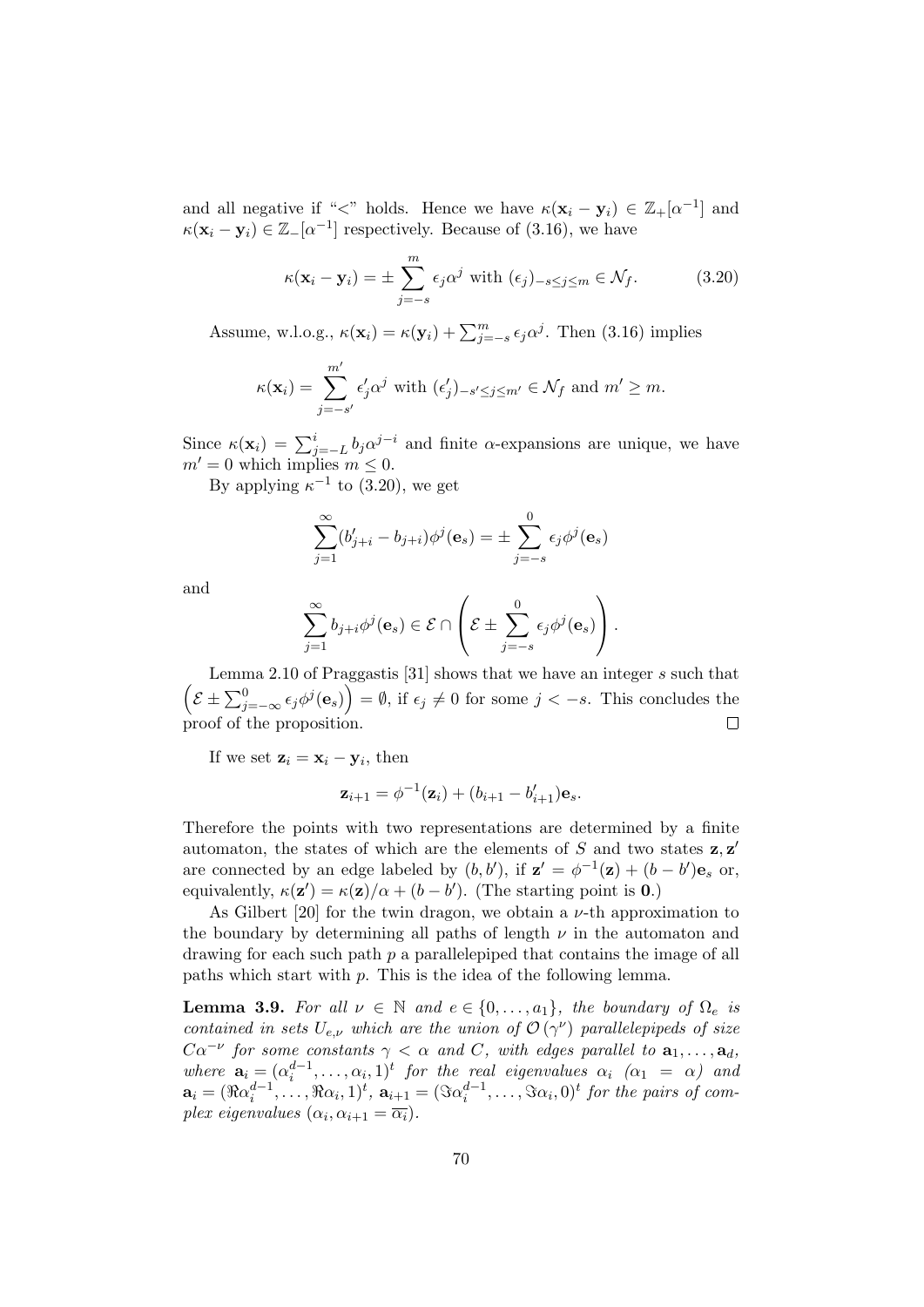*Proof.* A point can be on the boundary of  $\Omega_e$  if its  $\pi_s$ -image has at least two  $\phi$ -representations  $\sum_{j=0}^{\infty} b_j \phi^j(\mathbf{e}_s) = \sum_{j=-L}^{\infty} b'_j \phi^j(\mathbf{e}_s)$  with  $(b_0, \ldots, b_{d-2}) \neq (b'_0)$  $b_0, \ldots, b_{d-2}$ ,  $b_0 = e$  and  $j_0$  the smallest integer with  $\vec{b}_{j_0} \neq \vec{b}'_j$  $j_0'$ . Denote by  $B_\nu$  the number of different initial sequences  $(b_0, \ldots, b_\nu)$ of points on the boundary. We show that these sequences cannot have  $2s+2$ subsequent zeros.

Suppose on the contrary that  $(b_{j_1+1},..., b_{j_1+2s+2}) = (0,..., 0)$  for some  $j_1 \geq j_0$ . Set  $\mathbf{z}_i = \sum_{j=j_0}^{i} (b_j - b'_j)$  $\mathbf{y}'_j$ ) $\phi^{j-i}(\mathbf{e}_s)$ . We have  $\mathbf{z}_{j_0} \neq \mathbf{0}$  by definition and  $z_i \neq 0$  for all  $i > j_0$ , because  $\kappa(z_i) = 0$  would imply that two different finite  $\alpha$ -representations are equal.

Assume  $\kappa(\mathbf{z}_{j_1}) < 0$ . Then we have  $\kappa(\mathbf{z}_i) < 0$  for all  $j_1 < i \leq j_1 + 2s + 2$ and the uniqueness of finite  $\alpha$ -representations implies  $z_i \notin S$  for some i,  $j_1 < i \leq j_1 + s + 1$ , which contradicts Proposition 3.2. If  $\kappa(\mathbf{z}_{j_1}) > 0$ , then the uniqueness of finite  $\alpha$ -representations implies  $\kappa(\mathbf{z}_i) < 0$  or  $\mathbf{z}_i \notin S$  for some  $i, j_1 < i \leq j_1 + s + 1$ . As above  $\kappa(\mathbf{z}_i) < 0$  implies  $\mathbf{z}_{i'} \notin S$  for some  $i' \leq i + s + 1.$ 

Therefore  $2s + 2$  subsequent zeros are not possible and  $B_{\nu} = \mathcal{O}(\gamma^{\nu})$  for some  $\gamma < \alpha$ .

The  $a_i$  are the real eigenvectors of  $\phi$  and the real and imaginary parts of the complex eigenvectors respectively. Let  $c$  be the size of the parallelepiped that covers  $\mathcal E$  and all its images of rotations in the planes spanned by the complex eigenvectors ( $\mathcal E$  is a bounded set). Then all points on the boundary with same initial sequence  $(b_0, \ldots, b_{\nu})$  are covered by a parallelepiped of size  $C|\alpha_2|^{\nu} \dots |\alpha_d|^{\nu} = C\alpha^{-\nu}$  and we have  $B_{\nu}$  of these parallelepipeds.

This concludes the proof of the lemma.

#### $\Box$

### 3.4 Central limit theorem for polynomial sequences

Now, we can state the analogue to Theorem 1.1. Clearly we have to make the same restrictions on  $f$  as in Theorem 3.1 and the same restrictions on G as in Proposition 3.1.

**Theorem 3.2.** Let G be as in Section 3.1 with  $a_d = 1$ , irreducible characteristic polynomial  $\chi(x)$  and its dominant root  $\alpha$  a Pisot number which satisfies (3.16). Let f be a G-additive function such that  $f_k(e) = \mathcal{O}(1)$  as  $k \to \infty$  for all  $e \in \{0, 1, \ldots, a_1\}$  and assume that there exists a constant  $c > 0$  such that  $\sigma_{k,k}^{(2)} \ge c$  for all  $k \ge 0$ . Let  $P(n)$  be a polynomial of degree r with integer coefficients and positive leading term. Then, as  $N \to \infty$ ,

$$
\frac{1}{N} \# \left\{ n < N \left| \frac{f(P(n)) - M(N^r)}{D(N^r)} < x \right. \right\} \to \Phi(x) \tag{3.21}
$$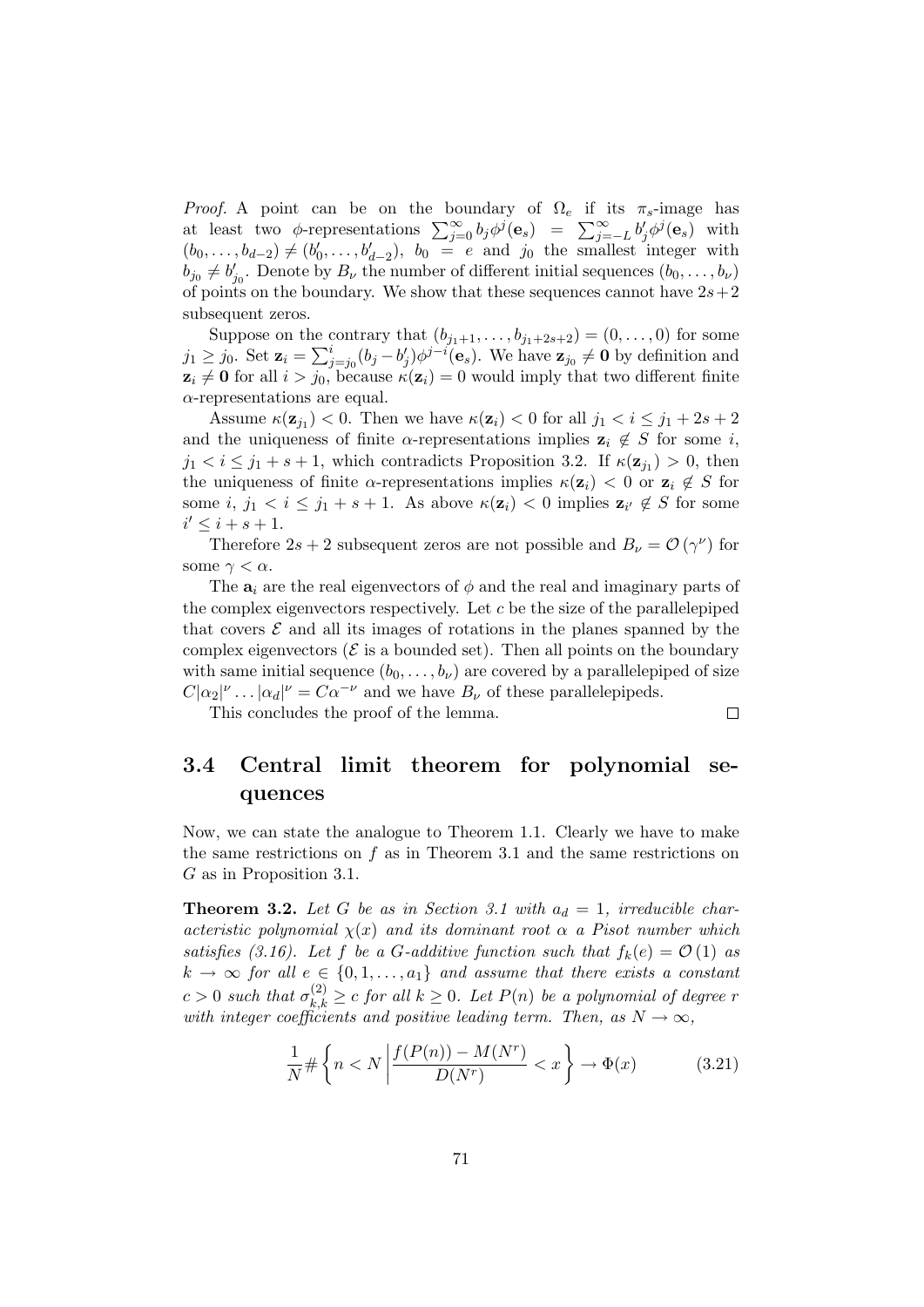and

$$
\frac{1}{\pi(N)} \# \left\{ p < N \left| \frac{f(P(p)) - M(N^r)}{D(N^r)} < x \right. \right\} \to \Phi(x) \tag{3.22}
$$

*Remark* 3.4. For  $a_1 \ge a_2 \ge \cdots \ge a_d > 0$ , we know from Brauer [4] that  $\alpha$ is a Pisot number with minimal polynomial  $\chi(x)$ . (3.16) has been shown in this case by Frougny and Solomyak [18]. Hence Theorem 3.2 holds for these sequences.

For  $d = 3, a_2 = 0, a_3 = 1, \alpha_2$  and  $\alpha_3$  are complex numbers and have therefore absolute value  $1/\sqrt{\alpha}$ . For these  $a_i$ , the equation (3.16) was shown by Akiyama [1]. Hence Theorem 3.2 holds for these sequences too and the only restriction in case  $d = 3$  is  $a_3 = 1$ .

Remark 3.5.  $\alpha$  may not be a Pisot number (e.g. the dominant root of  $x^6 - x^5 - 1$ ). We also have  $\alpha$  which are Pisot units, but do not satisfy (3.16): let  $\alpha$  be the dominant root of  $x^4 - x^3 - 1$ . Then the  $\alpha$ -expansion of 2 is  $10.010(00001)^\infty$ .

We have to prove the following analogue to Proposition 1.1.

**Proposition 3.3.** Let  $P(n)$  be an integer polynomial of degree  $r \geq 1$  and positive leading term. Then for every  $h \geq 1$  and for every  $\lambda > 0$  we have

$$
\frac{1}{N} \# \{ n < N : \epsilon_{k_1}(P(n)) = e_1, \dots, \epsilon_{k_h}(P(n)) = e_h \} = \hat{p}_{k_1, \dots, k_h, e_1, \dots, e_h} + \mathcal{O}\left( (\log N)^{-\lambda} \right)
$$

and

$$
\frac{1}{\pi(N)} \# \{ p < N : \epsilon_{k_1}(P(p)) = e_1, \dots, \epsilon_{k_h}(P(p)) = e_h \} = \hat{p}_{k_1, \dots, k_h, e_1, \dots, e_h}
$$
\n
$$
+ \mathcal{O}\left( (\log N)^{-\lambda} \right)
$$

uniformly for all integers

$$
(\log N^r)^{\eta} \le k_1, k_2, \dots, k_h \le \log_{\alpha} N^r - (\log N^r)^{\eta}
$$

and  $e_1, e_2, \ldots, e_h \in \{0, 1, \ldots, a_1\}$ . (The  $\hat{p}_{k_1, \ldots, k_h, e_1, \ldots, e_h}$  are as in Lemma 3.3.)

We adapt the proof of Proposition 1.1 and include some elements of the proof of Gittenberger and Thuswaldner [21], who proved a similar theorem for digital expansions of the Gaussian integers. There the digits are also determined by tilings with fractal boundary.

Denote by  $U_{e,\nu}$  the union of parallelepipeds of Lemma 3.9 containing the boundary of  $\Omega_e$ . Let  $\mathbf{1}_{\Omega_e \cup U_{e,\nu}}$  the characteristic function of  $\Omega_e \cup U_{e,\nu}$  on the torus  $\mathbb{T}^d$  and  $\sum_{\mathbf{m}\in\mathbb{Z}^d} c_{\mathbf{m},e,\nu}e(\mathbf{m}\cdot\mathbf{x})$  its Fourier expansion. In order to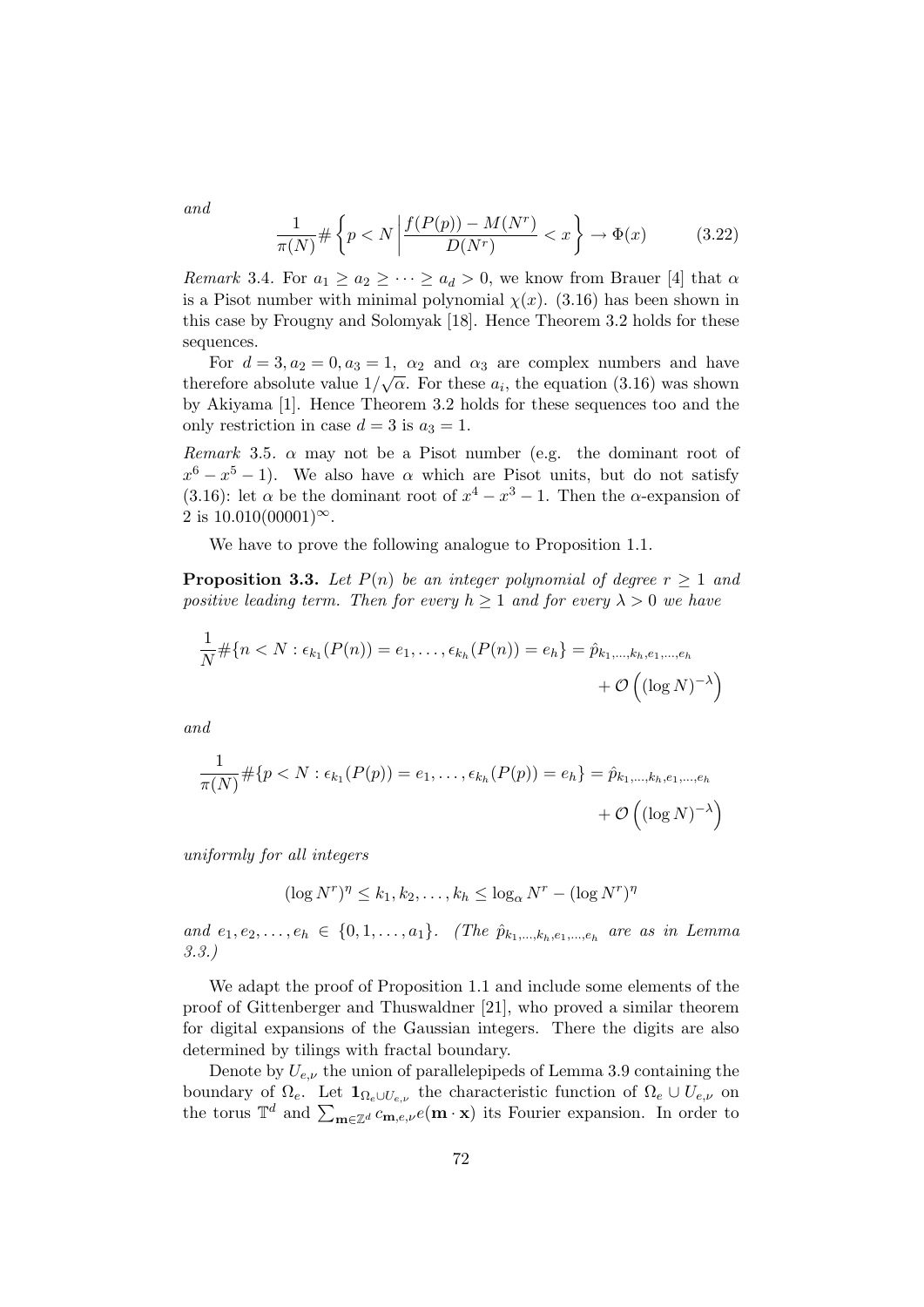calculate  $c_{\mathbf{m},e,\nu}$  we split up  $\Omega_e \cup U_{e,\nu}$  into parallelepipeds with edges parallel to  $\mathbf{a}_1, \ldots, \mathbf{a}_d$ . Then we clearly have  $c_{\mathbf{0},e,\nu} = \lambda_d(\Omega_e \cup U_{e,\nu})$  and, by Lemma 1 of Drmota [10], the m-th Fourier coefficient of such a parallelepiped is

$$
\sum_{\mathbf{x}\in V} \frac{\left|\det(\mathbf{x}-\mathbf{y})_{\mathbf{y}\in\Gamma(\mathbf{x})}\right|}{\prod_{\mathbf{y}\in\Gamma(\mathbf{x})}(-2\pi i)\mathbf{m}\cdot(\mathbf{x}-\mathbf{y})}e(-\mathbf{m}\cdot\mathbf{x}) = \sum_{\mathbf{x}\in V} \frac{\left|\det(\pm \mathbf{a}_j)_{1\leq j\leq d}\right|}{\prod_{j=1}^d(-2\pi i)\mathbf{m}\cdot(\pm \mathbf{a}_j)}e(-\mathbf{m}\cdot\mathbf{x}),
$$

where V denotes the set of vertices of the parallelepiped and  $\Gamma(\mathbf{x})$  the set of vertices adjacent to x. As in Gittenberger and Thuswaldner [21], the contributions of the inner parallelepipeds cancel out and only the  $\mathcal{O}(\gamma^{\nu})$ corners of the boundary of  $\Omega_e \cup U_{e,\nu}$  play a role. The contribution of a corner can be bounded by (cf. Drmota [10], Lemma 2)

$$
\left| \frac{\left| \det(\pm \mathbf{a}_j)_{1 \leq j \leq d} \right|}{\prod_{j=1}^d (-2\pi i) \mathbf{m} \cdot (\pm \mathbf{a}_j)} \right| \ll \prod_{i=1}^d \frac{1}{(1+|\mathbf{m} \cdot \mathbf{a}_i|)^2}
$$

uniformly for all **m**. Hence we define  $\tilde{m}_i = \mathbf{m} \cdot \mathbf{a}_i$  and have

$$
|c_{\mathbf{m},e,\nu}| \ll \gamma^{\nu} \prod_{i=1}^{d} \min\left(1, \frac{1}{|\tilde{m}_i|}\right)
$$

As in Section 1.3, we consider the function

$$
\psi_{e,\nu,\Delta}(\mathbf{x}) = \frac{1}{\Delta^d} \int_{-\frac{\Delta}{2}}^{\frac{\Delta}{2}} \cdots \int_{-\frac{\Delta}{2}}^{\frac{\Delta}{2}} \mathbf{1}_{\Omega_e \cup U_{e,\nu}}(\mathbf{x} + z_1 \mathbf{a}_1 + \cdots + z_d \mathbf{a}_d) dz_1 \ldots dz_d.
$$

By enlarging the parallelepipeds of  $U_{e,\nu}$ , we obtain sets  $Q_{e,\nu}$  which are again unions of  $\mathcal{O}(\gamma^{\nu})$  parallelepipeds with  $\lambda_d(Q_{e,\nu}) = \mathcal{O}\left(\left(\frac{\gamma}{\alpha}\right)^{\nu}\right)$  such that

$$
\psi_{e,\nu,\Delta}(\mathbf{x}) = \left\{ \begin{array}{ll} 1 & \text{if } \mathbf{x} \in \Omega_e \setminus Q_{e,\nu} \\ 0 & \text{if } \mathbf{x} \not\in \Omega_e \cup Q_{e,\nu}, \end{array} \right.
$$

if we assume  $\Delta < \alpha^{-\nu}$ .

For the Fourier expansion  $\psi_{e,\nu,\Delta}(\mathbf{x}) = \sum_{\mathbf{m}\in\mathbb{Z}^d} d_{\mathbf{m},e,\nu,\Delta}e(\mathbf{m}\cdot\mathbf{x})$ , we get

$$
|d_{\mathbf{m},e,\nu,\Delta}| \ll \gamma^{\nu} \prod_{i=1}^{d} \min\left(1, \frac{1}{|\tilde{m}_i|}, \frac{1}{\Delta \tilde{m}_i^2}\right).
$$

We set

$$
t(n) = \psi_{e_1,\nu,\Delta}(\mathbf{v}(n,k_1))\ldots\psi_{e_h,\nu,\Delta}(\mathbf{v}(n,k_h)).
$$

Then we have  $t(n) = 1$  if  $\mathbf{v}(n, k_i) \in \Omega_{e_i} \setminus Q_{e_i, \nu}$  for all  $i, 1 \leq i \leq h$  and  $t(n) = 0$  if  $\mathbf{v}(n, k_i) \notin \Omega_{e_i} \cup Q_{e_i, \nu}$  for some *i*. Therefore we estimate the number of integers with  $\mathbf{v}(n, k_i) \in Q_{e_i, \nu}$  by the following lemma.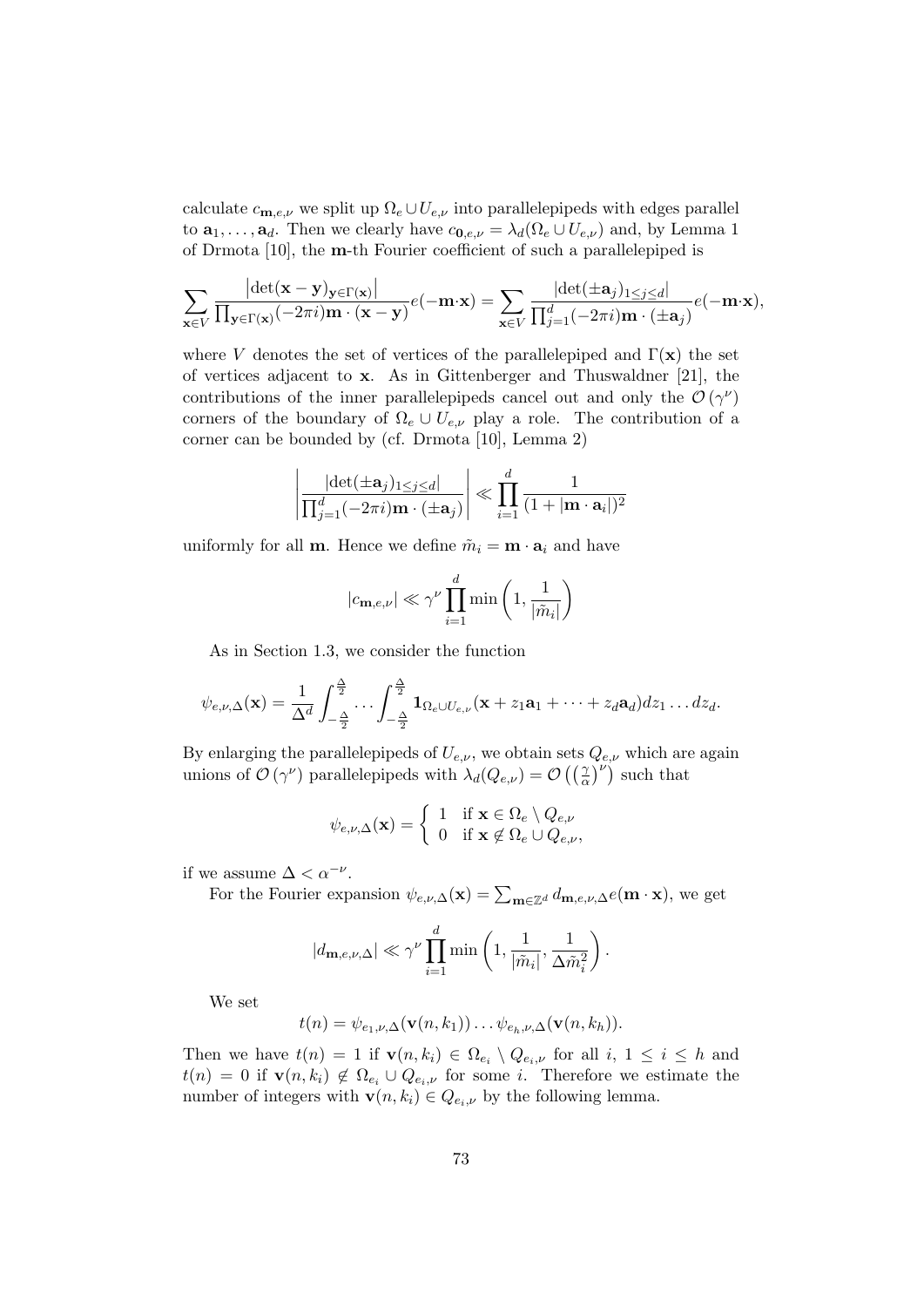#### Lemma 3.10. Let

$$
E_{k,e,\nu} = \# \{ n \le N \, | \mathbf{v}(P(n),k) \in Q_{e,\nu} \}, \ F_{k,e,\nu} = \# \{ p \le N \, | \mathbf{v}(P(p),k) \in Q_{e,\nu} \}
$$

and  $\lambda$  an arbitrary positive constant. Then, uniformly in k,  $(\log N^r)^{\eta} \leq k \leq r \log_{\alpha} N^r - (\log N^r)^{\eta}, \text{ we have}$ 

$$
E_{k,e,\nu} \ll \left(\frac{\gamma}{\alpha}\right)^{\nu} N + N(\log N)^{-\lambda}, \ F_{k,e,\nu} \ll \left(\frac{\gamma}{\alpha}\right)^{\nu} \pi(N) + N(\log N)^{-\lambda}.
$$

Proof. The proof of this lemma uses the isotropic discrepancy

$$
J_N = \sup_{C \subseteq \mathbb{T}^d} \left| \frac{1}{N} \sum_{n=1}^N \chi_C(\{\mathbf{x}_n\}) - \lambda_d(C) \right|,
$$

where the supremum is taken over all convex subsets C of  $\mathbb{T}^d = \mathbb{R}^d / \mathbb{Z}^d$  and  $\mathbf{x}_1, \ldots, \mathbf{x}_N \in \mathbb{R}^d$ . It can be estimated by the normal discrepancy

$$
D_N = \sup_{I \subseteq \mathbb{T}^d} \left| \frac{1}{N} \sum_{n=1}^N \chi_I(\{\mathbf{x}_n\}) - \lambda_d(I) \right|
$$

(where the supremum is taken over all d-dimensional intervals I of  $\mathbb{T}^d$ ):

$$
D_N \le J_N \le (4d\sqrt{d}+1)D_N^{\frac{1}{d}}
$$

(see Drmota and Tichy [14], Theorem 1.12).

To get an estimate for  $D_N$ , we use the following version of Erdős-Turán-Koksma's inequality:

$$
D_N \ll \frac{1}{M} + \sum_{\mathbf{h} \in \mathbb{Z}^d : 0 < \|\mathbf{h}\|_{\infty} < M} \prod_{i=1}^d \frac{1}{\max\{1, |h_i|\}} \left| \frac{1}{N} \sum_{n=1}^N e(\mathbf{h} \cdot \mathbf{x}_n) \right|,
$$

where  $M$  is an arbitrary positive integer (cf. [14], Theorem 1.21).

We set  $\mathbf{x}_n = \mathbf{v}(P(n), k)$  and  $M = (\log N)^{d\lambda}$ . Then we have, since  $Q_{e,\nu}$  is the union of  $\mathcal{O}(\gamma^{\nu})$  convex subsets and the conditions of Lemmata 2.5 and 2.6 hold,

$$
E_{k,e,\nu} \ll \gamma^{\nu} J_N N + \lambda_d (Q_{e,\nu}) N
$$
  
\$\ll N \gamma^{\nu} ((\log N)^{-\lambda} + \log(\log N)^{d\lambda} (\log N)^{-\tau\_0/d}) + (\frac{\gamma}{\alpha})^{\nu} N.\$

Similarly we get with Lemma 2.6,

$$
F_{k,e,\nu} \ll \pi(N)\gamma^{\nu} \left( (\log N)^{-\lambda} + \log(\log N)^{d\lambda} (\log N)^{-\tau_0/d} \right) + \left(\frac{\gamma}{\alpha}\right)^{\nu} \pi(N).
$$

We can choose  $\tau_0 > d\lambda$  and the inequalities are proven.

 $\Box$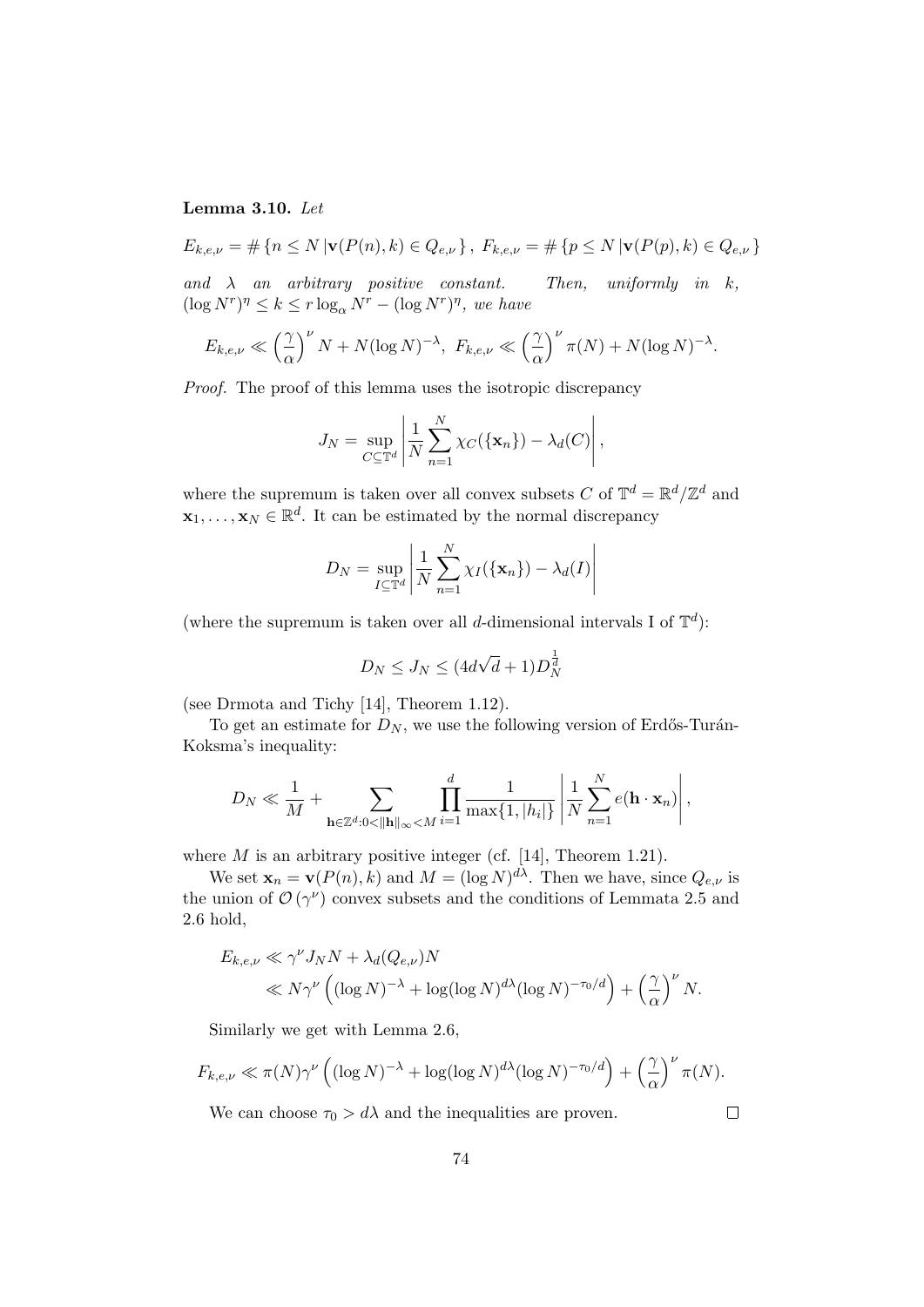We define

$$
\Sigma_1 = \#\{n < N : \epsilon_{k_1}(P(n)) = e_1, \ldots, \epsilon_{k_h}(P(n)) = e_h\}
$$

and

$$
\Sigma_2 = \#\{n < N : \epsilon_{k_1}(P(n)) = e_1, \ldots, \epsilon_{k_h}(P(n)) = e_h\}.
$$

For  $\nu \ll \log \log N$  and  $(\log N^r)^{\eta} \le k \le r \log_{\alpha} N^r - (\log N^r)^{\eta}$ , the error term  $\mathcal{O}(\alpha^{-k})$  of Proposition 3.1 is negligible compared to the size of each parallelepiped in  $Q_{e,\nu}$  and we have

$$
\left| \Sigma_1 - \sum_{n < N} t(P(n)) \right| \le E_{k_1, e_1, \nu} + \dots + E_{k_h, e_h, \nu},
$$
\n
$$
\left| \Sigma_2 - \sum_{n < N} t(P(p)) \right| \le F_{k_1, e_1, \nu} + \dots + F_{k_h, e_h, \nu}.
$$

As usual, we will consider only  $\Sigma_1$  since  $\Sigma_2$  can be treated similarly.

Let M be the set of vectors  $\mathbf{M} = (\mathbf{m}_1, \dots, \mathbf{m}_h)$  with integer vectors  $\mathbf{m}_i = (m^{(i)}_1$  $\binom{i}{1}, \ldots, m_d^{(i)}$  $\binom{v}{d}$ . Then we have

$$
\sum_{n
$$

with

$$
T_{\mathbf{M},\nu}=d_{\mathbf{m}_1,e_1,\nu,\Delta}\cdots d_{\mathbf{m}_h,e_h,\nu,\Delta}.
$$

Because of

$$
\sum_{i=1}^{h} \mathbf{m}_i \cdot \mathbf{v}(1, k_i) = \frac{\alpha - 1}{\alpha^d - 1} \left( \frac{m_1^{(1)} \alpha^{d-1} + \dots + m_d^{(1)}}{\alpha^{k_1}} + \dots + \frac{m_1^{(h)} \alpha^{d-1} + \dots + m_d^{(h)}}{\alpha^{k_h}} \right)
$$

we have to estimate

$$
S = \frac{\alpha^{k_h - k_1 + d - 1} m_1^{(1)} + \dots + m_d^{(1)} \alpha^{k_h - k_1} + \dots + m_1^{(h)} \alpha^{d - 1} + \dots + m_d^{(h)}}{\alpha^{k_h}}
$$
(3.23)

in order to estimate these exponential sums, where we may assume  $k_1 < k_2 < \cdots < k_h$ .

Since the  $a_i$  form a basis of  $\mathbb{R}^d$ , we have

$$
\frac{1}{|\mathbf{a}_1 \cdot \mathbf{m}|} \dots \frac{1}{|\mathbf{a}_d \cdot \mathbf{m}|} \ll \frac{1}{|m_1|} \dots \frac{1}{|m_d|}
$$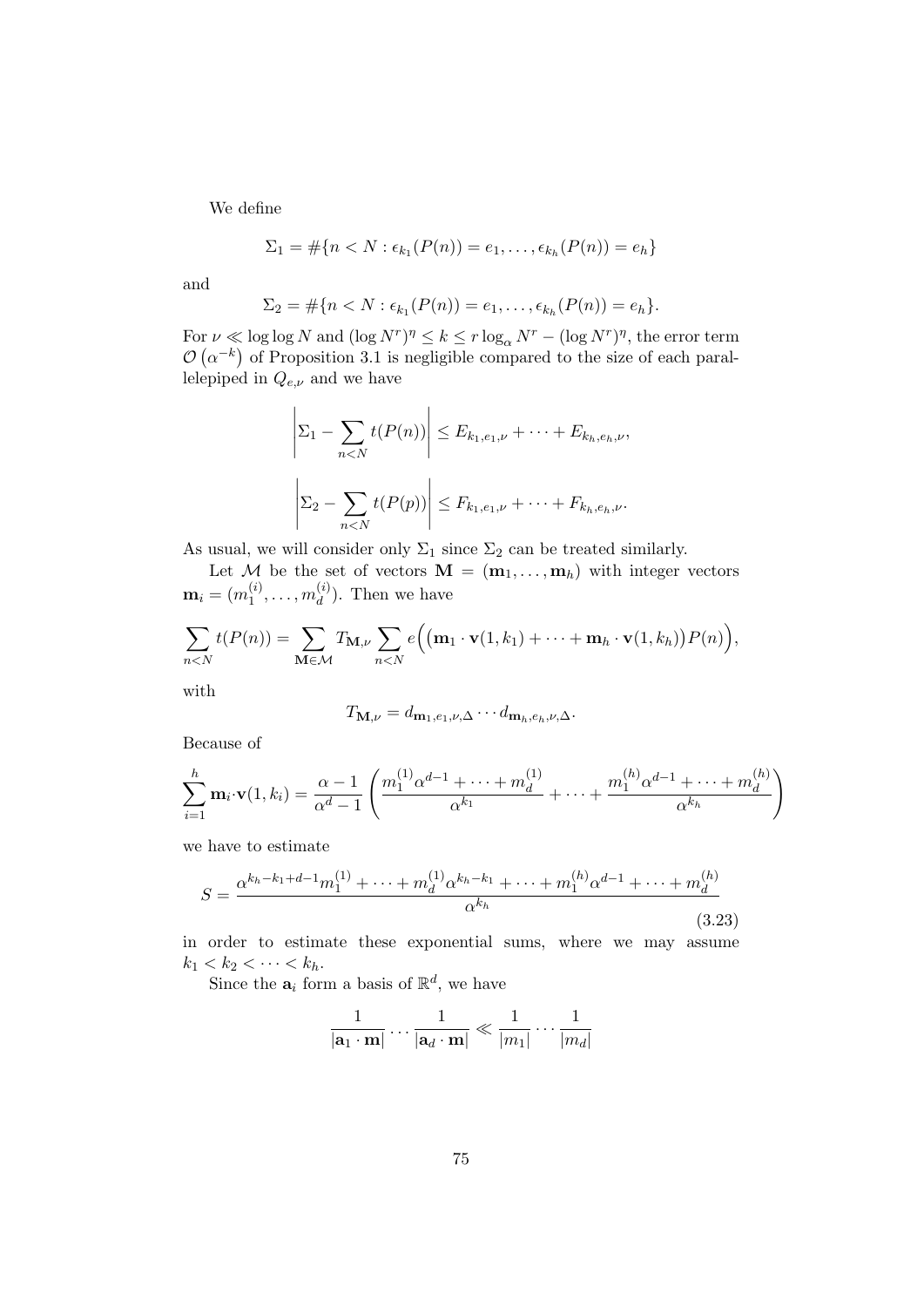and therefore

$$
\sum_{\mathbf{M}\in\mathcal{M}}|T_{\mathbf{M},\nu}|\ll \left(\sum_{m_1=-\infty}^{\infty}\cdots\sum_{m_d=-\infty}^{\infty}\gamma^{\nu}\prod_{i=0}^{d-1}\min\left(1,\frac{1}{|\tilde{m}_i|},\frac{1}{\tilde{m}_i^2\Delta}\right)\right)^h
$$
  

$$
\ll \left(\sum_{\tilde{m}_1=-\infty}^{\infty}\cdots\sum_{\tilde{m}_d=-\infty}^{\infty}\gamma^{\nu}\prod_{i=0}^{d-1}\min\left(1,\frac{1}{|\tilde{m}_i|},\frac{1}{\tilde{m}_i^2\Delta}\right)\right)^h
$$
  

$$
\ll (\log N(\log\frac{1}{\Delta}))^{dh}
$$

If  $|m_i^{(j)}$  $\vert \hat{m}_i^{(j)} \vert > (\log N)^{2\delta}$  for some *i*, *j*, then we have  $\vert \tilde{m}_i^{(j)} \vert$  $\left| \frac{\partial f}{\partial t} \right| > \tilde{c} (\log N)^{2\delta}$  for some  $i, j$  and

$$
\sum_{\exists i,j \text{ with } |m_i^{(j)}| > (\log N)^{2\delta}} |T_{\mathbf{M},\nu}|
$$
  

$$
\ll \gamma^{h\nu} \left( \sum_{m = [\tilde{c}(\log N)^{2\delta}]}^{\infty} \frac{1}{m^2 \Delta} \right) \left( \sum_{m=1}^{[\tilde{c}(\log N)^{2\delta}]} \frac{1}{|m|} \right)^{dh-1} \ll \gamma^{h\nu} \frac{(\log(\log N)^{2\delta})^{dh}}{(\log N)^{\delta}}
$$

if we set  $\Delta = (\log N)^{\delta}$ . Hence we need estimates of S for all M with  $|m_i^{(j)}$  $\binom{(j)}{i} \leq (\log N)^{2\delta}$  for all  $i, j$ .

We use the following lemma due to W.M. Schmidt:

Lemma 3.11 (W.M. Schmidt [34], p. 153). Suppose  $1, \beta_1, \beta_2, ..., \beta_v$ are linearly independent over Q, and they generate an algebraic number field of degree d. Then

$$
|\beta_1 q_1 + \cdots + \beta_v q_v - p| > cq^{-d+1}
$$

for arbitrary integers  $q_1, \ldots, q_v, p$  having  $q = \max(|q_1|, \ldots, |q_v|) > 0$  and some constant c.

Lemma 3.12. Let  $|m_i^{(j)}|$  $\binom{(j)}{i} \leq (\log N)^{2\delta}$  for all  $i, j$ ,

$$
(\log N^r)^{\eta} \le k_1 < k_2 < \dots < k_h \le \log_{\alpha} N^r - (\log N^r)^{\eta}
$$

and arbitrary constants  $\delta > 0, \eta > 0$ . Then the S defined by (3.23) satisfy

$$
S = 0 \quad or \quad \frac{\alpha^{(\log N)^{\eta'}}}{N^r} \ll |S| \ll \frac{1}{\alpha^{(\log N)^{\eta'}}}
$$
(3.24)

for all  $\eta' < \eta$ .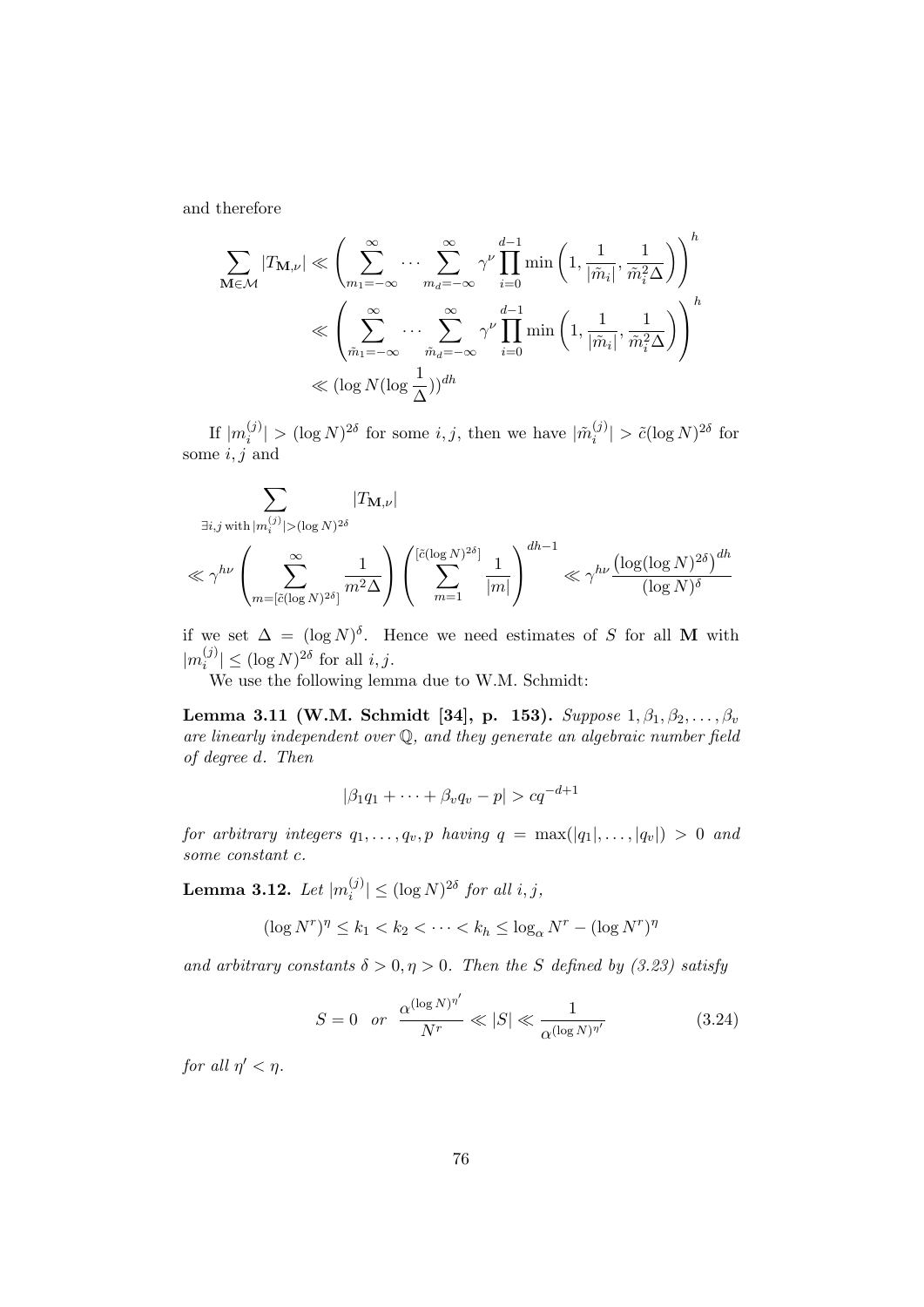*Proof.* Assume  $S \neq 0$ . Because of Lemma 3.7 we have

$$
S = \frac{\hat{m}_1 \alpha^{d-1} + \dots + \hat{m}_{d-1} \alpha + \hat{m}_d}{\alpha^{k_h}}
$$

with integers  $\hat{m}_i$  which satisfy

$$
|\hat{m}_i| \ll (\log N)^{2\delta} \alpha^{k_h - k_1} \quad (1 \le i \le d).
$$

Therefore

$$
|S| \ll \frac{(\log N)^{2\delta} \alpha^{k_h - k_1}}{\alpha^{k_h}} \le \frac{(\log N)^{2\delta}}{\alpha^{(\log N)^\eta}} \ll \frac{1}{\alpha^{(\log N)^{\eta'}}}.
$$

To obtain the lower bound we start by setting  $\varepsilon = \eta/h$ . Then there exists an integer  $K, 0 \le K \le h-1$ , such that for all j

$$
k_{j+1} - k_j \notin \left[ (\log N)^{K\varepsilon}, (\log N)^{(K+1)\varepsilon} \right).
$$

So fix  $K$  with this property. We have to distinguish two cases.

If  $k_{j+1} - k_j \leq (\log N)^{K\varepsilon}$  for all j, we apply Lemma 3.11 and get

$$
|S| \gg \frac{1}{\max_{i \in \{0, \ldots, d-1\}} |\hat{m}_i|^{d-1} \alpha^{k_h}} \gg \frac{1}{(\log N)^{2(d-1)\delta} \alpha^{k_h + (d-1)(h-1)(\log N)^{K\varepsilon}}}
$$
  

$$
\gg \frac{\alpha^{(\log N)^{\eta} - (d-1)(h-1)(\log N)^{\frac{h\eta}{h+1}}}}{N^r (\log N)^{2(d-1)\delta}} \gg \frac{\alpha^{(\log N)^{\eta'}}}{N^r}.
$$

Otherwise we have a  $j < h$  such that  $k_{j+1} - k_j \geq (\log N)^{(K+1)\varepsilon}$  and  $k_j - k_1 \leq (j-1)(\log N)^{K\varepsilon}$ . Then we split up the sum into two terms

$$
S = \frac{\alpha^{k_j - k_1 + d - 1} m_1^{(1)} + \dots + m_d^{(1)} \alpha^{k_j - k_1} + \dots + m_1^{(j)} \alpha^{d - 1} + \dots + m_d^{(j)}}{\alpha^{k_j}} + \frac{\alpha^{k_h - k_{j+1} + d - 1} m_1^{(j+1)} + \dots + m_d^{(j+1)} \alpha^{k_h - k_{j+1}} + \dots + m_1^{(h)} \alpha^{d - 1} + \dots + m_d^{(h)}}{\alpha^{k_h}}
$$
  
=  $S_1 + S_2$ .

If  $S_1 = 0$ , then  $S = S_2$  and we are concerned with a problem containing less terms. By using induction on  $h$  (which is not made explicit here), we may assume that this case has already been treated. Otherwise we have

$$
|S_1| \gg \frac{1}{(\log N)^{2(d-1)\delta} \alpha^{k_j + (d-1)(j-1)(\log N)^{K\varepsilon}}},
$$

whereas

$$
|S_2| \ll \frac{(\log N)^{2\delta} \alpha^{k_h - k_{j+1}}}{\alpha^{k_h}} \le \frac{(\log N)^{2\delta}}{\alpha^{k_j + (\log N)^{(K+1)\varepsilon}}}.
$$

Hence

$$
|S| \gg \frac{\alpha^{(\log N)^{\eta} - (j-1)(d-1)(\log N)^{K\varepsilon}}}{N^r (\log N)^{2\delta}} \gg \frac{\alpha^{(\log N)^{\eta'}}}{N^r}
$$

and the lemma is proved.

 $\Box$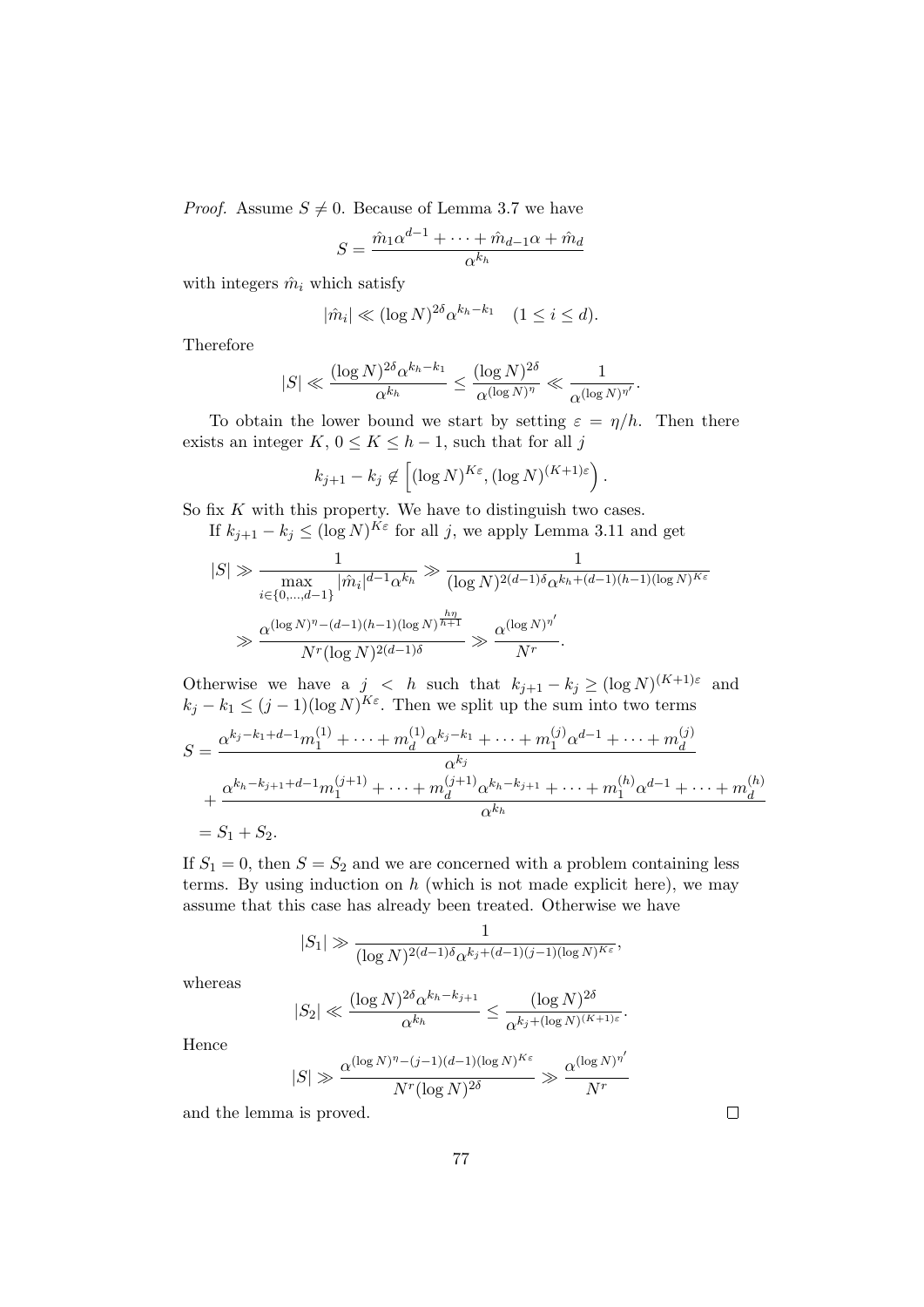Hence we have

$$
\Sigma_1 = \sum_{\mathbf{M} \in \mathcal{M}: \sum \mathbf{m}_i \cdot \mathbf{v}(1, k_i) = 0} T_{\mathbf{M}, \nu} + \mathcal{O}\left(\gamma^{h\nu} N (\log N)^{-\tau_0} + \gamma^{h\nu} N (\log N)^{-\delta/2} + N \left(\frac{\gamma}{\alpha}\right)^{\nu}\right)
$$

We set

$$
T'_{\mathbf{M},\nu} = c_{\mathbf{m}_1,e_1,\nu} \cdots c_{\mathbf{m}_h,e_h,\nu}
$$

and have to compare  $T_{\mathbf{M},\nu}$  to  $T'_{\mathbf{M},\nu}$ . Here we have

$$
T_{\mathbf{M},\nu} = T'_{\mathbf{M},\nu} + \mathcal{O}\left(\gamma^{\nu} \max_{i,j} \left| \tilde{m}_i^{(j)} \right| \Delta\right)
$$

and

$$
\sum_{\mathbf{M}\in\mathcal{M}:|\tilde{m}^{(j)}_i|<(\log N)^{\frac{\delta}{2dh}} \text{ for all }i,j} \left|T_{\mathbf{M},\nu}-T'_{\mathbf{M},\nu}\right|\ll \gamma^{\nu}(\log N)^{-\delta/3}.
$$

For the other M we obtain by the same methods as in Section 2.1

$$
\sum_{\nu(1,k,\cdot)=0 \text{ for } N\ge \frac{\delta}{2dh} \text{ for some } i} T'_{\mathbf{M}} \ll (\log N)^{-\frac{\delta}{2dh(dh-1)^2}}.
$$

 $\mathbf{M}\!\!\in\!\!\mathcal{M}\!\!:\!\!\sum\mathbf{m}_i\!\cdot\!\mathbf{v}(1,\!k_i)\!=\!\!0,\!|\tilde{m}^{(j)}_i|\!\geq\!\!(\log N)^{\tfrac{\delta}{2dh}}$  for some  $i,\!j$ 

If we set

$$
\tilde{p}_{k_1,\ldots,k_h,e_1,\ldots,e_h,\nu} = \sum_{\mathbf{M}\in\mathcal{M}:\sum\mathbf{m}_i\cdot\mathbf{v}(1,k_i)=0} T'_{\mathbf{M},\nu},
$$

we get

$$
\Sigma_1 = N\tilde{p}_{k_1,\dots,k_h,e_1,\dots,e_h,\nu} + \mathcal{O}\left(\gamma^{\nu}N(\log N)^{-\frac{\delta}{2dh(dh-1)^2}}\right) + \mathcal{O}\left(N\left(\frac{\gamma}{\alpha}\right)^{\nu}\right)
$$

Remark 3.6. In case of one variable k, we have  $\mathbf{m} \cdot \mathbf{v}(1, k_i) = 0$  only for  $\mathbf{m} = \mathbf{0}$ . Hence  $\tilde{p}_{k,e,\nu} = c_{\mathbf{0},e,\nu} \rightarrow \lambda_d(\Omega_e) = p_e = \hat{p}_{k,e}$  as  $\nu \rightarrow \infty$ .

We set  $\nu = [C \log \log N]$  for some constant C which satisfies  $\frac{v}{2}$  $\left(\frac{\gamma}{\alpha}\right)^{\nu} \ll (\log N)^{-\lambda}$ , choose  $\delta$  such that  $(\log N)^{-\frac{\delta}{2dh(dh-1)^2}} \ll \alpha^{-\nu}$  and get

$$
\Sigma_1 = N\tilde{p}_{k_1,\dots,k_h,e_1,\dots,e_h,[C\log\log N]} + \mathcal{O}\left(N(\log N)^{-\lambda}\right)
$$

.

For  $P(n) = n$  and  $(\log N)^{\eta} \le k_1, \ldots, k_h \le \log_{\alpha} N - (\log N)^{\eta}$ , Lemma 3.3 implies

$$
\Sigma_1 = N \hat{p}_{k_1,\dots,k_h,e_1,\dots,e_h} + \mathcal{O}\left(N (\log N)^{-\lambda}\right)
$$

and therefore

$$
\tilde{p}_{k_1,...,k_h,e_1,...,e_h, [C \log \log N]} = \hat{p}_{k_1,...,k_h,e_1,...,e_h} + \mathcal{O}\left((\log N)^{-\lambda}\right).
$$

For  $(\log N^r)^{\eta} \leq k_1, \ldots, k_h \leq \log_{\alpha} N^r - (\log N^r)^{\eta}$ , we obtain this result by considering  $\Sigma_1$  for  $P(n) = n$  and  $N^r$ .

As already noted, we get the corresponding result for primes by the same arguments. Thus Proposition 3.3 and Theorem 3.2 are proved.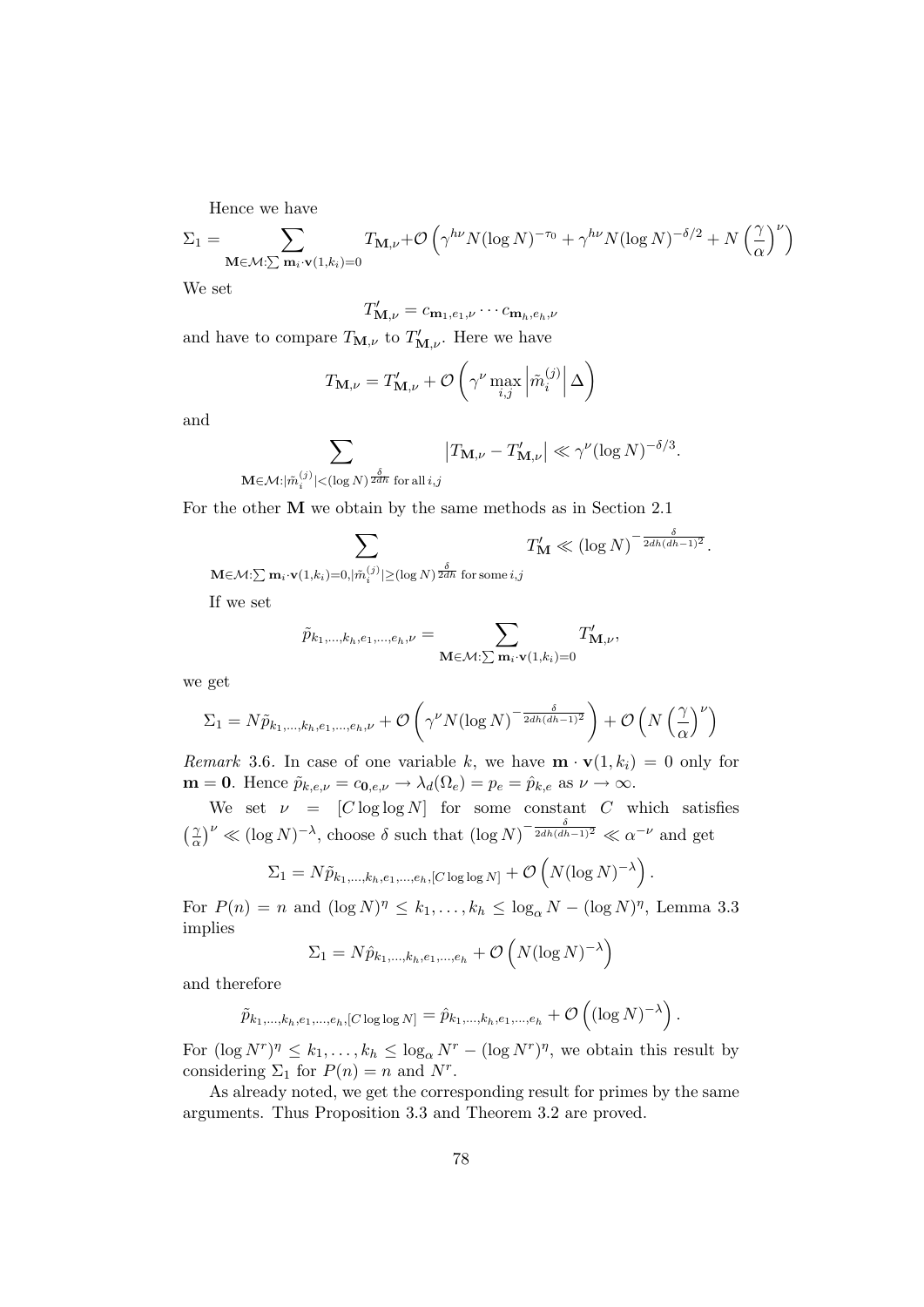#### 3.5 Joint distributions of G-additive and q-additive functions

Finally, we generalise Theorems 2.1 and 2.3 on G-ary expansions.

**Theorem 3.3.** Let  $f_{\ell}$ ,  $1 \leq \ell \leq L$ , be either  $q_{\ell}$ -additive functions as in Theorem 1.1 or  $G_{\ell}$ -additive functions as in Theorem 3.2. Let  $P_{\ell}(n)$  be polynomials of different degrees  $r_\ell$  with integer coefficients and positive leading terms. Then, as  $N \to \infty$ ,

$$
\frac{1}{N} \# \left\{ n < N \left| \frac{f_{\ell}(P_{\ell}(n)) - M_{\ell}(N^{r_{\ell}})}{D_{\ell}(N^{r_{\ell}})} \right| < x_{\ell}, \ell = 1, 2, \dots, L \right\} \to \Phi(x_1) \dots \Phi(x_L)
$$

and

$$
\frac{1}{\pi(N)} \# \left\{ p < N \left| \frac{f_{\ell}(P_{\ell}(p)) - M_{\ell}(N^{r_{\ell}})}{D_{\ell}(N^{r_{\ell}})} < x_{\ell}, \ell = 1, \ldots, L \right.\right\} \to \Phi(x_1) \ldots \Phi(x_L)
$$

The strategy of the proof of Theorem 3.3 is exactly the same as that of Theorem 2.1 and the changes which have to be made are obvious. Therefore they will not be presented.

**Theorem 3.4.** Let  $f_1$  be a  $G_1$ -additive function as in Theorem 3.2 with dominant root  $\alpha_1$  of degree  $d_1$  and  $f_2$  either a q-additive function as in Theorem 1.1 or a  $G_2$ -additive function as in Theorem 3.2 with dominant root  $\alpha_2$  of degree  $d_2$  such that  $[\mathbb{Q}(\alpha_1, \alpha_2) : \mathbb{Q}] = d_1 d_2$ . Let  $P_1(n), P_2(n)$  be polynomials with integer coefficients, degrees  $r_1, r_2$  and positive leading term. Then, as  $N \to \infty$ ,

$$
\frac{1}{N} \# \left\{ n < N \left| \frac{f_{\ell}(P_{\ell}(n)) - M_{\ell}(N^{r_{\ell}})}{D_{\ell}(N^{r_{\ell}})} \right| < x_{\ell} \ (\ell = 1, 2) \right\} \to \Phi(x_1) \Phi(x_2) \tag{3.25}
$$

and

$$
\frac{1}{\pi(N)} \# \left\{ p < N \left| \frac{f_{\ell}(P_{\ell}(p)) - M_{\ell}(N^{r_{\ell}})}{D_{\ell}(N^{r_{\ell}})} \right| < x_{\ell} \ (\ell = 1, 2) \right\} \to \Phi(x_1) \Phi(x_2). \tag{3.26}
$$

Remark 3.7. If  $(d_1, d_2) = 1$ , then  $[\mathbb{Q}(\alpha_1, \alpha_2) : \mathbb{Q}] = d_1 d_2$  is always satisfied. If  $d_1 = d_2 = 2$ , this condition is equivalent to  $\frac{D_1}{D_2} =$  $\sqrt{a_1^{(1)}}$  $^{2}$  +4  $\sqrt{a_1^{(2)}}$  $^{2}$  +4 being irrational.

As usual it suffices to prove Propositions 3.4 and 3.5.

**Proposition 3.4 (cf. Proposition 2.4).** Let G be a sequence as in Theorem 3.2 with dominant root  $\alpha$ , q an integer  $(q \geq 2)$  and  $P_1(n)$ ,  $P_2(n)$  integer polynomials with positive leading terms and degrees  $r_1, r_2$ . Let  $\lambda > 0$  be an arbitrary constant and  $h_1, h_2$  non-negative integers. Then for integers

$$
(\log N^{r_1})^{\eta} \le k_1^{(1)} < k_2^{(1)} < \cdots < k_{h_1}^{(1)} \le \log_{\alpha} N^{r_1} - (\log N^{r_1})^{\eta}
$$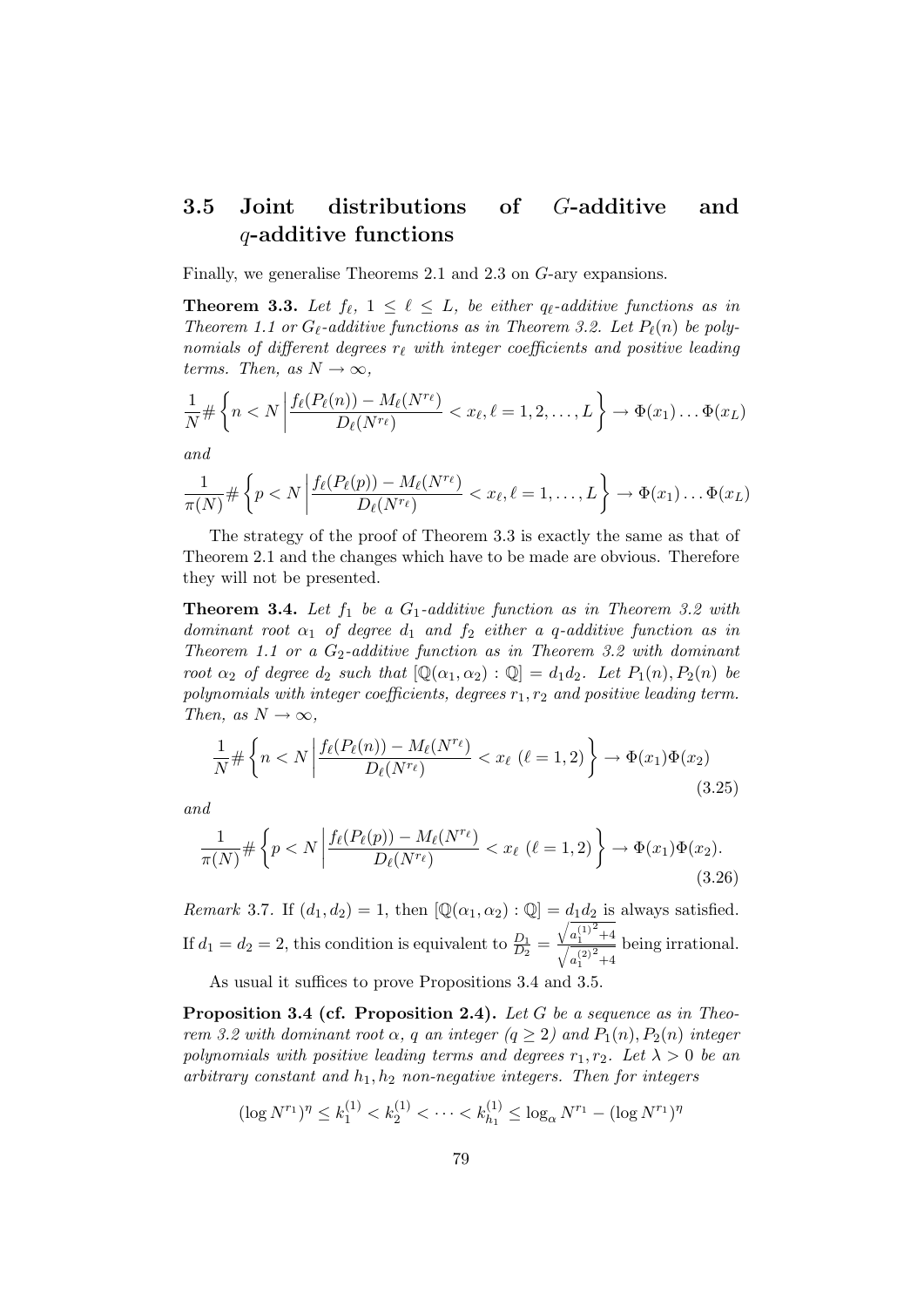(with some  $\eta > 0$ ) and

$$
(\log N^{r_2})^{\eta} \le k_1^{(2)} < k_2^{(2)} < \cdots < k_{h_2}^{(2)} \le \log_q N^{r_2} - (\log N^{r_2})^{\eta}
$$

we have, as  $N \to \infty$ ,

$$
\frac{1}{N} \# \left\{ n < N \left| \epsilon_{G_1, k_j^{(1)}}(P_1(n)) = b_j^{(1)}, \epsilon_{q, k_j^{(2)}}(P_2(n)) = b_j^{(2)}, 1 \le j \le h_\ell \right\} \right\}
$$
\n
$$
= \hat{p}_{k_1^{(1)}, \dots, k_{h_1}^{(1)}, b_1^{(1)}, \dots, b_{h_1}^{(1)}} \frac{1}{q^{h_2}} + \mathcal{O}\left( (\log N)^{-\lambda} \right)
$$

and

$$
\frac{1}{\pi(N)} \# \left\{ p < N \left| \epsilon_{G_1, k_j^{(1)}}(P_1(p)) = b_j^{(1)}, \epsilon_{q, k_j^{(2)}}(P_2(p)) = b_j^{(2)}, 1 \le j \le h_\ell \right\} \right\}
$$
\n
$$
= \hat{p}_{k_1^{(1)}, \dots, k_{h_1}^{(1)}, b_1^{(1)}, \dots, b_{h_1}^{(1)}} \frac{1}{q^{h_2}} + \mathcal{O}\left( (\log N)^{-\lambda} \right)
$$

uniformly for  $b_j^{(1)} \in \{0, \ldots, a_1\}, b_j^{(2)} \in \{0, \ldots, q-1\}$  and  $k_j^{(\ell)}$  $j_j^{(\ell)}$  in the given range, where the implicit constant of the error term may depend on  $q_{\ell}$ , on the polynomials  $P_\ell$ , on  $h_\ell$  and on  $\lambda$ .

Proof. The proof is similar to that of Proposition 2.4. We have to estimate the exponential sums

$$
\sum_{n
$$

If the degrees of  $r_1, r_2$  are different then we are in the same situation as in Proposition 2.1. So assume  $r_1 = r_2 = r$ .

Denote by  $g_r^{(1)}, g_r^{(2)}$  the leading terms of the polynomials and set

$$
S = S_1 + S_2 = \sum_{i=1}^{h_1} \mathbf{m}_i^{(1)} \cdot \mathbf{v}^{(1)} (1, k_i^{(1)}) g_r^{(1)} + \mathbf{m}^{(2)} \cdot \mathbf{v}^{(2)} g_r^{(2)}
$$
  
= 
$$
\frac{m_1^{(1,1)} \alpha^{k_{h_1}^{(1)} - k_1^{(1)} + d - 1} + \dots + m_d^{(1,1)} \alpha^{k_{h_1}^{(1)} - k_1^{(1)}} + \dots + m_1^{(1,h_1)} \alpha^{d-1} + \dots + m_d^{(1,h_1)} g_r^{(1)}}{\alpha^{k_{h_1}^{(1)}}}
$$
  
+ 
$$
\frac{m_1^{(2)} q^{k_{h_2}^{(2)} - k_1^{(2)}} + \dots + m_{h_2}^{(2)}}{q^{k_{h_2}^{(2)}}} g_r^{(2)} = \frac{\hat{m}_1^{(1)} \alpha^{d-1} + \dots + \hat{m}_{d-1}^{(1)} \alpha + \hat{m}_d^{(1)}}{\tilde{G}_{k_{h_1}^{(1)}, 1} \alpha^{d-1} + \dots + \tilde{G}_{k_{h_1}^{(1)}, d-1} \alpha + \tilde{G}_{k_{h_1}^{(1)}, d} g_r^{(1)} + \frac{\hat{m}_1^{(2)}}{q^{k_{h_2}^{(2)}}} g_r^{(2)}
$$

(cf. Lemma 3.7) with

$$
\tilde{G}_{k,i} = a_i G'_{k-1} + \dots + a_d G'_{k-1-d+i}.
$$
\n(3.27)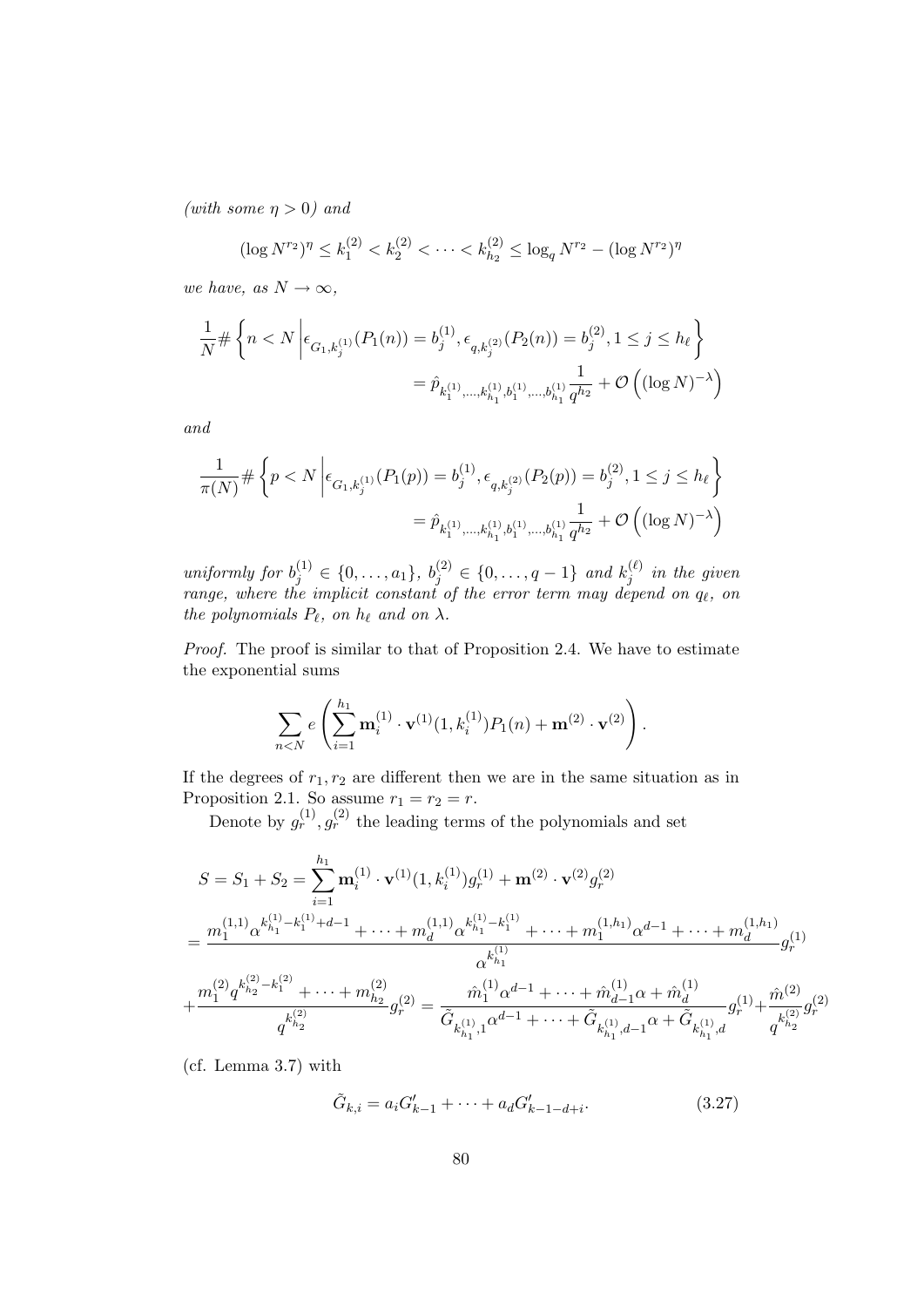Hence we have  $S = 0$  if and only if

$$
\hat{m}_{i}^{(1)}g_{r}^{(1)}q_{r}^{k_{h_2}^{(2)}} = \hat{m}^{(2)}g_{r}^{(2)}\tilde{G}_{k_{h_1}^{(1)},i} \text{ for all } i \in \{1,2,\ldots,d\}.
$$

Now we show that the  $\tilde{G}_{k,i}$ ,  $1 \leq i \leq d$ , have no common divisor. First assume  $gcd(G'_{k-1}, G'_{k-2}, \ldots, G'_{k-d}) = g > 1$ . Because of  $a_d = 1$  we get  $g|G'_{k-d-1}$  and inductively  $g|G'_{j}$  for all  $j < k$ , but this is not possible because of the choice of the initial values  $(G'_{d-1} = 1)$ . Hence we have  $gcd(G'_{k-1}, G'_{k-2}, \ldots, G'_{k-d}) = 1$ . Now assume  $gcd(\tilde{G}_{k,1}, \tilde{G}_{k,2}, \ldots, \tilde{G}_{k,d}) = g > 1$  for some k. Then  $(3.27)$  with  $i = d$ gives  $g|G'_{k-1}$ , with  $i = d-1$  we get  $g|G'_{k-2}$  and inductively  $g|G'_{k-i}$  for all  $i \in \{1, \ldots, d\}$  which contradicts  $gcd(G'_{k-1}, G'_{k-2}, \ldots, G'_{k-d}) = 1$ . Thus we have

$$
\gcd(\tilde{G}_{k,1}, \tilde{G}_{k,2}, \dots, \tilde{G}_{k,d}) = 1 \text{ for all } k \ge 1.
$$
 (3.28)

Therefore we have, for every prime divisor  $p$  of  $q$ , some  $i$  such that  $p \sqrt{G_{k_{h_1}^{(1)},i}}$ . Hence  $p^{k_{h_2}^{(2)}} | \hat{m}^{(2)}$  and  $q | \hat{m}^{(2)}$ . This implies  $q | m_{h_2}^{(2)}$  $\binom{2}{h_2}$  and either  $m_{h_2}^{(2)}$  $h_2^{(2)} = 0$ , i.e. we have a smaller problem, or  $d_{m_{h_2}^{(2)}, b_{h_2}^{(2)}, q, \Delta} = 0$ . Thus we may assume  $S \neq 0$  if  $S_1 \neq 0$ .

Now we can proceed as in the proof of Proposition 2.4. It suffices to consider those  $\mathbf{m}_i^{(1)}$  $\hat{\mathbf{m}}_i^{(1)}$  and  $\mathbf{m}^{(2)}$  with  $0 < |m_j^{(1,i)}|$  $|j^{(1,i)}| < (\log N)^{2\delta},$  $0 < |m_i^{(2)}|$  $|j^{(2)}|$  <  $(\log N)^{2\delta}$  for all  $i, j$  and  $S_1 \neq 0$ . Clearly we have

$$
S \ll \frac{(\log N)^{2\delta}}{\min(\alpha, q)^{(\log N)^{\eta}}}.
$$

For the lower bound set  $\varepsilon = \eta/(h_1+h_2-1)$ . Then there exists an integer K with  $0 \leq K \leq h_1 + h_2 - 2$  such that for all  $j, \ell$ 

$$
k_{j+1}^{(\ell)} - k_j^{(\ell)} \notin \left[ (\log N)^{K\varepsilon}, (\log N)^{(K+1)\varepsilon} \right).
$$

So fix  $K$  with this property.

First suppose  $k_{j+1}^{(\ell)} - k_j^{(\ell)} < (\log N)^{K \varepsilon}$  for all  $j, \ell$ . Set

$$
\overline{m}_1 = \hat{m}_1^{(1)} \alpha^{d-1} + \dots + \hat{m}_{d-1}^{(1)} \alpha + \hat{m}_d^{(1)}, \quad \overline{m}_2 = g_r^{(2)} \hat{m}_1^{(2)}.
$$

Then we have  $\log |\overline{m}_{\ell}| \ll (\log N)^{K\varepsilon}$  because of  $\hat{m}_i^{(1)} \ll (\log N)^{2\delta} \alpha^{k_{h_1}^{(1)} - k_1^{(1)}}$ , we can apply Corollary 2.6 to

$$
S = \frac{\overline{m}_1}{\alpha^{k_{h_1}^{(1)}}} + \frac{\overline{m}_2}{q^{k_{h_2}^{(2)}+1}}
$$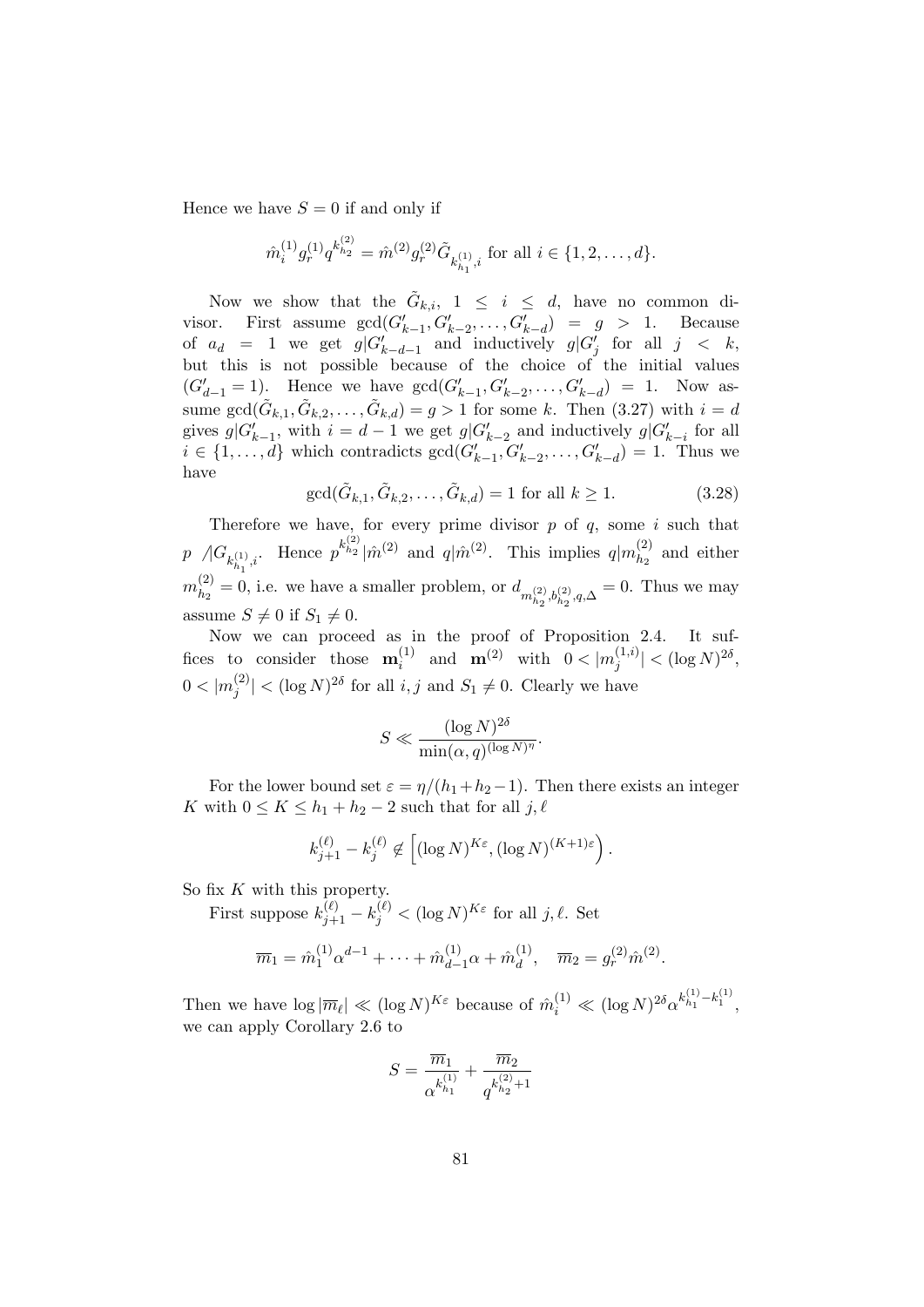and obtain

$$
S \ge \max\left(\alpha^{-k_{h_1}^{(1)}}, q^{-k_{h_2}^{(1)} - 1}\right) e^{-c \log \log N (\log N)^{K\varepsilon}} \ge \frac{(\log N)^{\tau}}{N^r}
$$

for some constant  $c > 0$  and all  $\tau > 0$ .

Otherwise we have some  $s_{\ell}$ ,  $\ell = 1, 2$ , such that  $k_{j+1}^{(\ell)} - k_j^{(\ell)} < (\log N)^{K \varepsilon}$ for all  $j < s_{\ell}$  and  $k_{s_{\ell}+1}^{(\ell)} - k_{s_{\ell}}^{(\ell)} \ge (\log N)^{(K+1)\varepsilon}$ . Here we set

$$
\overline{m}_1 = g_r^{(1)} \sum_{j=1}^{s_1} \left( m_1^{(1,j)} \alpha^{k_{s_1}^{(1)} - k_j^{(1)} + d - 1} + \dots + m_d^{(1,j)} \alpha^{k_{s_1}^{(1)} - k_j^{(1)}} \right),
$$
  

$$
\overline{m}_2 = g_r^{(2)} \sum_{j=1}^{s_2} m_j^{(2)} q^{k_{s_2}^{(2)} - k_j^{(2)}}
$$

Then we have again  $\log |\overline{m}_{\ell}| \ll (\log N)^{K_{\varepsilon}}$ . Furthermore, we can estimate the sums

$$
\sum_{j=s_1+1}^{h_1} \frac{m_1^{(1,j)} \alpha^{d-1} + \dots + m_d^{(1,j)}}{\alpha^{k_j^{(2)}}} \ll (\log N)^{2\delta} q^{-k_{s_1}^{(1)} - (\log N)^{(K+1)\varepsilon}},
$$

$$
\sum_{j=s_2+1}^{h_2} \frac{m_j^{(2)}}{q^{k_j^{(2)}+1}} \ll (\log N)^{2\delta} q^{-k_{s_2}^{(2)} - (\log N)^{(K+1)\varepsilon}}.
$$

Thus we get

$$
S \geq \left| \frac{\overline{m}_1}{\alpha^{k_{s_1}^{(1)}}} + \frac{\overline{m}_2}{q^{k_{s_2}^{(2)}+1}} \right| - \mathcal{O}\left( (\log N)^{2\delta} \left( \alpha^{-k_{s_1}^{(1)} - (\log N)^{(K+1)\varepsilon}} + q^{-k_{s_1}^{(1)} - (\log N)^{(K+1)\varepsilon}} \right) \right)
$$
  
\n
$$
\geq \max \left( \alpha^{-k_{s_1}^{(1)}}, q^{-k_{s_2}^{(2)}-1} \right) \left( e^{-c \log \log N (\log N)^{K\varepsilon}} - \mathcal{O}\left( (\log N)^{2\delta} e^{-\log(\min(\alpha, q))(\log N)^{(K+1)\varepsilon}} \right) \right)
$$
  
\n
$$
\geq \frac{(\log N)^{\tau}}{N^r}
$$

and the conditions of Lemmata 2.5 and 2.6 are satisfied.

Therefore the limits of the joint probabilities are just the products of the simple probabilities.  $\Box$ 

**Proposition 3.5.** Let  $G_1, G_2$  be sequences as in Theorem 3.2 with dominant roots  $\alpha_1, \alpha_2$  and  $P_1(n), P_2(n)$  integer polynomials with positive leading terms and degrees  $r_1, r_2$ . Let  $\lambda > 0$  be an arbitrary constant and  $h_1, h_2$  non-negative integers. Then for integers

$$
(\log N^{r_{\ell}})^{\eta} \le k_1^{(\ell)} < k_2^{(\ell)} < \cdots < k_{h_{\ell}}^{(\ell)} \le \log_{\alpha_{\ell}} N^{r_{\ell}} - (\log N^{r_{\ell}})^{\eta} \quad (\ell = 1, 2)
$$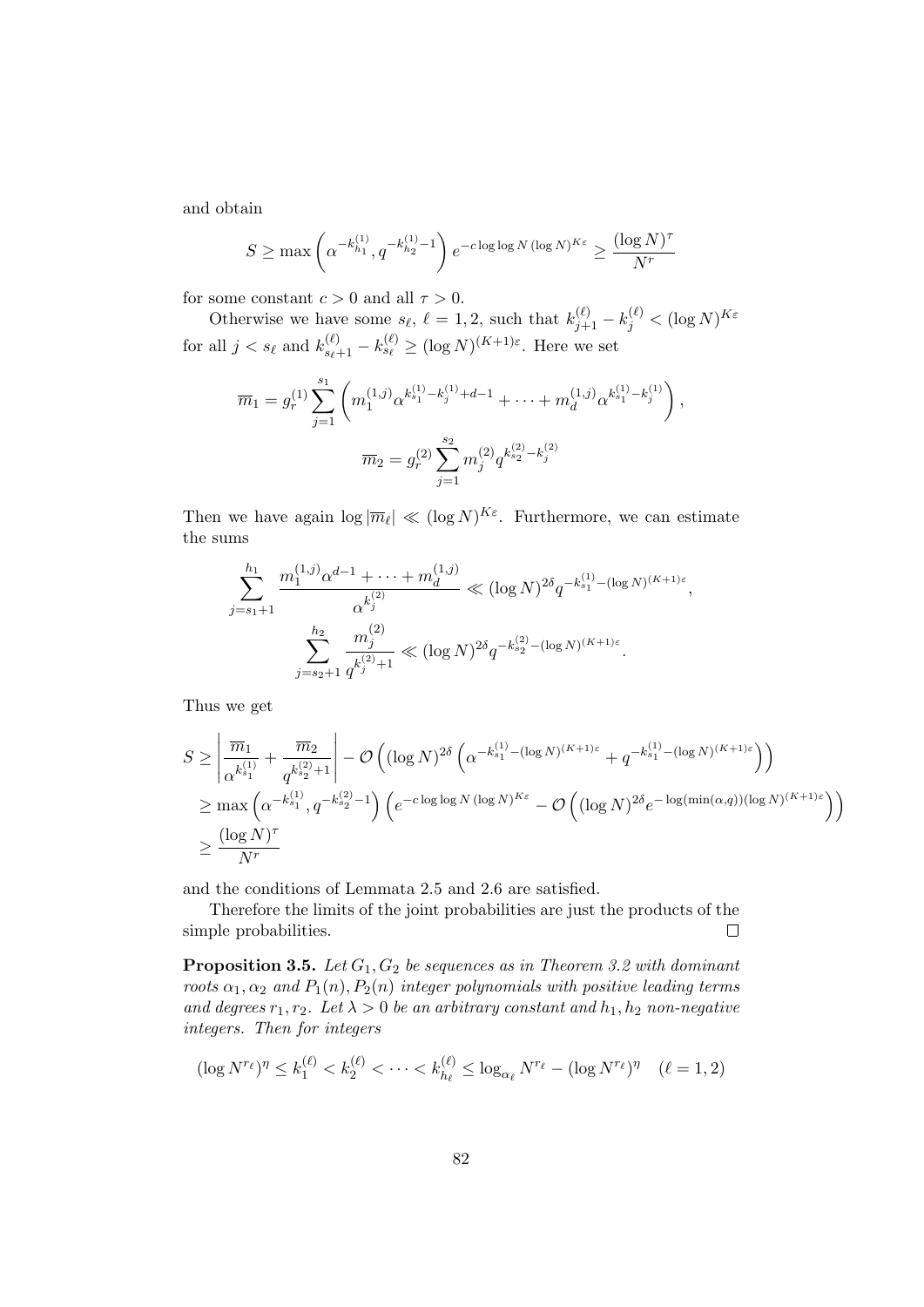(with some  $\eta > 0$ ) we have, as  $N \to \infty$ ,

$$
\frac{1}{N} \# \left\{ n < N \left| \epsilon_{G_1, k_j^{(1)}}(P_1(n)) = b_j^{(1)}, \epsilon_{G_2, k_j^{(2)}}(P_2(n)) = b_j^{(2)}, 1 \le j \le h_\ell \right. \right\}
$$
\n
$$
= \hat{p}_{k_1^{(1)}, \dots, k_{h_1}^{(1)}, b_1^{(1)}, \dots, b_{h_1}^{(1)}} \hat{p}_{k_1^{(2)}, \dots, k_{h_2}^{(2)}, b_1^{(2)}, \dots, b_{h_2}^{(2)}} + \mathcal{O}\left( (\log N)^{-\lambda} \right)
$$

and

$$
\label{eq:R1} \begin{split} \frac{1}{\pi(N)} \# \left\{ p < N \left| \epsilon_{G_1,k_j^{(1)}}(P_1(p)) = b_j^{(1)}, \epsilon_{G_2,k_j^{(2)}}(P_2(p)) = b_j^{(2)}, 1 \leq j \leq h_\ell \right. \right\} \\ = \hat{p}_{k_1^{(1)},\ldots,k_{h_1}^{(1)},b_1^{(1)},\ldots,b_{h_1}^{(1)}} \hat{p}_{k_1^{(2)},\ldots,k_{h_2}^{(2)},b_1^{(2)},\ldots,b_{h_2}^{(2)}} + \mathcal{O}\left( (\log N)^{-\lambda} \right) \end{split}
$$

uniformly for  $b_j^{(\ell)} \in \{0, \ldots, q_\ell - 1\}$  and  $k_j^{(\ell)}$  $j_j^{(k)}$  in the given range, where the implicit constant of the error term may depend on  $q_\ell$ , on the polynomials  $P_\ell$ , on  $h_\ell$  and on  $\lambda$ .

Proof. The proof is almost the same as that of Proposition 3.5. It remains to prove that  $S = 0$  only if  $S_1 = S_2 = 0$ , where

$$
S = S_1 + S_2 = \sum_{i=1}^{h_1} \mathbf{m}_{i}^{(1)} \cdot \mathbf{v}^{(1)}(1, k_i^{(1)})g_r^{(1)} + \sum_{i=1}^{h_2} \mathbf{m}_{i}^{(2)} \cdot \mathbf{v}^{(2)}(1, k_i^{(2)})g_r^{(2)}
$$
  
= 
$$
\frac{m_1^{(1,1)}\alpha_1^{k_{h_1}^{(1)} - k_1^{(1)} + d_1 - 1} + \dots + m_{d_1}^{(1,h_1)}}{\alpha_1^{k_{h_1}^{(1)}}}g_r^{(1)} + \frac{m_1^{(2,1)}\alpha_2^{k_{h_2}^{(2)} - k_1^{(2)} + d_2 - 1} + \dots + m_{d_2}^{(2,h_1)}}{\alpha_2^{k_{h_2}^{(2)}}}g_r^{(2)}
$$
  
= 
$$
\frac{\hat{m}_1^{(1)}\alpha_1^{d_1 - 1} + \dots + \hat{m}_{d_1}^{(1)}}{\tilde{G}_{k_{h_1}^{(1)},1}^{(1)}}g_r^{(1)} + \frac{\hat{m}_1^{(2)}\alpha_2^{d_2 - 1} + \dots + \hat{m}_{d_2}^{(2)}}{\tilde{G}_{k_{h_2}^{(2)},1}^{(2)}}g_r^{(2)}
$$
  

$$
= \frac{\hat{m}_1^{(1)}\alpha_1^{d_1 - 1} + \dots + \hat{m}_{d_1}^{(1)}}{\tilde{G}_{k_{h_1}^{(1)},d_1}^{(1)}}g_r^{(1)} + \frac{\hat{m}_1^{(2)}\alpha_2^{d_2 - 1} + \dots + \hat{m}_{d_2}^{(2)}}{\tilde{G}_{k_{h_2}^{(2)},1}^{(2)}}g_r^{(2)}
$$

Because of  $[\mathbb{Q}(\alpha_1, \alpha_2) : \mathbb{Q}] = d_1 d_2$ , the  $\alpha_1^i \alpha_2^j$  $j\atop{2}$ ,  $0 \leq i < d_1, 0 \leq j < d_2$ , are linearly independent over Q and we get the equation system

$$
\hat{m}_i^{(1)} g_r^{(1)} \tilde{G}^{(2)}_{k_{h_2}^{(2)},j} = \hat{m}_j^{(2)} g_r^{(2)} \tilde{G}^{(1)}_{k_{h_1}^{(1)},i} \quad (1 \leq i \leq d_1, 1 \leq j \leq d_2).
$$

Hence we have

$$
\hat{m}_{i}^{(1)} = -\hat{m}_{j}^{(2)} \frac{g_{r}^{(2)}}{g_{r}^{(1)}} \frac{\tilde{G}_{k_{h_{1}}^{(1)},i}^{(1)}}{\tilde{G}_{k_{h_{2}}^{(2)},j}^{(2)}} = \hat{m}_{i'}^{(1)} \frac{\tilde{G}_{k_{h_{1}}^{(1)},i}^{(1)}}{\tilde{G}_{k_{h_{1}}^{(1)},i'}^{(1)}} \quad (1 \le i, i' \le d_{1}). \tag{3.29}
$$

Therefore the system of  $d_1d_2$  equations can be reduced to  $d_1 + d_2 - 1$ equations and we have non-trivial solutions, but they must satisfy

$$
\hat{m}_{i}^{(\ell)} \equiv 0 \left( \tilde{G}_{k_{h_{\ell}}^{(\ell)},i}^{(\ell)} \right) \tag{3.30}
$$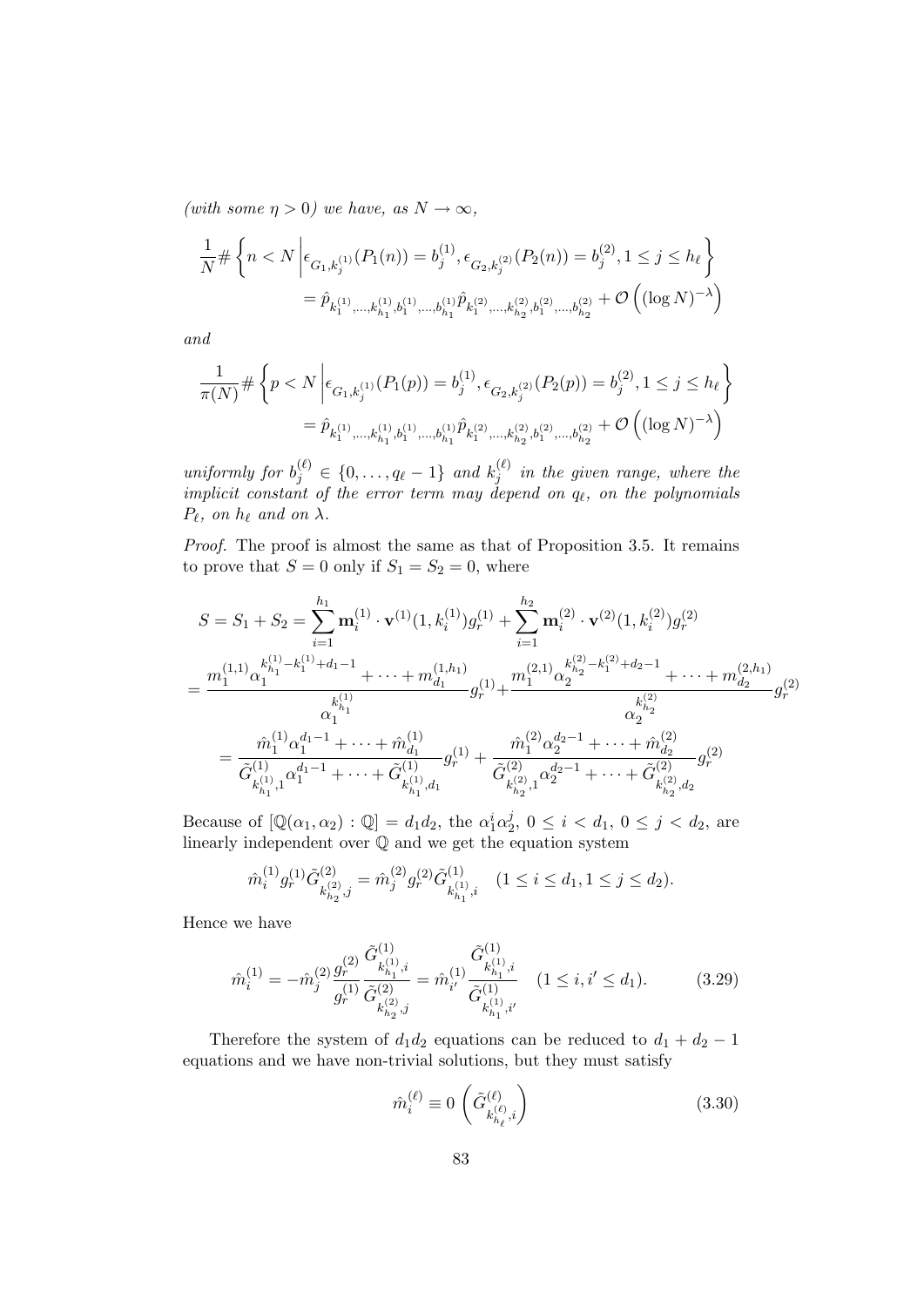for all  $i, \ell$ . This implies  $m_i^{(\ell)} = 0$  for all  $i, \ell$  because of

$$
\tilde{G}_{k_{h_\ell}^{(\ell)},i}^{(\ell)} \geq G'_{k_{h_\ell}^{(\ell)} - d} \sim {c'_1}^{(\ell)} \alpha_\ell^{k_{h_\ell}^{(\ell)} - d} \text{ and } \left| \hat{m}_i^{(\ell)} \right| \ll (\log N)^{2 \delta} \alpha_\ell^{k_{h_\ell}^{(\ell)} - k_1^{(\ell)}}
$$

and thus  $S_1 = S_2 = 0$ . To show  $(3.30)$ , let  $p_1^{e_1} \dots p_t^{e_t}$  be the prime factorisation of  $\tilde{G}^{(\ell)}_{\cdot (\ell)}$  $\chi_{k_{h_\ell}^{(\ell)},i}^{(\ell)}$ . For each  $p_j$  we have  $p_j \nmid \widetilde{G}_{k_{h_\ell}^{(\ell)}}^{(\ell)}$  $\binom{\ell}{k}_{h_{\ell},i'}^{(\ell)}$  for some i' because of (3.28).

Hence (3.29) implies  $p_j^{e_j}$  $_j^{e_j}|\hat{m}_1^{(1)}|$  $j<sub>1</sub>$  for all j and (3.30) is proved.

This concludes the proof of Theorem 3.4.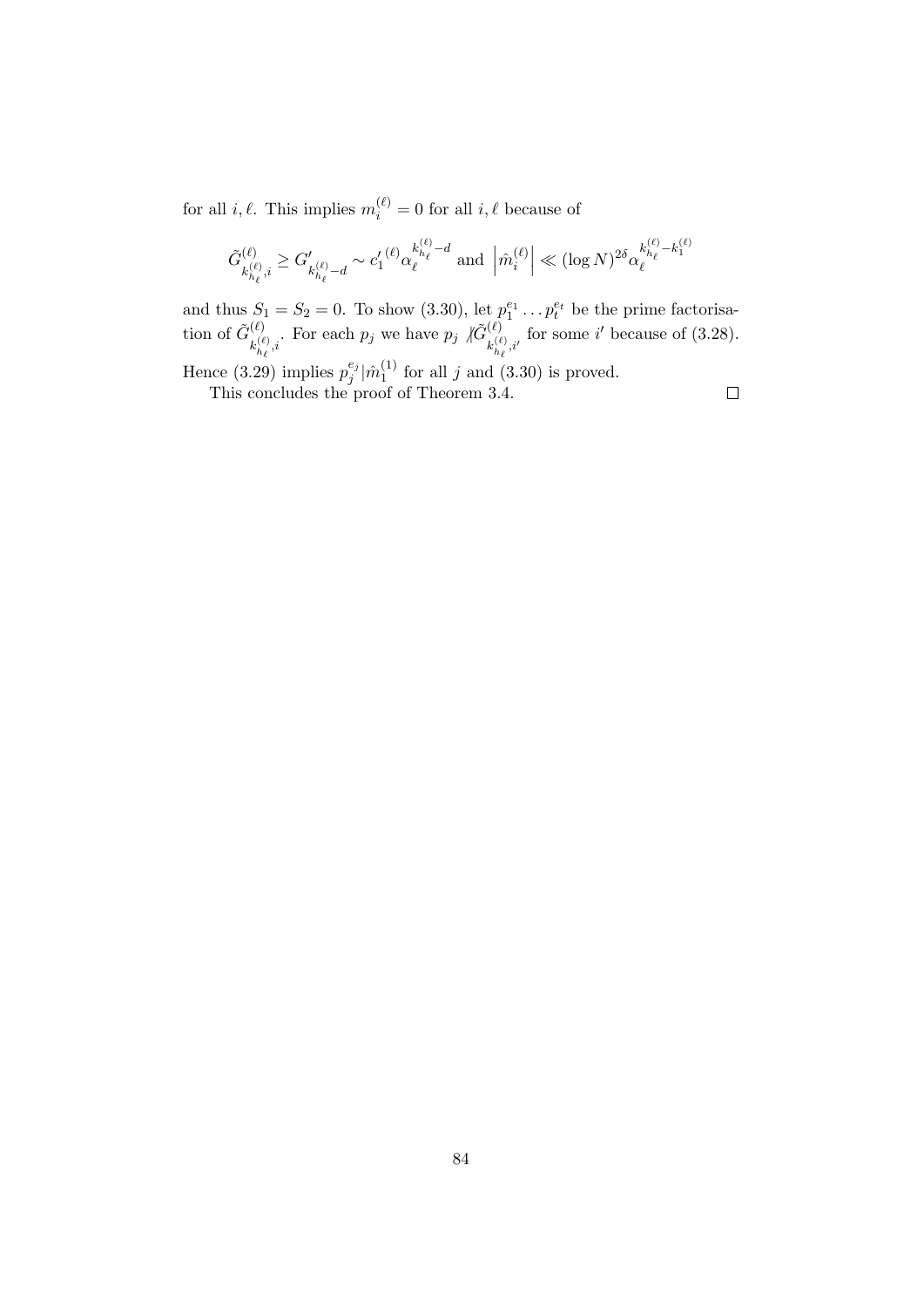# Bibliography

- [1] S. Akiyama, Cubic pisot units with finite beta expansions, in: Algebraic Number Theory and Diophantine Analysis (F. Halter-Koch and R. F. Tichy eds), de Gruyter, Berlin, 2000, 11–26.
- [2] N. L. BASSILY AND I. KATAI. Distribution of the values of  $q$ -additive functions on polynomial sequences, Acta Math. Hung. 68 (1995), 353– 361.
- [3] P. Billingsley, Probability and Measure (3rd ed.), Wiley, New York, 1995.
- [4] A. BRAUER, On algebraic equations with all but one root in the interior of the unit circle, Math. Nach. 4 (1951) 250–257.
- [5] L. E. Bush, An asymptotic formula for the average sum of the digits of integers, Am. Math. Monthly  $47$  (1940), 154-156.
- [6] J. COQUET, Corrélation de suites arithmétiques, Sémin. Delange-Pisot-Poitou, 20e Année 1978/79, Exp. 15, 12 p. (1980).
- [7] H. Delange, Sur les fonctions q-additives ou q-multiplicatives, Acta Arith. 21 (1972), 285-298.
- [8] H. Delange, Sur la fonction sommatoire de la fonction "Somme de Chiffres", L'Enseignement math. 21 (1975), 31–77.
- [9] R. L. DOBRUŠIN, Central limit theorem for nonstationary Markov chains II, Theory Prob. Applications 1 (1956), 329–383. (Translated from: Teor. Vareojatnost. i Primenen. 1 (1956), 365–425.)
- [10] M. DRMOTA, Irregularities of Distributions with Respect to Polytopes, Mathematika 43 (1996) 108–119.
- [11] M. Drmota, The joint distribution of q-additive functions, Acta Arith. 100 (1) (2001), 17-39.
- [12] M. Drmota and J. Gajdosik, The Distribution of the Sum-of-Digits Function, J. Theor. Nombres Bordx. 10 (1998), 17–32.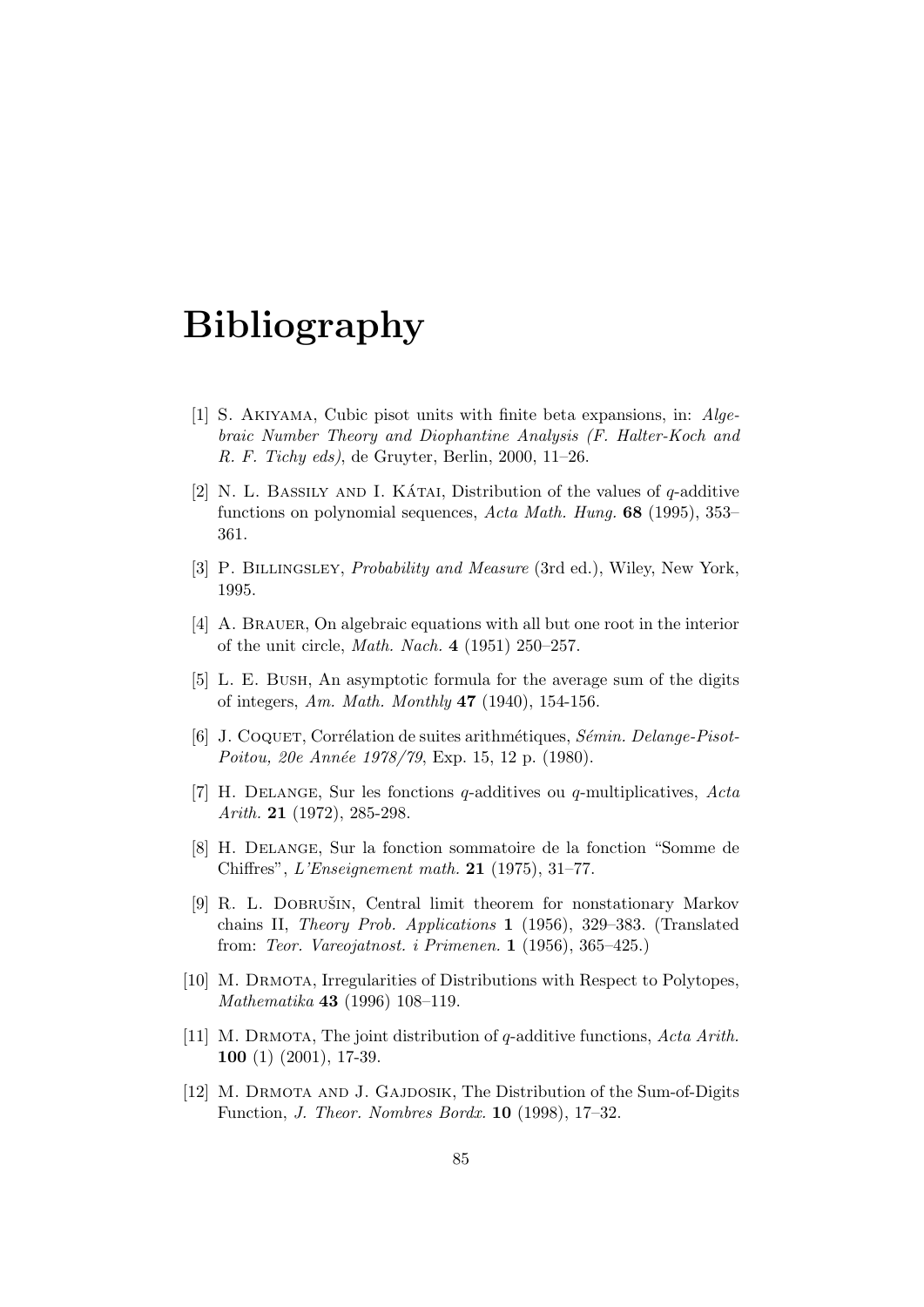- [13] M. Drmota and W. Steiner, The Zeckendorf expansion of polynomial sequences, submitted, http://www.geometrie.tuwien.ac.at/steiner/ze.ps.gz
- [14] M. DRMOTA AND R. F. TICHY, Sequences, Discrepancies and Applications, volume 1651 of Lecture Notes in Mathematics, Springer, Berlin, 1998.
- [15] J. M. DUMONT AND A. THOMAS, Systèmes de numération et fonctions fractales relatifs aux substitutions, J. Theoret. Comput. Sci. 65 (1989), 153–169.
- [16] J. M. DUMONT AND A. THOMAS, Digital sum moments and substitutions, Acta Arith. **64** (3) (1993), 205–225.
- [17] J. M. Dumont and A. Thomas, Gaussian asymptotic properties of the sum-of-digits functions, *J. Number Th.*  $62$  (1997), 19–38.
- [18] C. FROUGNY AND B. SOLOMYAK, Finite  $\beta$ -expansions, *Ergodic Theory* and Dynamical Systems 12 (4) (1992), 713–723.
- [19] N. GIESBRECHT, Bounds for sums of random variables over a Markov chain, Stochastic Process. Appl. 53 (2) (1994), 269–283.
- [20] W. J. Gilbert, Fractal dimension of sets derived from complex bases, Ann. Sci. Math. Quebec 11 (1) (1987), 65–77.
- [21] B. GITTENBERGER AND J. M. THUSWALDNER, Asymptotic normality of b-additive functions on polynomial sequences in the gaussian number field, J. Number Theory 84 (2000), 317–341.
- [22] P. J. Grabner, P. Kirschenhofer, H. Prodinger, and R. F. TICHY, On the moments of the sum-of-digits function, Applications of Fibonacci Numbers 5 (1993), 263–271.
- [23] P. GRABNER AND R. F. TICHY,  $\alpha$ -Expansions, linear recurrences, and the sum-of-digits function, manuscripta math. 70 (1991), 311–324.
- [24] L. K. Hua, Additive Theory of Prime Numbers, Translations of Mathematical Monographs Vol. 13, Am. Math. Soc., Providence, 1965.
- [25] I. KATAI, Distribution of q-additive function, in: Probability theory and applications, Essays to the Mem. of J. Mogyorodi, Math. Appl. 80, Kluwer, Dortrecht, 309–318 (1992).
- [26] B. A. LIFŠIC, On the convergence of moments in the central limit theorem for non-homogeneous Markov chains, Theory Prob. Applications 20 (1975), 741-758. (Translated from: Teor. Vareojatnost. i Primenen. 20 (1975), 755-772.)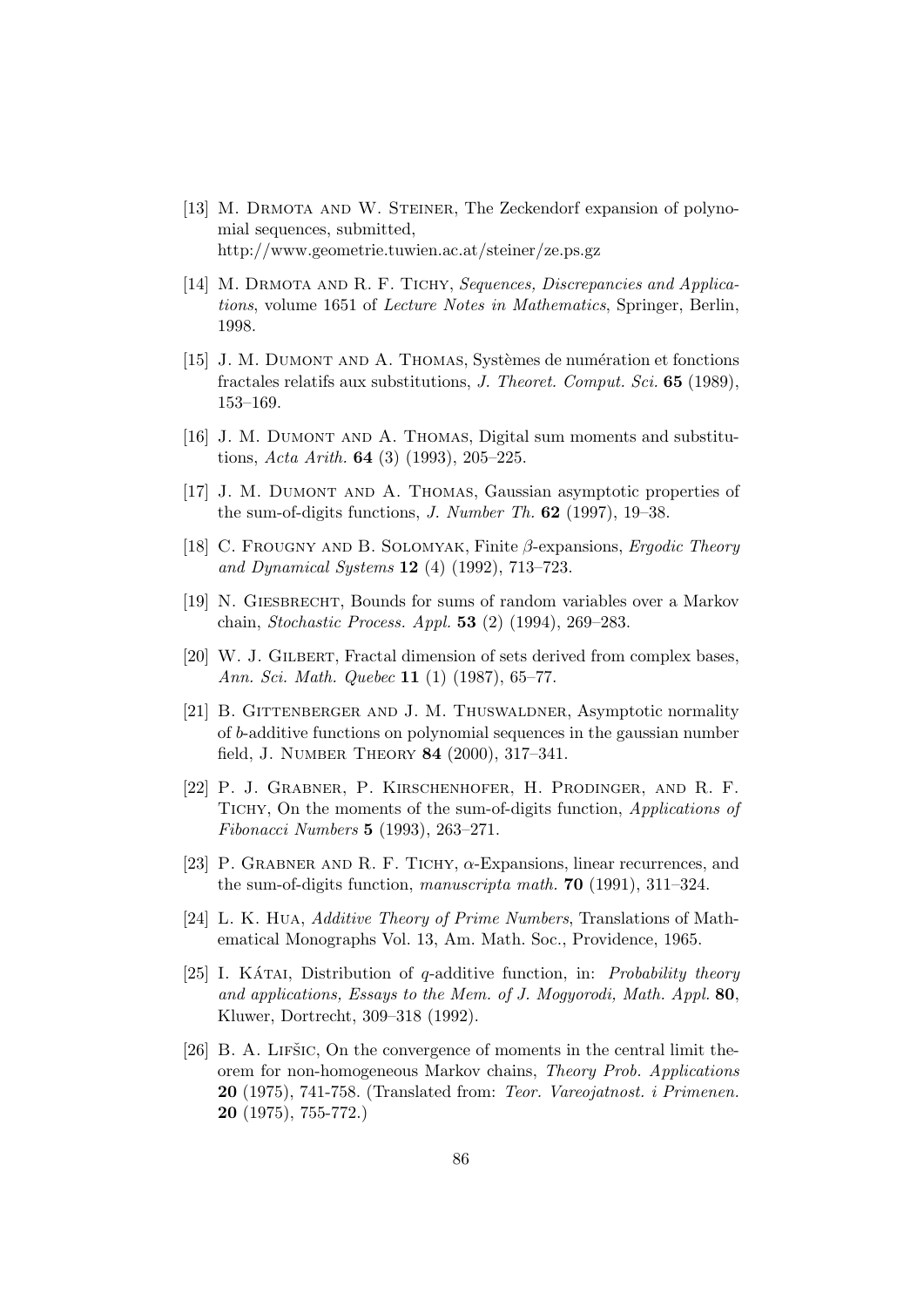- $[27]$  E. MANSTAVICIUS, *Probabilistic theory of additive functions related to* systems of numerations, Analytic and Probabilistic Methods in Number Theory, VSP, Utrecht 1997, 413–430.
- [28] A. MESSAOUDI, Autour du fractal de Rauzy, Thèse de doctorat, Université de la Méditerranée, 1996.
- [29] A. MESSAOUDI, Propriétés arithmétiques et dynmamiques du fractal de Rauzy, J. Théor. Nombres Bordx.  $10$  (1998), 135-162.
- [30] W. PARRY, On the  $\beta$ -expansion of real numbers, Acta Math. Acad. Sci. Hung. **11** (1960), 401-416.
- [31] B. Praggastis, Numeration Systems and Markov Partitions from Self Similar Tilings, Trans. Am. Math. Soc. 351 (8) (1999), 3315–3349.
- [32] G. RAUZY, Nombres algébriques et substitutions, *Bull. Soc. Math. Fr.* 110 (2) (1982), 147–178.
- [33] J. SCHMID, The joint distribution of the binary digits of integer multiples, Acta Arith. 43 (1984), 391–415.
- [34] W. M. SCHMIDT, Diophantine Approximation, Lecture Notes in Math. 785, Springer, Berlin, 1980.
- [35] W. M. SCHMIDT, The joint distribution of the digits of certain integer s-tuples, in: Studies in pure mathematics, Mem. of P. Turan (1983), 605–622.
- [36] A. SIEGEL, Représentations géometrique, combinatoire et arithmétique des systèmes susbstitutifs de type Pisot, Thèse de doctorat, Université de la Méditerranée, 2000.
- [37] M. WALDSCHMIDT, Minorations de combinaisons linéaires de logarithmes de nombres algébriques, Can. J. Math.  $45$  (1993), 176–224.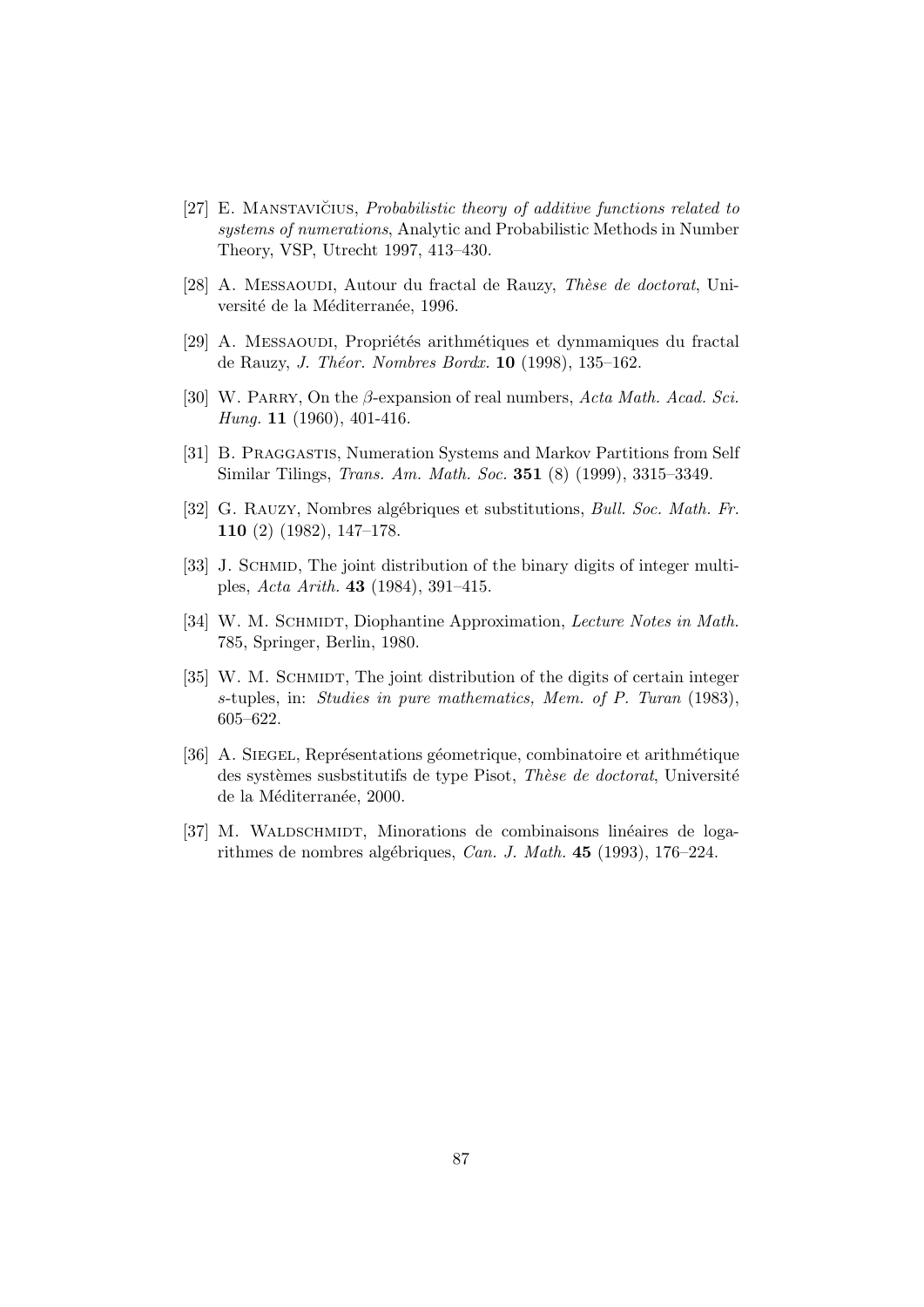# Acknowledgements

First of all, I want to express my sincere thanks to Prof. Michael Drmota for giving me the possibility to work within one of his research projects, for attracting my attention to the problems treated within this thesis and for providing continously support. I would also like to thank my parents without whom my studies would have been much harder or impossible. Finally, I am grateful to the Austrian Science Foundation FWF (grant S8302-MAT) for the financial support.